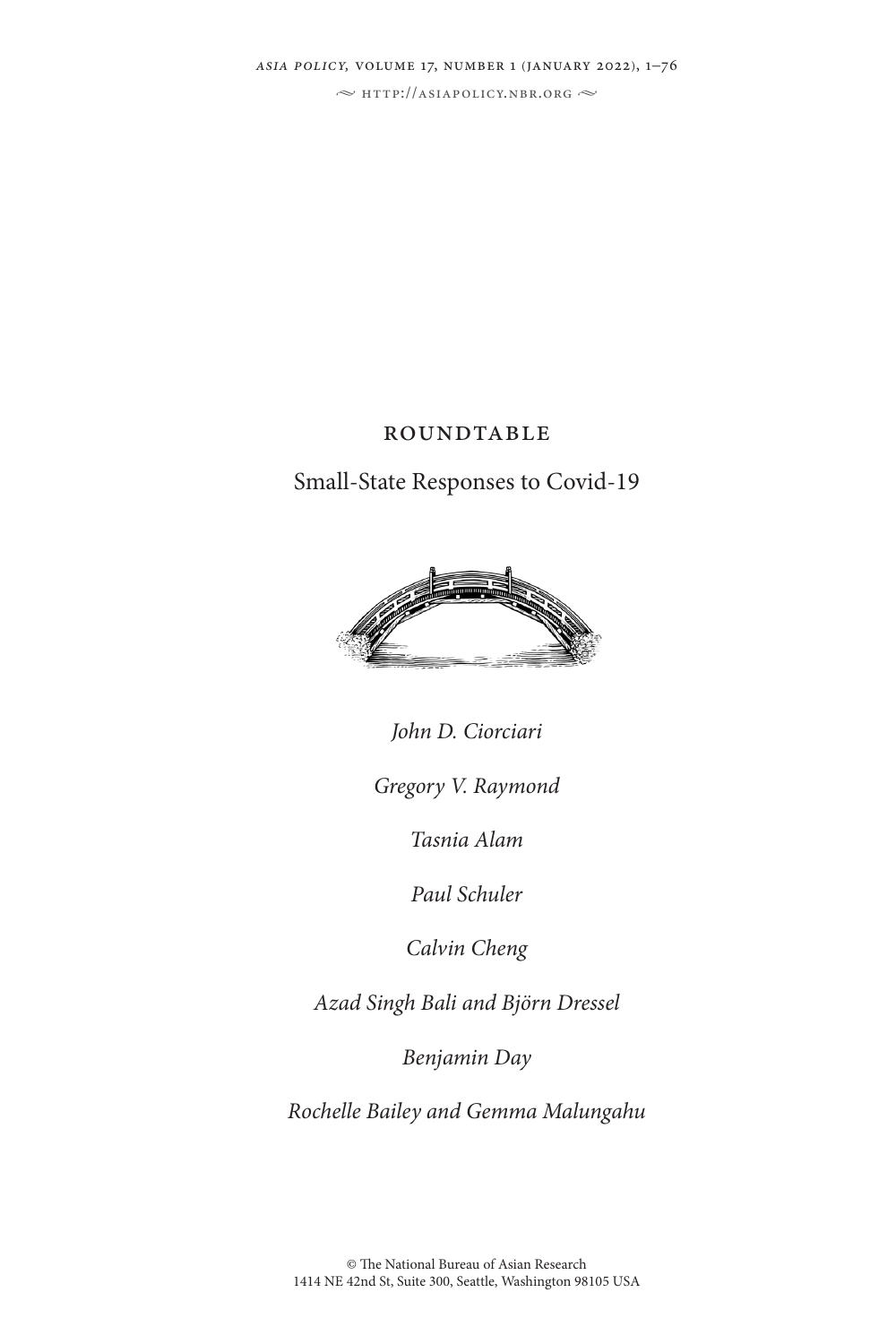## **Introduction**

A t the beginning of 2022, as the world entered the third year of the Covid-19 pandemic, over 307 million confirmed cases and 5.5 million confirmed deaths had been recorded globally—numbers smaller than the actual figures due to limitations both on testing and on attributing causes of deaths to the virus.*<sup>1</sup>* Even as progress is seemingly made against Covid-19's silent threat through the rapid development and circulation of vaccines and medical treatments, preventive measures, and an increasingly better scientific understanding of the virus, each successive wave of the pandemic has brought new challenges and uncertainty to the fore of the public policy agenda in every part of the world.

The Indo-Pacific is no exception to Covid-19's social and economic destruction, and the region has rarely left the headlines. From the virus's initial outbreak in China, to its disruptive impacts on not only the Olympics but also political leadership in Japan, to the tragedy of the Delta variant collapsing India's healthcare system, to supply chain disturbances throughout the Pacific, each country in the region has experienced and coped with the pandemic in its own way. As Covid-19 variants sweep around the world, healthcare diplomacy has become a global policy focus, one involving the distribution of masks, healthcare supplies, and vaccines both among developed states and between them and developing ones. The crisis has shined a light on resource inequities and competition, but at the same time it has also led to unprecedented demonstrations of generosity, scientific development, and cooperation.

The larger countries in the Indo-Pacific have received the lion's share of resources and media attention. Less visibly, the region's smaller and developing states have also seen their governance and public health systems unduly tested by the Covid-19 pandemic. This *Asia Policy* roundtable examines the government, public health, societal, economic, and international responses in some of these smaller states that are often outside the public spotlight. How have they responded to the pandemic? What prognoses do they face for overcoming the pandemic's challenges and returning to a more normal social and economic life? Essays in this roundtable address these questions and country-specific policy issues for Bangladesh, Cambodia, Malaysia, the Pacific Islands, Papua New Guinea, the Philippines, Thailand, and Vietnam.

<sup>&</sup>lt;sup>1</sup> Hannah Richie et al., Our World in Data, January 8, 2022  $\sim$  https://ourworldindata.org/coronavirus.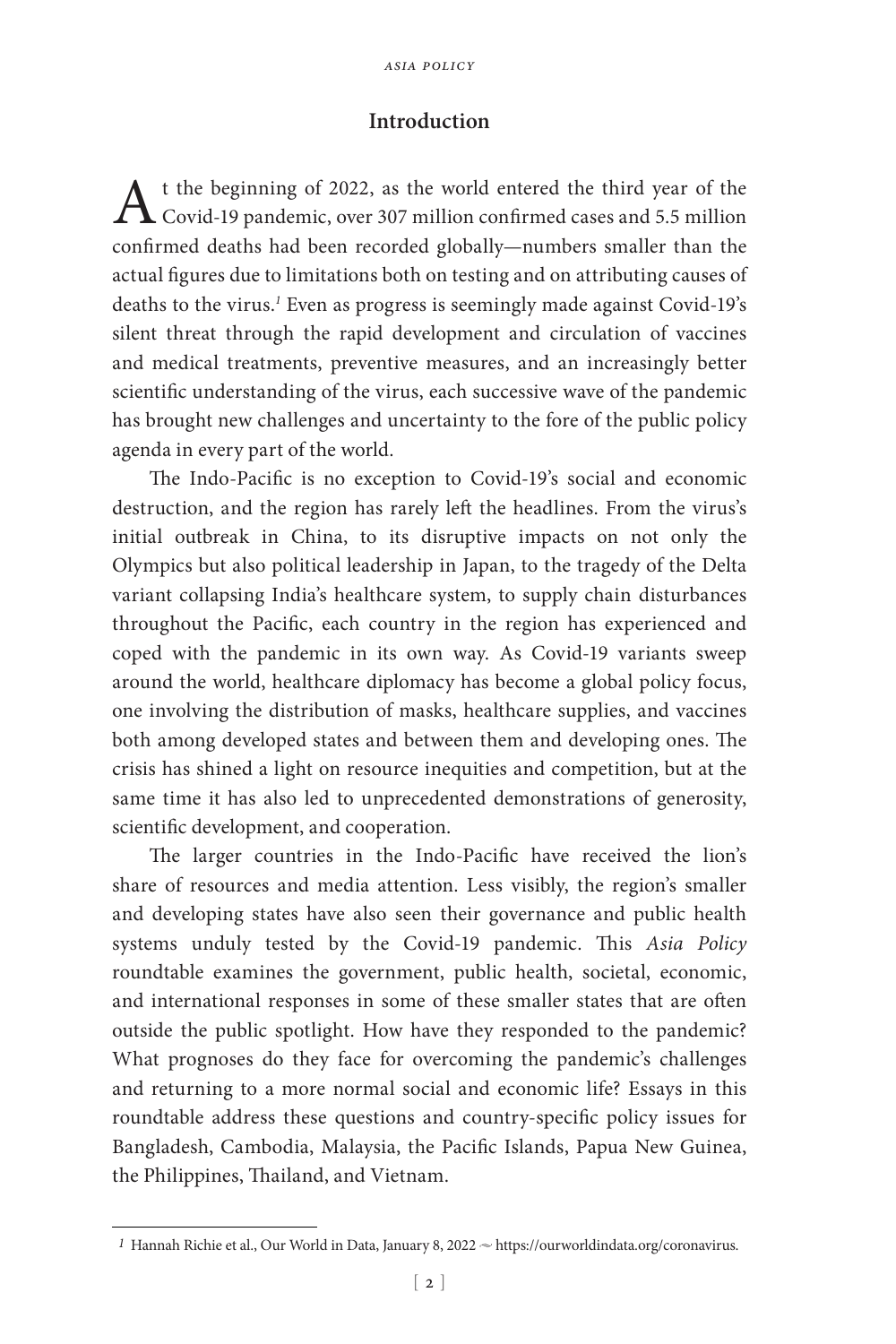As the essays collectively show, not all is as grim as it could be. Despite lacking the resources of larger nations, several states have so far managed relatively successfully to avoid the worst of Covid-19's health impacts through phases of movement restriction, closures, widespread societal adherence to preventive measures, and effective vaccine campaigns. Other states found that policies that initially worked well were subsequently less effective against the spread of the more contagious Delta variant. Overall, the virus and its variants have brought into relief the economic, public health, and sociopolitical costs for these vulnerable countries. For example, the pandemic has exposed healthcare system weaknesses in the Philippines and the Pacific Islands; underscored the importance of public trust in the contrasting cases of Vietnam and Papua New Guinea; left long-term economic scars in Malaysia, Thailand, and Bangladesh; and reinforced the growing weight of authoritarianism in Cambodia.

Although the challenge of responding to Covid-19 is a global one, the experiences of the countries affected are often uniquely local. It is important to observe not only how large countries manage the pandemic but also how smaller countries do as well and to assist with their efforts through vaccine and medical supply distribution. The World Health Organization has stated that "with global vaccine production now at nearly 1.5 billion doses per month, there is enough supply to achieve our targets, provided they are distributed equitably. This is not a supply problem; it's an allocation problem."*<sup>2</sup>* It is thus paramount that smaller states be observed, considered, and treated equally alongside their larger neighbors in the campaign to end the Covid-19 pandemic.

<sup>2</sup> World Health Organization, "Vaccine Equity"  $\sim$  https://www.who.int/campaigns/vaccine-equity.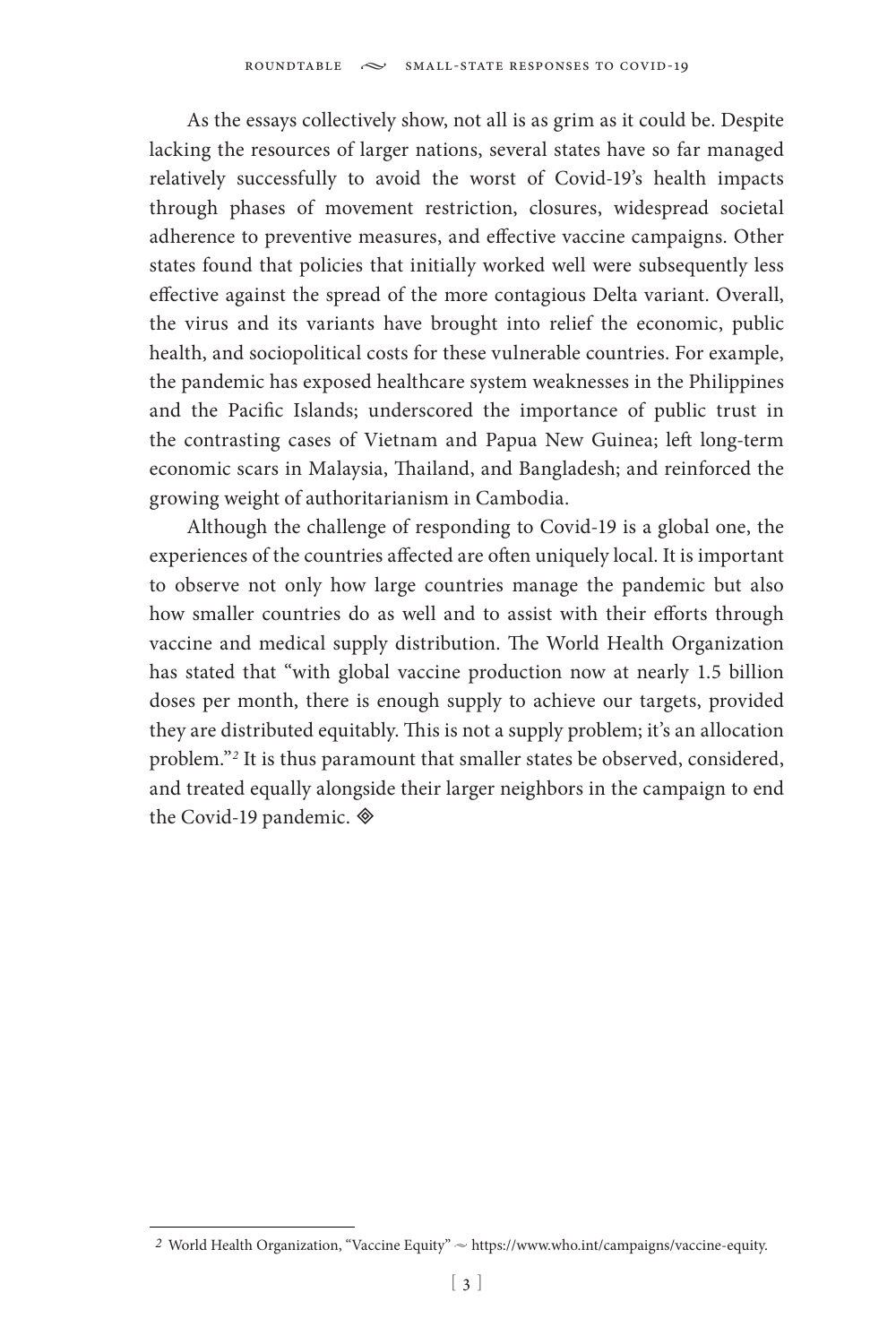## **Pandemic Containment and Authoritarian Spread: Cambodia's Covid-19 Responses**

## *John D. Ciorciari*

In an April 2021 televised address to the nation, long-time Cambodian<br>prime minister Hun Sen defended his government's draconian measures prime minister Hun Sen defended his government's draconian measures to curb the spread of Covid-19. He said, "I accept being called a dictator, but I will also be admired for protecting my people's lives."*<sup>1</sup>* His statement captured well the two faces of Cambodia's pandemic response: containment of the virus along with the expansion of authoritarian state power. Cambodia has achieved one of the lowest rates of reported infection in Asia as well as one of the world's highest rates of vaccination, mitigating the worst of the virus's economic and social effects and putting the country in a relatively favorable position for recovery. However, the passage of sweeping laws that enable officials more easily to stifle political dissent exacerbate the country's slide into autocracy. Cambodia's experience reflects broader tensions evident in many countries between democratic norms and pandemic responses.

On January 27, 2020, Cambodia became one of the first countries to report a coronavirus case outside of China. Given the compromised state of Cambodia's health infrastructure, its population appeared highly vulnerable. Initial government responses also raised red flags. To ingratiate himself in Beijing, Hun Sen downplayed the risks posed by the virus. He kept flights open from China, met with Xi Jinping in Beijing, and offered to visit Wuhan, telling Cambodians there to remain and "share [Chinese residents'] happiness and pain."*<sup>2</sup>* Those maneuvers won plaudits from Xi Jinping but raised eyebrows elsewhere. In February, Hun Sen took another bold diplomatic step by personally welcoming hundreds of passengers on the cruise ship MS *Westerdam*, which he allowed to port in Sihanoukville after several other countries had turned it away for fear of viral spread. The World Health Organization (WHO) praised the move as an example

**john d. ciorciari** is an Associate Professor and Director of the International Policy Center and Weiser Diplomacy Center at the Gerald R. Ford School of Public Policy at the University of Michigan (United States). He is the author of *Sovereignty Sharing in Fragile States* (2021) and co-editor with Kiyoteru Tsutsui of *The Courteous Power: Japan and Southeast Asia in the Indo-Pacific Era* (2021). He can be reached at <johncior@umich.edu>.

*<sup>1</sup>* See Luke Hunt, "Cambodia and Its 'Dictator' Struggle with the Pandemic," *Diplomat*, April 14, 2021.

*<sup>2</sup>* Shannon Tiezzi, "China and Cambodia: Love in the Time of Coronavirus," *Diplomat*, February 6, 2020.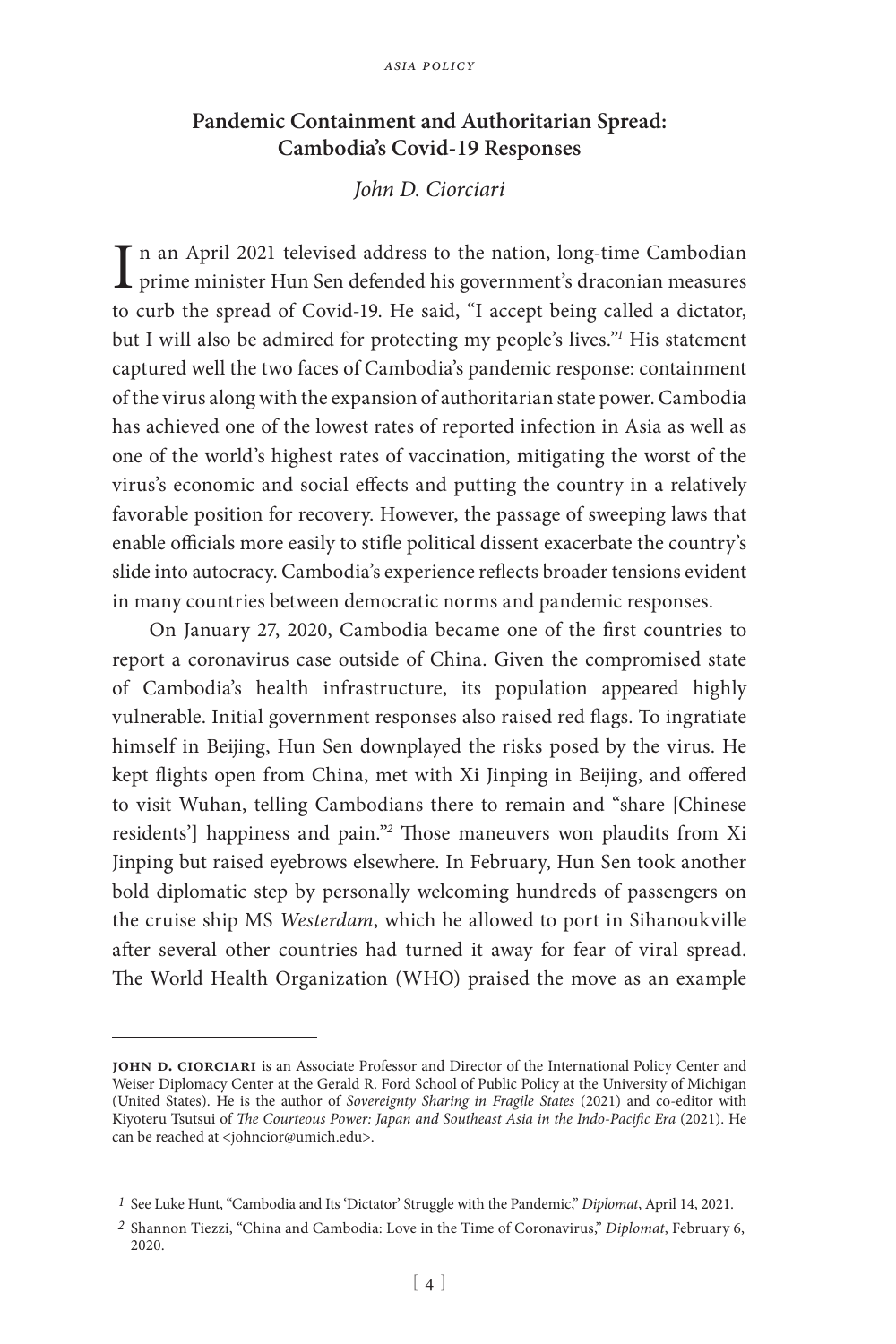of "international solidarity," but it caused consternation in Cambodia after one of the ship's passengers tested positive.*<sup>3</sup>*

Despite early warning signs and Hun Sen's blasé initial response to Covid-19, Cambodia defied the odds over the following year, reporting just several hundred cases and no Covid-related deaths. Even critics who believed that those figures substantially undercounted cases acknowledged the virus's relatively low apparent spread in Cambodia. One reason was a swift and extensive lockdown. In March 2020, the government closed all schools and universities, banned large social and religious gatherings, canceled celebrations planned for the Khmer New Year in April, and introduced strict travel restrictions and quarantine procedures (including substantial fees and insurance requirements for foreign visitors). Cambodian authorities closed the land borders with Thailand, Laos, and Vietnam and suspended travel from Indonesia, Malaysia, and the Philippines when new cases were detected in air travelers.

Cambodia also sought and received considerable outside assistance. The WHO, U.S. Centers for Disease Control and Prevention, and others helped Cambodia's health ministry flesh out a "National Action Plan" in March 2020 to coordinate efforts by national agencies and international aid providers. In April, Mongolia and Cambodia became the first two Asian countries to receive funds through the World Bank's Covid-19 Strategic Preparedness and Response Program. A \$20 million World Bank project helped Cambodia establish and equip laboratories as well as treatment and isolation centers around the country.*<sup>4</sup>* In May, the WHO applauded Cambodia for a successful first hundred days facing the pandemic, praising the country's rapid investment in health infrastructure, including new systems for surveillance, laboratory diagnostics, contact tracing, and cluster management.*<sup>5</sup>* In short, despite the frequent feuds of the ruling Cambodian People's Party (CPP) with international organizations over governance issues, both sides showed their willingness and capacity to partner effectively where their priorities aligned.

*<sup>3</sup>* "A Small Country with a Big Heart—Welcoming the Westerdam," World Health Organization, Press Release, June 25, 2020.

*<sup>4</sup>* See World Bank, "Cambodia Covid-19 Emergency Response Project," available at https://projects. worldbank.org/en/projects-operations/project-detail/P173815.

*<sup>5</sup>* "The First 100 Days of the Covid-19 Response: Past Investments in Health Security System Pay Off, and Learning Lessons for the Future," World Health Organization, May 29, 2020  $\sim$  https://www. who.int/cambodia/news/feature-stories/detail/the-first-100-days-of-the-covid-19-response-pastinvestments-in-health-security-system-pay-off-and-learning-lessons-for-the-future.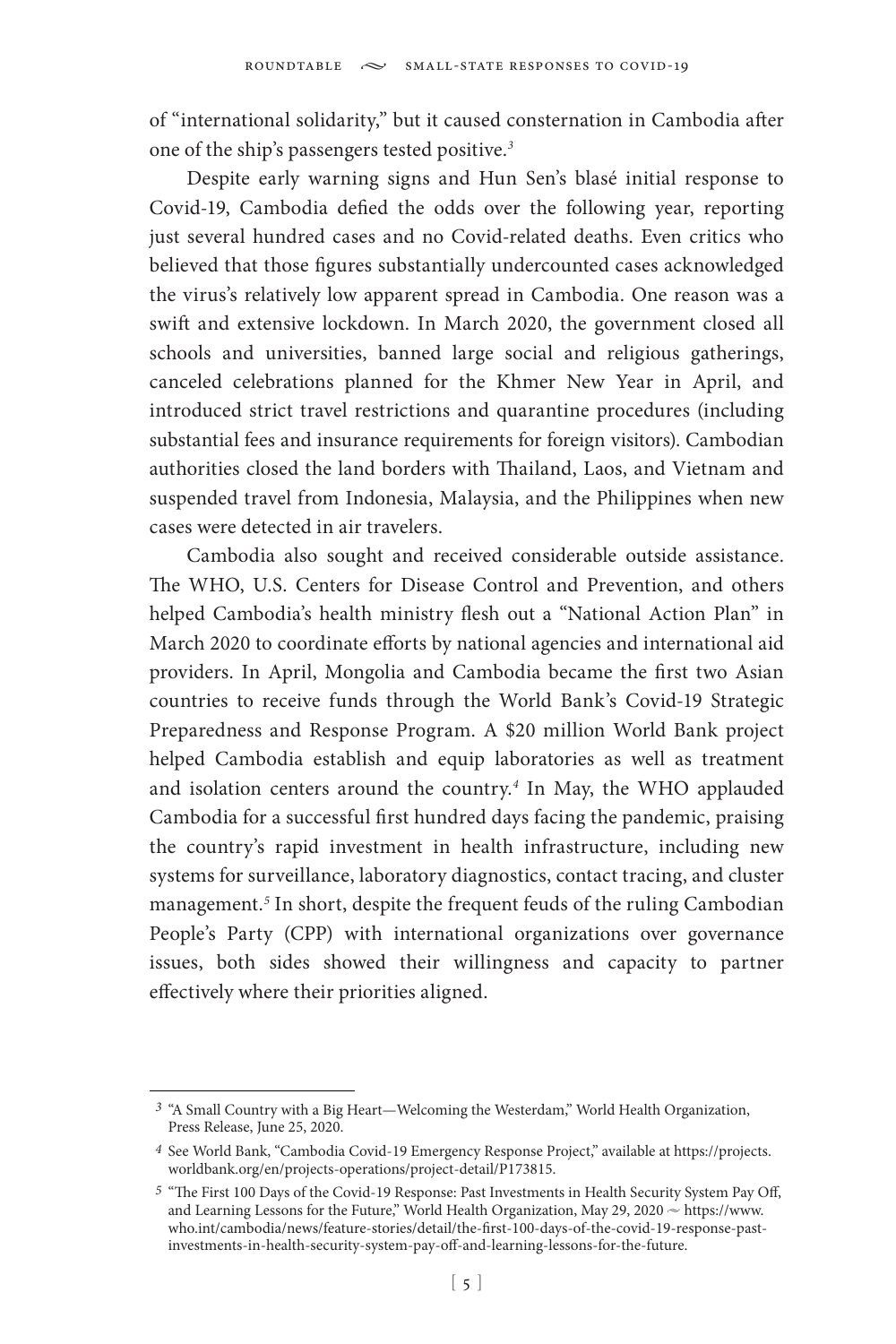Cambodia's young population likely also helped slow the spread of the virus, as did its relatively recent experience with Severe Acute Respiratory Syndrome (SARS) and two rounds of the avian flu.*<sup>6</sup>* Long before the government mandated face masks, their use was uncontroversial in Cambodia, where people regularly wear masks when ill or simply to avoid inhaling dust kicked up on the country's myriad dirt roads.*<sup>7</sup>* Tight lockdowns and travel restrictions in neighboring countries such as Thailand and Vietnam also provided insulation. Cambodia entered 2021 with just four hundred reported cases in a population of roughly 16 million, and its first death attributed to the virus did not occur until March 2021.

Still, Covid-19 battered Cambodia's economy. Most affected were the tourism sector and the export-dependent garment and textiles industries, both of which are key sources of foreign exchange. The European Union's withdrawal of certain trade preferences due to "serious and systematic violations" of human rights exacerbated the country's economic challenges, as did a heavy monsoon season. After two decades of GDP growth at roughly 8% per year, one of the world's highest figures, Cambodia's economy contracted by 3% in 2020.<sup>8</sup> A government stimulus plan has not been enough to offset rising poverty, unemployment, and inequality—problems closely linked to its repressive, neopatrimonial political system.*<sup>9</sup>*

Cambodia's first-wave response was also highly problematic in other respects. In April 2020, the Hun Sen government passed a new law enabling officials to declare a state of emergency in times of war, invasion, pandemic, natural disaster, or "national chaos that threatens security and public order."*<sup>10</sup>* The law gives the government sweeping powers during a declared emergency, including expansive authority to engage in surveillance, limit gatherings, and ban transmission of information that can "scare the public, cause unrest," or "negatively affect national security." The law also grants the government ill-defined powers to take all other "appropriate and necessary measures," including strict penalties for those violating emergency measures, and mandates five- to ten-year prison terms for people found to

*<sup>6</sup>* Buntongyi Nit et al., "Understanding the Slow Covid-19 Trajectory of Cambodia," *Public Health in Practice* 2 (2021).

*<sup>7</sup>* Men Kimseng, "Luck, Culture Helped Cambodia Contain Coronavirus," Voice of America, July 3, 2020.

*<sup>8</sup>* Asian Development Bank, *Asian Development Outlook Update 2021* (Manila: Asian Development Bank, September 2021).

*<sup>9</sup>* See John D. Ciorciari, "Cambodia in 2020: Preventing a Color Revolution," *Asian Survey* 61, no. 1 (2021): 123–29.

*<sup>10</sup>* "Law on the Management of the Nation in a State of Emergency," Royal Code No. 0420/018, April 2020, article 4.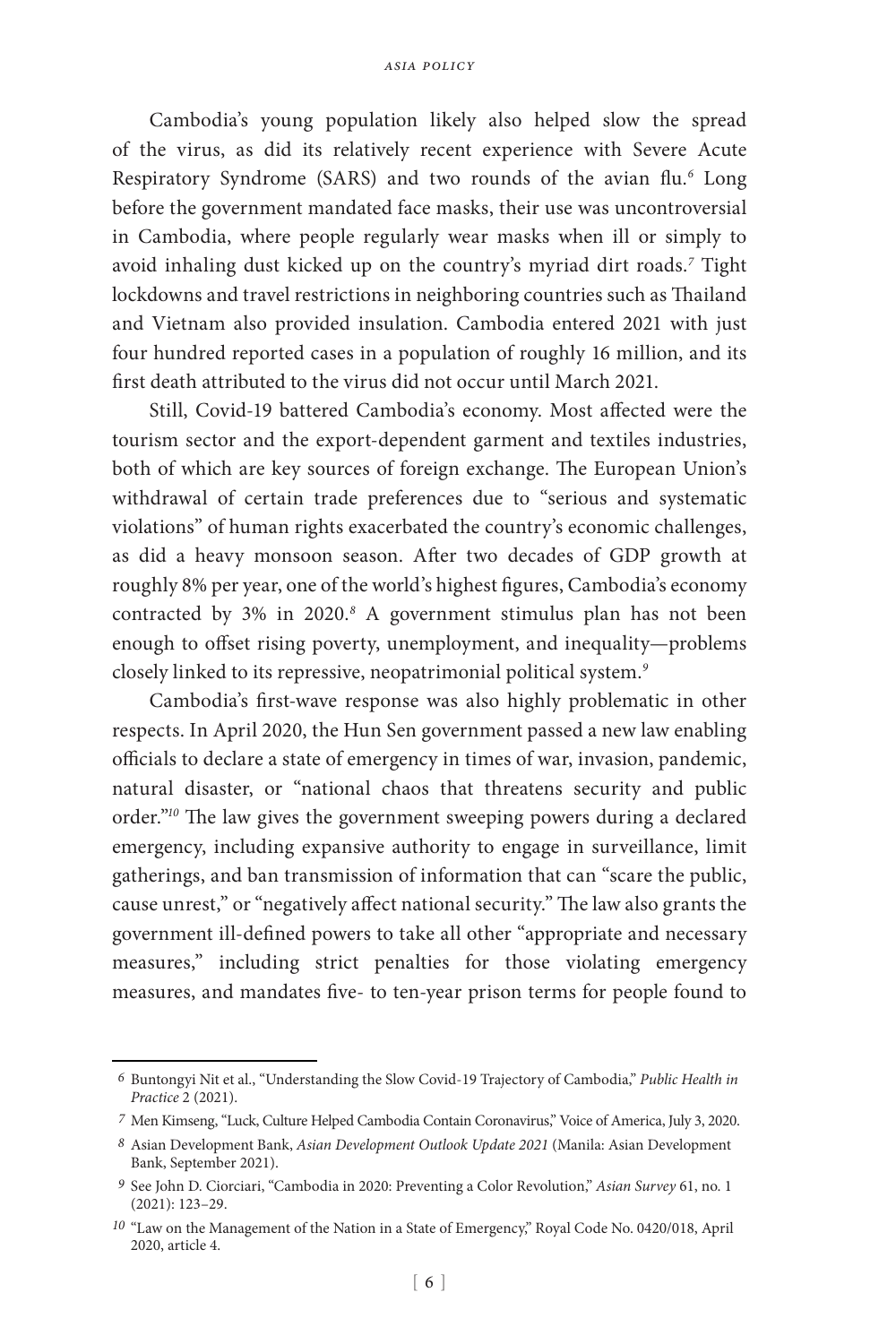obstruct the government's implementation of those measures in a way that undermines public order or national security.*<sup>11</sup>*

The law's passage came against the backdrop of increasingly unchallenged single-party rule in Cambodia. Hun Sen has long used "lawfare" to disrupt, intimidate, and break apart organized political resistance. Dubious charges of treason and related offenses have been key to his dismemberment of the once formidable opposition Cambodia National Rescue Party. Human rights groups rightly flayed the 2020 emergency powers law as a cynical ploy by the Hun Sen government to use Covid-19 as a means to expand its capacity to repress political dissent.*<sup>12</sup>* The law faced little opposition from compliant legislative and judicial branches or from King Norodom Sihamoni, a largely ceremonial constitutional monarch who lacks the political heft of his father, the late King Norodom Sihanouk.

Although Cambodia was spared a major surge in the virus for over a year, a wave of the alpha variant, first identified in the United Kingdom, struck the country in spring 2021. The outbreak was traced to a group of Chinese nationals who were caught on video bribing security guards to escape their quarantine. The government responded with a new round of rigid restrictions, including a March 2021 law mandating three-year prison terms for quarantine violations and up to twenty years for any group willfully spreading the virus. A group of UN experts denounced these harsh penalties as "disproportionate and unwarranted."*<sup>13</sup>*

Cambodian officials also introduced a controversial "three color system," setting distinct rules for areas with higher and lower infection rates. Those living in "red zones" with high infection rates were barred from leaving their homes and had markets and other food vendors shut down. Roughly 300,000 people live in Phnom Penh and other areas listed as red zones. Videos soon surfaced of police using canes to drive people back into their homes, and civil society groups reported poor government food distribution and mounting hunger in the red zones. Human rights groups pressed the government to ease the lockdown, allow nonstate actors to distribute food, and reopen markets with social distancing.*<sup>14</sup>* In response,

*<sup>11</sup>* "Law on the Management of the Nation in a State of Emergency," articles 5 and 7.

*<sup>12</sup>* See Randle DeFalco, "Opportunism, Covid-19, and Cambodia's State of Emergency Law," Just Security, August 3, 2020.

*<sup>13</sup>* "UN Experts Urge Cambodia to Review Approach to Covid-19," UN Office of the High Commissioner for Human Rights, April 12, 2021.

*<sup>14</sup>* See Phorn Bopha, "Mounting Desperation in Cambodia amid Covid Lockdown," Al Jazeera, May 2, 2021.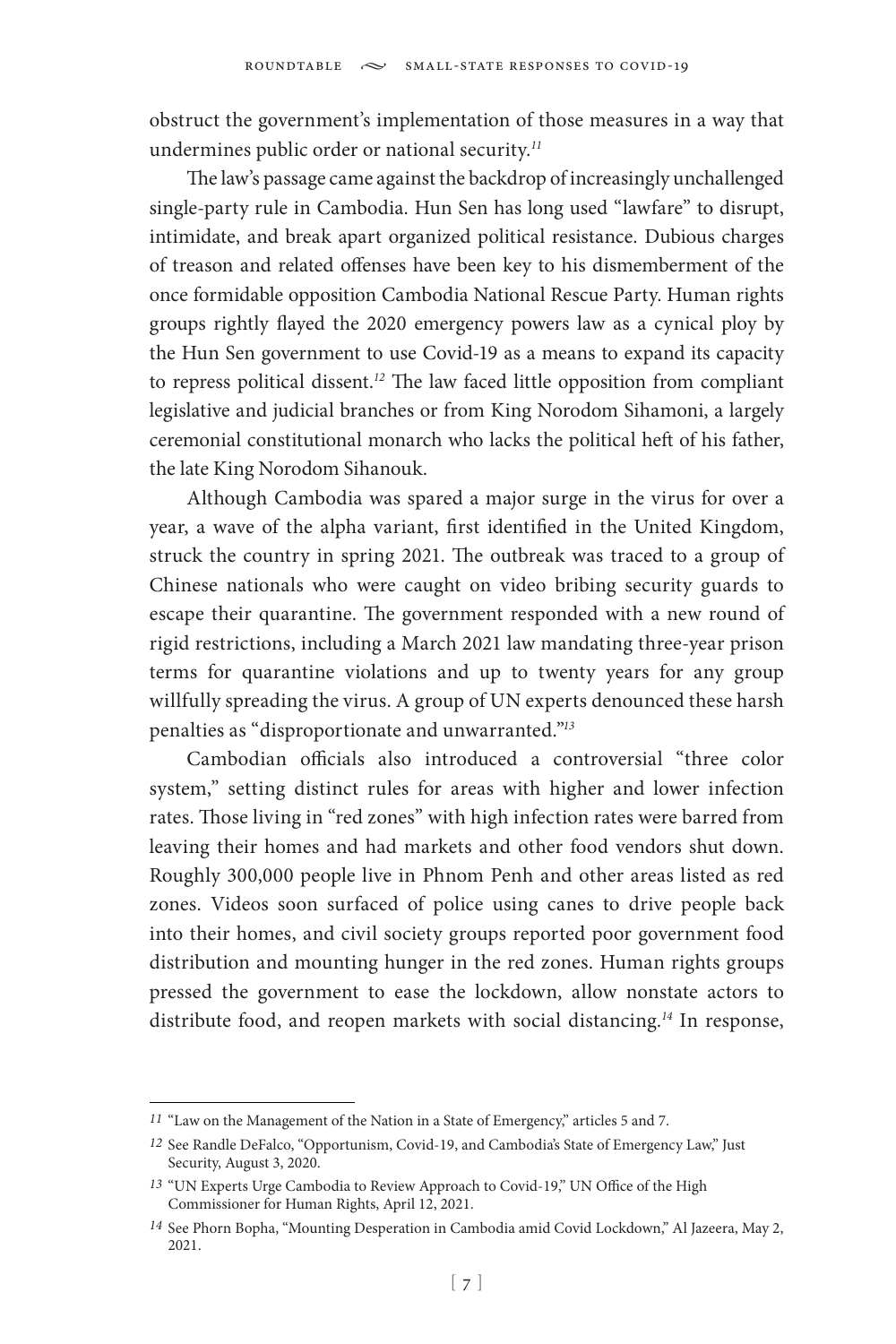the government banned reporters from broadcasting live in red zones and conveying what officials describe as "fabricated news."*<sup>15</sup>*

Cambodia has also implemented a new QR code system to help with contact tracing. Although the scheme is not mandatory, it has been adopted by businesses, in part for fear of falling afoul of the country's draconian Covid-19 policies. Human rights groups have decried the lack of credible data privacy protections in the scheme, concerned that it represents yet another tool the Hun Sen government could abuse to surveil political opponents and stifle dissent.*<sup>16</sup>* According to leading human rights groups, the government has arrested dozens of people for criticizing its Covid-19 response.*<sup>17</sup>*

Notwithstanding these serious problems, other Cambodian policies have helped bring transmission rates back to low levels by regional standards. In particular, the government has vigorously sought to obtain vaccines and has developed an effective nationwide system for administering shots. Cambodia thus has emerged as an outlier—a state with a low per capita income but the second-highest vaccination rate in Southeast Asia behind smaller and much wealthier Singapore.*<sup>18</sup>* A simple geographic scheme for distribution—rather than the complex age-based and categorized approach taken by many other countries—has helped expedite administration. The same is true of vaccine mandates for civil servants and the armed forces, as well as the requirement for proof of vaccination to enter a wide range of public and private spaces. Although these mandates have come under some criticism, their overall effect has been popular at home and welcomed abroad. As of late October, nearly 88% of Cambodians were fully vaccinated. Cambodia is now moving to reopen to tourists, and its economy is projected to have grown by roughly 4% in 2021 and to be on track to grow by more than 5% in 2022.*<sup>19</sup>*

Most of Cambodia's vaccines have been sourced from China, which has supplied roughly 33 million doses (92% of Cambodia's total), alongside smaller purchases and donations through bilateral channels and the COVAX mechanism. Although some countries have frowned upon the less effective Chinese-made vaccines, Cambodia has welcomed them, especially

*<sup>15</sup>* Adrien Chorn and Jonathan Stromseth, "Covid-19 Comes to Cambodia," Brookings Institution, Order from the Chaos, May 19, 2021.

*<sup>16</sup>* "Cambodia: 'Stop Covid-19' System Raises Privacy Concerns," Human Rights Watch, April 6, 2021.

<sup>&</sup>lt;sup>17</sup> "Cambodia: Stop Silencing Critical Commentary on Covid-19," Access Now, May 25, 2021  $\sim$ https://www.accessnow.org/cambodia-silencing-covid-19-commentary.

*<sup>18</sup>* Sebastian Strangio, "What Explains Cambodia's Covid-19 Vaccine Distribution Success?" *Diplomat*, September 8, 2021.

*<sup>19</sup>* Asian Development Bank, *Asian Development Bank Outlook Update 2021*.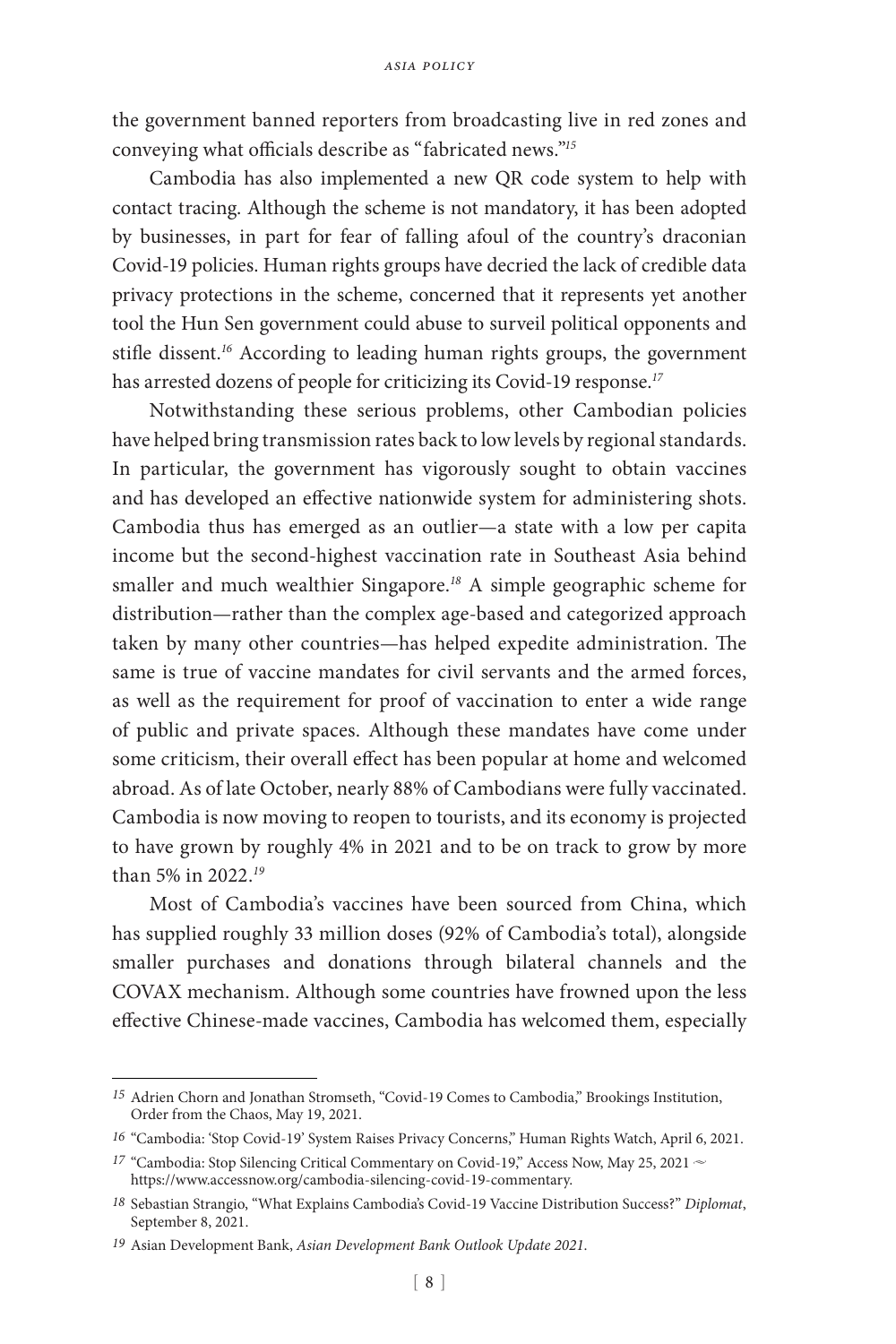as major Western countries have clung to their own vaccine supplies. Chinese-made vaccines have driven down transmission and serious cases that would otherwise threaten to overwhelm Cambodia's capacity-strapped hospitals. The delivery of these vaccines has further cemented the CPP's relationship with its principal foreign benefactors in Beijing and has proven a lost opportunity for the United States and its allies to re-engage with Cambodia on favorable terms.

Western sanctions, while grounded in legitimate disdain for the Hun Sen government's authoritarian clampdown, have had the effect of marginalizing the United States and Europe in Cambodia and rendering the country increasingly reliant on China. That may suit the interests of the CPP leadership, which appreciates China's willingness to invest in Cambodia on a large scale, through government-linked patronage channels, and without meaningful governance conditions. However, deepening dependency on China is not in the interest of most ordinary Cambodians. It further insulates the government from influences that would moderate autocratic politics and promote greater democratic rights. It also renders Cambodia more susceptible to feuds with concerned Southeast Asian neighbors, more exposed to Chinese exploitation, and less diversified economically and politically—a major vulnerability if the relationship with Beijing sours.

Cambodia's overall experience with the pandemic shows, encouragingly, that a low-income country with a relatively weak health infrastructure can take purposive steps with international assistance to manage the threat of deadly viral transmission quite well. The fallacy in the Cambodian government's narrative, however, is that these successes require such harsh legal and regulatory measures and the expansion of emergency executive authority. Cambodia's success in limiting the spread of Covid-19 lies largely in widespread social compliance with sensible recommended measures such as mask-wearing and social distancing, as well as reasonable government measures such as early school closures, travel restrictions, and the recruitment of international aid to develop infrastructure and secure and distribute vaccines. There is little reason to believe that the added public health benefits of the strictest measures, such as the stiff penalties for quarantine violators and full lockdown of "red zones," justify the considerable dangers of expanded authoritarian power in general. For Cambodia, the prospects of economic and social recovery from the pandemic are relatively good. The larger problem ahead is that the pandemic response has tended to reinforce political practices that do not augur well for the country in the years to come.  $\otimes$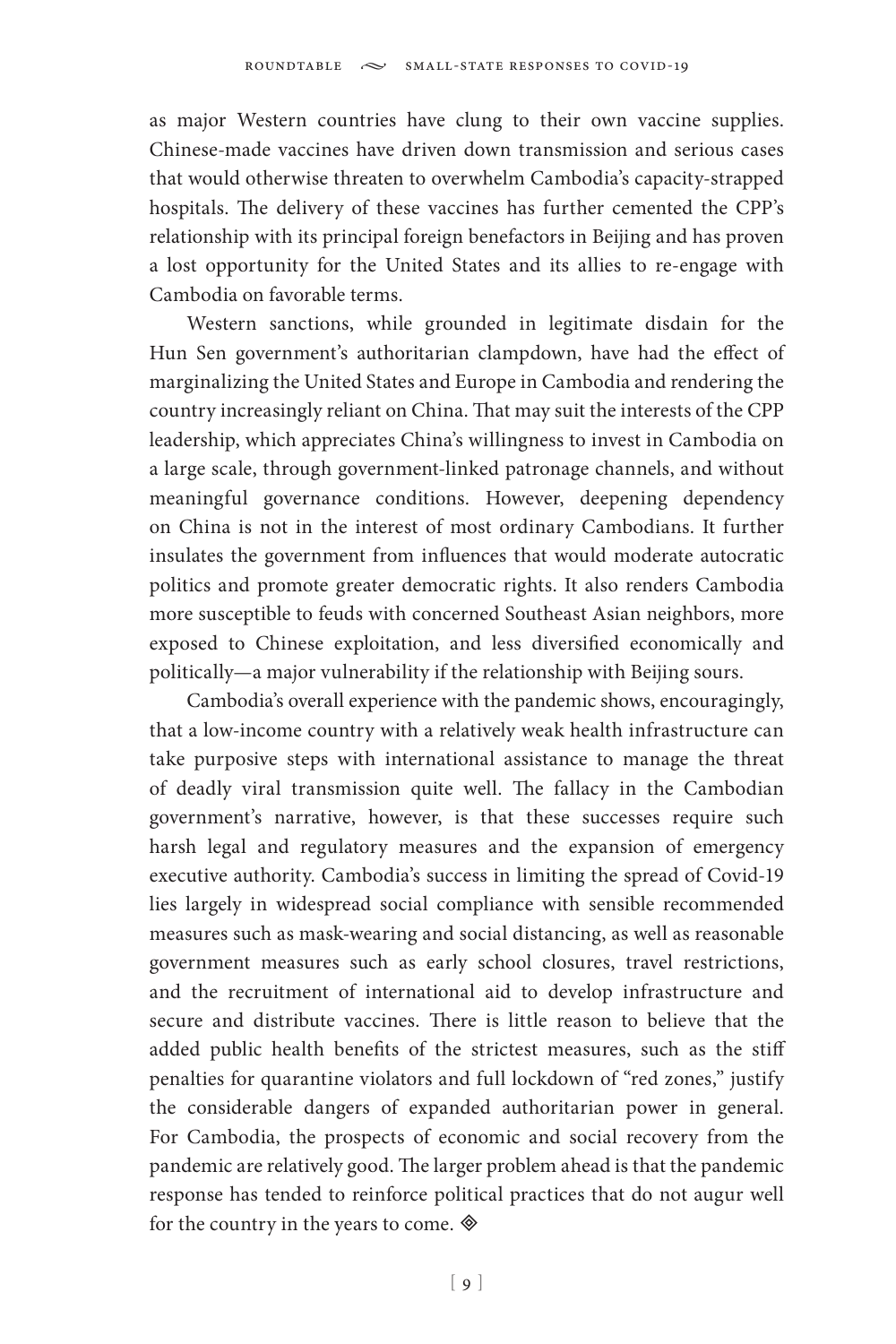### **Thailand's Covid-19 Crisis: A Tale in Two Parts**

## *Gregory V. Raymond*

By October 2021, Thailand had recorded over 17,000 deaths from<br>Covid-19, and its target to have 70% of the public double-vaccinated was still months away.*<sup>1</sup>* Like other countries, Thailand's Covid-19 story has had many chapters with twists, turns, and setbacks on the journey to "return to normal," and the myriad individual experiences of hardship and suffering among its most economically vulnerable populations will probably never be told. Partly because of its high reliance on tourism, Thailand—the second-largest economy in Southeast Asia and one of the more prosperous states there—will likely emerge from the pandemic as one of the worst-hit regional states by Covid-19.

#### *The Health Impact and Response to Covid-19 in Thailand*

Covid-19's health impact in Thailand was initially mild but changed dramatically in 2021. In fact, 2020 and 2021 offer a tale in two halves: the first showing the strength of Thailand's healthcare and disease-prevention infrastructure, and the second revealing weakness in planning for worst-case scenarios.

Before the pandemic, the Johns Hopkins University rated Thailand as sixth in the world on pandemic preparedness.*<sup>2</sup>* Over several decades, Thailand has created a decentralized health administration system that is capable of acting locally with autonomy, flexibility, and—due to prior experience of epidemics such as Severe Acute Respiratory Syndrome (SARS) and avian flu—effectiveness. When Covid-19 reached Thailand in January 2020, the system needed no direction from the national government. At the village level, Thailand's 1.04 million well-trained village health volunteers

GREGORY V. RAYMOND is a Lecturer in the Strategic and Defence Studies Centre at the Australian National University (Australia). Dr. Raymond is the author of *Thai Military Power: A Culture of Strategic Accommodation* (2018) and the lead author of *The United States-Thai Alliance: History, Memory and Current Developments* (2021). His research interests include Southeast Asian politics, strategy, memory, and national identity. He can be reached at <greg.raymond@anu.edu.au>.

*<sup>1</sup>* Jonathan Head, "Covid Threat Looms over Thailand's Plans to Open Up to Tourists," BBC News, October 2, 2021  $\sim$  https://www.bbc.com/news/world-asia-58758310.

*<sup>2</sup>* Elizabeth E. Cameron et al., *Global Health Security Index: Building Collective Action and*  Accountability (Washington, D.C.: Nuclear Threat Initiative, 2019), 20  $\sim$  https://www.ghsindex.org/ wp-content/uploads/2020/04/2019-Global-Health-Security-Index.pdf.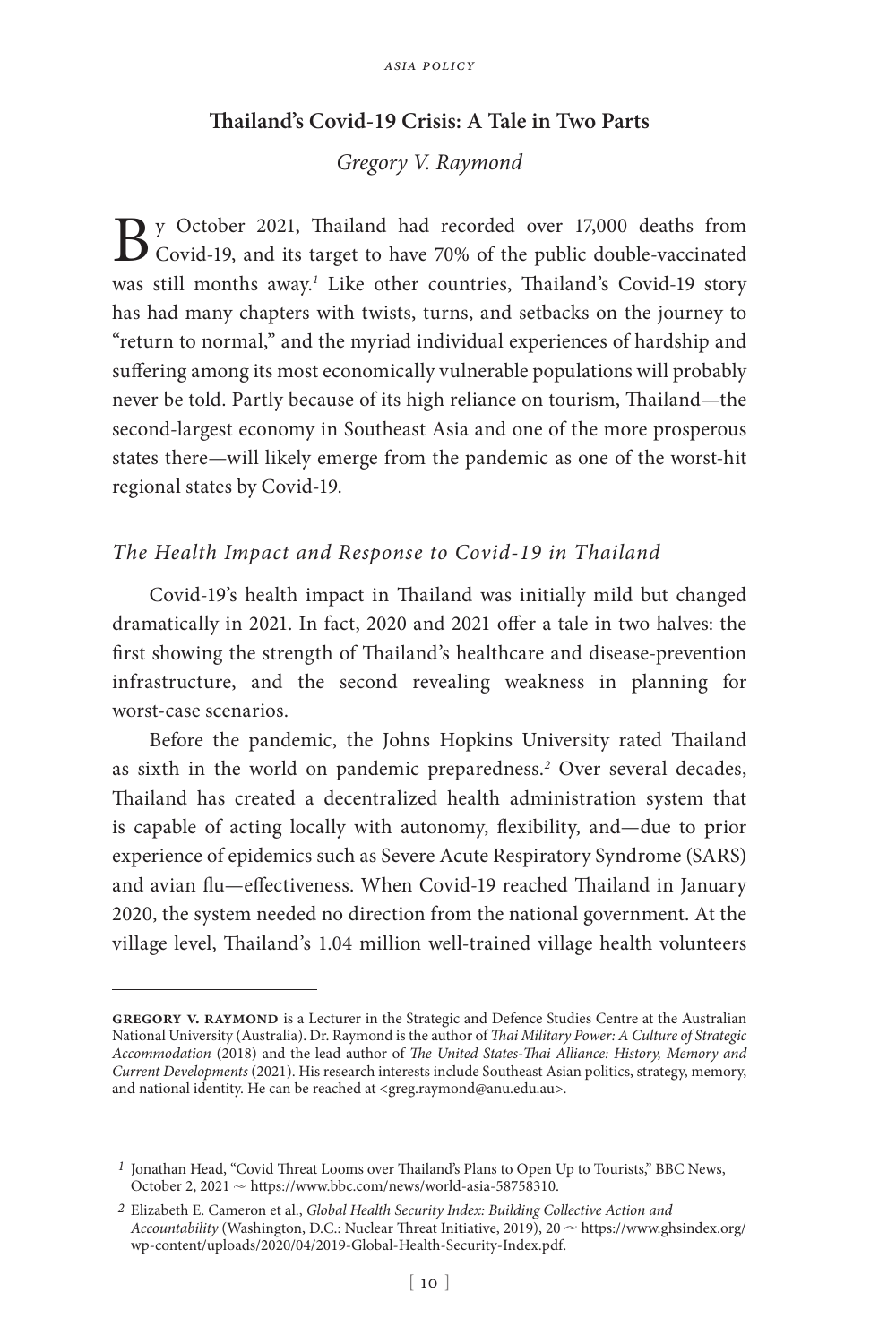swung into action, each reaching out to their ten to fifteen assigned households with relevant information on the virus.*<sup>3</sup>* These volunteers managed close-contact cases, monitored individuals in quarantine, and manned checkpoints. At the municipal level, local governments also acted ahead of the national government, inviting local civil society groups to bid for funds in support of health projects, such as those that taught citizens to make masks and alcohol-based sanitizer and trained high school students in hygiene.*<sup>4</sup>*

These measures, together with restricting inbound international travel, bringing patients into facilities rather than keeping them at home, and closing all but essential businesses, were effective in containing the initial strain of the virus. By the end of September 2020, Thailand could claim that after 3,559 cases and 59 deaths, the only infected people were those who remained in quarantine.*<sup>5</sup>* Tedros Ghebreyesus, director-general of the World Health Organization, was impressed, stating that, "Thailand's response to Covid-19 offers a powerful example of how investment in public health and all-of-society engagement can control outbreaks of deadly diseases, protect people's health, and allow economies to continue functioning."*<sup>6</sup>*

Sadly, this success in 2020—built on effective contact tracing, community compliance, and comprehensive social distancing measures—was not sufficient to arrest the spread of new variants of Covid-19 that emerged in 2021. Thailand experienced reasonable success in containing its second wave of Covid-19, which started at the end of 2020 among migrant workers at a seafood market in the province of Samut Sakhon on the outskirts of Bangkok. But with the third wave, which started in April 2021, the country entered a more desperate and dangerous struggle against Covid-19. This wave began its spread from the Krystal Club, an upscale nightclub frequented by politicians and diplomats. It thus initially spread among Thailand's elite, and soon there was a marked increase in daily cases and deaths.*<sup>7</sup>* By May, Thailand was experiencing

*<sup>3</sup>* Hatchakorn Vongsayan and Viengrat Nethipo, "The Role of Thailand's Municipalities in the Covid-19 Crisis," *Contemporary Southeast Asia* 43, no. 1 (April 2021): 21.

*<sup>4</sup>* Ibid., 18.

*<sup>5</sup>* World Health Organization, "Thailand: How a Strong Health System Fights a Pandemic," September 2020, 3.

*<sup>6</sup>* Ibid.

*<sup>7</sup>* "After Lavish Nights of Clubbing in Bangkok, a Covid-19 Outbreak," *New York Times*, June 6, 2021, available at https://www.straitstimes.com/asia/se-asia/after-lavish-nights-of-clubbing-in-bangkoka-covid-19-outbreak.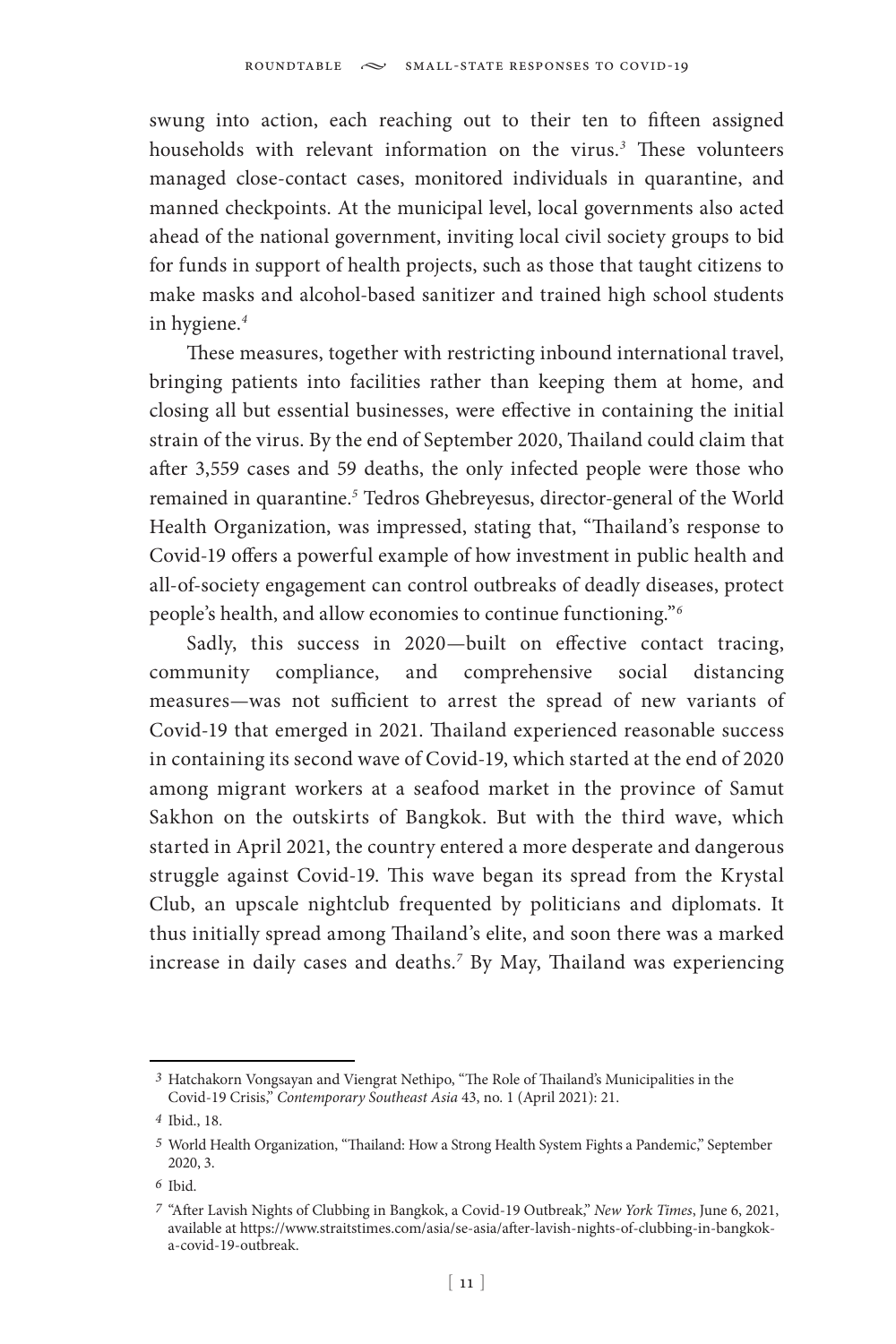five thousand new cases a day, as many as it had experienced in the whole of November 2020.*<sup>8</sup>*

The more infectious Alpha strain initially fueled the April 2021 surge, and its spread puzzled Thai virologists, who wondered how community transmission had occurred despite Thailand's border controls, quarantine system, and testing protocols.<sup>9</sup> But worse was to come, because the even more infectious Delta strain was detected in Thailand by June.*<sup>10</sup>* By July, Delta was the dominant variant in the country, with new cases reaching over ten thousand per day by mid-month.*<sup>11</sup>*

The Delta strain broke Thailand's model of containment and healthcare. With nationwide vaccination rates at a paltry 5%, the virus surged through poorer households.*<sup>12</sup>* The hospital system was overwhelmed, and the fears of every country's government—public scenes of distress and disorder—began to materialize. With a severe shortage of hospital beds, disturbing stories emerged. On social media, citizens posted photos of Covid-19 patients lying in a hospital parking lot next to biohazard dumpsters.*<sup>13</sup>* As ambulance services were overstretched, people were found dead on Bangkok streets.*<sup>14</sup>* By mid-August, deaths from Covid-19 in the country reached over three hundred per day.*<sup>15</sup>*

Like Australia and Vietnam, Thailand's government was lulled into a false sense of security by its initial success in containing Covid-19, and consequently it failed to adopt an adequate vaccine policy. After 2020's success, Thailand planned to source too few vaccines at too slow

*<sup>8</sup>* "After Lavish Nights of Clubbing in Bangkok."

*<sup>9</sup>* Panu Wongcha-um and Panarat Thepgumpanat, "Thailand Braced for Infections Spike after Detecting UK Covid-19 Variant," Reuters, April 7, 2021  $\sim$  https://www.reuters.com/article/ us-health-coronavirus-thailand-idUSKBN2BU0MQ.

*<sup>10</sup>* "Thai Virologist Warns Against Delta Variant as Covid-19 Deaths Hit Record High," Asia News Network, June 23, 2021, available at https://www.straitstimes.com/asia/se-asia/ thai-virologist-warns-against-delta-variant-as-covid-19-deaths-hit-record-high.

<sup>&</sup>lt;sup>11</sup> "Delta Takes Over as Dominant Variant," *Bangkok Post*, July 20, 2021  $\sim$  https://www. bangkokpost.com/thailand/general/2151499/delta-takes-over-as-dominant-variant 1; and Cod Satrusayang, "AstraZeneca Says Thailand Only Requested 3 Million Doses per Month in Initial Agreement," *Thai Enquirer*, July 17, 2021  $\sim$  https://www.thaienquirer.com/30034/ astrazeneca-says-thailand-only-requested-3-million-doses-per-month-in-initial-agreement.

*<sup>12</sup>* Mazoe Ford and Supattra Vimonsuknopparat, "As the Delta Variant of Coronavirus Rips through Thailand, Entire Households Are Being Infected," ABC News (Australia), July 23, 2021  $\sim$  https:// www.abc.net.au/news/2021-07-23/coronavirus-delta-fuelling-huge-wave-in-thailand/100310588.

*<sup>13</sup>* "Covid Patients Overflow into Hospital Car Park as Cases Surge in Bangkok," *Nation*, July 16, 2021  $\sim$  https://www.nationthailand.com/in-focus/40003337.

 $14$  "Health System in Crisis, Critics Tell Government," *Bangkok Post*, July 21, 2021  $\sim$  https://www. bangkokpost.com/thailand/general/2152531/health-system-in-crisis-critics-tell-government.

*<sup>15</sup>* On August 18, 2021, 312 deaths were recorded. "2019 Novel Coronavirus Visual Dashboard," Johns Hopkins University, Center for Systems Science and Engineering  $\sim$  https://github.com/ CSSEGISandData/COVID-19.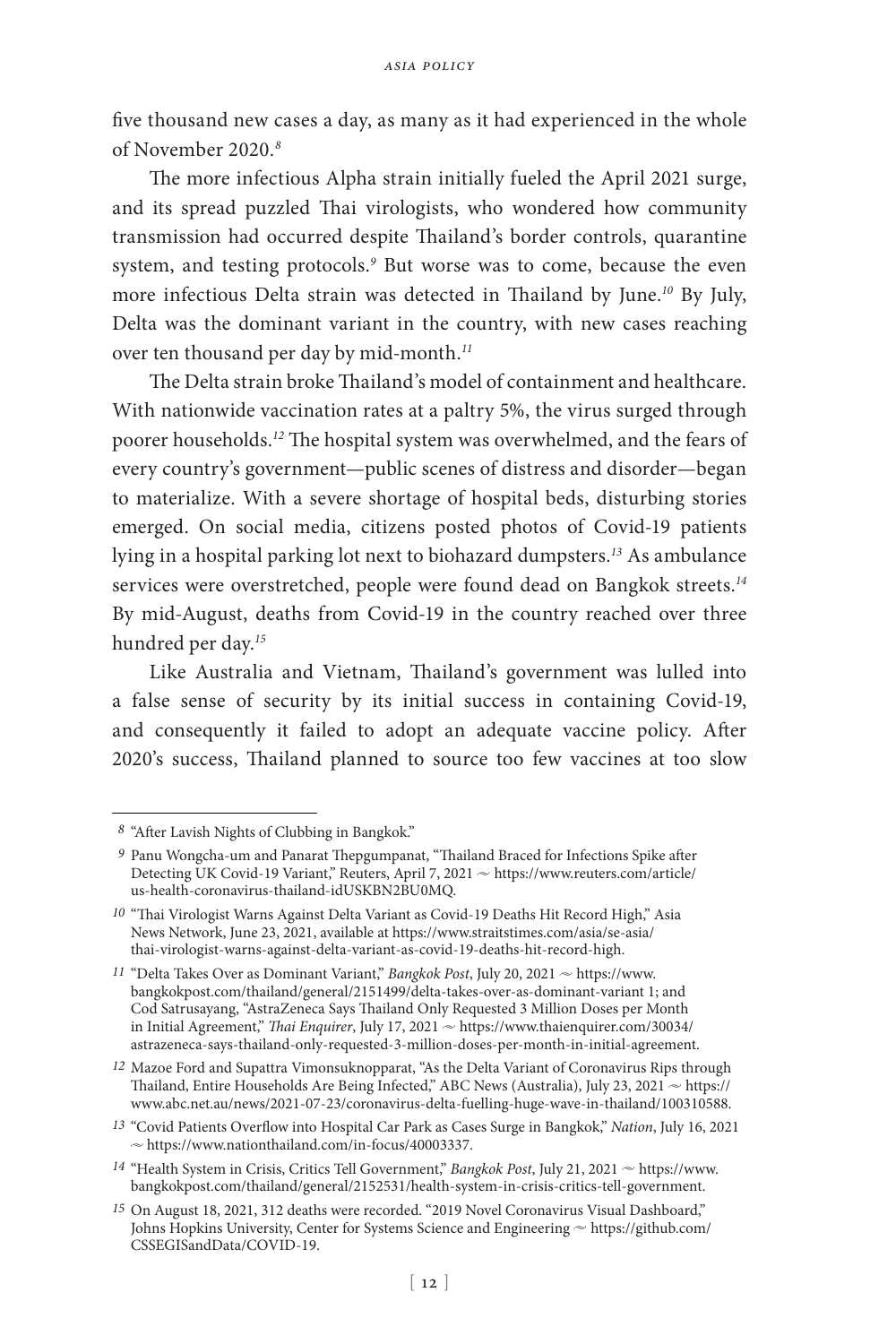a rate. In September 2021, leaked documents showed that the minister for health had told AstraZeneca company officials, the government's principal source of vaccines along with Sinovac, that it planned to vaccinate the population at a rate of about 3 million per month.*<sup>16</sup>* To vaccinate all 55 million people aged twelve and over, Thailand would require 110 million vaccine doses.*<sup>17</sup>* At a rate of 3 million vaccines per month, Thailand would require eighteen months to achieve full vaccination of its entire adult and teenage population. This slow rate is consistent with statements from officials at the National Vaccine Institute, who said in December 2020 that Thailand only aimed to vaccinate half its population in 2021.*<sup>18</sup>* As the severity of the situation became clear, Dr. Nakhon Premsri, director of the National Vaccine Institute, publicly apologized for the insufficient vaccine supply, citing the "unexpected situation" caused by the Delta variant.*<sup>19</sup>*

Thailand's planning had other complications as well. Thai bureaucrats have become increasingly risk-averse since Prime Minister Thaksin Shinawatra's administration (2001–6), fearing accusations of corruption if they deal directly with the private sector. Out of this concern, officials did not want to sign a contract with U.S. vaccine manufacturer Pfizer.*<sup>20</sup>* AstraZeneca's partnership with Thai company Siam Bioscience to produce vaccines in Thailand was also met with complications. The partnership aimed to develop Thailand's self-sufficiency in vaccine production; however, Siam Bioscience, which is owned by King Vajiralongkorn (and hence above criticism in Thailand's royalist political culture), was inexperienced in vaccine production.*<sup>21</sup>* Even more problematic, the deal stipulated two-thirds of production be reserved for export and only one-third for local needs.*<sup>22</sup>*

*<sup>16</sup>* Satrusayang, "AstraZeneca Says Thailand Only Requested 3 Million Doses per Month in Initial Agreement."

*<sup>17</sup>* This is based on demographic data from the Thailand Board of Investment stating that Thailand's 0–14 years demographic is 16.2% of its 66.19 million population. "Thailand in Brief," Thailand Board of Investment  $\sim$  https://www.boi.go.th/index.php?page=demographic.

*<sup>18</sup>* John Reed, "Thailand to Vaccinate Half of Its Population in 2021," *Financial Times*, December 20, 2020 ~ https://www.ft.com/content/c21638e3-453b-4ef5-ae91-6c2ff49f784d.

*<sup>19</sup>* "Health Ministry Apologises for Not Providing Enough Vaccine, Covax Talks in Pipeline," *Nation*, July 22, 2021  $\sim$  https://www.nationthailand.com/in-focus/40003569.

*<sup>20</sup>* Pavida Rananond, Somchai Jitsuchon, and Pasuk Phongpaichit, "Thai Update 2021: Crisis Management and Long-Term Implications" (presentation at the Australian National University Thai Update 2021, online event, August 24, 2021)  $\sim$  https://asiapacific.anu.edu.au/news-events/ video/thai-update-2021-day-1-economy-and-covid-19-impact.

*<sup>21</sup>* John Reed, "AstraZeneca Admits 'Complicated' Thai Vaccine Production Launch," *Financial Times*, July 24, 2021 ~ https://www.ft.com/content/1c54c222-98c6-4fc7-b43c-1b9115a27750.

*<sup>22</sup>* Satrusayang, "AstraZeneca Says Thailand Only Requested 3 Million Doses per Month in Initial Agreement."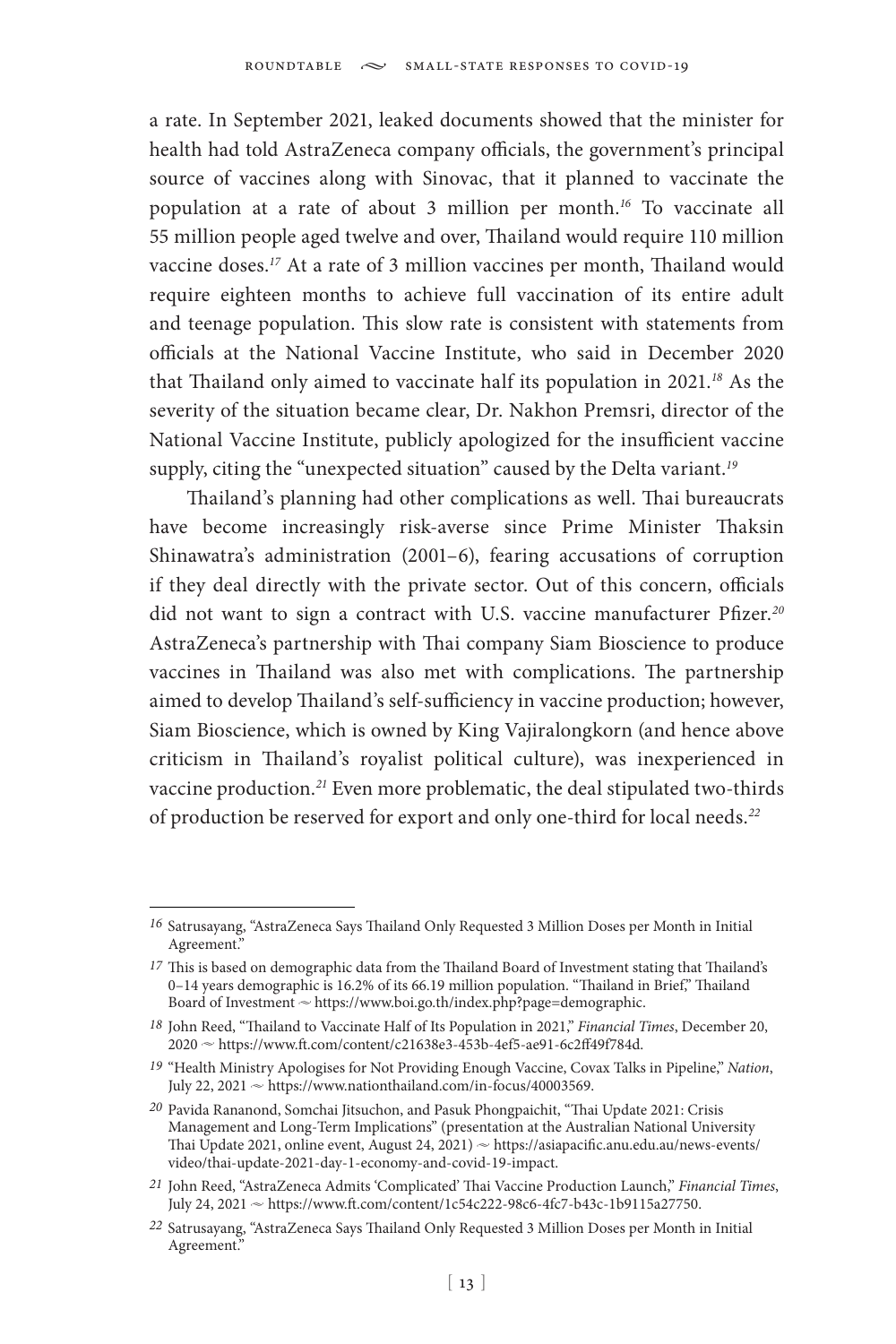### *Economic Impacts*

The loss of tourism, which accounts for 11%–12% of Thailand's GDP, combined with public health measures to combat Covid-19, meant that Thailand's economy shrank by 6.1% in 2020.*<sup>23</sup>* According to the World Bank, its GDP was unlikely to grow more than 1% in 2021, and in fact, the economy is not expected to return to pre-pandemic levels until 2023.*<sup>24</sup>* Comparing tourism volumes before and after the pandemic illuminates the extent of Thailand's economic crisis. In 2022, Thailand is predicted to welcome a total of 1.7 million tourists.*<sup>25</sup>* Before the pandemic, Thailand received more than this many tourists every two months from China alone. The fourth quarter of 2020 reported only 50,000 tourists, 99.5% less than the same period in 2019.*<sup>26</sup>*

As a relatively wealthier country, Thailand has been able to offer more fiscal stimulus to the public than many of its neighbors but still less than the average levels in the West.*<sup>27</sup>* In fact, although it is notoriously fiscally conservative, Thailand recently lifted its debt ceiling from 60% to 70% of GDP to protect jobs as growth slows for a sustained period.*<sup>28</sup>*

Still, the impact has been immense. Bangkok is a shell of its former bustling self. Tourist precincts, like the go-go bars of Patpong, Soi Cowboy, and Nana, were among the first to close and now stand boarded up. Similarly, the resort provinces of Phuket and Hua Hin lie deserted. Across the country, some 100,000 restaurants vanished between January 2020 and June 2021.*<sup>29</sup>* Even wet markets, a lifeblood for locals, have closed periodically

*<sup>23</sup>* "Thailand Loses 1.45 Million Tourism Jobs from Pandemic: Tourism Group," Reuters, March 29,  $2021 \approx$  https://www.reuters.com/article/us-thailand-economy-tourism-idUSKBN2BL1F7.

 $24$  "World Bank Cuts Thai GDP Growth Outlook to 1% This Year," Reuters, September 28, 2021  $\sim$  https:// www.reuters.com/world/asia-pacific/world-bank-cuts-thai-gdp-growth-outlook-1-this-year-2021-09-28.

*<sup>25</sup>* Ibid.

*<sup>26</sup>* Nalitra Thaiprasert et al., *Revisiting the Pandemic: Surveys on the Impact of Covid-19 on Small Businesses and Workers* (San Francisco: Asia Foundation, May 2021), 10.

*<sup>27</sup>* Roland Rajah, "Southeast Asia's Post-Pandemic Recovery Outlook," Brookings Institution, Order from Chaos, March 15, 2021 ~ https://www.brookings.edu/blog/order-from-chaos/2021/03/15/ southeast-asias-post-pandemic-recovery-outlook.

<sup>28 &</sup>quot;Thailand Raises Public Debt Ceiling to Fight Covid-19 Outbreak," Reuters, September 20, 2021  $\sim$ https://www.reuters.com/world/asia-pacific/thailand-raises-public-debt-ceiling-fight-covid-19 outbreak-2021-09-20.

*<sup>29</sup>* Thai PBS, "Mikhomun chak chomrom phuprakopthunkit ranahan raingan wa tangtae koet khowit 19 naipi 2563 chonmathueng tonni ranahanhaipai praman 100,000 ran ruelueaayu 300,000 ran tae tha langchakni maimimatkanarai machuai tulakhom nachahaipai" [Information from the Restaurant Business Association Reveals That since the Start of Covid-19 in 2020 until the Present Approximately 100,000 Restaurants Disappeared and of the Remaining 300,000, If There Are No Assistance Measures by October], Twitter, June 5, 2021.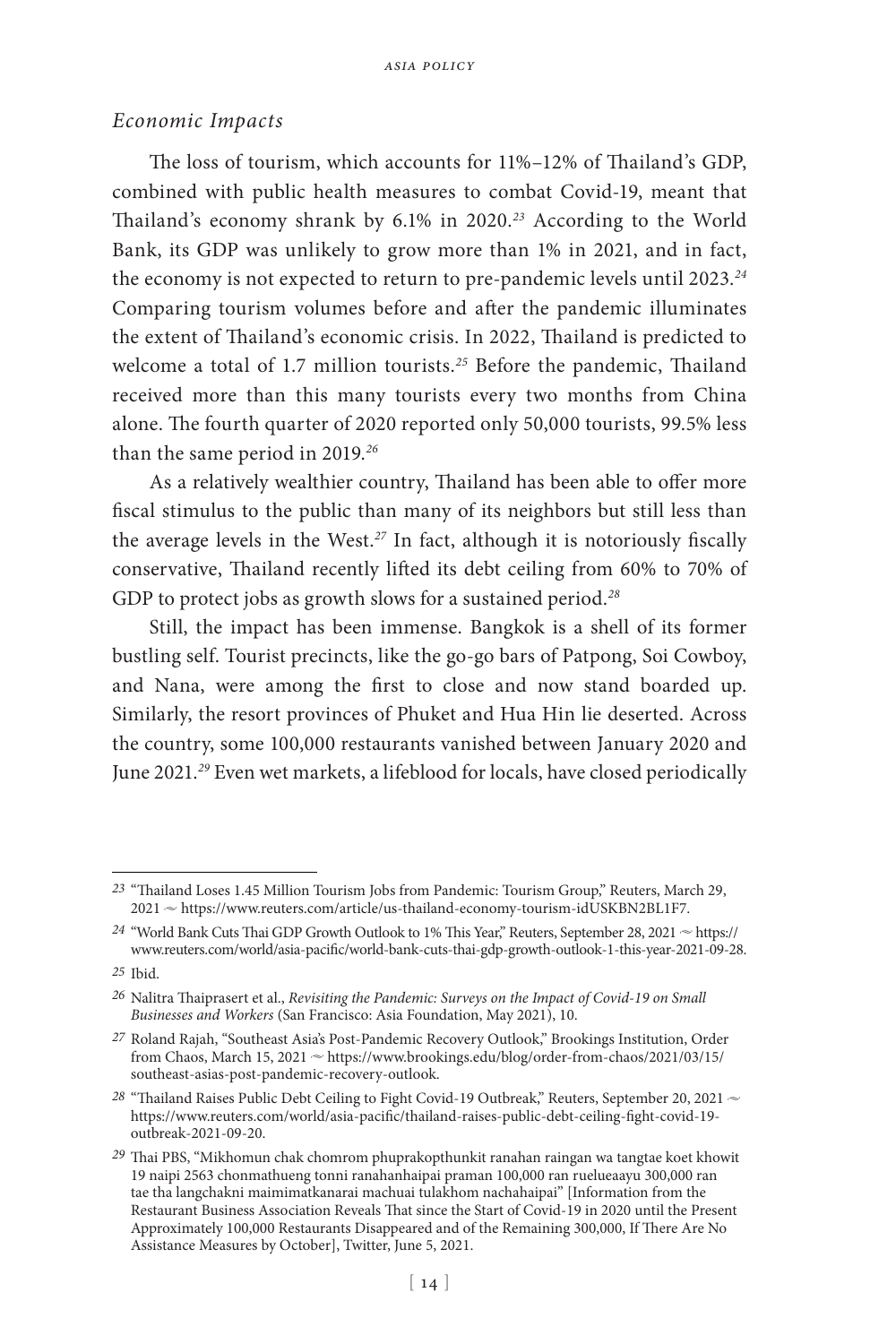due to virus outbreaks.*<sup>30</sup>* By September 2021, the number of people out of work because of unemployment, reduced hours, and business interruptions was around 5.3 million.*<sup>31</sup>* The Thai National Statistics office put the 2020 unemployment rate at 2.0%, more than three times the long-term average of 0.6%.*<sup>32</sup>*

The Thai government has launched a range of Covid-19 relief programs. The "Rao Mai Ting Gun" ("We Don't Desert Each Other") offered 5,000 baht cash support per month for three months from April to June 2020 to low-income citizens and was extended into 2021. The "Kon La Krueng" ("Half-Half") program paid for half of household purchases up to 150 baht per day. But some 90% of Thailand's informal workers, who make up 55% of the labor force, had few options other than to borrow money.*<sup>33</sup>* By 2021, Thailand had more than 5 million people across the country living on less than \$5.50 a day.*<sup>34</sup>* The economic distress is seen in long queues for food and rows of shuttered shops. Many Thai people will not admit to suffering but say to themselves *haichai bao bao* (breathe lightly).*<sup>35</sup>*

#### *Political Impact*

During the pandemic, Thailand has been wracked by widespread and frequent public protests, many calling for the dismissal of the former coup leader Prime Minister Prayuth Chan-ocha for reasons that include his government's mismanagement of the pandemic response. Under his government, the Thai police has been unflinching in response to protests. In the last year alone, Thai authorities have laid some 486 charges against 1,171 protestors.*<sup>36</sup>* Initially driving the protests were longstanding concerns, especially among Thai youth, about the entrenchment of authoritarianism since the military coup in May 2014. In 2020, protestors broke through a

*<sup>30</sup>* Marwaan Macan-Markar, "Pandemic Takes Flavor Out of Bangkok's Grocery Shopping," *Nikkei Asia*, September 1, 2021 ~ https://asia.nikkei.com/Editor-s-Picks/Tea-Leaves/ Pandemic-takes-flavor-out-of-Bangkok-s-grocery-shopping.

*<sup>31</sup>* Pananond, Jitsuchon, and Phongpaichit, "Thai Update 2021."

<sup>&</sup>lt;sup>32</sup> "Covid-19 Impact on Thai Labor Market," Open Development Thailand, October 11, 2019  $\sim$ https://thailand.opendevelopmentmekong.net/topics/covid-19-impact-on-thai-labor-market.

*<sup>33</sup>* Thaiprasert et al., *Revisiting the Pandemic*, 20.

*<sup>34</sup>* Panithan Onthaworn, "1.5 Million More Thais Fell into Poverty in 2020, Over 5 Million Now Living Under the Poverty Line," *Thai Enquirer*, July 15, 2021  $\sim$  https://www.thaienquirer. com/29912/1-5-million-more-thais-fell-into-poverty-in-2020-over-5-million-now-living-underthe-poverty-line.

*<sup>35</sup>* Author's personal communication, Bangkok, September 2021.

*<sup>36</sup>* "Latthi amnatniyom fueangfu" [Authoritarianism Is Flourishing], *Thai Rath*, October 9, 2021 <sup>u</sup> https://www.thairath.co.th/news/politic/2214616.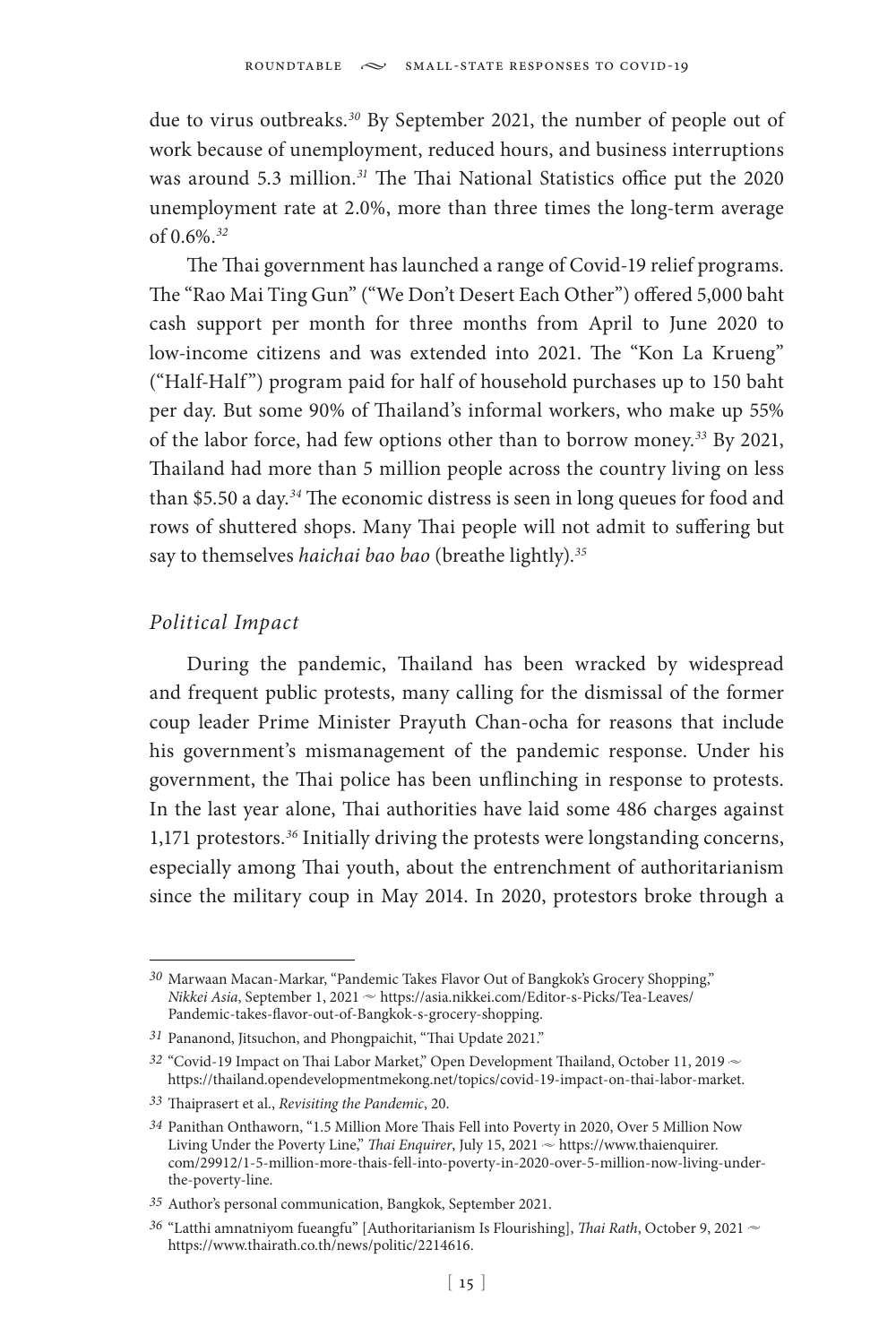"glass ceiling" when they explicitly and publicly challenged for the first time the official narrative of the monarchy's separation from politics. In 2021, the thrust of the protests shifted toward economic issues, given Covid-19's impact on vulnerable youth. Whether Covid-19 will shift enough votes to dislodge Prayuth's party, Phalang Pracharath, before the next election in 2023 remains uncertain. In the meantime, opposition parties are seeking to capitalize on this moment, with the Thai Sang Thai party filing a lawsuit against Prayuth in the Criminal Court for Corruption and Misconduct Cases that alleges breaches of the constitution, including for purchasing the relatively ineffective Sinovac vaccine.*<sup>37</sup>*

## *International Assistance*

China has been a major partner for Thailand during the Covid-19 pandemic. During the pandemic's first six months, China provided surgical masks, test kits, medical N95 masks, and protective garments. This aid has been met with gratitude. Of the approximately 130 Thai respondents to the ISEAS–Yusof Ishak Institute's "State of Southeast Asia 2021 Survey Report," 66% nominated China as the dialogue partner of the Association of Southeast Asian Nations that had provided the most help to Southeast Asia for Covid-19. Only 4% identified the United States as the most helpful.*<sup>38</sup>*

Thailand also started to receive vaccines from China in February 2021. Sinovac served as a buffer, while stocks of AstraZeneca, Pfizer, and Moderna gradually arrived through various avenues, including licensed domestic production.*<sup>39</sup>* By August 2021, according to the Chinese embassy in Thailand, 60% of Thailand's vaccine imports had been from China (Sinovac and Sinopharm).*<sup>40</sup>* China can portray this moment as another instance of reaching out and assisting its Southeast Asian neighbors in crisis, as Foreign

*<sup>37</sup>* Erich Parpart, "Thai Sang Thai Party's Lawsuit against Prayut Collects 700,000 Names," *Thai Enquirer*, August 13, 2021  $\sim$  https://www.thaienquirer.com/31214/thai-sang-thai-partys-lawsuitagainst-prayut-collects-700000-names.

*<sup>38</sup>* An average of 44% of all survey respondents from the ASEAN region nominated China when asked which ASEAN dialogue partner had provided the most help to the region for Covid-19. Sharon Seah et al., "The State of Southeast Asia: 2021 Survey Report," ISEAS–Yusof Ishak Institute, February 2021, 13.

*<sup>39</sup>* Gavin Butler, "How Sinovac Became the Poster Child of Anti-China, Anti-Vaxx Skepticism," Vice World News, August 3, 2021  $\sim$  https://www.vice.com/en/article/qj8xgd/sinovac-anti-china-covidvaccine-skepticism.

*<sup>40</sup>* Chinese Embassy Bangkok, "Khwamruammuedanwaksinrawangchinthaiphatnaayangtonueang" [China-Thailand Vaccine Cooperation Continues to Develop], Facebook, August 22, 2021.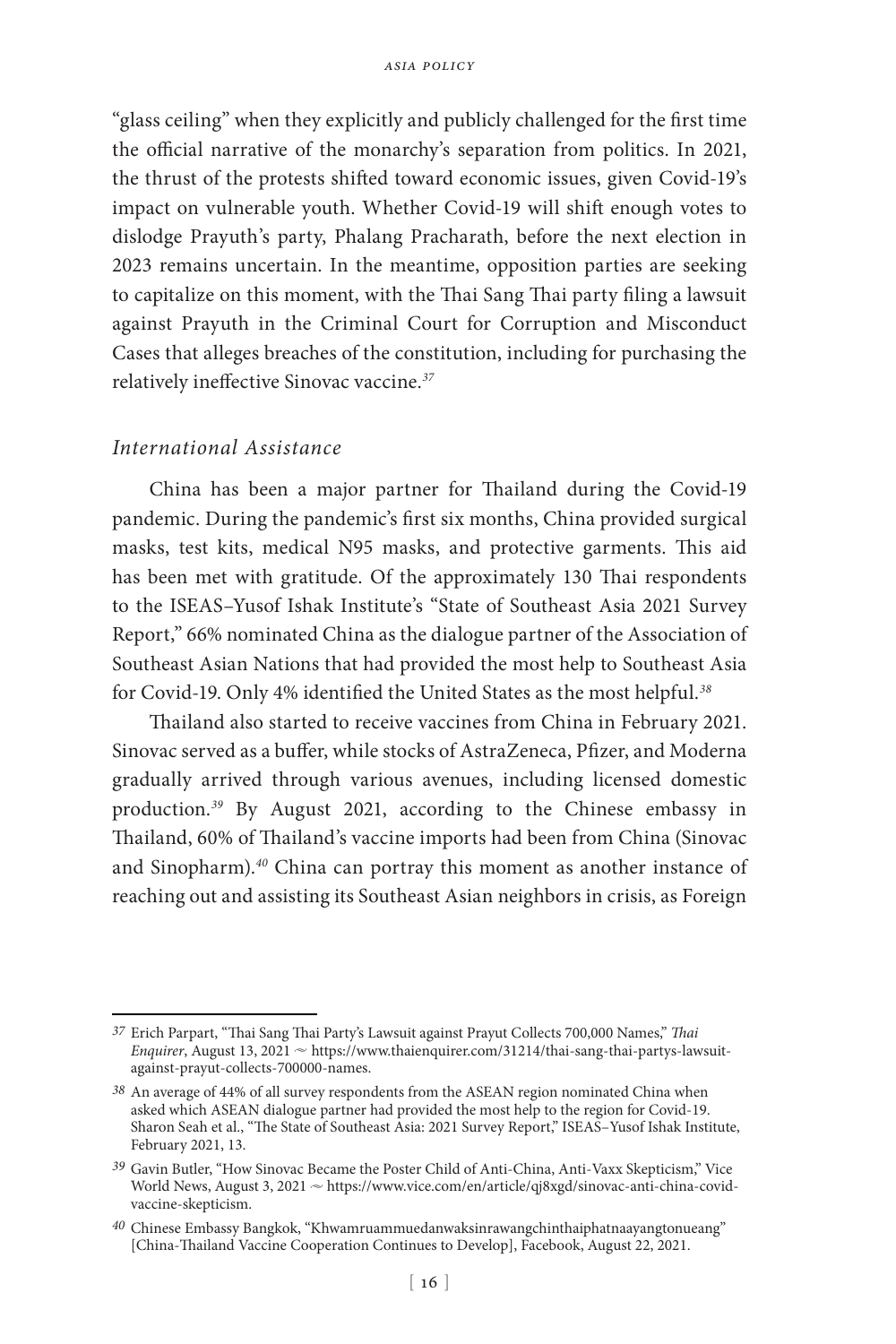Minister Wang Yi reminded his Southeast Asian counterparts.*<sup>41</sup>* Unlike its poorer neighbors Laos and Cambodia, Thailand bought its Sinovac supply rather than receiving donations.*<sup>42</sup>* Given salient memories of Western indifference in times of need, especially during the 1997 Asian financial crisis, China's assistance may have long-term resonance.

At the same time, however, there is awareness that Sinovac's efficacy is less than that of the Western-made vaccines. In May 2021, an online poll from Suan Dusit University of 2,644 respondents found Pfizer and Moderna to be the most trusted vaccines, followed by Johnson & Johnson and AstraZeneca—Sinovac was not nominated.*<sup>43</sup>* Overall, with Sinovac's efficacy in doubt but the vaccine at least available, China's Covid-19 assistance to Southeast Asia has been neither a raging success nor a conspicuous failure. While Sinovac is the vaccine Thais "love to hate," it is credited by Thai health professionals as having significantly reduced deaths.*<sup>44</sup>*

### *Long-term Effects*

Most Thais expect recovery from Covid-19 to be slow across the board. The Bank of Thailand does not expect that Thailand's economy will return to pre-pandemic levels of growth until 2023, leaving scars on the tourist and business sectors.*<sup>45</sup>* A debt hangover will remain. One of the worst impacts may be on the country's youth. Bangkok closed its schools for four months in 2021, and it is thought that as many as 15% of students will not return, having dropped out of school.*<sup>46</sup>* Although education is free until year nine, parents facing unemployment struggle to pay other school-related costs such as food and travel. This phenomenon will be a problem for all of Southeast

*<sup>41</sup>* "Wang Yi Attends Special ASEAN-China Foreign Ministers' Meeting in Celebration of the 30th Anniversary of Dialogue Relations," Ministry of Foreign Affairs of the People's Republic of China (PRC), Press Release, June 7, 2021  $\sim$  https://www.fmprc.gov.cn/mfa\_eng/zxxx\_662805/t1882097. shtml.

*<sup>42</sup>* Ivana Karásková and Veronika Blablová, "The Logic of China's Vaccine Diplomacy," *Diplomat*, June 24, 2021  $\sim$  https://thediplomat.com/2021/03/the-logic-of-chinas-vaccine-diplomacy.

*<sup>43</sup>* Neill Fronde, "Suan Dusit Poll: Most People Will Get Gov't Covid-19 Vaccine," Thaiger, May 23, 2021  $\sim$  https://thethaiger.com/news/national/suan-dusit-poll-most-people-will-get-govt-covid-19-vaccine.

*<sup>44</sup>* "Opinion: Thailand Has to Gradually Stop Worrying about New Infection Numbers," *Thai Enquirer*, October 11, 2021  $\sim$  https://www.thaienquirer.com/33781/ trashed-4.

*<sup>45</sup>* Panithwan Onthaworn, "Full Economic Recovery Not Expected until 2023," *Thai Enquirer*, June 28, 2021 ~ https://www.thaienquirer.com/29068/full-economic-recovery-not-expected-until-2023.

<sup>46</sup> Dusita Saokaew, "Covid-19: Thailand's School Dropout Rate Soars," CGTN, July 8, 2021 ~ https://news.cgtn.com/news/2021-07-08/COVID-19-Thailand-s-school-dropout-rate-soars-11JmsBKXkv6/index.html.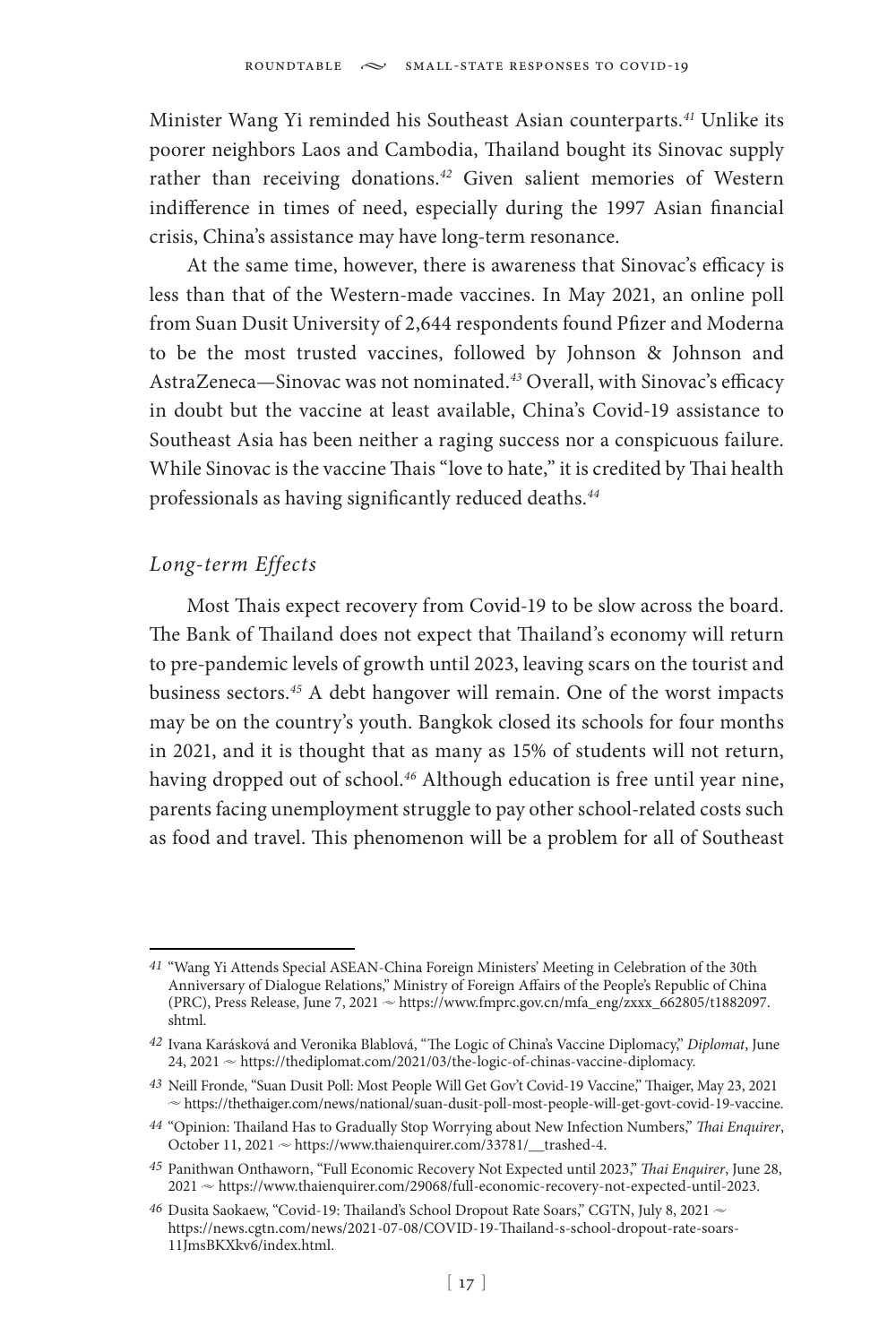Asia, and Thailand will not be spared.*<sup>47</sup>* Thailand's income inequality is likely to be exacerbated, which had already become so enormous by 2020 that it earned Prayuth the unflattering title of "father of inequality" (*bida haeng khwamlueamlam*).*<sup>48</sup>*

Nonetheless, in the long term, Thailand still has critical assets for recovery. The country's favorable location, food surplus, potential for renewable energy, and skilled workforce mean that it should be able to return to economic growth of 3% per year. By the end of the next decade, some economists believe that Thailand could edge toward being a high-income country.*<sup>49</sup>*

#### *Conclusion*

The advent of the highly infectious Delta variant saw Thailand's public health model go from a showcase in 2020 to a basket case in 2021. Thailand is not the only country to err in taking an overly relaxed approach to obtaining vaccine supply. Nevertheless, the impact has been particularly severe because the slow vaccination rate has delayed the country's broad reopening, a serious consequence for a state as reliant on tourism as Thailand. Though the plunge in the economy is not quite as steep as after the 1997 Asian financial crisis, this crisis's global nature has instead compounded Thailand's predicament. The scars from Covid-19 will be deep and exacerbate Thailand's already polarized politics.

*<sup>47</sup>* "Alarming Rise in School Drop-outs after Extended Classroom Closures," *Sydney Morning Herald*, October 2, 2021.

<sup>&</sup>lt;sup>48</sup> Polwut Songsakul, "Fai khan tangchaya Prayut 'bida khwamlueamlam phunamhaengkankoni'" [Opposition Parties Name Prayuth "the Father of Inequality and the Leader of Debt"], *Standard* (Thailand), July 1, 2020  $\sim$  https://thestandard.co/opposition-named-prayutr-to-be-father-of-inequality.

*<sup>49</sup>* Pananond, Jitsuchon, and Phongpaichit, "Thai Update 2021."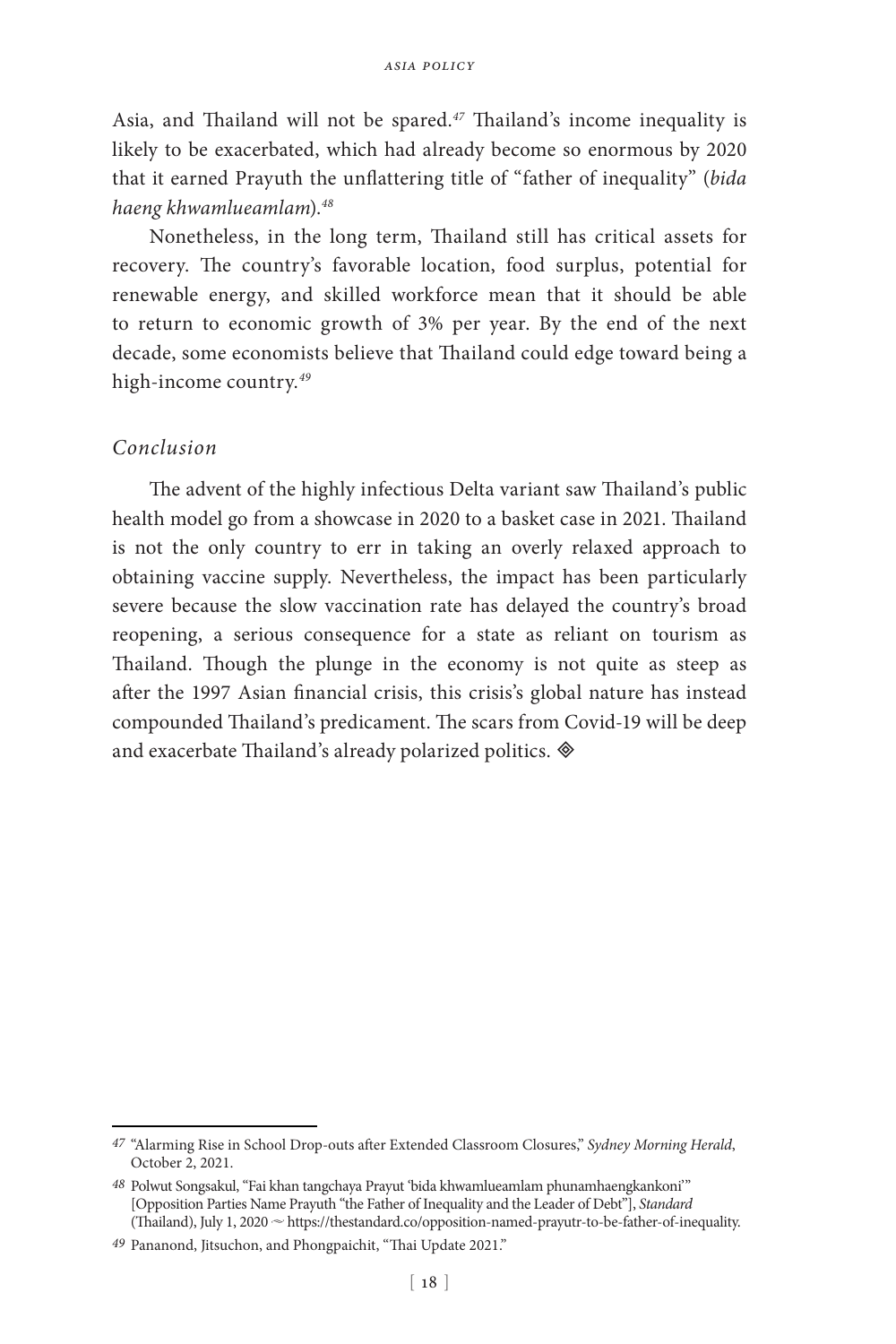#### **Covid-19 Challenges and Responses in Bangladesh**

## *Tasnia Alam*

B angladesh has experienced highly adverse impacts from Covid-19, and its lower-middle-income economy and dense population have exacerbated the public health and economic challenges from the global pandemic. Bangladesh detected its first Covid-19 case in March 2020.*<sup>1</sup>* As a preventive measure, the government closed international borders, educational institutes, industries, and offices. As a result, many people lost their jobs, and some city dwellers moved from urban to rural areas as they could no longer afford living expenses. Life has changed dramatically, in particular, for the ultra-poor who live from hand to mouth.*<sup>2</sup>*

According to the World Health Organization (WHO) Covid-19 dashboard, Bangladesh had 1,595,931 confirmed cases of Covid-19 from January 1, 2020, through January 10, 2022, with 28,105 deaths and 129,371,926 vaccinations administered. A total of 1,553,293 patients had recovered from the acute effects of the virus.*<sup>3</sup>* On December 11, 2021, Bangladesh identified the Omicron variant in two Bangladeshi cricketers who had returned from Zimbabwe.*<sup>4</sup>* Although data indicated a declining trend in reported cases and deaths in the fall of 2021, the new variant made the situation alarming again. To tackle the severity of the situation, the government imposed updated health guidelines for citizens in January 2022.*<sup>5</sup>*

**tasnia alam** is a Manager for Programs and Accreditation at BRAC University (Bangladesh), where she is also convening a business ethics course. Previously, she worked in various capacities at the Australian National University, diplomatic missions (the Sri Lanka High Commission in Australia, Embassy of Japan in Bangladesh, and Embassy of China in Bangladesh), international organizations (World Bank, UNICEF, and the Japan International Cooperation Agency), and the office of an Australian member of parliament. She can be reached at <tasniabd2@gmail.com>.

*<sup>1</sup>* Saeed Anwar, Mohammad Nasrullah, and Mohammad Jakir Hosen, "Covid-19 and Bangladesh: Challenges and How to Address Them," *Frontiers in Public Health*, no. 8 (2020): 154  $\sim$  https://www. frontiersin.org/articles/10.3389/fpubh.2020.00154/full.

*<sup>2</sup>* Sushmita Dutta and Marzia Khatan Smita, "The Impact of Covid-19 Pandemic on Tertiary Education in Bangladesh: Students' Perspectives," *Open Journal of Social Sciences* 8, no. 9 (2020): 53.

*<sup>3</sup>* World Health Organization (WHO), "WHO Coronavirus Disease (Covid-19 Dashboard): Bangladesh"  $\sim$  https://covid19.who.int/region/searo/country/bd.

*<sup>4</sup>* WHO Regional Office for South-East Asia, "Covid-19 Weekly Situation Report," week #49, December 17, 2021.

<sup>&</sup>lt;sup>5</sup> "Covid Curbs Return from Thursday," *Daily Star* (Bangladesh), January 11, 2022  $\sim$  [https://www.](https://www.thedailystar.net/health/disease/coronavirus/news/covid-curbs-return-january-13-2936501) [thedailystar.net/health/disease/coronavirus/news/covid-curbs-return-january-13-2936501.](https://www.thedailystar.net/health/disease/coronavirus/news/covid-curbs-return-january-13-2936501)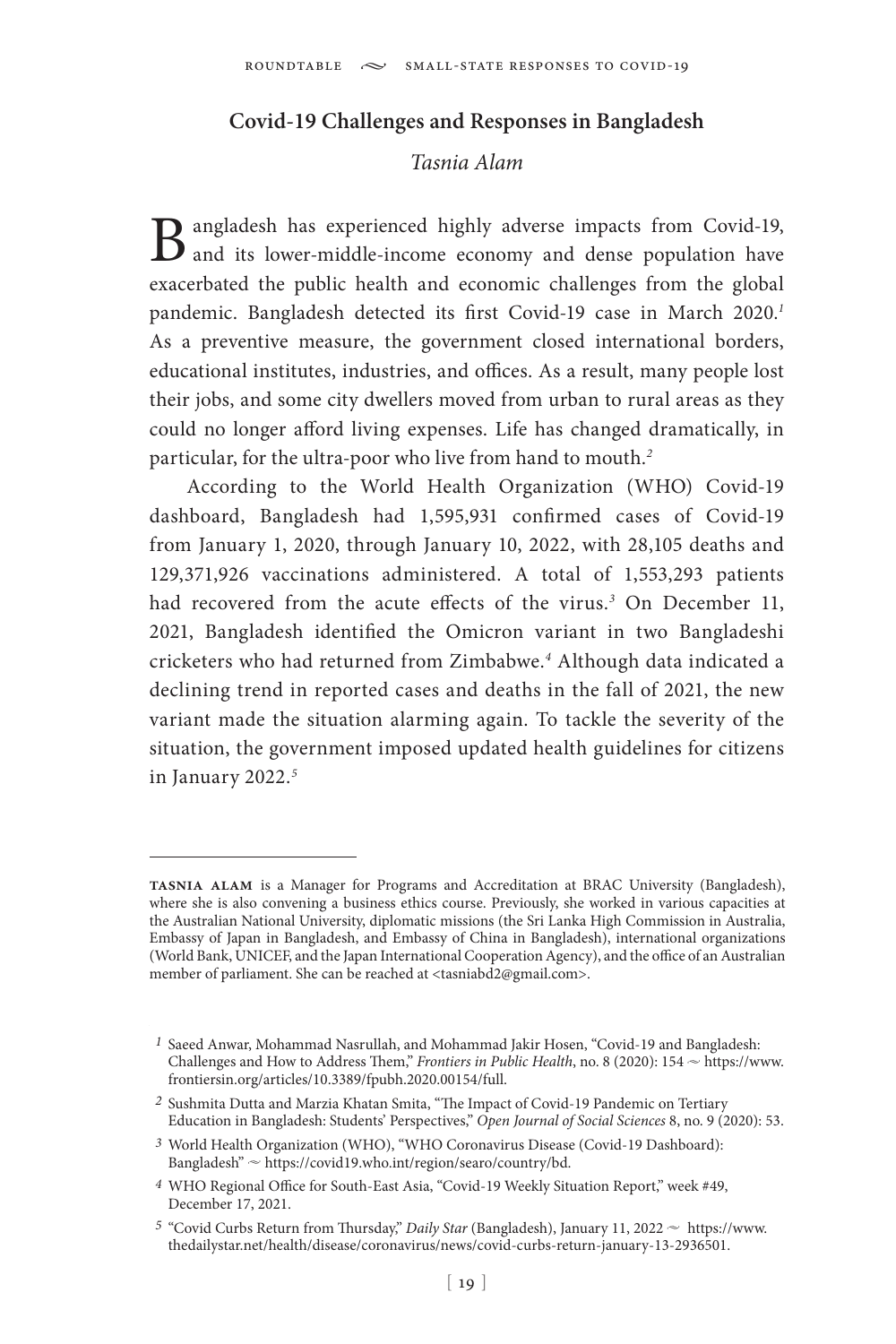This essay discusses the challenges and impacts of Covid-19 in Bangladesh, a densely populated small state in South Asia that hosts the largest refugee camps in the world. It also examines the initiatives taken by policymakers to combat this unseen enemy. The final section describes possible solutions to current and post-Covid challenges.

### *The Impact of the Covid-19 Pandemic in Bangladesh*

Before the onset of the pandemic, Bangladesh's economy was growing at one of the world's quickest rates, with an average GDP growth rate of 7.4% over the last five years and 8.2% in 2019.*<sup>6</sup>* The country experienced this higher-than-expected growth because of government policy reforms and a loosening of investment regulations. In 2019, domestic demand, including consumption and investment, climbed by 11.0%, while exports and remittances increased by 10.5% and 9.6%, respectively.*<sup>7</sup>*

Once the pandemic hit, the picture no longer looked so optimistic. According to an assessment on national food security by BRAC (an international NGO headquartered in Bangladesh), the country's farmers lost \$6.66 billion during the 45-day lockdown between March and May 2020. In March 2020, the flow of inward remittances fell by 12% to \$1.27 billion, and in April, it fell by 25% to \$1.09 billion.*<sup>8</sup>* Almost 1.4 million migrant workers abroad lost their jobs or returned to Bangladesh. Due to the pandemic, inward remittances to South Asia dropped by roughly 22.1% in 2020, and the World Bank forecasted that in 2020 regional growth would fall to between 1.8% and 2.8%, down from a projected 6.3%.*<sup>9</sup>*

Beyond the public health toll, Covid-19 has had a socioeconomic impact, crimping some thriving industries in Bangladesh such as the garment industry. Pre-pandemic, Bangladesh was the second-largest single exporter of ready-made garments (RMG).*<sup>10</sup>* Due to factory closures

 $6$  World Bank, "The World Bank in Bangladesh"  $\approx$  https://www.worldbank.org/en/country/ bangladesh/coronavirus.

*<sup>7</sup>* Mashura Shammi et al., "Strategic Assessment of Covid-19 Pandemic in Bangladesh: Comparative Lockdown Scenario Analysis, Public Perception, and Management for Sustainability," *Environment, Development and Sustainability* 23, no. 4 (2020): 6148–91.

*<sup>8</sup>* Ibid.

*<sup>9</sup>* World Bank, "Bangladesh Must Ramp Up Covid-19 Action to Protect Its People, Revive Economy," Press Release, April 12, 2020  $\sim$  https://www.worldbank.org/en/news/press-release/2020/04/12/ bangladesh-must-act-now-to-lessen-covid-19-health-impacts.

*<sup>10</sup>* Humayun Kabir, Myfanwy Maple, and Kim Usher, "The Impact of Covid-19 on Bangladeshi Readymade Garment (RMG) Workers," *Journal of Public Health* 43, no. 1 (2021): 47-52  $\sim$  https:// doi.org/10.1093/pubmed/fdaa126.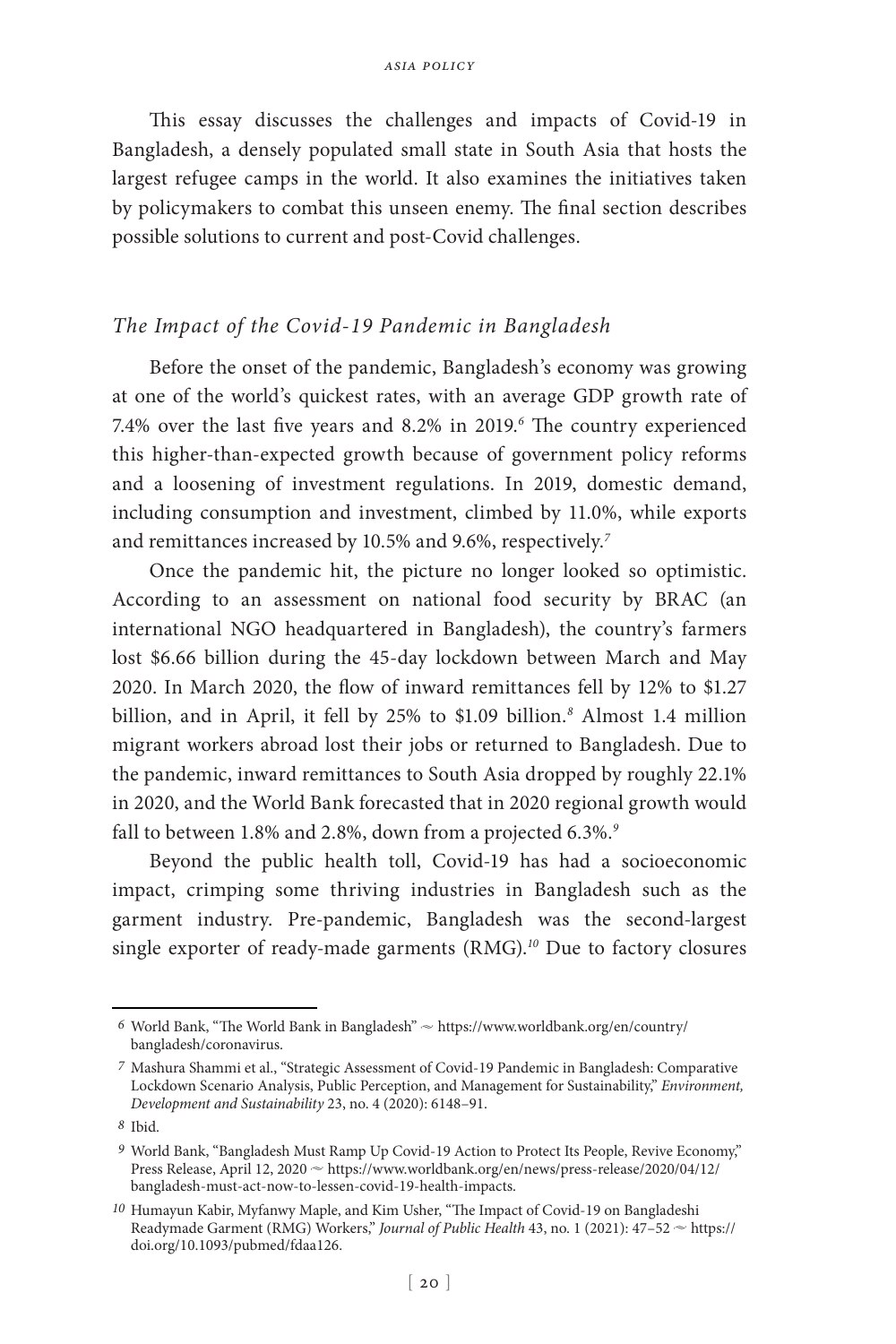and supply chain disruptions as a result of the pandemic, Bangladesh has dropped to third place, trailing Vietnam. If the European Union is counted as a single unit, Bangladesh has slipped to fourth place, following China, the EU, and Vietnam, according to the World Trade Organization (WTO).*<sup>11</sup>* As a result of the decline in RMG exports, in just the first few months of the pandemic Bangladesh lost \$3.17 billion in foreign orders and approximately 70,000 workers became unemployed, with many others unable to receive their wages. Besides causing widespread unemployment, which exacerbates poverty, the pandemic has negatively affected RMG workers' physical and emotional health.*<sup>12</sup>*

Education is another sector that has been severely affected by the pandemic. Following some industrialized countries like the United States, the United Kingdom, and Australia, Bangladesh shut down educational institutions to lower transmission rates during the pandemic.*<sup>13</sup>* All educational institutions in Bangladesh remained closed from March 2020 until September 2021. Students became stressed because of the prolonged shutdown and experienced mental health issues. Many parents feared their teenagers would not return to school after they reopened, potentially causing a long-term impact on socioeconomic development in the country.*<sup>14</sup>* Although some English-medium schools moved to online learning, most Bengali-medium schools were unable to do so due to a lack of electronic resources and internet connectivity. The government's main remote-learning response was through television-based educational programs, but up to 55% of grade-nine students in Bangladesh, for example, do not have access to a television, and even many who do did not watch the programing.*<sup>15</sup>* Closures had a significant impact on indigenous children in particular, resulting

*<sup>11</sup>* "Vietnam Crosses Bangladesh, Turns Second Largest RMG Exporter Globally," *Financial Express* (Bangladesh), July 31, 2021  $\sim$  https://thefinancialexpress.com.bd/economy/ vietnam-crosses-bangladesh-turns-second-largest-rmg-exporter-globally-1627716944.

*<sup>12</sup>* Shuvro Sen et al., "The Apparel Workers Are in the Highest Vulnerability due to Covid-19: A Study on the Bangladesh Apparel Industry," *Asia Pacific Journal of Multidisciplinary Research* 8, no. 3 (2020) ~ https://papers.ssrn.com/sol3/papers.cfm?abstract\_id=3669298; and Zahidul Hassan, "Covid-19: Impact on Ready-Made Garment Workers in Bangladesh," UN Children's Fund,  $2020$   $\sim$  https://www.unicef.org/bangladesh/media/3926/file/%20UNICEF\_COVID%20and%20 Banladesh%20garment%20workers.pdf%20.pdf.

*<sup>13</sup>* Dutta and Smita, "The Impact of Covid-19 Pandemic on Tertiary Education in Bangladesh," 53.

*<sup>14</sup>* World Bank, "Keeping Bangladesh's Students Learning During the Covid-19 Pandemic," April 18, 2021 ~ https://www.worldbank.org/en/results/2021/04/18/keeping-bangladesh-s-studentslearning-during-the-covid-19-pandemic.

*<sup>15</sup>* Ibid.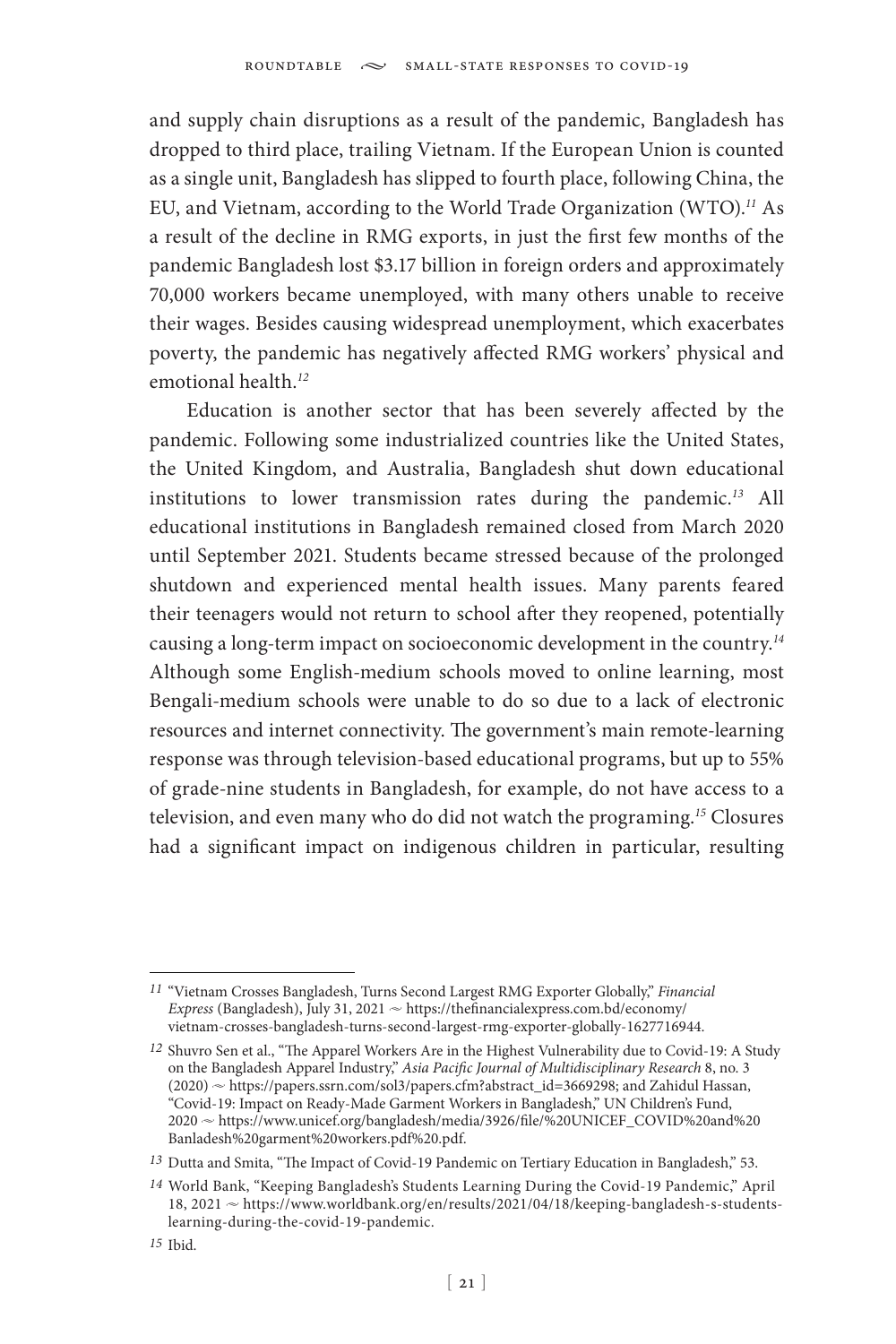in greater educational inequality.*<sup>16</sup>* From September 2021, all tertiary institutions started their operations in-person in a very restricted way. After the new variant was detected, in January 2022 the government emphasized vaccinating children between twelve and sixteen years old.*<sup>17</sup>*

Covid-19 has also affected tourism, which is a flourishing economic sector that accounts for almost 4.4% of the country's GDP.*<sup>18</sup>* Due to the pandemic, airlines canceled flights and both domestic and international tourists canceled bookings, causing heavy losses and severely curtailing the sector as well as its supporting businesses. Extended lockdown and future uncertainty from the pandemic continue to put the future of the travel and tourism industries under threat.*<sup>19</sup>*

A situation particular to Bangladesh is the impact that Covid-19 has had on the country's large refugee population. Cox's Bazar, a city in Bangladesh's southeast, is home to the world's biggest refugee camp and shelters over 860,000 people from the Rohingya ethnic group that were forcibly displaced from Myanmar (out of over one million Rohingya refugees in Bangladesh). On June 6, 2020, Bangladesh identified the Cox's Bazar areas surrounding these Rohingya refugee camps as the first red zone for Covid-19. Because of misinformation and social stigma, many Rohingya refugees are hesitant to get tested or obtain treatment. As a result, there is no accurate representation of the number of positive cases and related deaths among the Rohingya refugees in Bangladesh. Although development agencies are collaborating with the Bangladeshi government to tackle this problem, the frequency of Covid-19 testing in these camps is still low,*<sup>20</sup>* and the use of masks is still uncommon.*<sup>21</sup>* Lack of awareness of the importance of social distancing and

*<sup>16</sup>* Stephen L. Harrison "Improving Online Tertiary Education in the Developing World Based on Changes in Perceptions Post Covid-19," *International Business Review Journal* (2020)  $\sim$  https:// www.ibrjournal.org/article-0012040.

<sup>&</sup>lt;sup>17</sup> "Children 12 and Above to Get Jabs," *Daily Star* (Bangladesh), January 11, 2022  $\sim$  https://www. thedailystar.net/youth/education/news/children-12-and-over-get-jabs-2168511.

<sup>&</sup>lt;sup>18</sup> LightCastle Analytics Wing, "Tourism: A Possible New Driver for the Economy of Bangladesh,"  $DATABD.CO$ , January 22, 2020  $\sim$  https://databd.co/tourism-a-possible-new-driver-for-theeconomy-of-bangladesh.

*<sup>19</sup>* Santus Kumar Deb and Shohel Md. Nafi, "Impact of Covid-19 Pandemic on Tourism: Perceptions from Bangladesh," SSRN, August 22, 2021  $\sim$  https://papers.ssrn.com/sol3/papers. cfm?abstract\_id=3632798.

*<sup>20</sup>* UN High Commissioner for Refugees (UNHCR), "Covid-19 Vaccinations Begin in Bangladesh's Rohingya Refugee Camps," Press Release, August 11, 2021  $\sim$  https://www.unhcr.org/asia/news/ press/2021/8/6113a79f4/covid-19-vaccinations-begin-in-bangladeshs-rohingya-refugee-camps.html.

*<sup>21</sup>* Md. Taimur Islam et al., "Tackling the Covid-19 Pandemic: The Bangladesh Perspective," *Journal of Public Health Research* 9, no. 4 (2020)  $\sim$  https://doi.org/10.4081/jphr.2020.1794.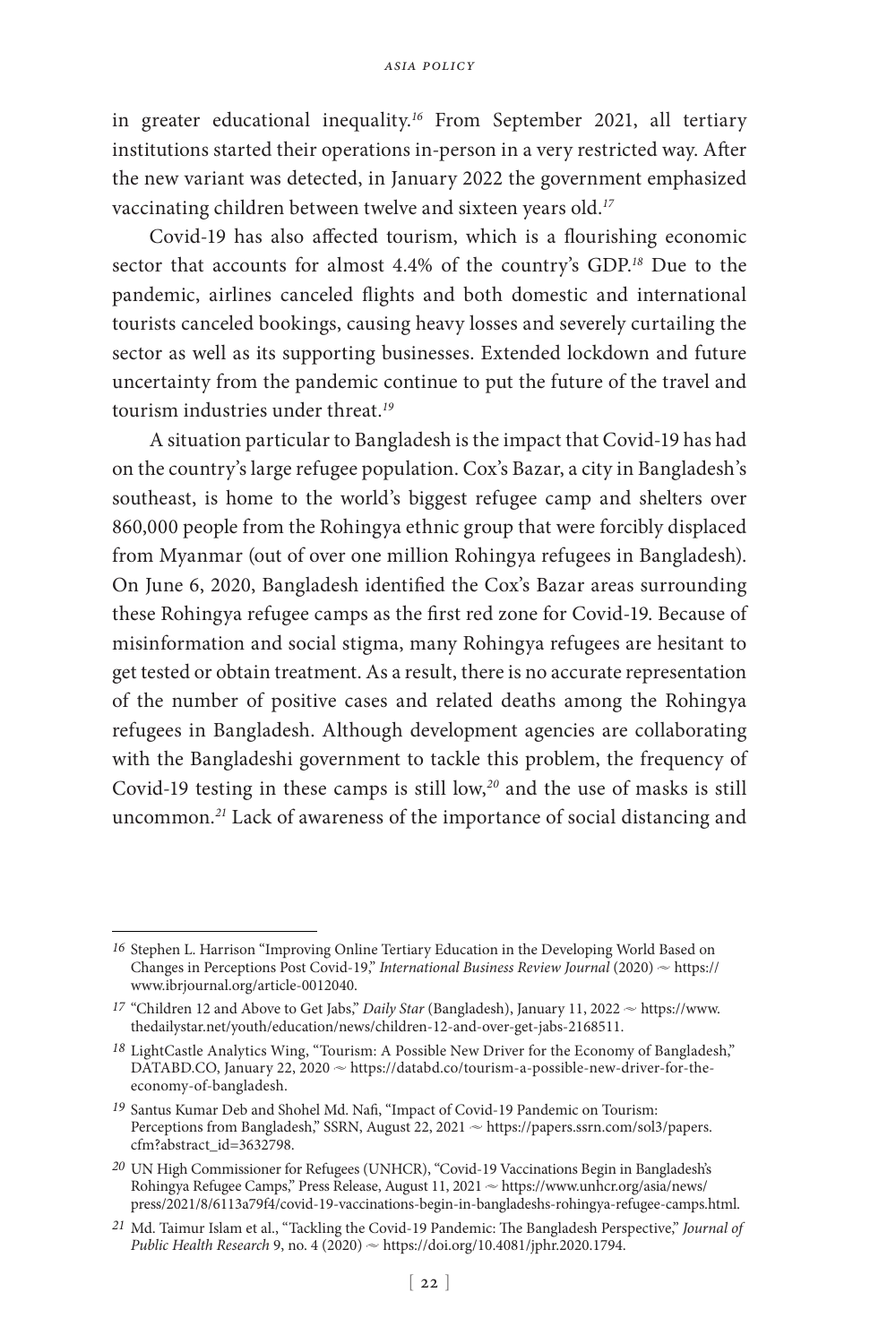poor water access, sanitation, and hygiene supplies have raised concerns about keeping the Rohingya refugees safe from infection.<sup>22</sup>

An increase in domestic violence in Bangladesh has been witnessed during the pandemic. One study found that 11,025 women endured domestic violence during the extended nationwide shutdown and 4,947 women were exposed to psychological abuse. In addition, 3,589 women were victims of financial abuse. The study noted that 30% of women who reported domestic violence during the lockdown had never experienced domestic violence in the past.*<sup>23</sup>* According to other reports, 179 victims reported sexual harassment, and there were at least 1,627 rape victims and 317 gang rape incidents reported in 2020 (compared to 1,080 and 294 in 2019, respectively).*<sup>24</sup>*

#### *Government Response Measures and Their Effectiveness*

In the first week of March 2020, Bangladesh began postponing any large meetings to check the spread of Covid-19, outlawing all political, social, cultural, and religious gatherings or meetings. Following that, Bangladesh enacted a ten-day travel ban from March 26 that included restrictions on road, sea, rail, and air travel. All nonessential organizations, businesses, and educational institutions were shuttered, while necessary services such as pharmacies and food markets remained open.*<sup>25</sup>* All domestic and international flights were canceled for an unannounced period, and airports installed thermal scanners. The government made obligatory a fourteen-day home quarantine for overseas returnees in a further step to stop the spread of the virus.*<sup>26</sup>* Due to the country's dense population (in the capital city Dhaka, for example, there are 46,000 people per square kilometer), lack of

<sup>22</sup> UNHCR, "UNHCR Bangladesh Operational Update," Situation Report, May 2021  $\sim$  https:// reliefweb.int/report/bangladesh/unhcr-bangladesh-operational-update-may-2021.

*<sup>23</sup>* "Domestic Violence: 30% Became Victims during Pandemic," *Dhaka Tribune*, March 31, 2021 <sup>u</sup> https://www.dhakatribune.com/bangladesh/2021/03/31/30-of-domestic-violence-survivors-facedviolence-for-the-first-time-during-pandemic.

*<sup>24</sup>* Mir Nabila Ashraf et al., "Mental Health Issues in the Covid-19 Pandemic and Responses in Bangladesh: View Point of Media Reporting," *Frontiers in Public Health* 9 (2021)  $\sim$  https:// pubmed.ncbi.nlm.nih.gov/34552906; and Firoj al Mamun, Ismail Hosen, and Mohammed A. Mamun, "Sexual Violence and Rapes' Increment during the Covid-19 Pandemic in Bangladesh," *EClinicalMedicine* 34 (2021)  $\sim$  https://www.thelancet.com/pdfs/journals/eclinm/PIIS2589-5370(21)00097-3.pdf.

*<sup>25</sup>* Anwar, Nasrullah, and Hosen, "Covid-19 and Bangladesh: Challenges and How to Address Them," 154.

*<sup>26</sup>* Kazi Nafia Rahman, "Isolation, Quarantine Can Help Break Bangladesh's Deadly Covid Cycle: Experts," bdnews24.com, July 17, 2021  $\sim$  https://bdnews24.com/coronavirus-pandemic/2021/07/17/canbangladesh-break-the-cycle-of-covid-transmission-with-isolation-quarantine; and "Govt Tightens Quarantine Requirement for Overseas Returnees," bdnews24.com, March 17, 2020  $\sim$  https://bdnews24. com/bangladesh/2020/03/17/govt-tightens-quarantine-requirement-for-overseas-returnees.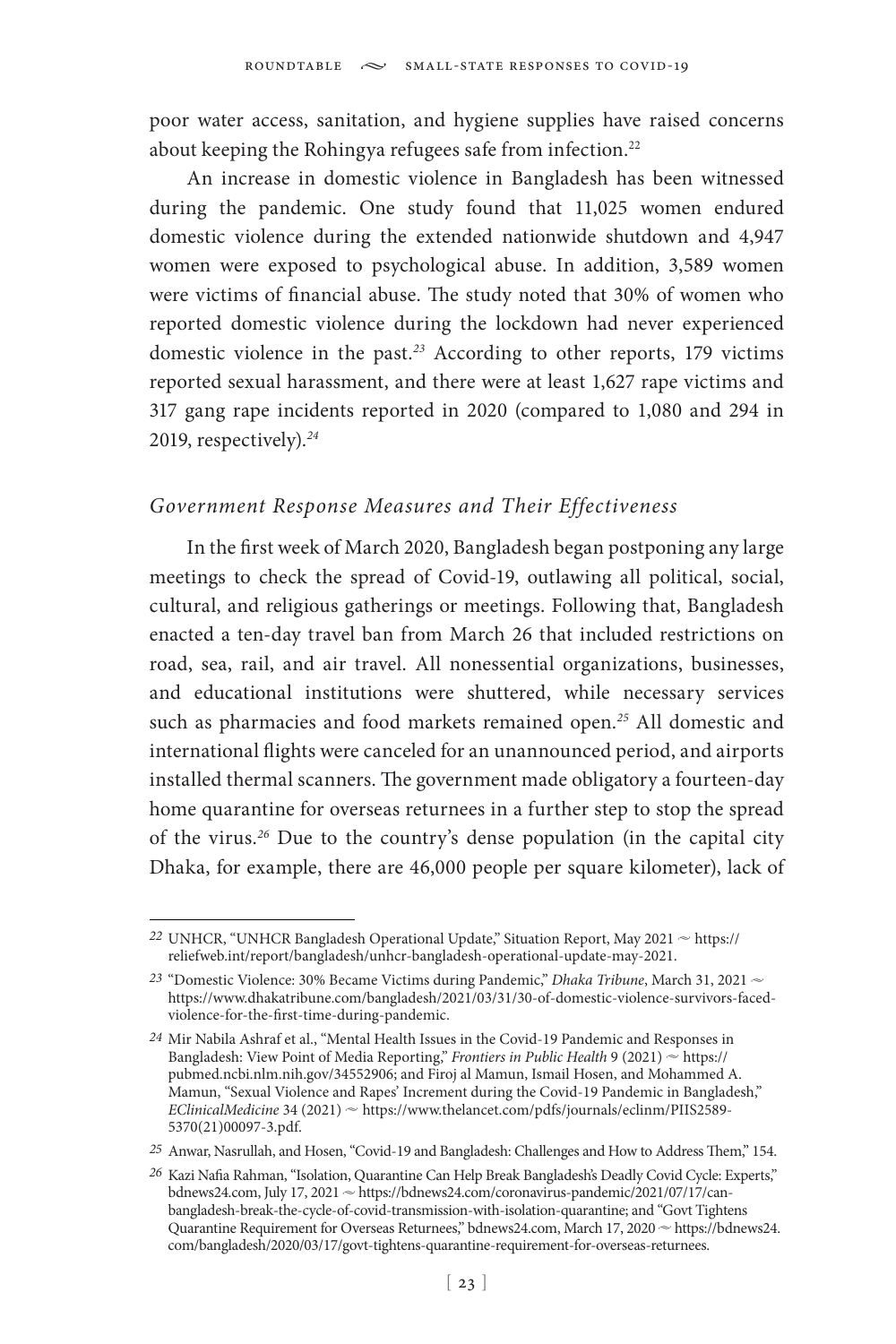widespread access to hygiene supplies, and limited testing kits and facilities, many preventive measures have been difficult, if not impossible, for much of the country.*<sup>27</sup>*

Bangladesh started its vaccination program earlier than many other developing countries. In November 2020, the government agreed to buy 30 million doses of the AstraZeneca/Covishield vaccine from the Serum Institute of India for its front-line responders such as doctors, nurses, and police officers.*<sup>28</sup>* Unfortunately, owing to an unexpected increase in new infections and rising mortality rates at home, India abruptly stopped exporting vaccines to Bangladesh in April 2021. As a result, the government's plans for vaccinating a bulk of the population were delayed.*<sup>29</sup>* After criticism and pressure from citizens and political parties, the government began looking for alternatives to ensure that the immunization program ran smoothly and signed a [memorandum of understanding](https://www.thedailystar.net/health/disease/coronavirus/fallouts-fightback/vaccine/news/govt-signs-deal-sinopharm-incepta-2153776) with China's Sinopharm on August 17, 2021. Eventually, the government started importing vaccines from various sources to achieve its goal of vaccinating 90% of the population by the end of December 2021. To this end, it has been distributing the Moderna, AstraZeneca/Covishield, Pfizer, and Sinopharm vaccines. However, as of late December, only 27% of the population have received two doses of a vaccine and only 53% have received at least one dose.*<sup>30</sup>*

To address the economic toll from the pandemic, Bangladesh's government and central bank have begun a multifaceted and collaborative effort to promote growth.*<sup>31</sup>* By the end of March 2020, the government had already announced a 50 billion taka (\$595 million) incentive plan for the export sector. This included salary support and the payment of two-year loans to factory owners at a 2% interest rate.*<sup>32</sup>* Since then, the government has offered low-interest loans to small businesses and the tourism and hospitality industries. Export-oriented companies, such as those in the RMG industry, also received loans and assistance, and a working-capital

*<sup>27</sup>* Anwar, Nasrullah, and Hosen, "Covid-19 and Bangladesh: Challenges and How to Address Them."

*<sup>28</sup>* "India's Serum to Sell Covid-19 Vaccine to Bangladesh at \$4/Dose: Report," *Daily Star* (Bangladesh), January 13, 2021  $\sim$  https://www.thedailystar.net/online/news/indias-serum-sellcovid-19-vaccine-bangladesh-4dose-report-2027013.

<sup>&</sup>lt;sup>29</sup> "Bangladesh Running Out of Vaccines," *Daily Star* (Bangladesh), April 23, 2021  $\sim$  [https://www.](https://www.thedailystar.net/editorial/news/bangladesh-running-out-vaccines-2082081) [thedailystar.net/editorial/news/bangladesh-running-out-vaccines-2082081](https://www.thedailystar.net/editorial/news/bangladesh-running-out-vaccines-2082081).

<sup>&</sup>lt;sup>30</sup> Edouard Mathieu et al., "A Global Database of Covid-19 Vaccinations," Our World in Data, 2021  $\sim$ https://ourworldindata.org/covid-vaccinations?country=OWID\_WRL.

*<sup>31</sup>* Shammi et al., "Strategic Assessment of Covid-19 Pandemic in Bangladesh."

*<sup>32</sup>* KPMG, "Bangladesh: Government and Institution Measures in Response to Covid-19," November 18, 2020  $\sim$  https://home.kpmg/xx/en/home/insights/2020/04/bangladesh-government-andinstitution-measures-in-response-to-covid.html.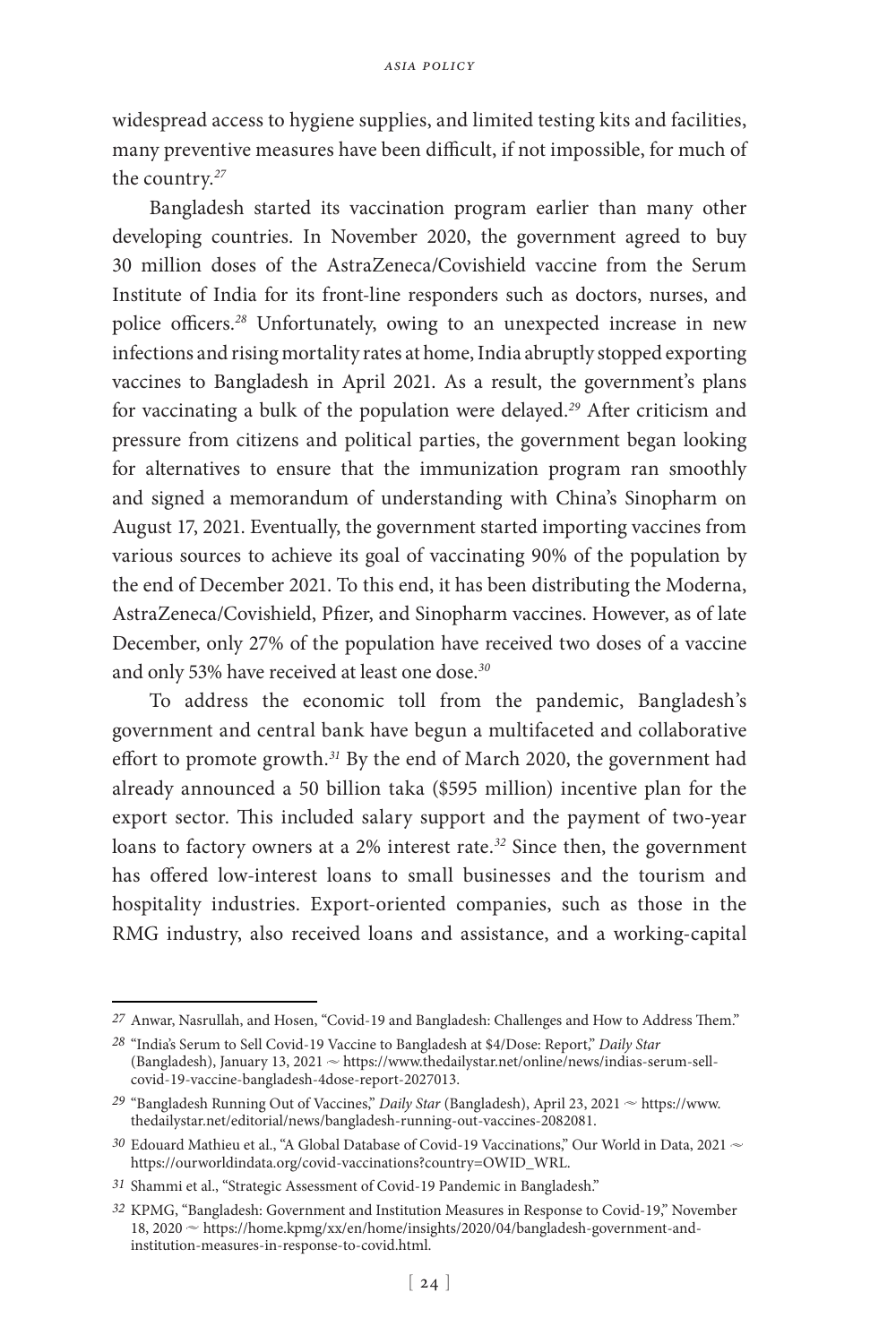loan facility was established for large manufacturers and service firms. The government distributed cash and other assistance to the most vulnerable populations—approximately 40 million people, or a quarter of the population—through 28 separate stimulus programs totaling \$22.1 billion (nearly 6.2% of GDP). According to Prime Minister Sheikh Hasina, these measures have helped Bangladesh avoid the worst of the pandemic.*<sup>33</sup>*

### *Healthcare System Responses and Impacts*

Despite its closures and other preventive measures, Bangladesh struggled to prevent the spread of Covid-19 because of the lack of a functioning healthcare system. There are not enough intensive care units or dedicated hospitals to adequately handle Covid-19 patients. Although the government urgently hired more doctors for hospitals, this number was insufficient to manage hospital caseloads. The relative scarcity of doctors and nurses compared to other countries is a major issue for the healthcare system. In Bangladesh, there are only 5 doctors per 10,000 people, whereas in Italy, for example, there are 41 doctors per 10,000 people.*<sup>34</sup>* However, even as many wealthy countries have struggled to control fatalities from Covid-19, Bangladesh has largely managed to do so. Despite having a weaker healthcare system, the population has so far kept the death and infection rates to a manageable level. However, it is unclear whether underreporting, particularly in rural regions due to a lack of awareness and social stigma, has resulted in lower official case and fatality figures.

Bangladesh has the lowest percentage of Covid-19 testing in South Asia as there is a significant scarcity of testing kits. It has a reserve of less than 100,000 kits, of which only about 20,000 were distributed to testing centers across the country. To increase its resources, Bangladesh received testing kits, personal protective equipment, masks, and infrared thermometers from China. Nevertheless, these supplies only cover a small percentage of the country's actual needs. Meanwhile, a local health organization, Gonoshasthaya Kendra, claimed to have created a diagnostic kit that can detect the virus in minutes for just 350 taka (about \$4) using a quick-dot-blot technique. Although many specialists doubted the effectiveness of the

*<sup>33</sup>* Sheikh Hasina, "Bangladesh Prime Minister: We Rise from Covid-19 by Helping the Neediest First," *Fortune*, December 20, 2021  $\sim$  https://fortune.com/2021/12/20/bangladesh-prime-ministersheikh-hasina-we-rise-from-covid-19-by-helping-the-neediest-first-pandemic-response-worldeconomy-asia-development.

*<sup>34</sup>* Islam et al., "Tackling the Covid-19 Pandemic."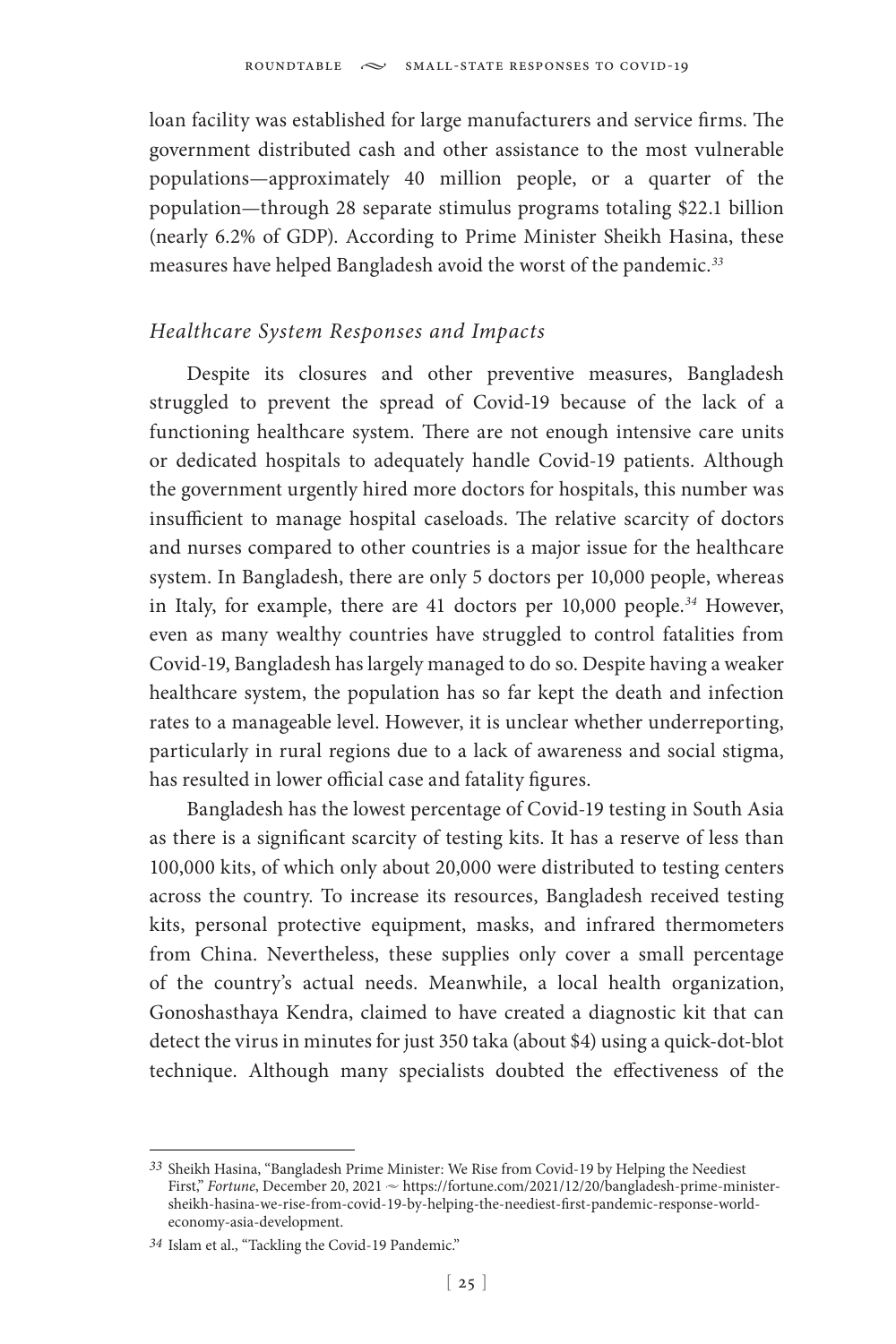method, the institution received government authorization to import raw ingredients to mass-produce the kits.

#### *International Aid Received from Major Donors*

The United States contributed nearly \$80 million to Bangladesh's Covid-19 response, making it one of its earliest and largest donors. The U.S. government, through the U.S. Agency for International Development (USAID), delivered critical medical supplies to Bangladesh as part of its ongoing humanitarian aid to countries in South Asia.*<sup>35</sup>* Approximately 2 million pieces of personal protective equipment from the United States were transported to Bangladesh to assist tens of thousands of Bangladeshi healthcare professionals. Bangladesh has also received an additional \$11.4 million in Covid-19 relief funding from USAID to aid with preventive initiatives. As noted above, India and Bangladesh had agreed that India would supply the latter with 30 million vaccine doses by mid-2021, but just 9 million doses were delivered before India unexpectedly halted sales. Later, China gifted Bangladesh 500,000 doses of the Sinopharm vaccine so the country could resume its immunization campaign, which had been interrupted by the lack of AstraZeneca vaccines made in India.*<sup>36</sup>*

The government of Bangladesh signed three finance agreements worth \$1.04 billion with the World Bank to act in response to the pandemic and build resilience against future crises. The funding supports mobilizing Covid-19 immunization efforts, extending electronic procurement, and speeding up economic recovery. Bangladesh's Covid-19 Emergency Response and Pandemic Preparedness Project has also received a \$500 million loan from the World Bank to help the country vaccinate 54 million people against Covid-19. This help is intended to assist with the procurement of vaccines, the expansion of storage facilities, and the distribution and deployment of vaccines.*<sup>37</sup>* The International Monetary Fund has assisted Bangladesh by approving \$732 million in emergency

*<sup>35</sup>* U.S. Agency for Development (USAID), "United States Provides Additional \$11.4 Million for Urgent Covid-19 Assistance in Bangladesh," Press Release, August 8, 2021 ~ https://www.usaid. gov/bangladesh/press-releases/aug-10-2021-usaid-provides-additional-11-million-covid-funds.

*<sup>36</sup>* "Covid: China Delivers 500,000 Doses of Sinopharm Vaccine to Bangladesh," *Business Standard*, May 12, 2021  $\sim$  [https://www.](https://www)business-standard.com/article/international/covid-china-delivers-500-000-doses-of-sinopharm-vaccine-to-bangladesh-121051200545\_1.html.

*<sup>37</sup>* World Bank, "Bangladesh Receives Over \$1 Billion World Bank Financing for Vaccination and Responding to Covid-19 Pandemic," Press Release, April 21, 2021  $\sim$  https://www.worldbank.org/ en/news/press-release/2021/04/14/bangladesh-receives-over-1-billion-world-bank-financing-forvaccination-and-responding-to-covid-19-pandemic.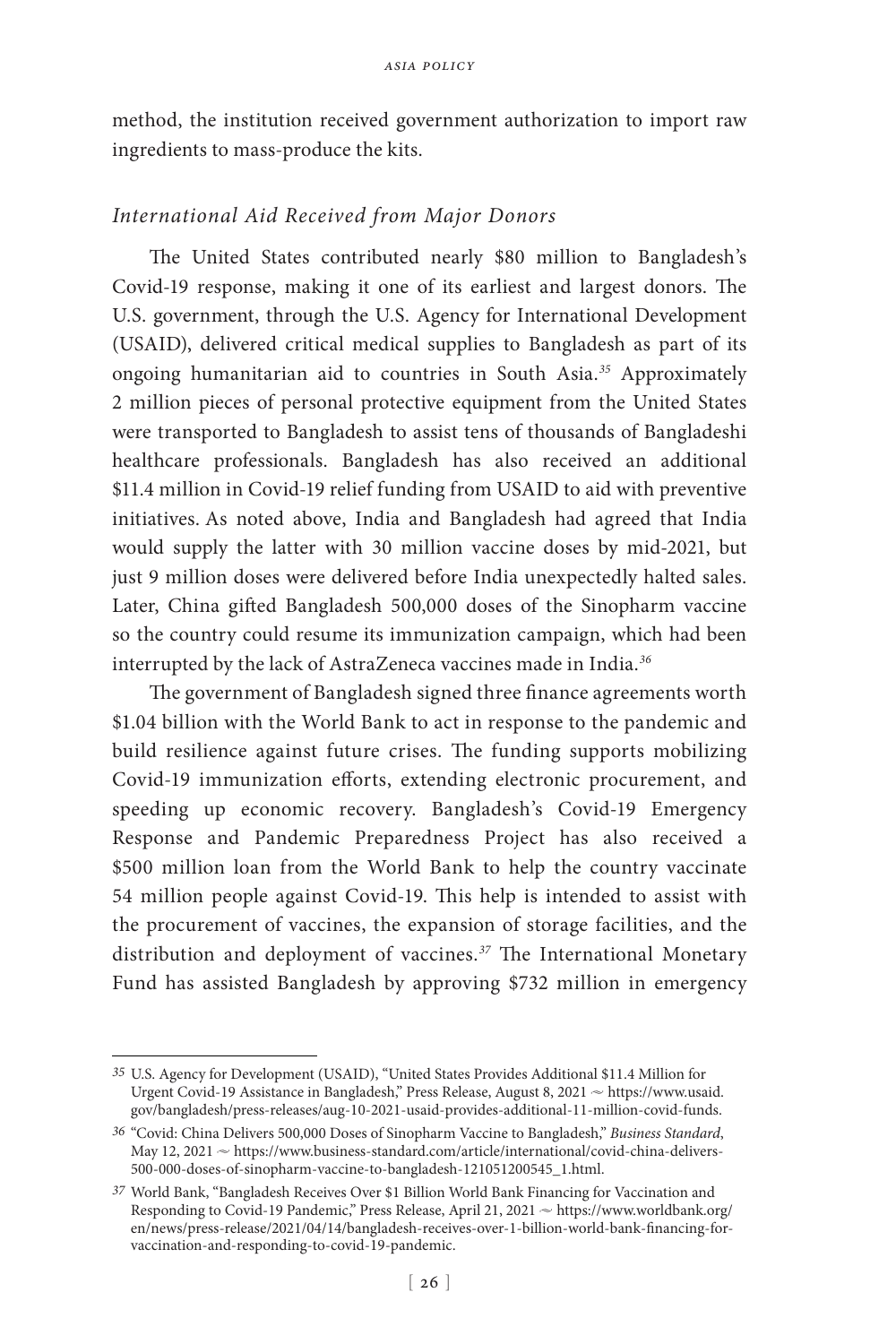loans during the crisis.*<sup>38</sup>* However, this international assistance and support is insufficient to combat the pandemic in a highly populated country like Bangladesh.

### *Forecasting Economic Loss and a Recovery Strategy*

Bangladesh was in a strong economic position before the pandemic, with a minimal danger of overall and external debt difficulties. Nonetheless, the debt it has incurred should be manageable as a result of previous robust economic and fiscal policies, such as reduced dependence on aid and prudent borrowing. Yet, to pay for increased health, education, and infrastructure spending in the medium term, the government will need to create more social and economic infrastructure and programs to support people and businesses.

Specifically, the government should implement several comprehensive budgetary policies to help the economy recover and reduce Covid-19's long-term economic impact. The most difficult tasks ahead are creating employment opportunities and shifting the aggregate demand curve. A significant increase in budgetary allocations to the healthcare and education sectors is essential to combat future disasters. Businesses that want to borrow money from abroad should get a credit guarantee from the government. When expecting an economic downturn, the central bank should extend the grace period for loans and allow current credit lines more time to be repaid. When forecasting an economic downturn, the central bank should exclude existing credit lines from repayment.

At the same time as many large, developed states are fighting Covid-19, a small state like Bangladesh, with a population of 161 million people and a new lower-middle-income status, has managed to reduce the pandemic's harm with limited resources. The government hopes that its mass vaccination program and campaign to raise public awareness will continue to protect the population against the worst effects of the pandemic. At this stage, long-term lockdowns and the closure of major industries are not viable options for Bangladesh, given that a large portion of the population remains impoverished. Good governance, a well-structured healthcare system, and citizen awareness are vital to keeping the spread of the deadly virus under control.

*<sup>38</sup>* International Monetary Fund, "Helping Bangladesh Recover from Covid-19," IMF Country Focus, June 12, 2020  $\sim$  https://www.imf.org/en/News/Articles/2020/06/11/ na-06122020-helping-bangladesh-recover-from-covid-19.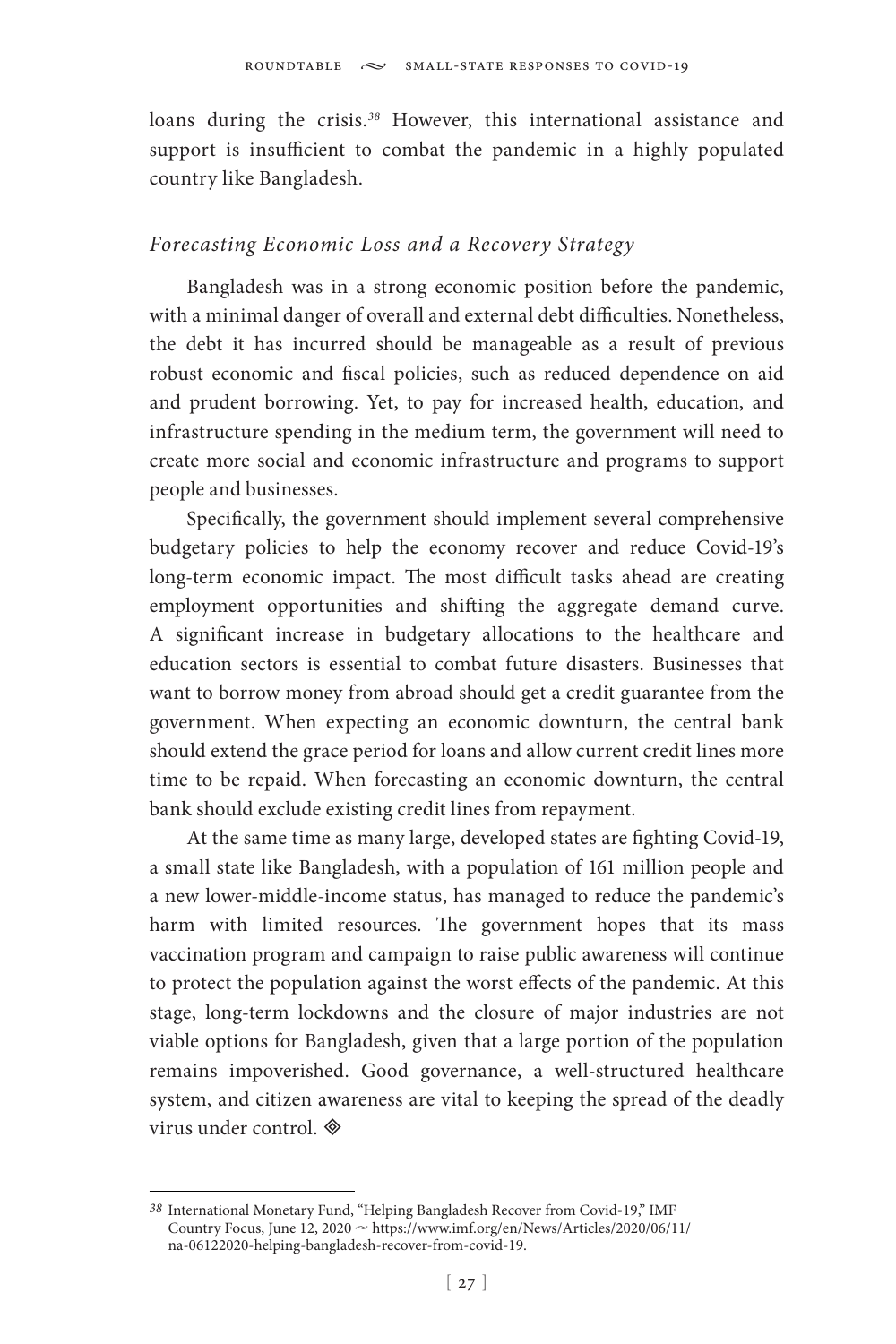## **Vietnam's Shifting Response to the Covid-19 Challenge**

# *Paul Schuler*

 $\bigcap$  ince April 2021, perspectives on the effectiveness of Vietnam's Covid-19 response have changed. Before, Vietnam's near-total suppression of the virus had analysts glowing about the country's successful response.*<sup>1</sup>* As of early November 2020, Vietnam had recorded only 1,207 total cases and had gone 64 consecutive days without a recorded case of community transmission.*<sup>2</sup>* Based on these metrics, the country's Covid-19 response outperformed neighboring states such as the Philippines, Indonesia, and Myanmar as well as much of the developed world. Vietnam's success in managing the health crisis translated to relative economic gains, avoiding the declines suffered by these same neighbors. As a result, in 2020, Vietnam overtook the Philippines in per capita income for the first time since World War II.*<sup>3</sup>*

Then came April 2021 and the arrival of the Delta variant. With the more contagious strain, clusters mushroomed throughout the country, particularly in the economically vital Ho Chi Minh City metro area. From July to September 2021, Vietnam attempted to respond and eliminate Covid-19 through the same restrictive measures used to quell outbreaks in 2020. Unfortunately, this time the strict measures suppressed economic performance but not the disease, with Vietnam seeing a sharp 6.17% decline in GDP in the third quarter of 2021.*<sup>4</sup>* Economic strain as well as pressure from business groups and international investors led Vietnam to lift its most restrictive measures in Ho Chi Minh City in September, signaling the end of the "Zero Covid" strategy.

**paul schuler** is an Associate Professor in the School of Government and Public Policy at the University of Arizona (United States). His research focuses on political behavior and institutions in single-party regimes and on Vietnam. He can be reached at <pschuler@arizona.edu>.

*<sup>1</sup>* Todd Pollack et al., "Emerging Covid-19 Success Story: Vietnam's Commitment to Containment," Our World in Data, March 5, 2021  $\sim$  https://ourworldindata.org/covid-exemplar-vietnam.

<sup>&</sup>lt;sup>2</sup> World Health Organization, "Viet Nam Covid-19 Situation Report," no. 16, November 5, 2020  $\sim$ https://www.who.int/vietnam/internal-publications-detail/covid-19-in-viet-nam-situation-report-16.

*<sup>3</sup>* Fermin D. Adriano, "Why Are We Losing the Development Race?" *Manila Times*, October 22, 2020  $\sim$  https://www.manilatimes.net/2020/10/22/business/agribusiness/why-are-we-losing-in-thedevelopment-race/783624.

<sup>&</sup>lt;sup>4</sup> "Vietnam Posts Record GDP Slump in Q3 Due to Covid-19 Curbs," Reuters, September 29, 2021  $\sim$ https://www.reuters.com/world/asia-pacific/vietnam-posts-record-gdp-slump-q3-due-covid-19 curbs-2021-09-29.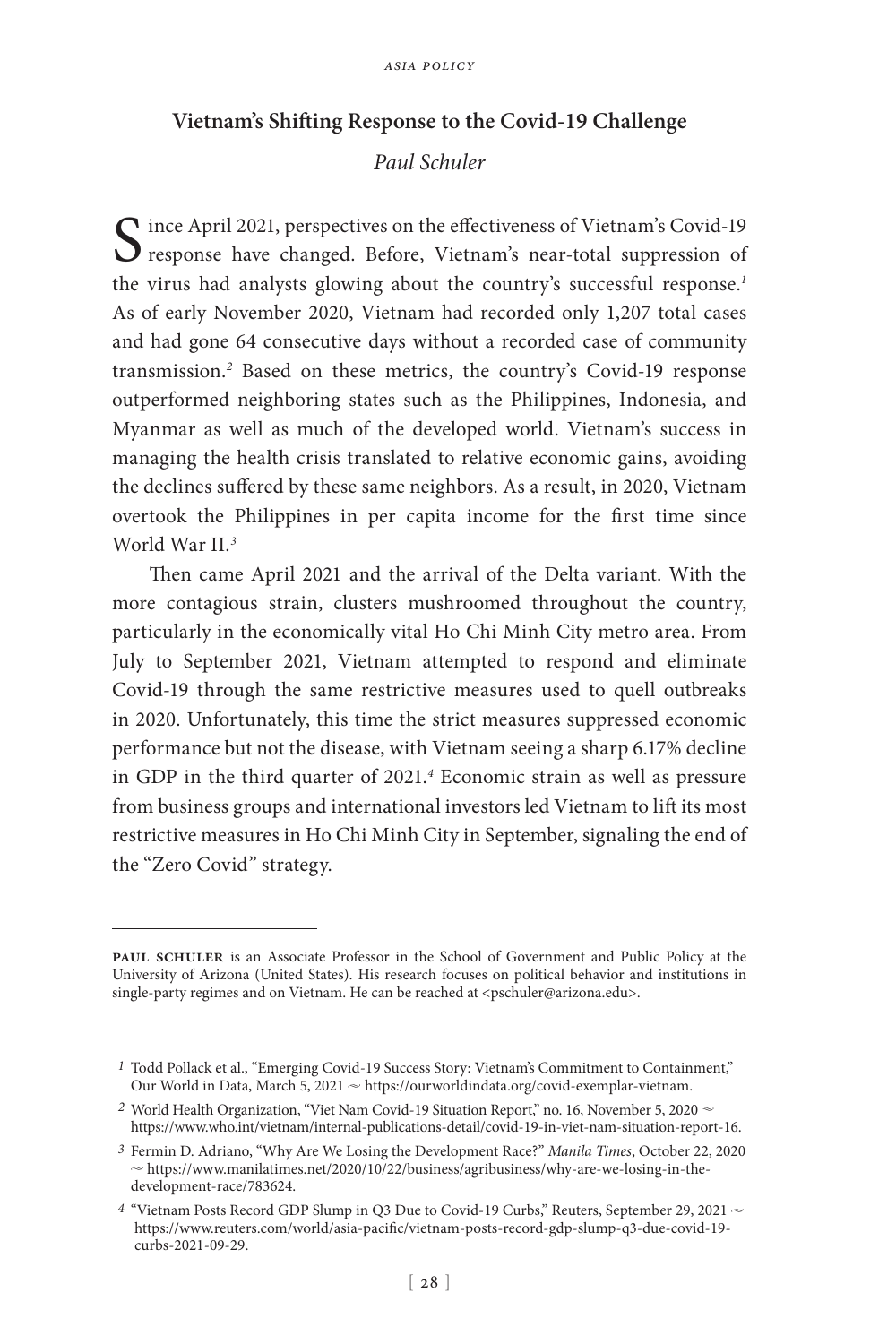This essay discusses Vietnam's evolving response to Covid-19, detailing its successful strategies in 2020 and the undermining factors in 2021. It also examines prospects for 2022, focusing on the population's continued trust in government response and the overall low degree of skepticism regarding vaccination. As of November 2021, Vietnam seems unlikely to return to the severe lockdowns of 2020 and early 2021. At the same time, it is unclear just how fully the government will open the country and its economy given the caution that still pervades some quarters of the Communist Party of Vietnam and the emergence of new variants, such as Omicron.

## *Explaining Success in 2020*

In 2020, the international media and Vietnam's own citizenry lauded the country for its strong, effective response to Covid-19. Vietnam had managed to keep community transmissions to nearly zero, save for a small cluster of outbreaks in Hai Duong and Quang Ninh provinces. Until the late spring of 2021, Covid-19-related deaths remained negligible. Unlike other successful public health strategies in East Asia, Vietnam's approach was remarkably low tech. Instead of sophisticated tracking apps, Vietnam used targeted lockdowns, manual contact tracing, and mandatory quarantines of anyone arriving from overseas or who had been in contact with individuals that tested positive. Between January and May, more than 200,000 people had been quarantined in government-run facilities.*<sup>5</sup>*

Vietnam's accomplishment in keeping rates low sparked a debate on why it succeeded using tools that failed other developing and developed countries. Some argued that Vietnam's robust neighborhood surveillance system allowed it to implement effective contact tracing.*<sup>6</sup>* Others pointed to strong local governance institutions,*<sup>7</sup>* communal loyalty,*<sup>8</sup>* previous experience with Severe Acute Respiratory Syndrome (SARS),*<sup>9</sup>* and increased

*<sup>5</sup>* Pollack et al., "Emerging Covid-19 Success Story."

*<sup>6</sup>* Bill Hayton and Tro Ly Ngheo, "Vietnam's Coronavirus Success is Built on Repression," *Foreign*  Policy, May 12, 2020  $\sim$  https://foreignpolicy.com/2020/05/12/vietnam-coronavirus-pandemicsuccess-repression.

*<sup>7</sup>* Trang Mae Nguyen and Edmund Malesky, "Reopening Vietnam: How the Country's Improving Governance Helped It Weather the Covid-19 Pandemic," Brookings Institution, May 20, 2020  $\sim$ https://www.brookings.edu/blog/order-from-chaos/2020/05/20/reopening-vietnam-how-thecountrys-improving-governance-helped-it-weather-the-covid-19-pandemic.

*<sup>8</sup>* Anna Frazetto, "Even the Pandemic Cannot Rattle Vietnam's Outsourcing Strengths," *Forbes*, August 17, 2020  $\sim$  https://www.forbes.com/sites/forbestechcouncil/2020/08/17/ even-the-pandemic-cannot-rattle-vietnams-outsourcing-strengths.

<sup>&</sup>lt;sup>9</sup> Huong Le Thu, "Vietnam: A Successful Battle Against the Virus," Council on Foreign Relations, April 30, 2020  $\sim$  https://www.cfr.org/blog/vietnam-successful-battle-against-virus.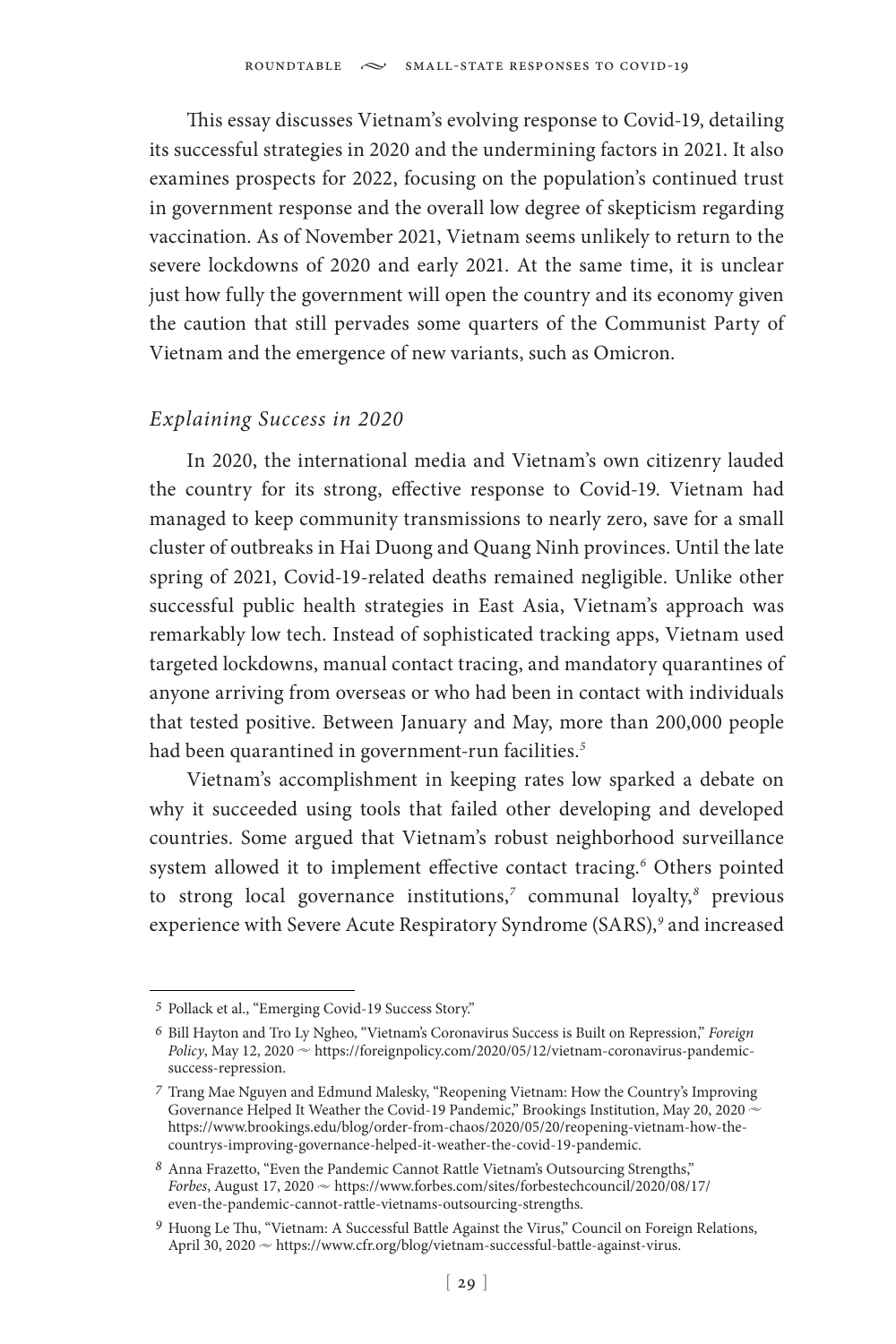use of social media.*<sup>10</sup>* Alternative anecdotal arguments suggested that the lack of gridlock arising from Vietnam's single-party system and state-controlled media facilitated a streamlined, unified response.*<sup>11</sup>*

While not mutually exclusive with some of these theories, and as this author has argued elsewhere, trust is a vital ingredient in the country's response.*<sup>12</sup>* Indeed, trust in the government and its response may result from communal loyalty, governance improvements, or previous experience with other epidemics. At the same time, Vietnam and China have for decades consistently ranked as "high trust" societies.*<sup>13</sup>* In survey after survey, Vietnamese citizens report high levels of trust in the government and in each other. While skeptics may suggest that these survey results could be the product of falsification, high levels of interpersonal trust are less likely to be influenced by fear of repression.

Why is trust important? Although Vietnam is a single-party country, it is relatively more decentralized than other single-party states, such as China.*<sup>14</sup>* For this reason, policy implementation in Vietnam is often uncoordinated and redundant, even when the single-party system delivers central edicts quickly.*<sup>15</sup>* In the context of Covid-19, uneven implementation of an unpopular policy could have undermined Vietnam's rigorous contact tracing and quarantine measures, which were centerpieces of its 2020 strategy. As part of this policy, an F1 case—anyone who came into contact with someone who had Covid-19 (an F0 case)—was required to undergo a Covid-19 test and quarantine in a government-run facility (often a military base) for fourteen days, even if they tested negative.*<sup>16</sup>* Though the policy was developed centrally by the Ministry of Health, the effectiveness of the policy required both an accurate assessment of who was in contact with F0 cases and diligent implementation by officials at extremely local levels such as neighborhoods. If the policies were unpopular or if village and

*<sup>10</sup>* Adam Fforde, "Vietnam and Covid-19: More Mark (Zuckerberg) than Marx," *Melbourne Asia Review*, October 29, 2020  $\sim$  https://melbourneasiareview.edu.au/vietnam-and-covid-19-moremark-zuckerberg-than-marx.

*<sup>11</sup>* See, for example, Mike Carre, "How Vietnam's Authoritarian Government Succeeded at Containing Covid-19," *PBS News Hour*, June 9, 2020  $\sim$  https://www.pbs.org/newshour/show/ how-vietnams-authoritarian-government-succeeded-at-containing-covid-19.

*<sup>12</sup>* Paul Schuler, "Vietnam in 2020: Controlling Covid and Dissent," *Asian Survey* 61, no. 1 (2021): 90–98.

*<sup>13</sup>* Kai-Ping Huang and Paul Schuler, "A Status Quo Theory of Generalized Trust," *Comparative Politics* 51, no. 1 (2018): 121–32.

*<sup>14</sup>* Edmund Malesky and Jonathan London, "The Political Economy of Development in China and Vietnam," *Annual Review of Political Science* 17 (2014): 395–419.

*<sup>15</sup>* Vu Thanh Tu Anh, "Vietnam: Decentralization Amidst Fragmentation," *Journal of Southeast Asian Economies* 33, no. 2 (2016): 188–208; and Nguyen and Malesky, "Reopening Vietnam."

*<sup>16</sup>* Pollack et al., "Emerging Covid-19 Success Story."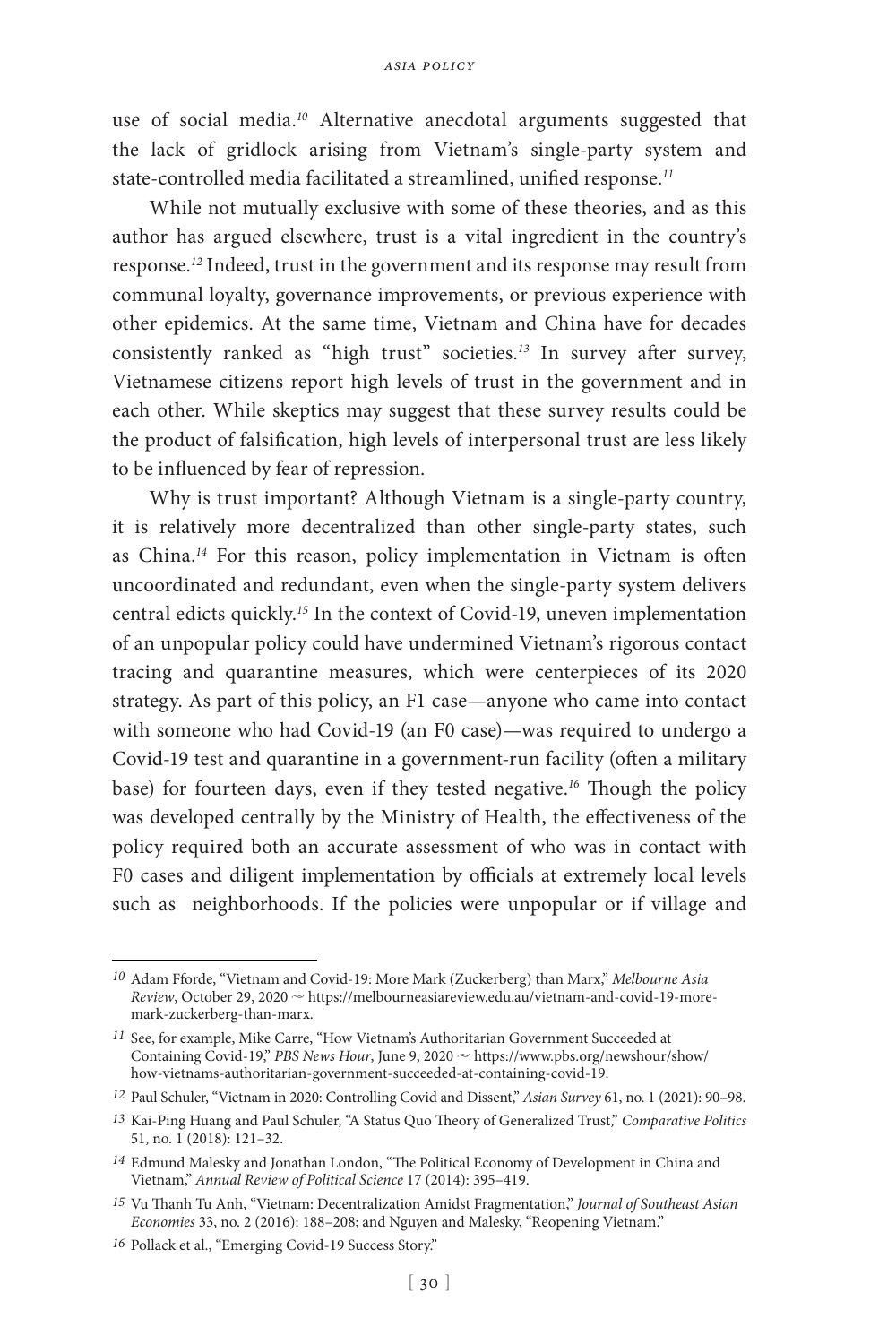neighborhood leaders were reluctant to implement the measures, F1 cases could have avoided quarantine or testing. Therefore, trust in the necessity of the policy as well as trust in one another and the government were vital for the policy to work.

While we do not have direct evidence of the buy-in from local level officials tasked with implementing the lockdown measures and quarantines, survey results point to the importance of trust both in the public health response and in the government as a whole among the public. According to a survey conducted by the UN Development Programme and Mekong Development Research Institute in 2020, 87% of respondents said the April 2020 lockdown was appropriately timed. Additionally, 89% of respondents thought that health concerns rather than economic concerns should be the main driver of the government's Covid-19 response. This trust worked to the government's credit, with 96% responding that they were satisfied or very satisfied with the actions of the national steering committee in charge of the Covid-19 response in 2020.*<sup>17</sup>*

In short, Vietnam's effective early response likely resulted from a rare combination of factors—quick decision-making that was facilitated by a single-party system in a society with high levels of trust in the government and fellow citizens. Simply passing policies in an autocratic manner without this trust would likely have been less successful.

## *What Changed in 2021?*

Vietnam's exceptionalism began to fade in April 2021 when community transmission cases emerged and began to spread throughout the country. Initially, the clusters stemmed from Vietnamese nationals returning from overseas. However, by the end of April, community transmission became the dominant form of spread. At this point, government leadership had only recently passed into the hands of Prime Minister Pham Minh Chinh, who officially took over on April 5. Chinh succeeded Nguyen Xuan Phuc, who was elected president and who, together with Deputy Prime Minister Vu Duc Dam, managed the response in 2020 through the National Steering Committee for Covid-19 Prevention and Control.

In one of Phuc's last acts as prime minister, he issued Directives 15, 16, and 19, which allowed localities to deploy varying levels of restrictions

*<sup>17</sup>* "Citizens' Opinions of and Experiences with Government Responses to Covid-19 Pandemic in Vietnam: Findings from a Phone-Based Survey," Mekong Development Research Institute and UN Development Programme, December 2020.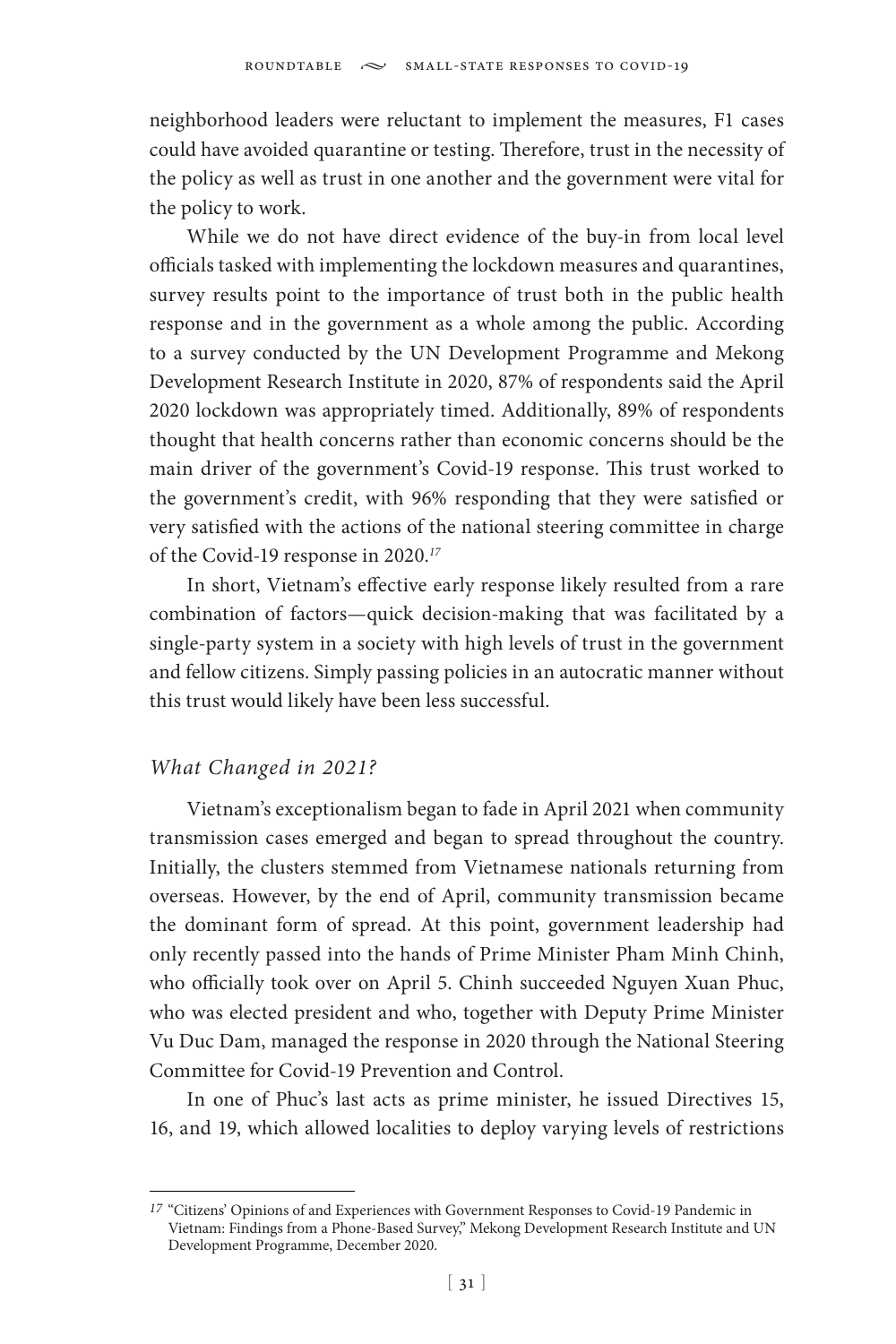depending on the level of outbreak. These directives formed the basis for Chinh's management of the national response from July until September, when the government, in coordination with the provincial leadership in the south, imposed ever-stricter restrictions on mobility in and around Ho Chi Minh City. Ho Chi Minh City was locked down completely from August 23 until September 30, when it then slightly eased restrictions. During this period, many factories were shuttered, residents were unable to shop for food, and migrant workers were not allowed to return home to other provinces, causing immense hardship. For many, the lack of access to food presented as much of a threat to life as Covid-19.

In early fall, facing outcries from citizens desperate to return home as well as from businesses growing concerned about supply chain interruptions, the government signaled an end to its Zero Covid strategy. On September 30, the strict lockdown in Ho Chi Minh City was eased, and, on October 11, the government effectively ended the Zero Covid strategy with Resolution 128, entitled "Safe, Flexible, and Effective Control of Covid-19 Outbreak."*<sup>18</sup>* Resolution 128 replaced the more restrictive decrees with a color-coded system of zones, and it allowed provinces, districts, and communes to open businesses and allow inter-provincial travel even in areas where there were moderate levels of Covid-19 transmission. Essentially, this policy represented an admission that the Zero Covid policy was not only impractical but also inflicting a devastating impact on the economy. Initial results suggest that there has been an economic rebound, but that Covid-19 is also virtually certain to remain prevalent in the near term.

What changed in 2021? In 2020, Vietnam's ability to stop community transmission at the local level allowed domestic travel and business operations to continue relatively unfettered, save for some isolated lockdown measures. As a result, the policies were popular and the economy continued to function relatively well outside of tourism and certain service sectors. Perhaps owing to the government transition and confidence in the ability to squash outbreaks using these methods in early 2021, Vietnam did not change its policies to meet the greater threat presented by the Delta variant. There was no policy to "live with" Covid-19. Furthermore, the government was slow to sign contracts to acquire vaccines. Unfortunately, Vietnam's mobility restrictions could not contain the heightened transmissibility of the Delta variant. The devastating

*<sup>18</sup>* World Health Organization, "Coronavirus Disease 2019 (Covid-19): Situation Report," no. 64, March 24, 2020 ~ https://www.who.int/docs/default-source/coronaviruse/situation-reports/20200324sitrep-64-covid-19.pdf.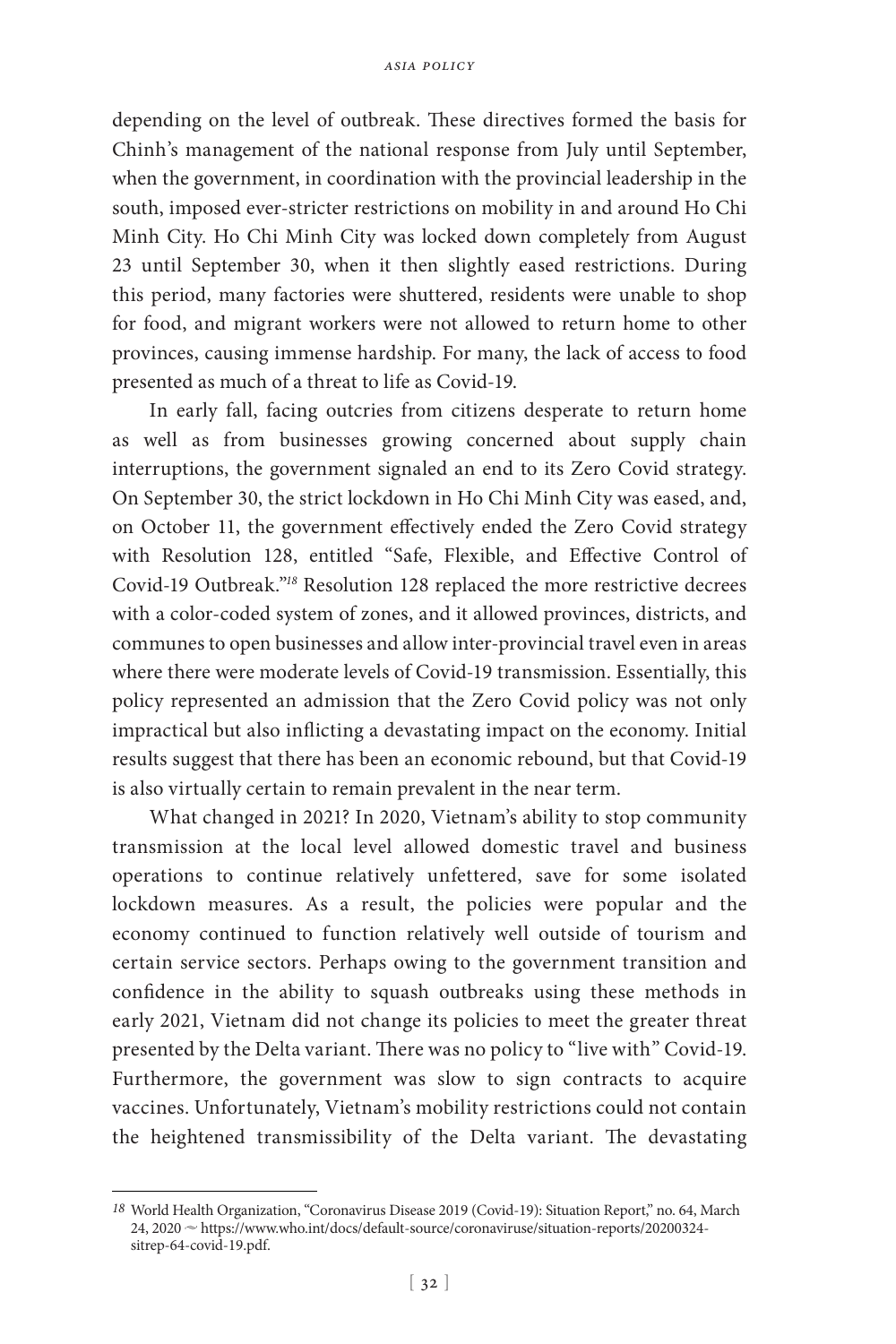impact wrought on food access and the economy during the Ho Chi Minh City lockdowns essentially rendered Vietnam's 2020 strategy untenable, forcing the government into changing direction.

#### *What Is the Way Forward?*

What changes does this augur for the immediate future? Like many other countries, Vietnam is better placed to live with Covid-19 in 2022 than it was at the beginning of 2021. Most importantly, a large proportion of the population is now vaccinated. Unlike some other countries in the region, Vietnam has remarkably low vaccine hesitancy, leading to a rapid uptake as the vaccine has become available.*<sup>19</sup>* By mid-November 2021, more than 94% of adults over 18 had received at least one dose and 51% had received two doses. Among the different vaccines available, 36% of the population received AstraZeneca, 33% received Sinopharm, and 20% received Pfizer, with the remaining share receiving a mixture of Sputnik, Abdala, and Moderna, among others. If the vaccine rollout is able to reduce the spread and fatality of Covid-19, this could allow the government to continue its slow reopening.

Nevertheless, several important challenges remain. As of late 2021, the emergence of Omicron raises concerns about the efficacy of the vaccine. Omicron and other potential variants, of course, are not just a problem for Vietnam, but they could spell an abrupt end to the policy of living with Covid-19. Moreover, despite Vietnam's attempt to reopen some businesses, the prospects for international travel and tourism remain murky Though Vietnam has reopened some travel destinations such as Phu Quoc to foreign visitors, it is unclear when the country will fully open to international travel. Until this happens, Vietnam's tourism industry, which contributed about 9.2% to Vietnam's GDP in 2019, is likely to suffer.*<sup>20</sup>* Finally, it is unclear what the lasting effects of the strict lockdown measures will be on Vietnam's export-oriented industrial sector. While the government is encouraging workers to return to work, many are reluctant, citing fears of the virus and the possibility of once again being unable to return to their

*<sup>19</sup>* Kairulanwar Zaini and Hoang Thi Ha, "Understanding the Selective Hesitancy towards Chinese Vaccines in Southeast Asia," ISEAS-Yusof Ishak Institute, September 1, 2021  $\sim$  https://www.iseas. edu.sg/articles-commentaries/iseas-perspective/2021-115-understanding-the-selective-hesitancytowards-chinese-vaccines-in-southeast-asia-by-khairulanwar-zaini-and-hoang-thi-ha.

*<sup>20</sup>* "Share of Direct GDP Contribution from the Tourism Sector in Vietnam from 2015 to 2019," Statista  $\sim$  https://www.statista.com/statistics/1077200/vietnam-share-tourism-sector-direct-gdp.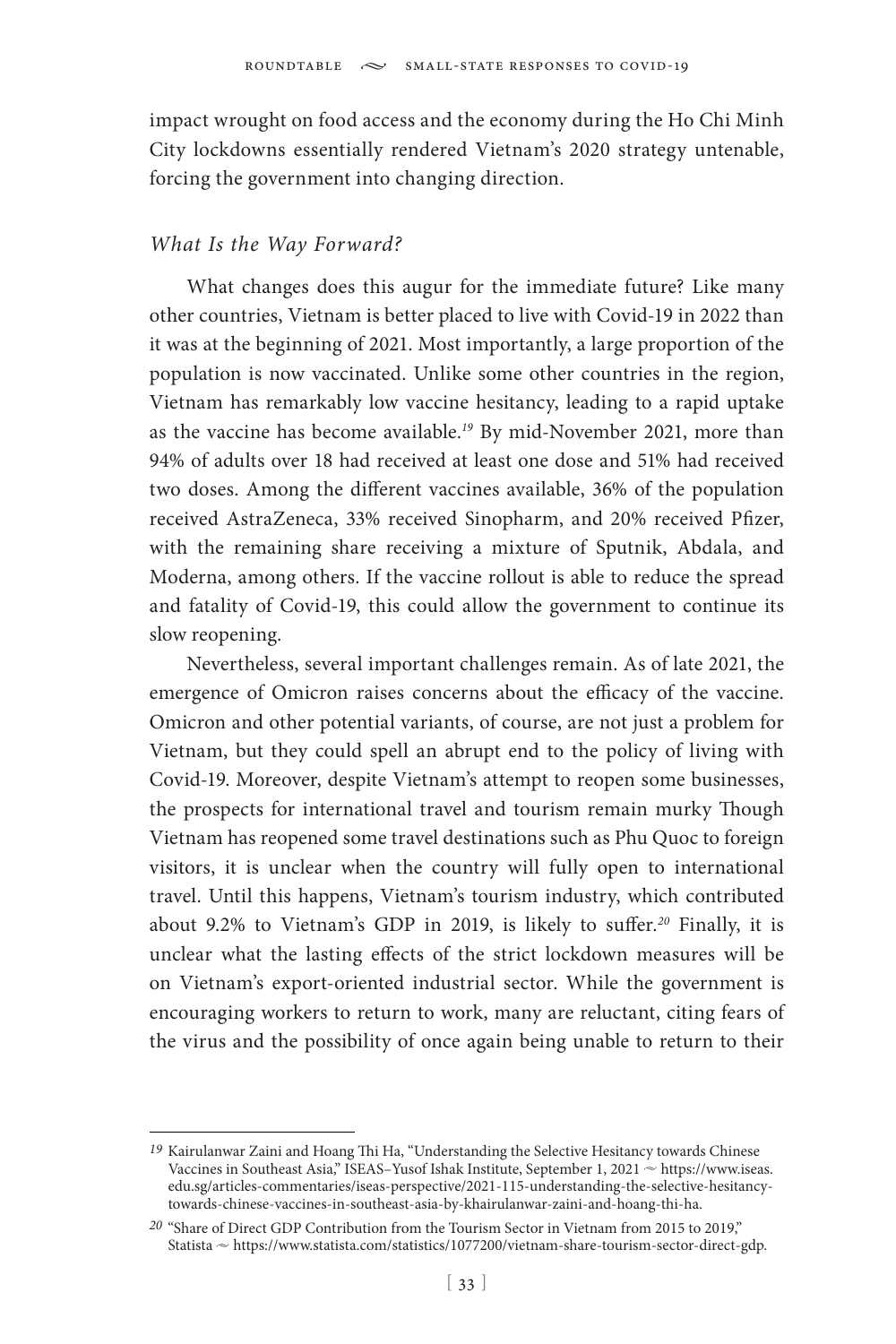home provinces.*<sup>21</sup>* The degree to which the government can coax these workers back to the factories will have important implications not only for Vietnam's economy but also for global supply chains.

## *Conclusion*

Vietnam's Covid-19 response, largely lauded as a success in 2020, shifted dramatically as the country's measures proved unable to forestall the onslaught of the Delta variant. As of November 2021, Vietnam, like much of the world outside of China, appeared to be shifting to a strategy of living with Covid-19 instead of continuing its Zero Covid approach. Nonetheless, Vietnam's ability to delay community spread of Covid-19 until vaccines became widely available likely reduced the deadliness of the virus that occurred in other countries. The effectiveness of this approach was enabled by Vietnam's relatively unique combination of a single-party state, which was able to quickly coordinate national policy, and high levels of interpersonal and government trust that were necessary to effectively implement the response strategy.  $\otimes$ 

*<sup>21</sup>* Sui-Lee Wee and Vo Kieu Bao Uyen, "As Holidays Near, Bosses Try to Coax Vietnam's Workers Back to Factories," *New York Times*, November 12, 2021  $\sim$  https://www.nytimes.com/2021/11/12/ business/vietnam-workers-covid.html.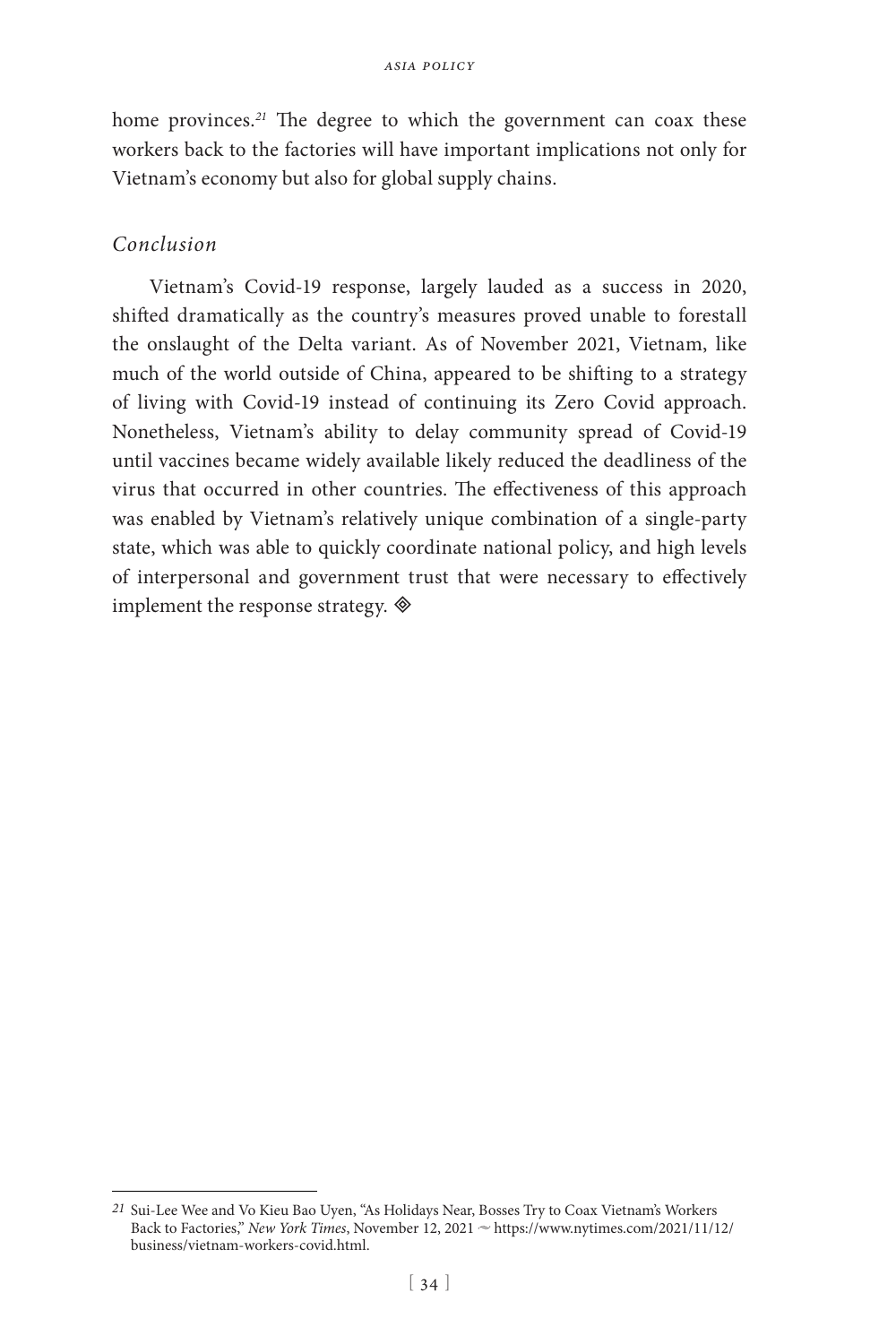## **The Socioeconomic Impacts of Covid-19 in Malaysia**

## *Calvin Cheng*

 $\bigcap$  imilar to the experiences of several countries in the region, Malaysia has endured resurgent waves of Covid-19 infections and the sporadic reimposition of containment measures. Since the first case of Covid-19 was detected in Malaysia in January 2020, the country has experienced three main waves of the virus and three major lockdown periods to date. The first and second waves, which emerged in January and late February 2020 respectively, resolved with a relatively low caseload, in part due to the nationwide movement controls enacted that March.*<sup>1</sup>* However, a spike in new cases in early October 2020 from the Sabah region of east Malaysia launched a third wave. This new wave, exacerbated by the subsequent emergence of the Delta variant, led policymakers to impose a nationwide "total lockdown" in June 2021.*<sup>2</sup>* As of August 26, 2021, new daily cases reached an all-time high of 750 cases per million people—by far the highest in the region at the time. This surge exerted heavy pressure on the national healthcare system, but it also created greater urgency for policymakers to accelerate the country's vaccination program. Consequently, the share of fully vaccinated individuals rose from under 47% at the end of August 2021 to 64% by the end of September 2021, allowing the Malaysian government to gradually loosen movement restriction measures by October 2021 (**Figure 1**).*<sup>3</sup>*

Overall, the imposition of these containment measures—coupled with external trade and tourism shocks—have had severe, wide-ranging economic impacts on Malaysia's economy, workers, and households. Despite the unprecedented scale of the government's economic stimulus measures,

**calvin cheng** is a Senior Analyst in the Economics, Trade and Regional Integration division at the Institute of Strategic and International Studies Malaysia (Malaysia). His primary research interests include economic growth and development, international trade, and social assistance. Some of his recent work has focused on the unequal labor market impacts of the Covid-19 crisis in Malaysia as well as on the economic responses to the pandemic. He can be reached at <calvin.ckw@isis.org.my>.

*<sup>1</sup>* Jamal Hisham Hashim et al., "Covid-19 Epidemic in Malaysia: Epidemic Progression, Challenges, and Response," *Frontiers in Public Health* (2021)  $\sim$  https://www.frontiersin.org/articles/10.3389/ fpubh.2021.560592/full.

*<sup>2</sup>* Ragananthini Vethasalam, "Govt Has Means to Provide Stimulus Package, Say Experts," *Malaysian*  Insight, May 31, 2021  $\sim$  https://www.themalaysianinsight.com/s/318668.

 $^3$  Hannah Ritchie et al., "Coronavirus (Covid-19) Pandemic," Our World in Data  $\sim$ https://ourworldindata.org/coronavirus.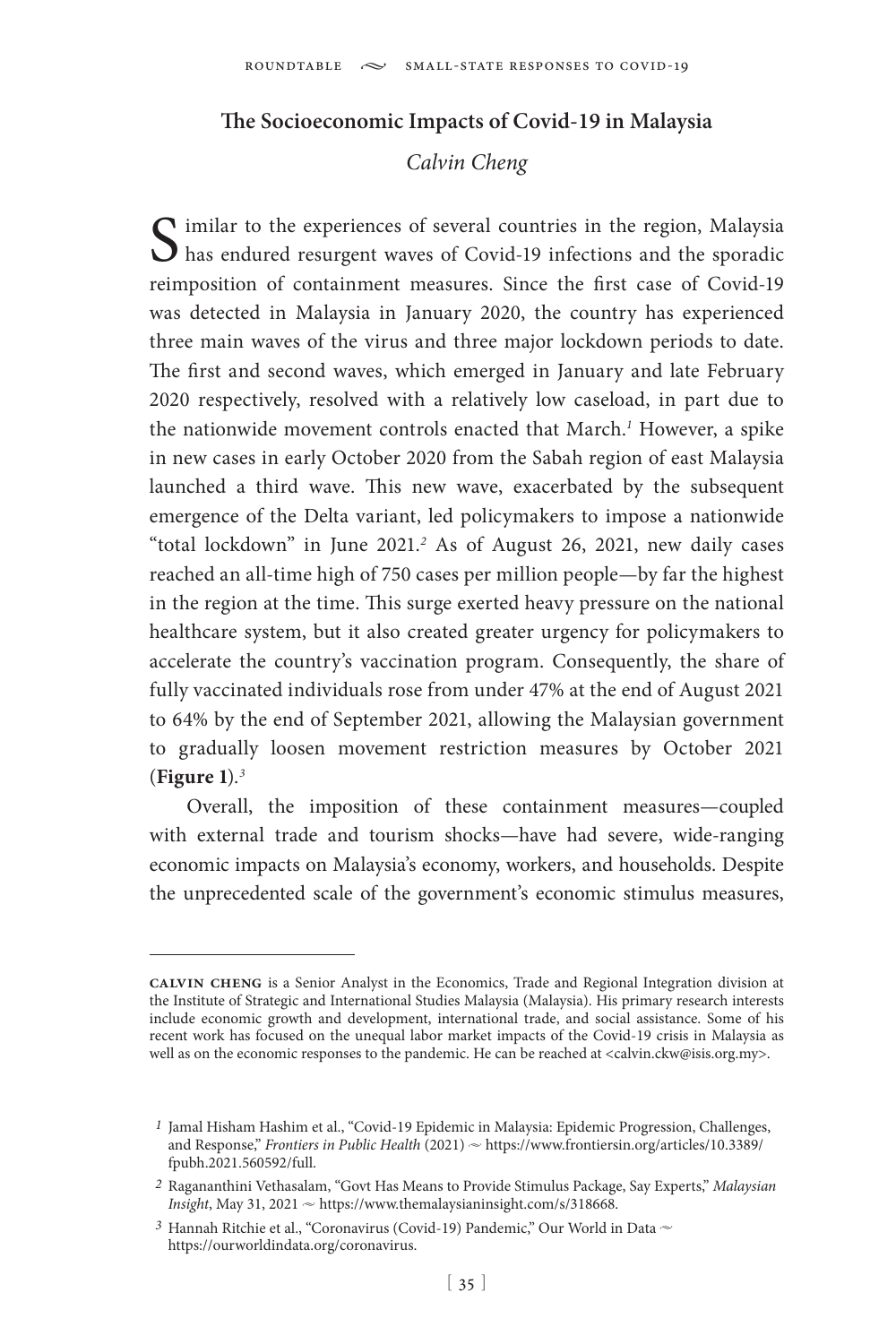#### FIGURE 1



*Covid-19 Waves and Containment Measures in Malaysia*

*Source: Data from Hannah Ritchie et al., "Coronavirus (Covid-19) Pandemic," Our World in Data*  $\sim$  https:// ourworldindata.org/coronavirus.

the impacts of the pandemic have created longer-term "scarring" effects that will take many years to resolve. The remainder of this essay is structured as follows: the first section considers the impacts of the pandemic on Malaysia's economy and labor markets, the following section discusses the country's economic policy responses and their potential shortfalls, and the final section concludes with a brief outlook for Malaysia's recovery moving forward.

#### *Economic Growth Impacts*

The onset of the Covid-19 crisis has stalled Malaysia's economic growth and development by several years. In 2020, GDP plunged by 5.6% compared to the preceding year—the largest single-year decline on record since the Asian financial crisis in 1997 and the second-largest decline since Malaysia's independence in 1957. Primarily driven by a rapid fall in investment (fixed capital formation) and the export of goods and services, this contraction in economic output returned Malaysia's GDP to 2018 levels. Into 2021, economic growth continued to be weighed down by a third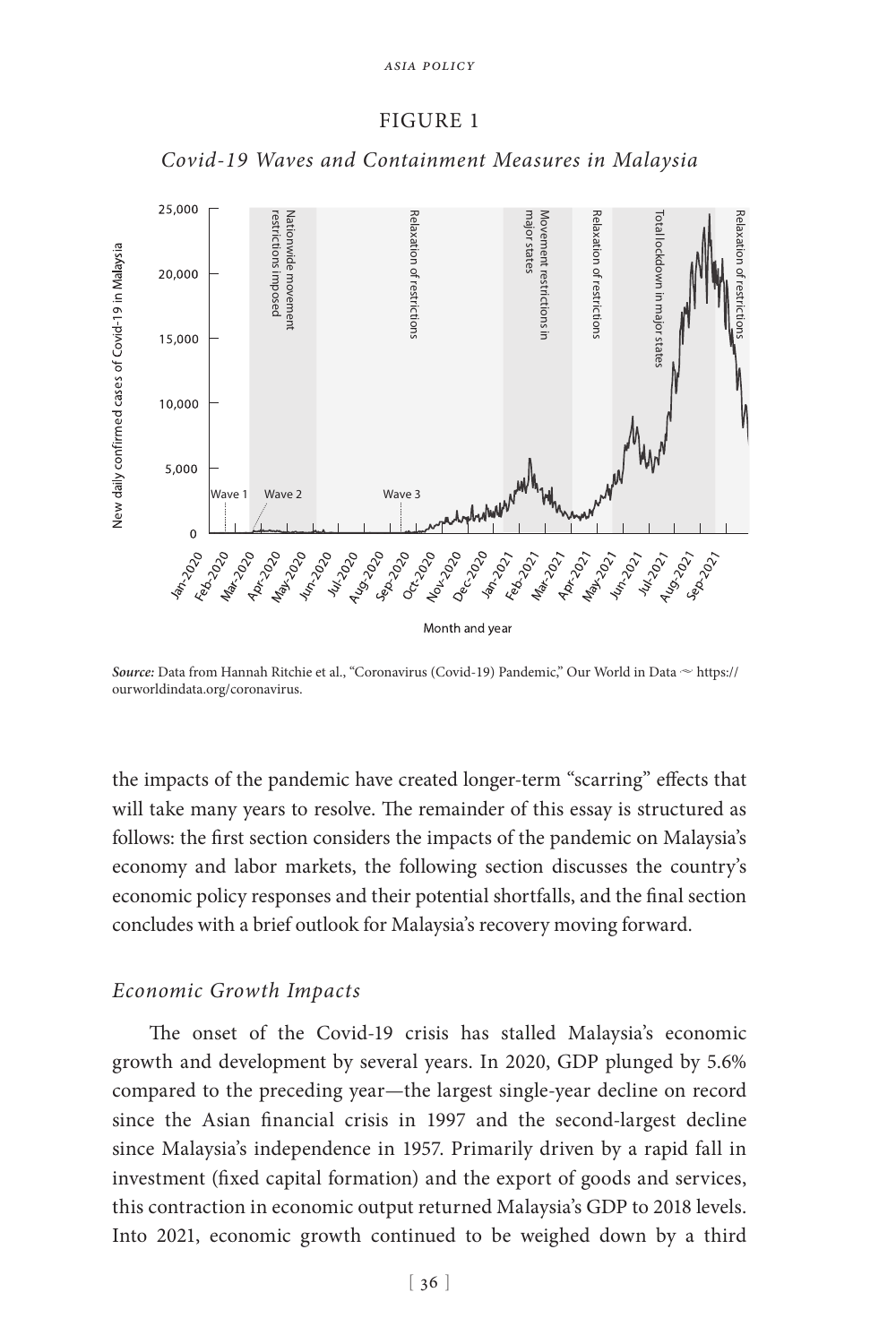wave of infections at the end of 2020 and the following round of movement restrictions that culminated in a nationwide total lockdown in June 2021. The reimposition of these strict lockdown measures severely delayed the nascent economic recovery observed in the second half of 2020, postponing earlier forecasts for recovery to pre-pandemic levels of GDP to 2022.

Overall, these pandemic-induced shocks to Malaysia's GDP have delayed its development target to surpass the World Bank's GNI per capita threshold for high-income economies. Before the onset of the pandemic, the World Bank projected in 2018 that Malaysia was on track to cross the high-income threshold by 2022.*<sup>4</sup>* However, the collapse in Malaysia's GDP growth in 2020 has delayed this timeline by three years, with new baseline projections indicating that Malaysia will not achieve high-income nation status until 2025.*<sup>5</sup>*

### *Labor Market Effects and Poverty*

Beyond economic growth, the Covid-19 crisis in Malaysia has devastated workers. In March 2020, the month the first movement restrictions were imposed, the headline unemployment rate rose to 3.9%—a figure higher than the annual average rate recorded during the peak of the Asian financial crisis in 1997 and the global financial crisis in 2008–9 (**Figure 2**). By May 2020, after two months of these policies, the headline unemployment rate surged to 5.3%, the highest level in four decades.*<sup>6</sup>* More than a year later, amid subsequent waves of Covid-19 and the sporadic reimposition of movement restrictions, indicators of labor market health have been slow to recover. The latest labor force survey data, from August 2021, indicates that the unemployment rate is still elevated at multi-decade highs. On the whole, compared to pre-pandemic levels, there were still roughly 249,500 additional unemployed workers and about 330,550 more persons outside the labor force in August 2021.

Nonetheless, beyond the aggregates, a defining characteristic of the Covid-19 crisis in Malaysia has been the unequal impacts of the

*<sup>4</sup>* World Bank, *Malaysia Economic Monitor: Realizing Human Potential* (Kuala Lumpur: World Bank, 2018).

<sup>&</sup>lt;sup>5</sup> "World Bank Country and Lending Groups," World Bank  $\sim$  https://datahelpdesk.worldbank. org/knowledgebase/articles/906519-world-bank-country-and-lending-groups; and World Bank, *Aiming High: Navigating the Next Stage of Malaysia's Development* (Washington, D.C.: World Bank,  $2021$ )  $\sim$  https://openknowledge.worldbank.org/handle/10986/35095.

*<sup>6</sup>* Calvin Cheng, "Policies for the Future of Malaysia's Youth" (presentation at the Merdeka Center Youth Empowerment for Malaysia 2021 Online Webinar Series on "Post COVID-19 Malaysia: Policies for Youth Economic Development," June 25, 2021).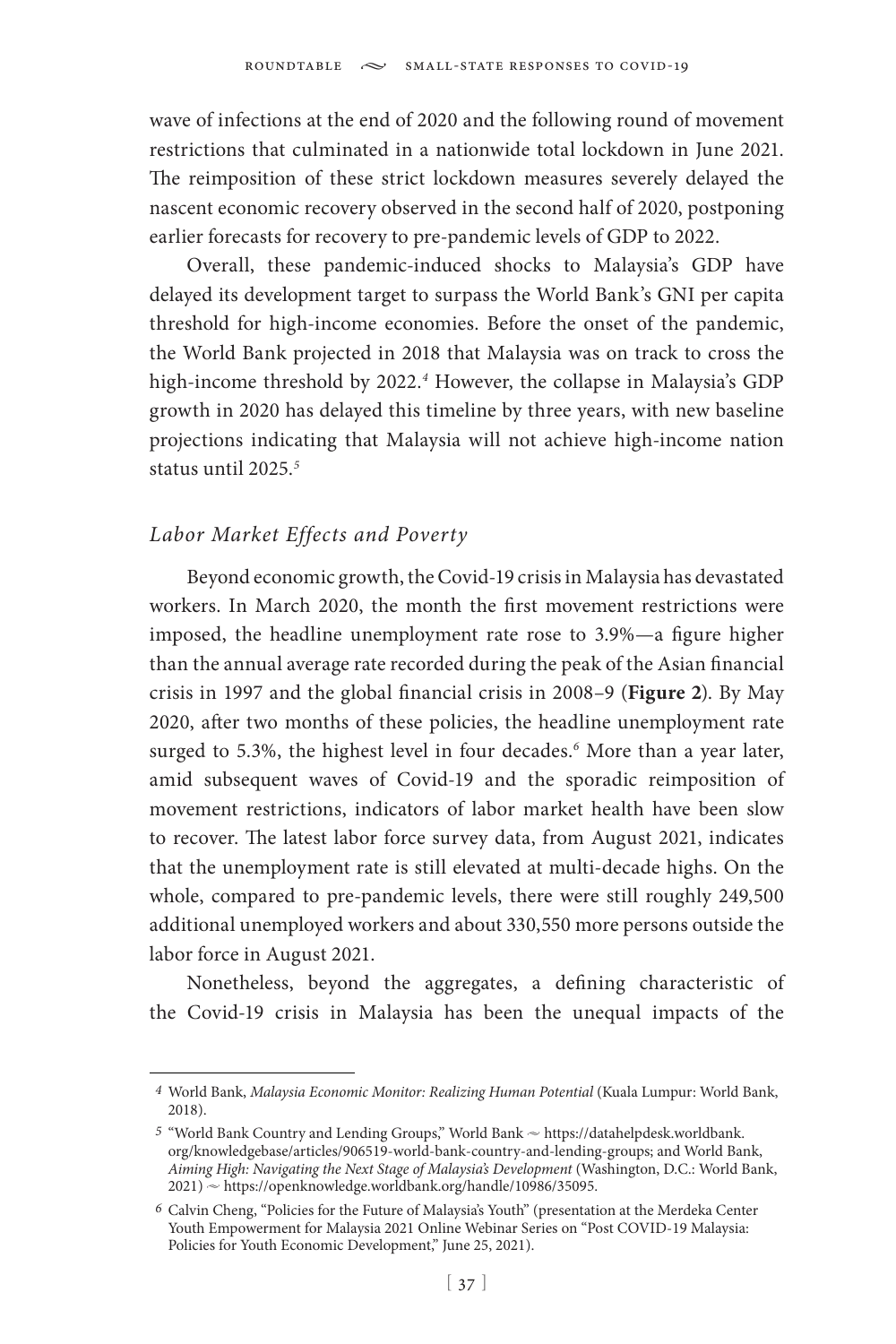#### FIGURE 2



*Source:* Department of Statistics (Malaysia); and author's estimates.

pandemic on vulnerable worker groups—in particular, youth, women, and lesser-educated workers in blue-collar occupations. In the second quarter of 2020, research suggests that women experienced two out of three of all employment declines in that quarter.*<sup>7</sup>* Similarly, younger workers (aged 15–34 years) faced an average fall in employment more than 4.5 times higher than the overall decline, with younger women notably suffering employment drops 5.6 times larger.*<sup>8</sup>* These unequal impacts persisted into 2021, with the latest quarterly labor force survey data showing that while the employment-to-population ratio for older workers aged 35 and above nearly recovered to 2019 levels, the employment-to-population ratio for younger workers remained well below pre-pandemic levels.*<sup>9</sup>*

*<sup>7</sup>* Calvin Cheng, "Pushed to the Margins: The Unequal Impacts of Covid-19 on Vulnerable Malaysian Workers," Institute of Strategic and International Studies Malaysia, ISIS Policy Brief 7, no. 20 https://www.isis.org.my/2020/11/30/pushed-to-the-margins-the-unequal-impacts-of-the-covid-19 crisis-on-marginalised-malaysian-workers.

*<sup>8</sup>* Ibid.

*<sup>9</sup>* Calvin Cheng, "Pushed to the Margins: The Unequal Impacts of Covid-19 on Vulnerable Malaysian Workers" (presentation at the ISIS forum on "Fighting the Inequality Pandemic: Covid-19 and Its Economic Impacts on Marginalised Worker Groups," April 1, 2021).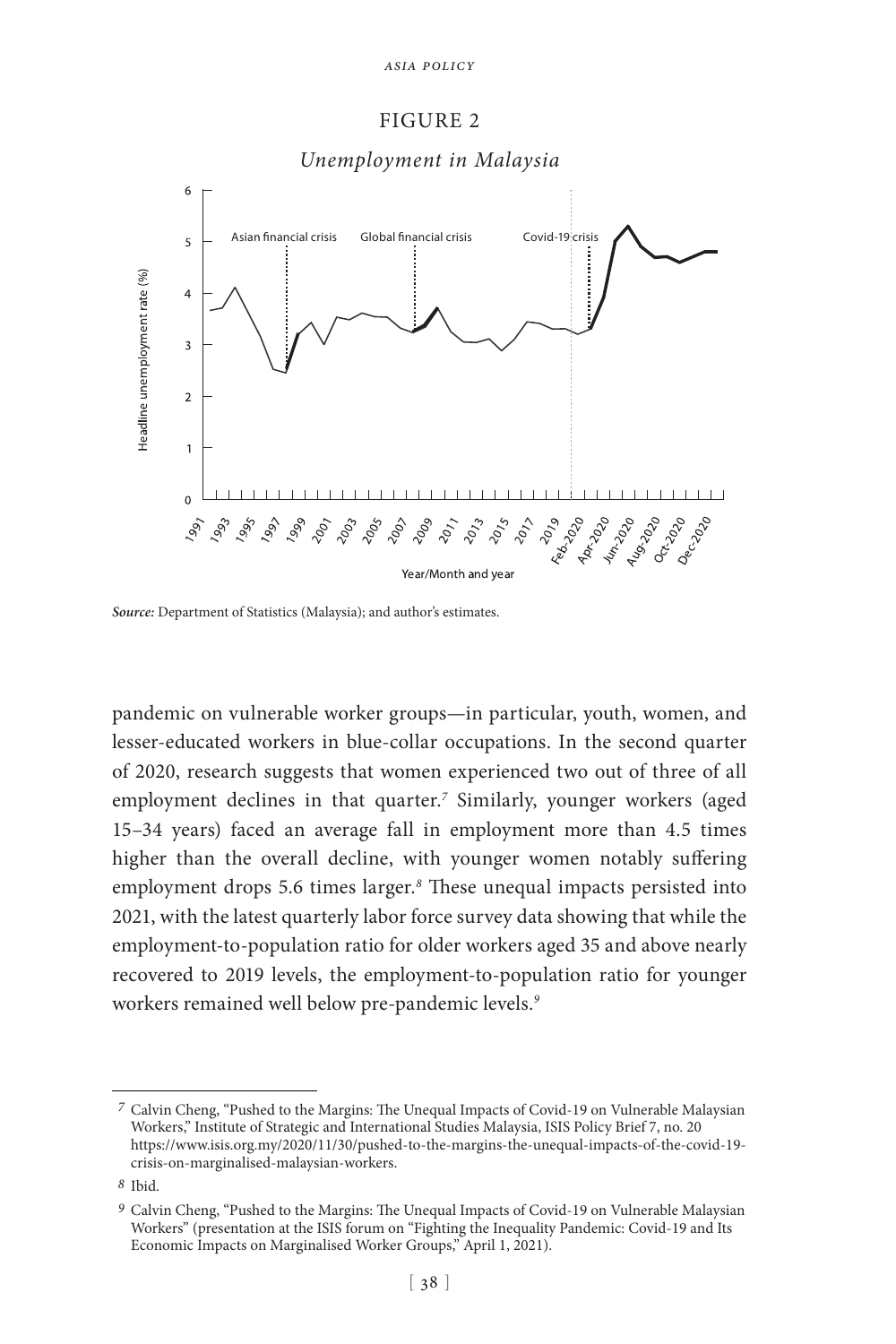Young workers who managed to keep their jobs still face rates of underemployment roughly twice as high as older workers.*<sup>10</sup>* Furthermore, the Covid-19 crisis has driven many younger workers outside the labor force. Youth labor force participation rates for those aged 15–34 years were still considerably lower in 2021 than before the pandemic, even as these rates rose over the same period for workers older than 35 years. This inequality in labor force experiences during the pandemic extends to educational attainment and occupation. Less-educated workers and workers in "lower-skilled" jobs (such as machine operators and trade workers) have contended with immense employment losses, even as tertiary-educated workers in higher-skilled, white-collar occupations (such as managers and professionals) enjoyed employment gains over the same period.*<sup>11</sup>*

These unequal labor market impacts have had knock-on impacts on the welfare of households across the country. A survey conducted by the Malaysian Department of Statistics in 2020 suggested that about 234,000 Malaysian households have fallen below the national poverty line (about \$532 in household income per month) since the start of the pandemic.*<sup>12</sup>* Absolute poverty (measured as a percentage of all households) increased from 5.6% in 2019 to 8.4% in 2020. Incidence of hard-core poverty, officially defined as households living below the food poverty line (a household income of about \$282 per month at the time of writing) rose from 0.4% in 2019 to 1.0% in 2020.*<sup>13</sup>*

### *An Overview of Malaysia's Economic Policy Responses to Covid-19*

In response to the economic crisis caused by Covid-19, the Malaysian government took unprecedented measures to stimulate the economy and alleviate the economic impacts of the pandemic. Since early 2020, the government has allocated an estimated 530 billion Malaysian ringgits (\$130 billion) in fiscal and non- or quasi-fiscal measures across eight economic stimulus packages.*<sup>14</sup>* The aggregate size of the stimulus packages is

*<sup>10</sup>* Cheng, "Policies for the Future of Malaysia's Youth."

*<sup>11</sup>* Ibid.

*<sup>12</sup>* "Household Income Estimates and Incidence of Poverty Report," Department of Statistics (Malaysia), Press Release, August 6, 2021  $\sim$  https://www.dosm.gov.my/v1/index.php?r=column/pd fPrev&id=VTNHRkdiZkFzenBNd1Y1dmg2UUlrZz09.

*<sup>13</sup>* Ibid.

*<sup>14</sup>* "Aid Package, Economic Stimulus Packages Help People and Economy Survive during Covid-19 Pandemic," Ministry of Finance (Malaysia), Press Release, July 29, 2021  $\sim$  https://www.mof.gov. my/en/news/press-citations/aid-package-economic-stimulus-packages-help-people-and-economysurvive-during-covid-19-pandemic.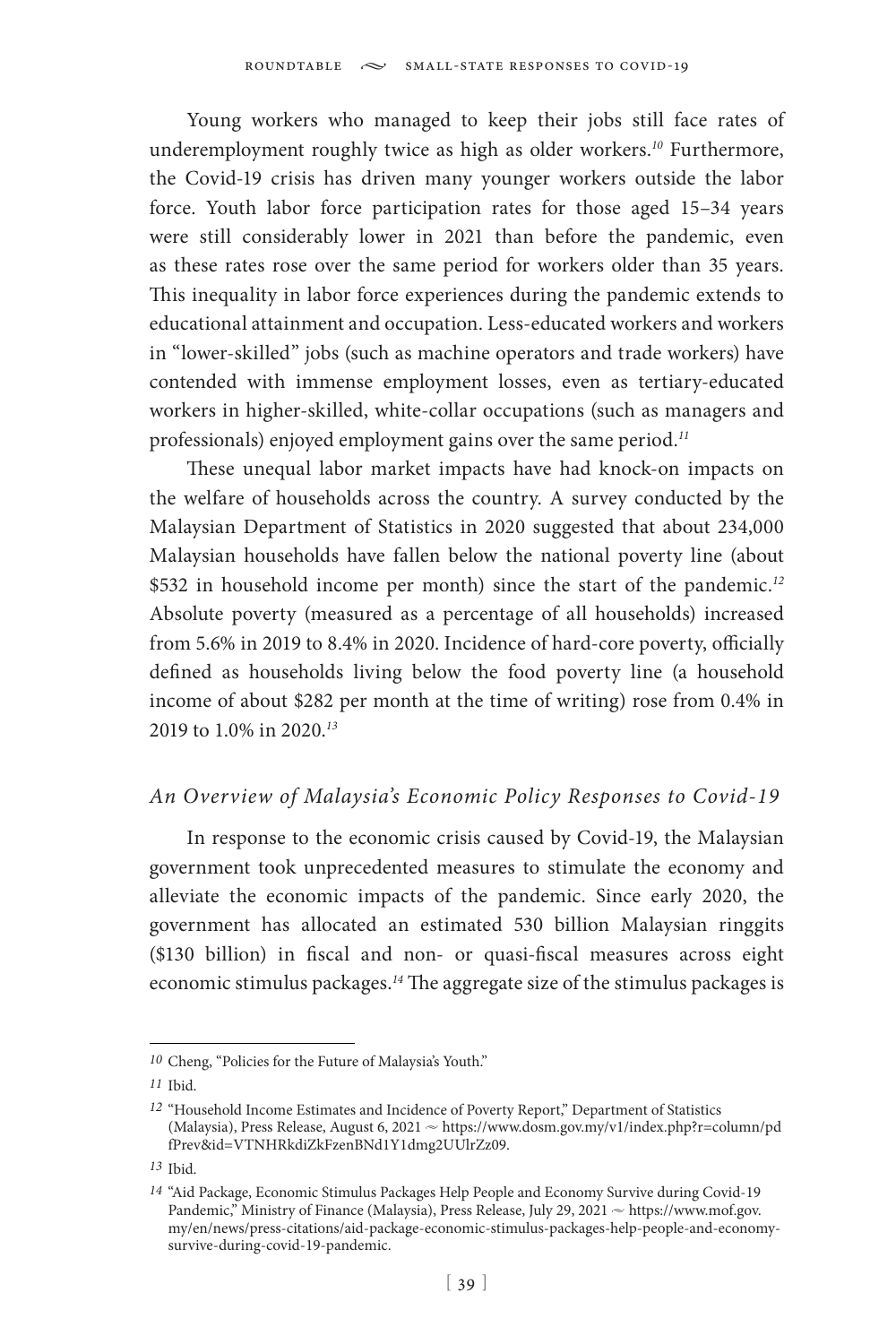about 37.5% of GDP—four times larger than the stimulus packages launched during the 2008–9 global financial crisis.*<sup>15</sup>* However, it is important to note that this headline 530 billion ringgit figure is artificially inflated by the inclusion of non- and quasi-fiscal measures. An analysis from the Institute of Strategic and International Studies Malaysia of stimulus package data obtained from the numerous announcement speeches suggests that up to a whopping 83% of the sum consists of non- or quasi-fiscal measures, such as loan moratoriums and pension withdrawal measures. Only 93 billion ringgit (\$22.3 billion), or 6.5% of GDP, are made up of fiscal spending measures like wage subsidies and cash assistance.*<sup>16</sup>*

Across all eight of the main stimulus packages, Malaysia's economic response has mostly focused on five main policy areas: loan moratoriums, business financing assistance, pension-related measures, wage and employment subsidies, and cash assistance.

*Loan moratoriums*. First announced in 2020 and then extended on a limited opt-in basis in 2021, loan moratoriums aim to provide temporary cash-flow relief by allowing borrowers (both individuals and businesses) to postpone the repayment of loans to licensed financial institutions. The costs of this delay in repayment are borne by the financial sector. Loan moratoriums make up about 25% of the aggregate estimated value of the economic stimulus packages.*<sup>17</sup>*

*Business financing assistance*. This category includes numerous loans, loan guarantees, and lending facilities for businesses that are administered by government-linked development finance institutions. In one program, for example, government-owned financial guarantee insurer Danajamin Nasional Berhad will guarantee 80% of the loan amount for businesses. Several financing assistance measures aimed at small and medium-sized enterprises (SMEs) have also been launched, such as the Special Relief Facility, which was established by the central bank and administered through licensed banks. More targeted financing has also emerged, such as the SME Automation and Digitalisation Facility, which is designed to incentivize technology adoption by SMEs. Collectively, rough estimates

*<sup>15</sup>* Shankaran Nambiar, "Malaysia and the Global Crisis: Impact, Response, and Rebalancing Strategies," Asian Development Bank Institute, ADBI Working Paper Series 148, August 26, 2009.

*<sup>16</sup>* Calvin Cheng and Yohen Arulthevan, "Malaysia's Covid-19 Economic Stimulus Packages," Institute of Strategic and International Studies Malaysia (forthcoming).

*<sup>17</sup>* Ibid.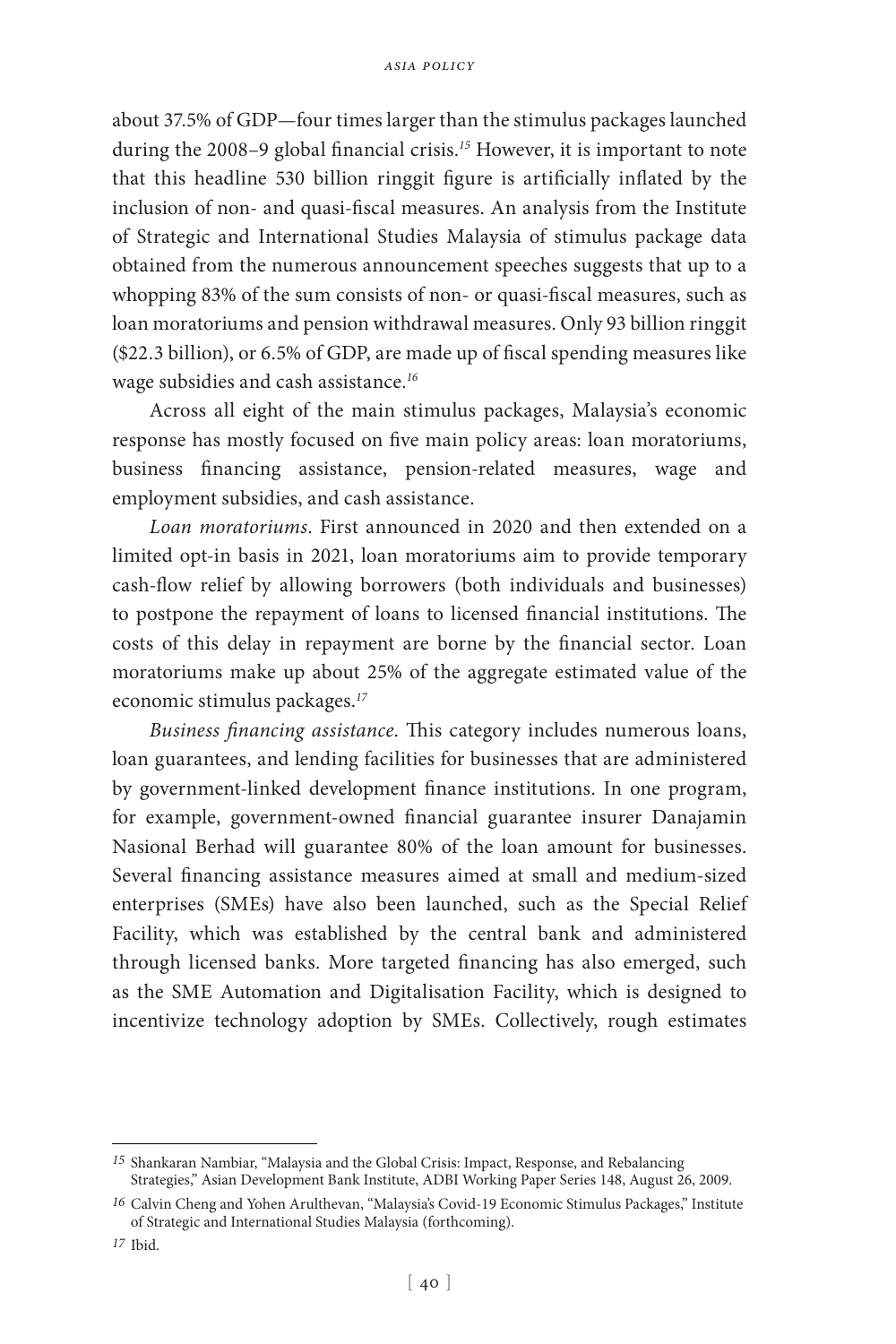suggest that this category makes up about 20% of the aggregate value of the stimulus packages.*<sup>18</sup>*

*Pension-related measures*. This category includes a few initiatives (including i-Citra, i-Sinar, and i-Lestari) implemented across 2020 and 2021 that allow Malaysian workers to temporarily draw down their Employees Provident Fund pension savings to fund their current expenditure needs. This fund is a compulsory pension scheme for Malaysian private-sector workers. Estimates suggest that pension-related measures consist of about 15% of the total stimulus package value.

*Wage and employment subsidies*. Measures in this category include the Employment Retention Programme, Wage Subsidy Programme, and the Penjana Kerjaya hiring incentives implemented by the country's social security organization, PERKESO. These measures are intended to make it easier for businesses to retain workers and pay salaries, while hiring incentives are designed to subsidize employers for hiring new workers. In total, this category is estimated to account for more than 5% of the aggregate stimulus package value.

*Cash assistance*. The main cash-related measures included three rounds of new income-targeted, unconditional cash transfers implemented in 2020–21 under the Bantuan Prihatin Nasional (BPN) program. BPN was aimed broadly toward lower-income and lower-middle-income households. The Bantuan Prihatin Rakyat (recently renamed Bantuan Keluarga Malaysia in the 2022 budget) provides supplementary top-ups to the national unconditional cash transfer program as part of Malaysia's social safety net.*<sup>19</sup>* Other measures in this category include one-off cash payments to vulnerable groups, such as the Bantuan Khas Covid-19 program, and smaller transfers to specific groups, such as tourism and hospitality-sector workers and university students. Altogether, cash assistance makes up about 5% of the stimulus packages announced to date.

# *Shortfalls in Malaysia's Economic Response*

Despite the unprecedented size of the fiscal stimulus measures, Malaysia's economic response has been mostly insufficient in alleviating the economic and societal impacts. The labor market impacts of the pandemic have been severe and persistent even with the stimulus, with labor market slack and employment indicators showing that recovery

*<sup>18</sup>* Cheng and Arulthevan, "Malaysia's Covid-19 Economic Stimulus Packages."

<sup>&</sup>lt;sup>19</sup> "Budget 2022 Highlights," Ministry of Finance (Malaysia), Press Citation, October 30, 2021 ~ https://www.mof.gov.my/en/news/press-citations/budget-2022-highlights.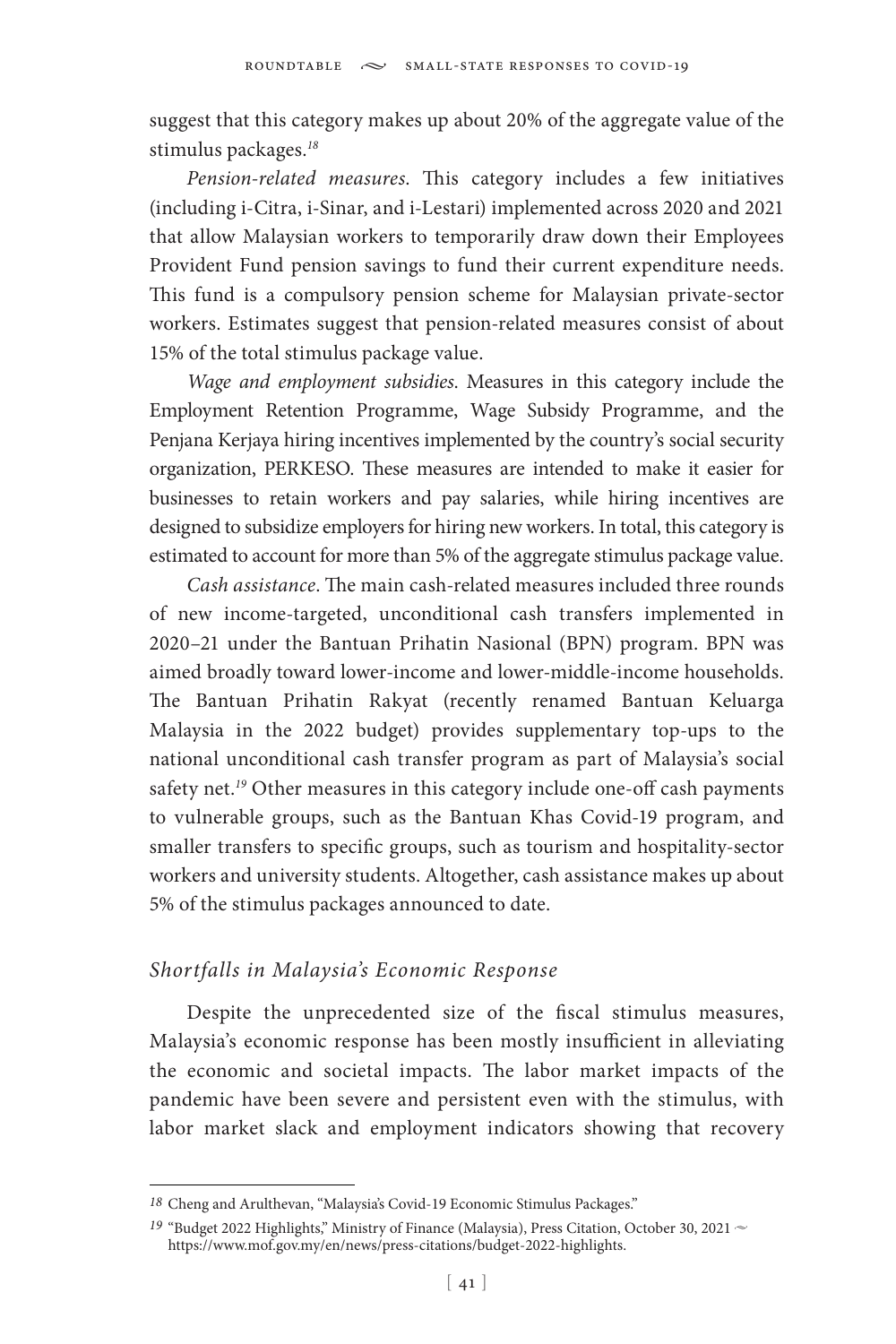from Covid-19 has been both slow and uneven. In general, an economic recovery for workers ultimately requires two components: continuous fiscal support and high vaccination rates. Before Malaysia achieved a sufficiently high vaccination rate in the fourth quarter of 2021 (79% as of December),*<sup>20</sup>* Malaysian policymakers repeatedly wrestled with a perceived "lives versus livelihoods" trade-off—continually weighing the economic costs of imposing movement restrictions with the need to curb the spread of infection. This false dilemma and a reluctance to leverage fiscal tools precluded a strategy of using steady, targeted fiscal support to offset the economic costs of movement restrictions while buying time for national vaccination efforts to make progress. This section reflects on a few major issues with Malaysia's Covid-19 economic response.

The first issue is the overall size of the fiscal response. As previously mentioned, focusing solely on fiscal measures, Malaysia's spending is relatively small compared to other countries in Southeast Asia. Back-of-the-envelope estimates based on publicly available information suggest that Malaysia's fiscal response measures are the second smallest in percentage of GDP terms after Vietnam's among the major economies of the Association of Southeast Asian Nations (ASEAN), despite having far more cumulative cases of Covid-19 per capita than any other country in the bloc.*<sup>21</sup>* Evidence suggests that higher fiscal stimulus can improve the effectiveness of movement restriction measures*<sup>22</sup>* while alleviating labor market impacts.*<sup>23</sup>* Indeed, International Labour Organization analyses indicate that, on average, a 1% of GDP increase in fiscal stimulus raises working hours by 0.3 percentage points.*<sup>24</sup>* More forceful use of fiscal stimulus in the pandemic's early stages would have led to more effective containment measures, diminished the long-term scarring impacts of Covid-19 labor market disruptions, and overall engendered a quicker, more inclusive economic recovery.

The second is the piecemeal and ad hoc nature of the economic response, compounded by policy lags. Due to the inadequacy and

*<sup>20</sup>* Ritchie et al., "Coronavirus (Covid-19) Pandemic."

*<sup>21</sup>* Calvin Cheng, "Fiscal Size Matters Pt. 2: Pemerkasa Plus and Malaysia's Economic Stimulus Packages," Institute of Strategic and International Studies Malaysia, July 1, 2021.

*<sup>22</sup>* Al-mouksit Akim and Firmin Ayivodji, "Interaction Effect of Lockdown with Economic and Fiscal Measures against Covid-19 on Social-Distancing Compliance: Evidence from Africa," SSRN, June 7, 2020, https://ssrn.com/abstract=3621693.

*<sup>23</sup>* International Labour Organization, "ILO Monitor: Covid-19 and the World of Work," 8th ed., October 27, 2021.

*<sup>24</sup>* Ibid.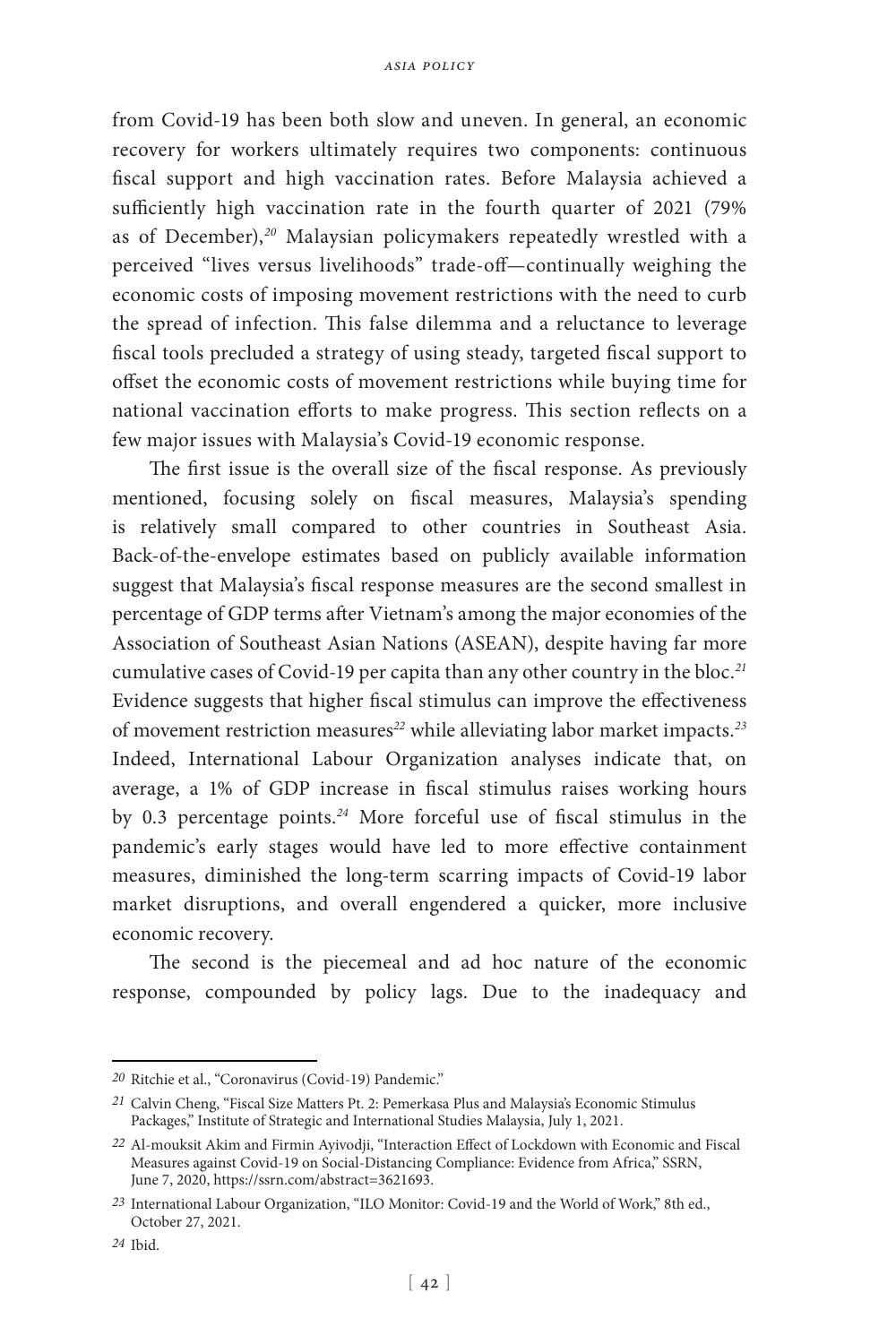limitations of existing automatic stabilizers, the economic response in Malaysia was largely driven by discretionary fiscal policy. After the first major stimulus package announced in March 2020—the largest package by far—Malaysian policymakers took a "wait-and-see" approach, relying on ad hoc announcements of new fiscal stimulus measures on an as-needed basis. This approach means that there were often significant lags between when economic activity deteriorated and when new fiscal measures were announced. Further, even when the government announced new measures, months often passed before the funds were available to recipients. For instance, during the total lockdown announced at the end of May 2021, at the peak of the virus's third wave, it was not until the end of June that new fiscal support measures were announced (the Pemulih stimulus package), and not until August that low-income recipients received their first tranche of cash transfers under the Bantuan Khas Covid-19 initiatives.*<sup>25</sup>* For workers, households, and businesses heavily affected by the crisis, this lag created a pervasive uncertainty regarding the level of fiscal support the government would continue to provide in the medium-term. Committing to larger, automatic support programs that offer longer-term fiscal support until economic conditions recover to pre-crisis levels would offer greater certainty and better safeguard the welfare of vulnerable workers and families throughout the pandemic.

The third issue pertains to gaps in employment-related measures in alleviating the labor market disruptions of the pandemic. Both Malaysia's Employment Retention Programme and Wage Subsidy Programme met with problems regarding benefit adequacy and coverage for self-employed and informal workers. In contrast, the United States' Coronavirus Aid, Relief, and Economic Security Act (CARES Act) extended some level of federally funded unemployment compensation (Pandemic Unemployment Assistance) to independent contractors, and the United Kingdom's Self-Employment Income Support Scheme (SEISS) offered a percentage of monthly profits to self-employed workers.*<sup>26</sup>* The Malaysian government, in comparison, did not meaningfully extend protections under employment retention programs nor through the national employment insurance

<sup>&</sup>lt;sup>25</sup> "Highlights of the Pemulih Package," Edge Markets, June 28, 2021  $\sim$  https://www.theedgemarkets. com/article/highlights-economic-recovery-and-peoples-protection-package.

*<sup>26</sup>* U.S. Chamber of Commerce, "Guide to Independent Contractors' CARES Act Relief," October 13, 2020  $\sim$  https://www.uschamber.com/security/pandemic/guide-to-independent-contractors-caresact-relief; and "Coronavirus: Self-Employment Income Support Scheme (SEISS)," Low Incomes Tax Reform Group, October 4, 2021 ~ https://www.litrg.org.uk/tax-guides/coronavirus-guidance/ coronavirus-self-employment-income-support-scheme-seiss.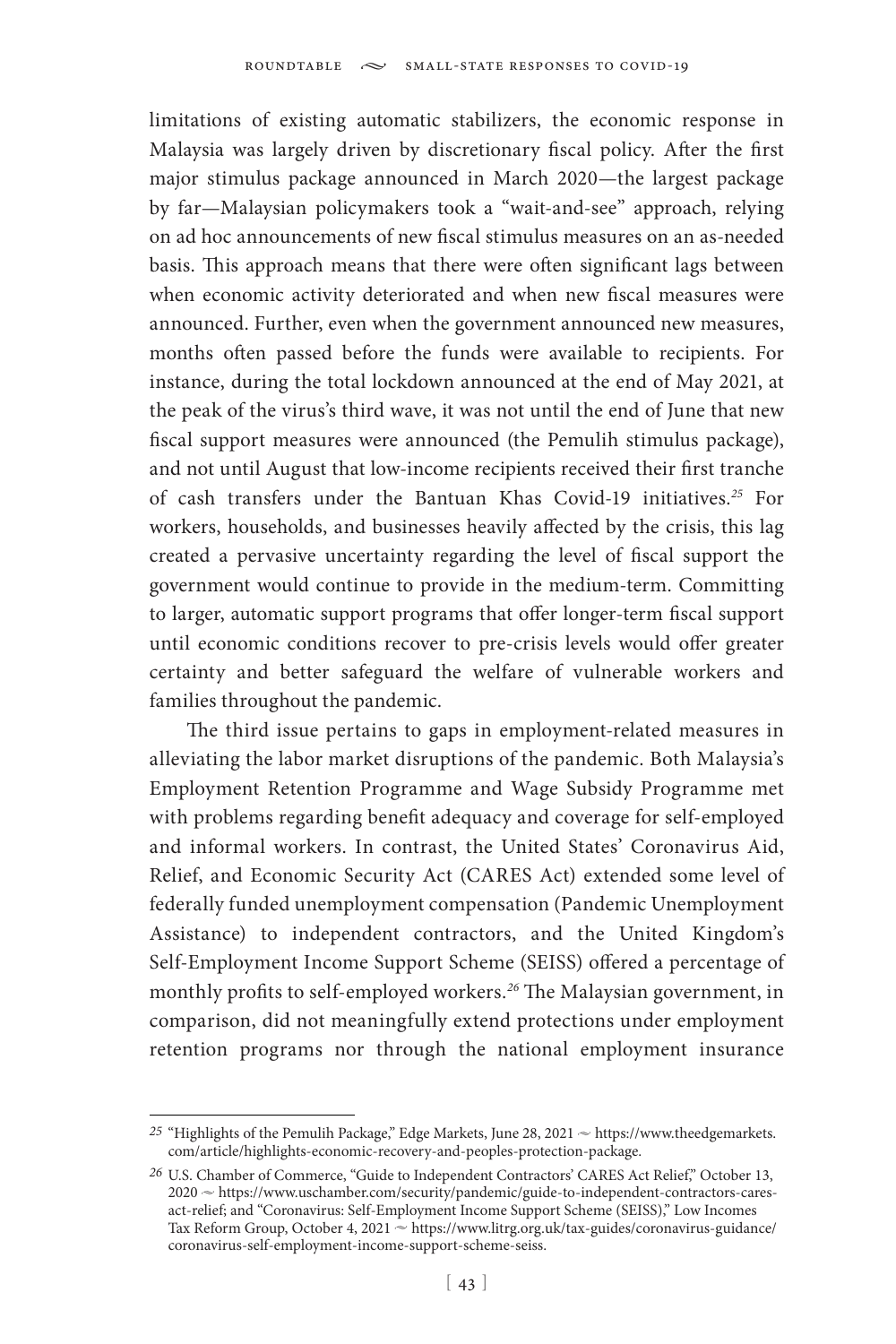system to cover a wider group of affected workers. Fully extending protections to self-employed or nonstandard workers through a temporary federally funded expansion in unemployment insurance would have benefited millions of workers while reducing the impact of Covid-19 on labor markets.*<sup>27</sup>*

### *Outlook and Conclusion*

As of the time of writing, Malaysia's vaccination rates have climbed to among the highest in Southeast Asia. Containment measures are gradually being lifted across the country. Google Mobility report data for the end of December 2021 showed that visits to retail outlets, grocery stores, and transit stations have begun to recover to baseline levels.*<sup>28</sup>* Additionally, in its latest Economic Outlook report, the Malaysian finance ministry expected GDP growth to recover to pre-pandemic levels by 2022. For many Malaysians, even as the emergence of the Omicron variant creates greater uncertainty regarding the recovery outlook, a return to a "new normal" economic and social life may be within reach.*<sup>29</sup>*

Yet, for the millions of other Malaysians who have borne the brunt of the pandemic's impacts, full recovery could take many more years. Even when GDP growth recovers to pre-pandemic levels, much of the socioeconomic damage from Covid-19 will take far longer to restore. A significant degree of slack in the labor market will likely remain well beyond 2022. For many younger workers, a return to pre-pandemic levels of employment and participation will take years, while the long-term scarring effects of unemployment will persist for decades. Likewise, the rise in poverty and vulnerability caused by Covid-19 will prove difficult to alleviate. As such, even as Malaysia looks toward moving into a phase of recovery, much work remains before a truly inclusive and sustainable recovery can be realized.

*<sup>27</sup>* Cheng, "Policies for the Future of Malaysia's Youth."

*<sup>28</sup>* Google, "Covid-19 Community Mobility Report," December 25, 2021.

<sup>29</sup> Ministry of Finance (Malaysia), *Economic Outlook 2022* (Kuala Lumpur, October 29, 2021) ~ https://budget.mof.gov.my/pdf/2022/economy/economy-2022.pdf.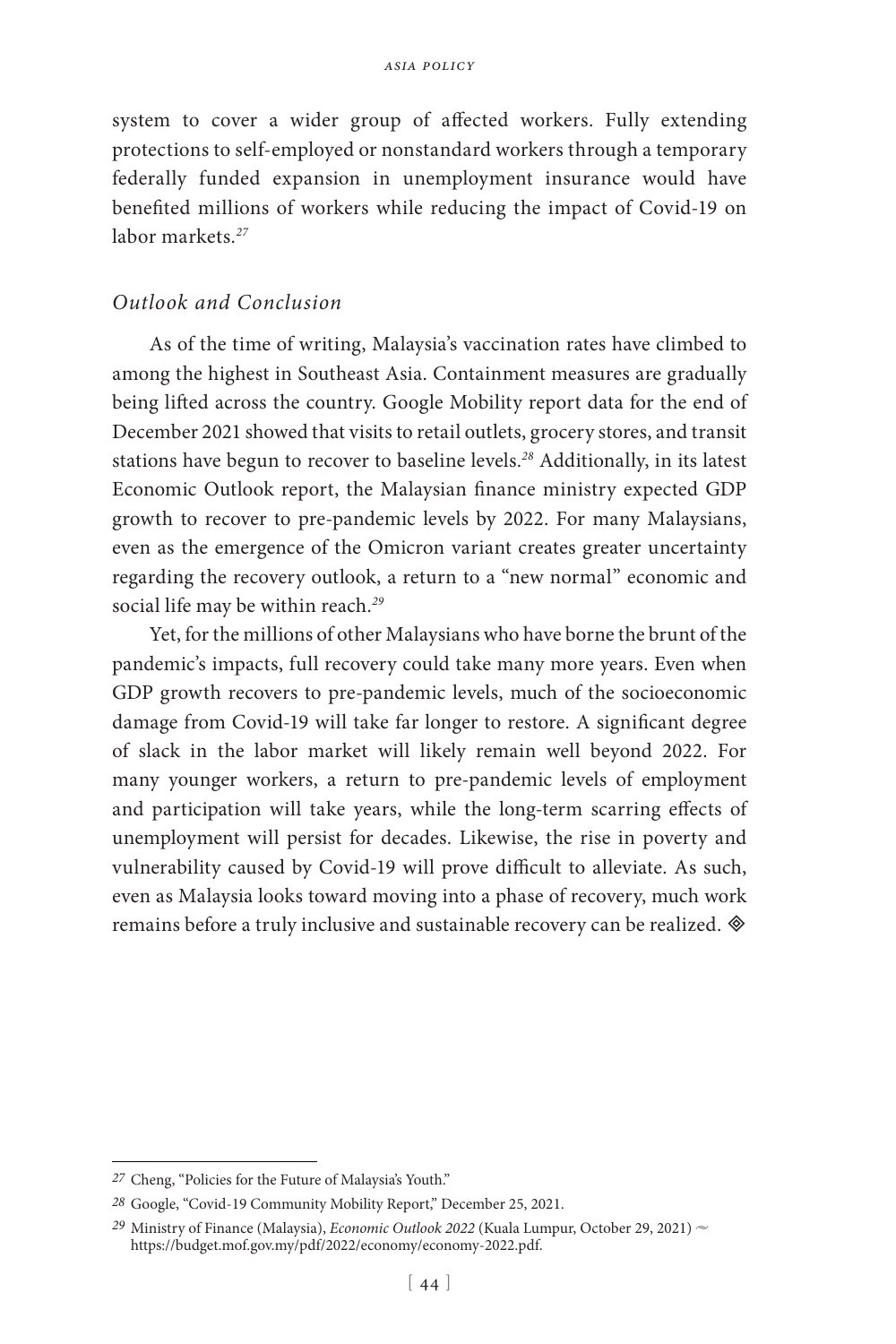# **The Covid-19 Pandemic and Health Policy Change in the Philippines**

# *Azad Singh Bali and Björn Dressel*

Over the past decade, healthcare systems in the Asia-Pacific region have made significant strides in their efforts to achieve universal health coverage. There are, however, many ongoing challenges in these systems that relate to access, financial protection, and strengthening public health. These challenges were brought into sharp relief by the SARS-CoV-2, or Covid-19, pandemic that caught most governments unaware and inadequately prepared. Governments across the world have had to introduce changes to their health systems to shore up weaknesses as they respond to the pandemic. Measures have included, for example, increasing funding, introducing a spectrum of regulatory measures to manage the demand for services, and playing a central role in coordination, among others. This essay describes the extent and nature of changes in the Philippines' healthcare system that have been introduced in response to the pandemic. It looks at the extent to which these changes are relatively new or a continuation of past trends and existing universal coverage reforms.

### *Change in Healthcare Systems: Moving Past the Status Quo*

Healthcare systems, defined as key actors and institutions involved in the production and delivery of healthcare services, are resistant to change. Most actors and institutions in the healthcare system have incentives to maintain the status quo, making significant departures rare and often challenging, as the sector is characterized by entrenched interests, dominant ideas, and powerful veto players. These factors create a system of incentives that promote policy stasis and impede change. However, large events (such as pandemics, among others), often described as focusing events, can

**azad singh bali** is a Senior Lecturer in Public Policy and holds a joint appointment at the Crawford School of Public Policy and the School of Politics and International Relations at the Australian National University (Australia). His research focuses on comparative public policy with an emphasis on health policy in Asia. He can be reached at <azadsingh.bali@anu.edu.au>.

**björn dressel** is an Associate Professor and Director of Research and Impact at the Crawford School of Public Policy at the Australian National University (Australia). His research is concerned with issues of comparative constitutionalism, governance, and public-sector reform in Asia. He can be reached at <bjoern.dressel@anu.edu.au>.

**NOTE**  $\sim$  The authors acknowledge comments and feedback from Bernardo Cielo II on earlier versions of this essay.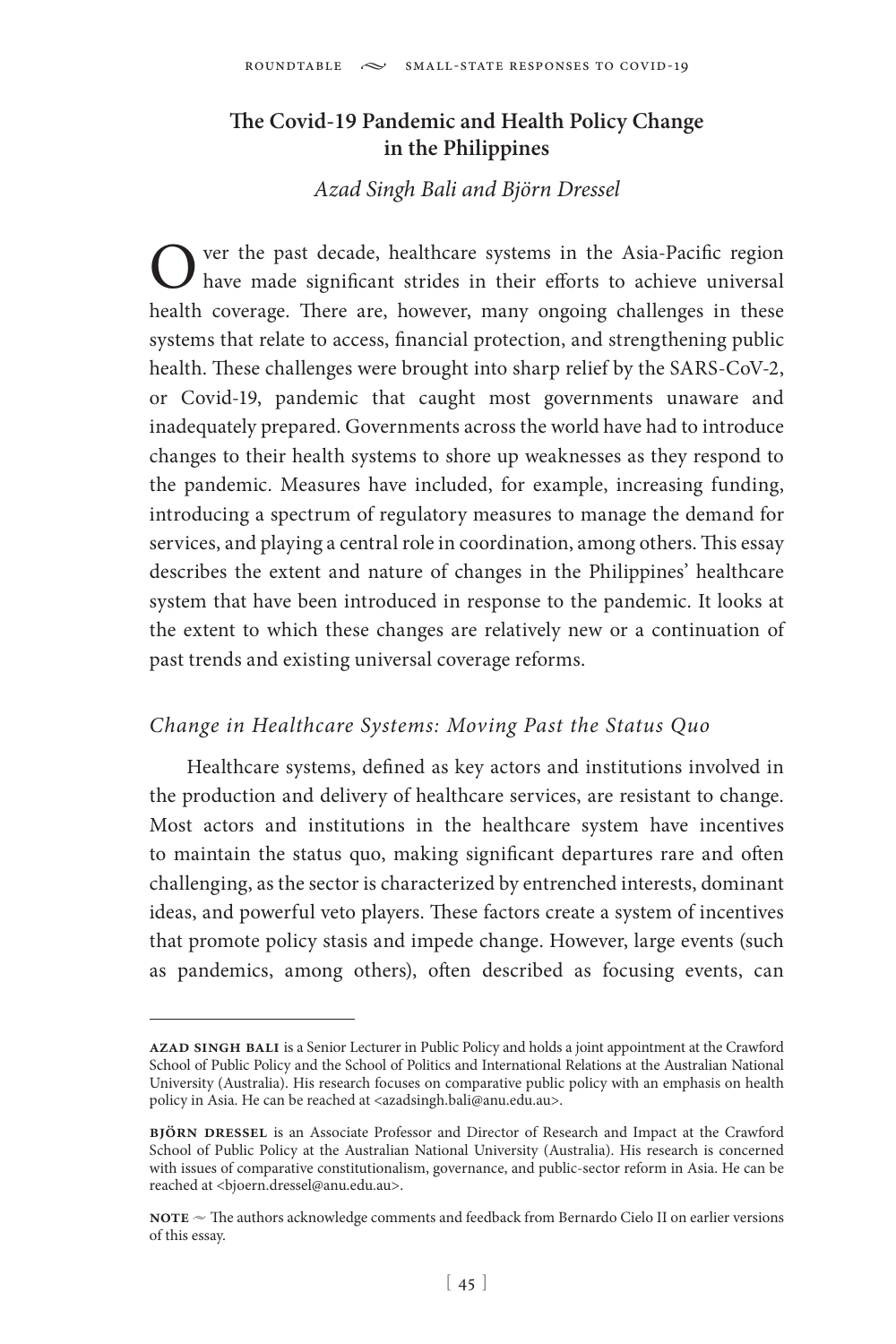galvanize the attention of societal actors and are known to temporarily lower barriers that impede and constrain policy change. Further, the more proximate a sector is to the epicenter of a crisis, the greater the propensity for change. Given the inherent policy stability that characterizes healthcare systems, to what extent has the pandemic resulted in significant policy change?

It is important to clarify what is meant by policy change. Change can be thought of in terms of Howlett and Cashore's taxonomy that distinguishes between policy goals and the means to achieve them. Further, the taxonomy distinguishes between change at a macro level (e.g., new ideas or actors or institutions), meso level (e.g., new programs), and micro level (e.g.*,* calibrations to existing settings of current programs), as illustrated in **Table 1**. *1* Using this approach, a significant change is defined as one that occurs at the macro or meso level—that is, change in policy goals or ideas or new programs or agencies established in response to the pandemic. By contrast, micro-level changes in terms of regular policy calibrations are frequent and routine, and as such, do not generally amount to significant differences.

As healthcare systems are complex, we focus on five key aspects of them.*<sup>2</sup>* First, governance is an overarching function that comprises

### TABLE 1

### *Conceptualizing Policy Change in Healthcare Systems*

|                     | Macro:<br><b>Policy level</b>  | Meso:<br><b>Program level</b>                  | Micro:<br><b>Specific settings</b>             |
|---------------------|--------------------------------|------------------------------------------------|------------------------------------------------|
| Policy ends         | Policy goals                   | Program objectives                             | Policy settings                                |
|                     | • Universal health<br>coverage | • Extending coverage<br>to the informal sector | • Introducing Covid-19<br>in benefit list      |
| <b>Policy means</b> | Types of policy tools          | Specific policy tools                          | Policy calibration                             |
|                     | • Market-based tools           | • Non-contributory<br>insurance                | • Change in the level of<br>subsidies or funds |

*Source:* Adapted from Michael Howlett and Benjamin Cashore, "The Dependent Variable Problem in the Study of Policy Change: Understanding Policy Change as a Methodological Problem," *Journal of Comparative Policy Analysis* 11, no. 1 (2009): 33–46.

*<sup>1</sup>* Michael Howlett and Benjamin Cashore, "The Dependent Variable Problem in the Study of Policy Change: Understanding Policy Change as a Methodological Problem," *Journal of Comparative Policy Analysis* 11, no. 1 (2009): 33–46.

*<sup>2</sup>* Azad Singh Bali, Alex He, and M. Ramesh, "Covid-19 and Health Policy: Policy Change and Trajectory," *Policy & Society* (forthcoming 2022).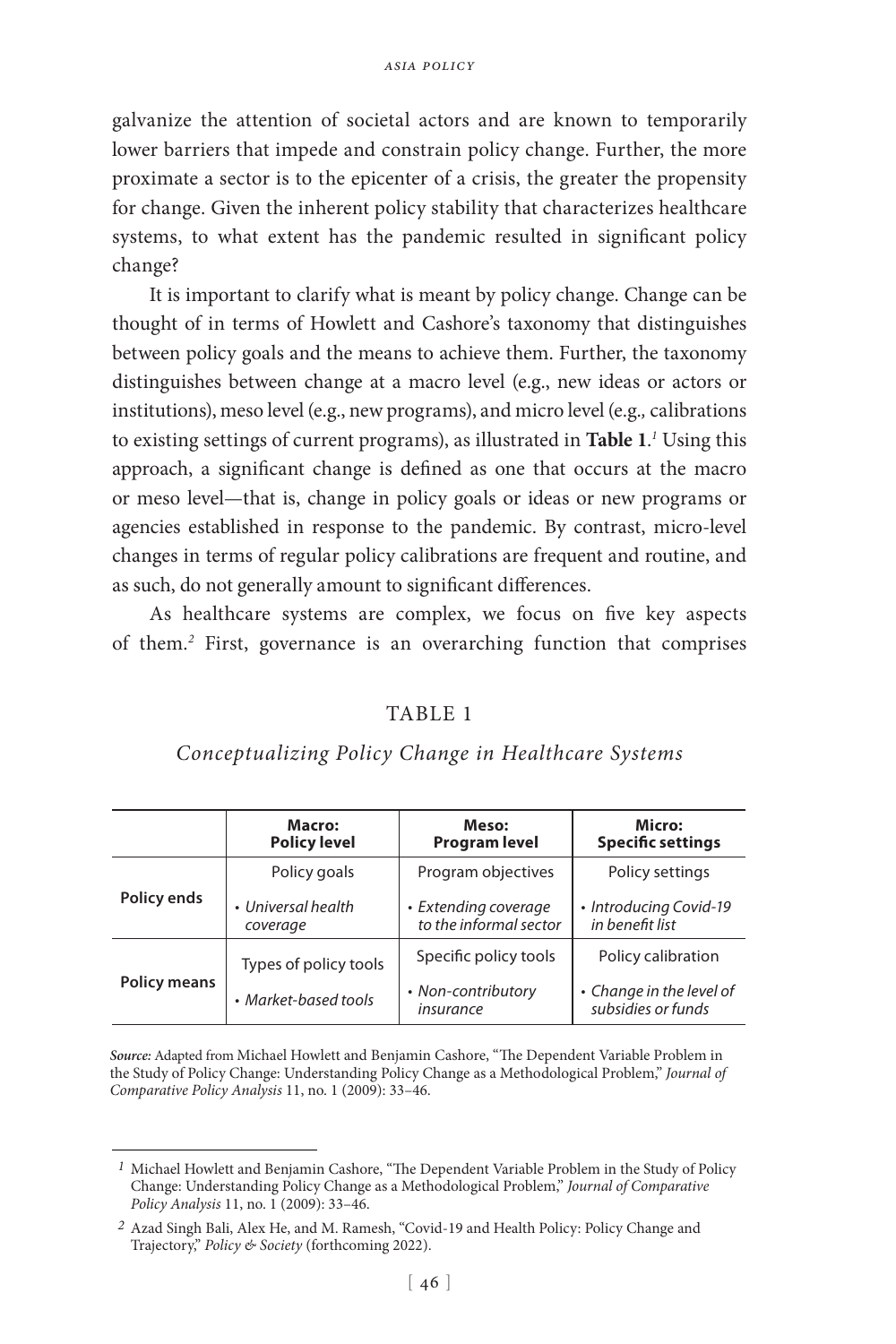providing direction and coordinating disparate public and private activities in the sector. The vast stakeholders and resources that go into the sector require a robust framework to provide stewardship to key actors and coordinate their efforts. Second, provision refers to the delivery of a range of healthcare services through public or private providers and organizing them in a manner that leads them to serve the public rather than their own interests. Third, financing involves establishing and managing risk pools to ensure that healthcare remains affordable to households. Fourth, healthcare systems require a viable system for paying providers that avoids both undersupply and oversupply of services. Fifth, such systems require a robust regulatory framework to ensure that patients are protected and that healthcare markets function effectively.

# *The Philippines' Healthcare System*

The Philippines relies on a combination of public and private providers to deliver healthcare services. About 60% of hospitals are privately owned and operated, and a majority of the remaining public hospitals are administered by local government units (LGUs) that operate at the level of provinces, cities, and villages. Total health expenditure in the Philippines is about 4% of GDP, relatively lower than the 5% average in similar middle-income economies. Despite a formal social health insurance program introduced in 1995 that covers most of the population, about 50% of total health spending continues to be paid for privately, largely through out-of-pocket payments. Government subsidies (by central and local governments) and social insurance payments account for about a third of all healthcare spending. Private insurance plays a relatively small role in the Philippines' system. While the Department of Health is tasked with providing overarching policy direction and stewardship to the sector, in practice the government has limited policy instruments to actively intervene and coordinate the sector.*<sup>3</sup>* The problem is aggravated by the absence of a regulatory or governance framework to manage private providers, most of whom generate their revenue through user fees collected directly from patients.

The Philippine healthcare system has experienced many reforms since the country's return to democracy in 1987. These include efforts to make the system more responsive to patients, the expansion of social health

<sup>&</sup>lt;sup>3</sup> World Health Organization (WHO), *Philippines Health System Review* (Geneva: WHO, 2018)  $\sim$ https://apps.who.int/iris/handle/10665/207506.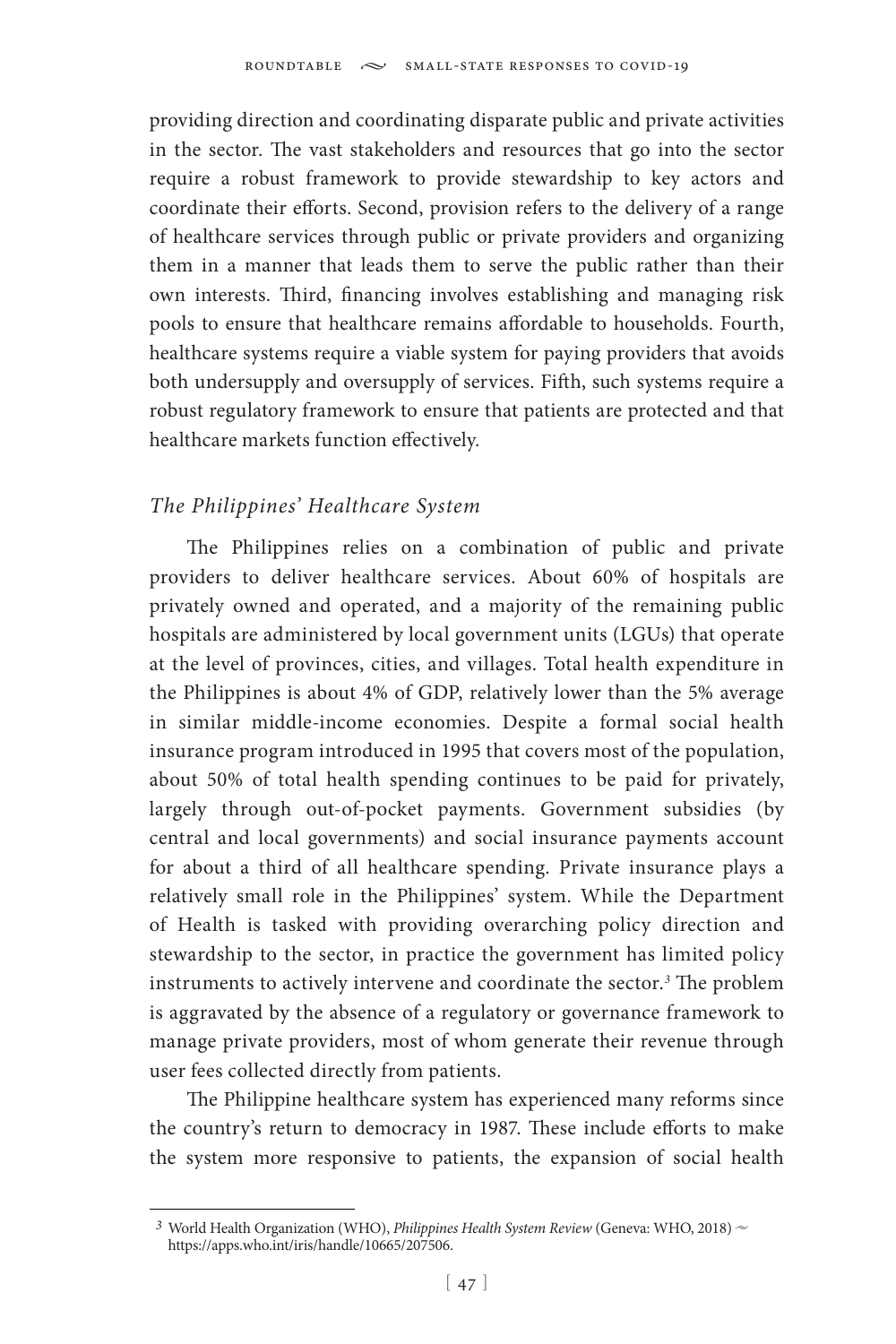insurance, and the devolution of health service delivery to the LGUs. It is, however, not uncommon for successive administrations to largely repackage elements of previous reforms or introduce incremental changes. The most recent changes were articulated in the Universal Health Care Act in 2019. This law envisions the implementation of a series of reforms over at least six years targeted at strengthening health service delivery, health financing, and the performance accountability of health services to the general population at the national and local levels. There has, however, been limited, if any, increase in public funding to support these reforms.

In recent years, there have been efforts to hold hospitals and healthcare providers accountable and ensure that they remain responsive to patients. This includes measures such as mandating "no extra billing" (i.e., the entire hospital bill is paid for by the insurance mechanisms), but these are difficult to enforce and are resisted fiercely even by publicly owned hospitals. A World Health Organization report in 2018 concluded that, PhilHealth, the social health insurance agency, "does not negotiate more reasonable prices with providers based on patient volumes and has no policy initiative to control hospital and physician fees and balance billing practices."*<sup>4</sup>* The challenge, however, is not unique to the Philippines and is characteristic of the complexity of designing and implementing effective provider payment mechanisms.*<sup>5</sup>*

### *Philippine Healthcare System Changes during the Pandemic*

The interventions used to manage the Covid-19 pandemic in the Philippines have been similar to those in other low- and middle-income countries in the Asia-Pacific region: a series of strict lockdowns layered with measures to reduce the demand on the healthcare system, such as border closures and delaying elective surgeries, among others. The overall response, however, has been marked by initial delays in contact tracing and mass testing, a slow vaccine rollout, and an overwhelmed medical system, given that there have been several waves of infections (so far in August 2020, April and September 2021, and January 2022).

 Since Covid-19's onset, the Philippines has reported about 3 million cases and 50,000 related deaths as of January 2022. The Philippines' cumulative deaths per capita due to infections—467 per million people (as of early

*<sup>4</sup>* WHO, *Philippines Health System Review*, 194.

*<sup>5</sup>* M. Ramesh and Azad S. Bali, *Health Policy in Asia: A Policy Design Approach* (Cambridge: Cambridge University Press, 2021).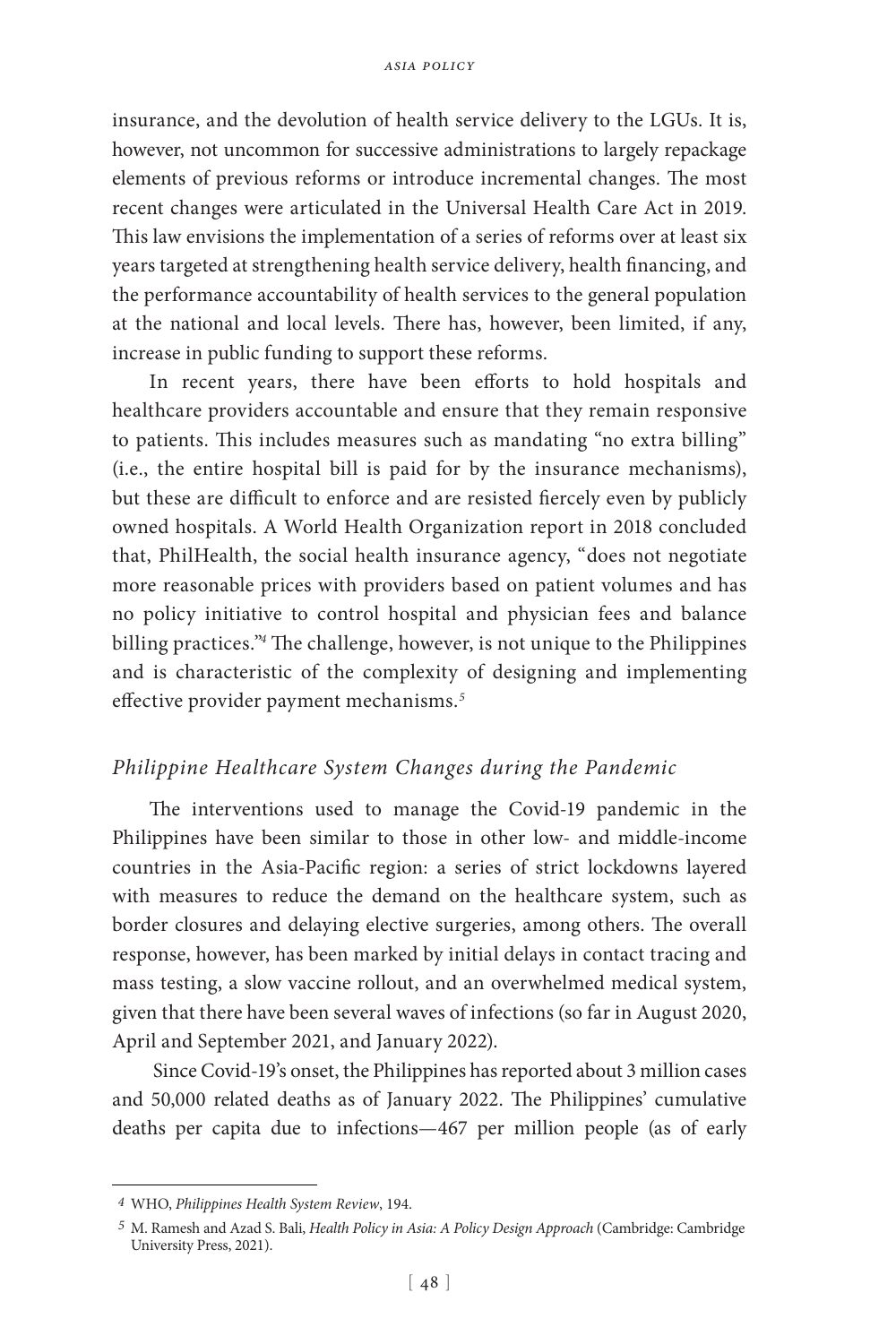January 2022)—is one of the highest in the Asia-Pacific region, although it is significantly lower than in North America or Europe.<sup>6</sup> A vaccination program began in March 2021 but has been marred by delays in availability and has been implemented at a relatively slower pace than in other countries in the region. As of January 2022, about half the population is fully vaccinated.

*Provision of services.* Policy efforts focused on increasing testing capacity nationwide at the beginning of 2020. Prior to the onset of the pandemic, the only laboratory in the Philippines capable of safely conducting Covid-19 Real-Time PCR testing (a biosafety level 3 laboratory) was in the Department of Health's Research Institute of Tropical Medicine. The number of Real-Time PCR testing laboratories has gradually increased over the past two years, and there are currently 191 PhilHealth-accredited Covid-19 testing laboratories in the Philippines.*<sup>7</sup>*

The Department of Health also made changes to how hospitals were managed. Private rooms in hospitals were converted into ward accommodations to expand bed capacity. Non-health facilities, such as Rizal Memorial Stadium, schools, motels, and hostels were converted into temporary treatment and monitoring facilities. There were issues, however, in securing accreditation from PhilHealth, with many of the facilities failing to meet the minimum quality standards for community isolation units.

*Financing of healthcare.* A defining feature of the Philippines' health system is that most healthcare expenditures are financed through out-of-pocket payments, and this has been evident during the Covid-19 pandemic as well. Despite reform efforts to improve access to health services over the past decade, risk-pooling mechanisms remain weak. While most of the population is covered by PhilHealth, patients continue to face high direct costs. No significant changes in how healthcare is financed have occurred during the pandemic; that is, for example, there have been no changes to contribution rates or the expansion of voluntary private insurance. The increased funding allotted to the sector because of the pandemic flowed through the healthcare system along established mechanisms. This entrenched path dependency that characterizes the sector has prevailed in how health services have been financed.

*Payment of health services.* PhilHealth changed the rules for payment of Covid-19 cases several times over the past two years but made no

<sup>6</sup> Hannah Ritchie, "Philippines: Coronavirus Pandemic Country Profile," Our World in Data  $\sim$ https://ourworldindata.org/coronavirus/country/philippines.

 $7$  PhilHealth, "List of Accredited Health Facilities," September 30, 2021  $\sim$  https://www.philhealth. gov.ph/partners/providers/institutional/map.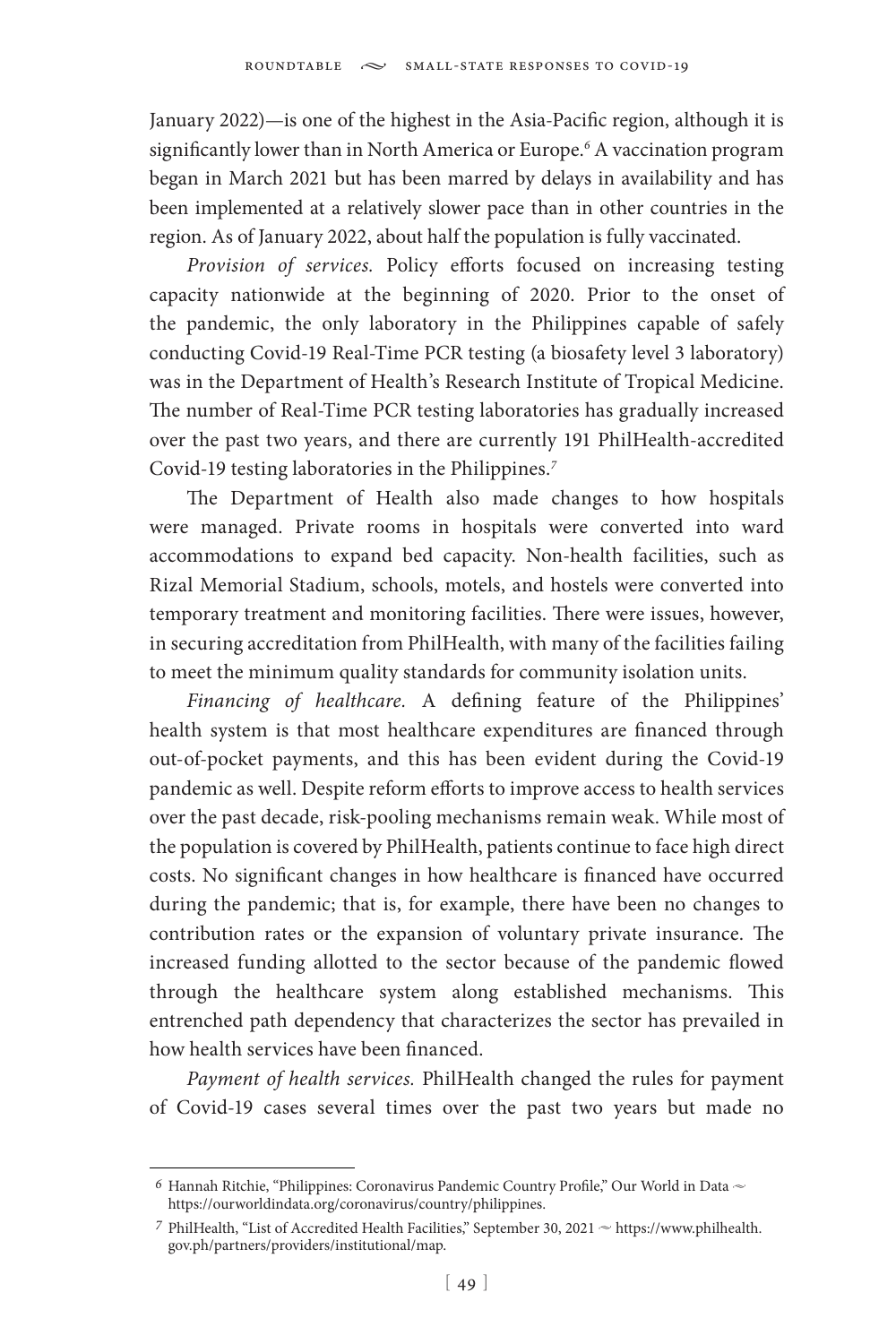radical departures from the past. The first package created only covered up to 15,000 Philippine pesos for an isolation period of two weeks. Once more information about the virus and how to manage it became available, PhilHealth developed case rates to cover costs for treating varying levels of severity at different facility levels (from community isolation units to apex hospitals). These policies have a "no copayment" provision for higher rates (ranging from 22,500 to 786,000 Philippine pesos), however, preliminary reports suggest that this policy is not being fully enforced. As a result, a retroactive policy was created to provide full financial risk protection for all healthcare workers and hospital admissions until April 15, 2020. This scheme is paid as a fee-for-service based on the actual charges incurred at hospitals. In a typical admission, hospital expenses are covered by a mix of PhilHealth and out-of-pocket expenditure. Private insurers cover a portion of the cost of hospitalization on a fee-for-service basis, but overall this has played a relatively small role during the pandemic. In 2021, PhilHealth coverage was further extended to include a vaccine injury package to reduce vaccine hesitancy and a basic home isolation benefit package to cover mild and asymptomatic patients eligible for home isolation.

At the start of the pandemic, PhilHealth implemented the Interim Reimbursement Mechanism (IRM) that allowed access to up to 100% of historically paid claims to hospitals for the first quarter of 2020. The IRM fund was set at 30 billion Philippine pesos with the intent of creating a more flexible payment arrangement in anticipation of a Covid-19 surge. Fifteen billion Philippine pesos were paid in advance to accredited healthcare institutions. The IRM, however, became the subject of controversy, which led to its eventual suspension in August 2020.*<sup>8</sup>* To replace the IRM, in April 2021, PhilHealth initiated a debit-credit payment method, which is a tranche payment system that allows providers and facilities access to a portion of their in-process claims pending validation.*<sup>9</sup>*

*Governance and regulations*. In 2020, the Department of Health created the One Hospital Command Center, which coordinates the use of critical care services in hospitals and relevant facilities and manages most hospital admissions in the country. The Inter-Agency Task Force for the Management of Emerging Infectious Diseases (IATF) and the National

*<sup>8</sup>* See Bonz Magsambol, "PhilHealth Suspends IRM amid Corruption Allegations," *Rappler*, August 13, 2020  $\sim$  https://www.rappler.com/nation/philhealth-suspends-irm-amid-corruption-allegations.

*<sup>9</sup>* Interagency Task Force for the Management of Emerging Infectious Diseases (Philippines), "Resolution 111," April 22, 2021 ~ https://doh.gov.ph/sites/default/files/health-update/20210422-IATF-RESO-111-RRD.pdf.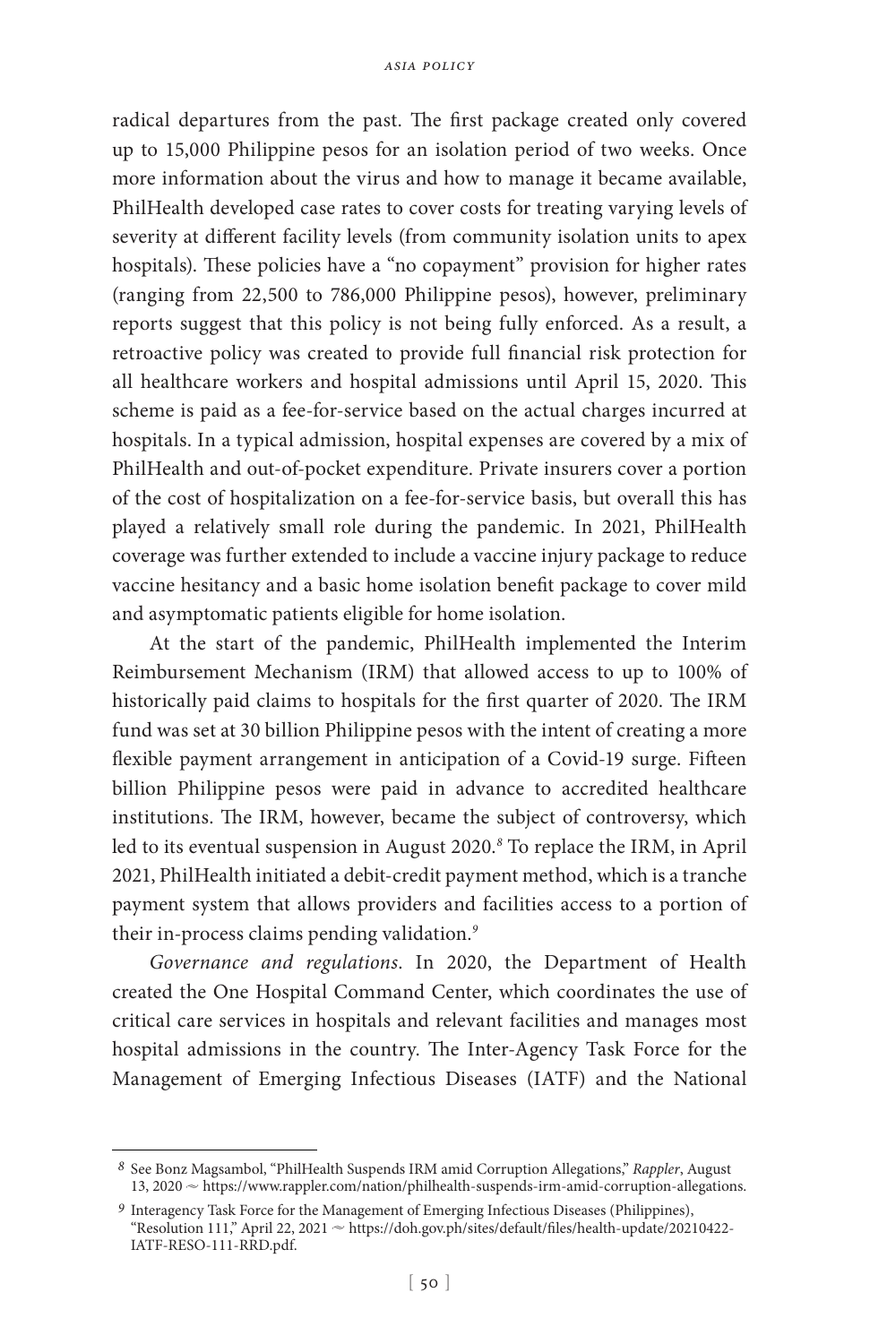Task Force against Covid (NTF) have served as the main interagency bodies to establish preparedness, monitor the situation, and ensure efficient government responses at the national level. This is done, for instance, via testing and quarantine protocols, alert levels, funeral protocols, and even regulation of donations.*<sup>10</sup>* LGUs, however, are afforded freedom to manage their own cities at their discretion as long as they conform with IATF and NTF resolutions. Significant efforts to strengthen service delivery networks have also arisen, with many LGUs entering into agreements with other nearby LGUs to facilitate referrals across municipalities and cities.

During the pandemic, the national government has introduced regulatory practices to assist with the management and mitigation of the virus. These policies have included introducing price freezes on personal protective equipment and regulating costs for Covid-19 testing. In addition, the Department of Health created a regulatory sandbox for telemedicine to encourage the development of telemedicine among providers and encourage its use among the populace, thus providing safe healthcare while alleviating some burden on healthcare facilities.*<sup>11</sup>* The IATF has established virus alert levels with associated restrictions and quarantine protocols for the population.

The main regulatory hurdle in the Philippine health system continues to be limited policy instruments to manage private hospitals, which are poorly regulated. The funding received by these hospitals from the government (intermediated via social health insurance programs such as PhilHealth) is far too meager for the government to impose conditions or require that they meet certain standards of care. This is layered with limited health policy capacity—that is, expertise at different levels of government and across agencies in managing health policies. These problems are not unique to the Philippines but are also characteristic of most healthcare systems in the region.*<sup>12</sup>*

# *Conclusion*

The Philippines has introduced several healthcare reform efforts over the past decade but has experienced limited success in creating effective

*<sup>10</sup>* For a full list of resolutions, see Department of Health (Philippines), "Covid-19 Inter-Agency Task Force for the Management of Emerging Infectious Diseases Resolutions"  $\sim$  https://doh.gov.ph/ COVID-19/IATF-Resolutions.

*<sup>11</sup>* Bernardo Cielo II and Pura Angela Co, "Bridging the Digital Divide: Early Reflections in Scaling Up Telemedicine in the Philippines during the Covid-19 Pandemic," Health Systems Governance Collaborative, February 3, 2021  $\sim$  https://hsgovcollab.org/en/blog/ bridging-digital-divide-early-reflections-scaling-telemedicine-philippines-during-covid-19.

*<sup>12</sup>* Ramesh and Bali, *Health Policy in Asia.*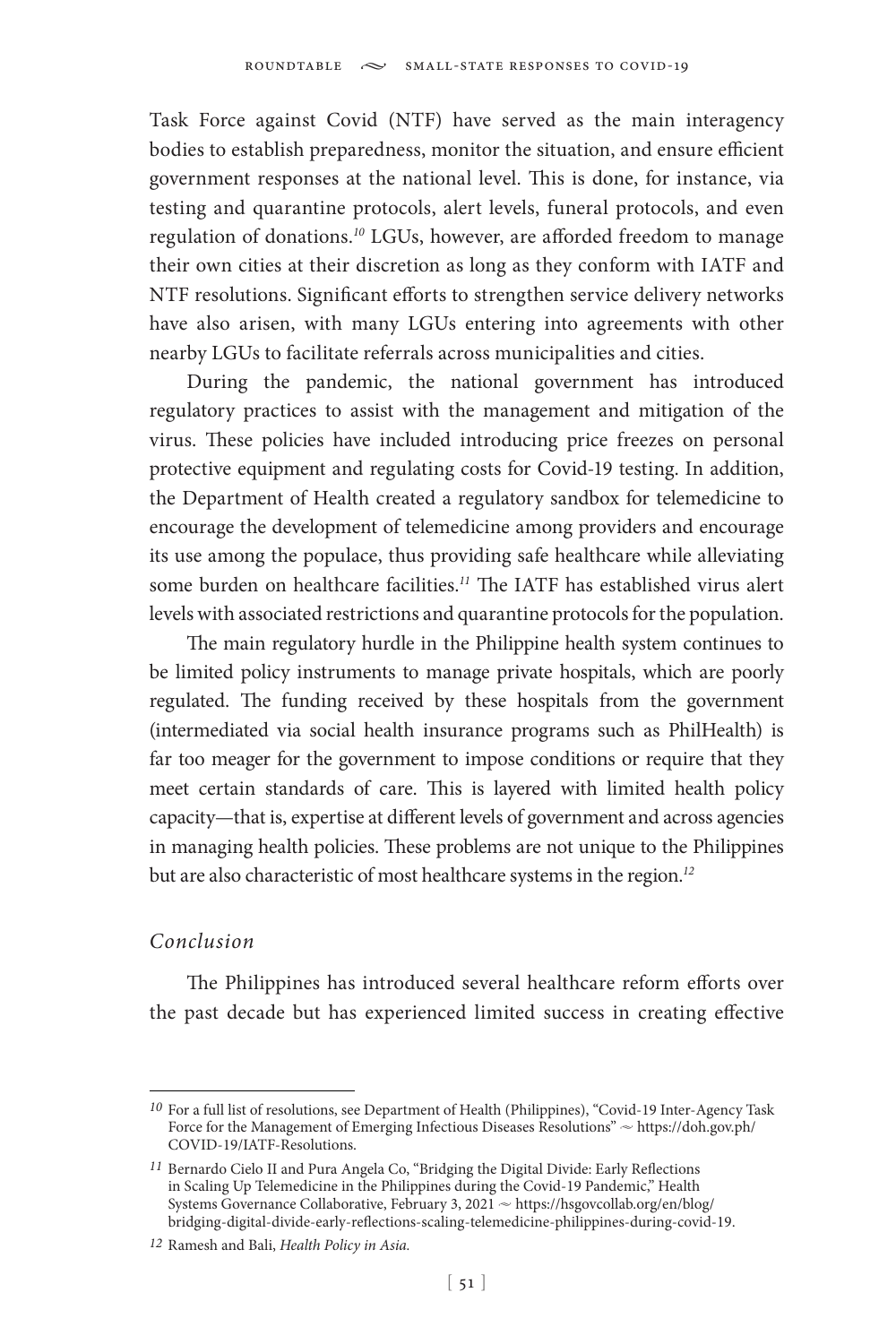risk-pooling arrangements and reducing out-of-pocket expenditure on healthcare. The expectation that a significant public health crisis such as that caused by Covid-19 would accelerate reform or drive change in the Philippines' healthcare system has not borne out in the changes introduced over the past two years.

Returning to Howlett and Cashore's distinction between macro, meso, and micro policy changes, we conclude that changes took place principally at the micro or meso levels involving changes to existing policy tools, such as increased funding or coordination. Similar to other countries in the region, in the Philippines the crisis has not contributed to a significant change in the healthcare system.*<sup>13</sup>* The expansion in the provision of services and coordination are largely trends already underway in healthcare systems across the Asia-Pacific. There has been limited, if any, notable change in the underlying ideas behind how services should be organized or financed or in the expansion of private insurance, given the prevalence of high out-of-pocket payments and the actors and interests in the sector.

What explains these limited changes? The pandemic is not the first public health crisis for the Philippines or the region. But while the intensity and duration of the Covid-19 pandemic is significantly greater than past crises, including the 2005 avian influenza (H5N1) and 2009 swine flu (H1NI) outbreaks, the pandemic appears not to have passed the threshold of a focusing event that would lower the constraints that impede reforms. Differently put, the pandemic drew stark attention to the shortcomings of the healthcare systems in the Philippines and in many countries, and it created favorable political conditions for addressing them, but they were not sufficient to overcome the forces that entrench the status quo. These forces include established policy legacies and shared interests of key stakeholders that benefit from existing arrangements. This is particularly true in the case of the Philippines, which has struggled to fully implement its ambitious provider payment reforms. Healthcare providers (particularly hospitals) retain considerable influence and resist changes that undermine their material interests. At the same time, PhilHealth and other government agencies do not have the needed policy capacity nor the political support to foster systemic changes. Given such structural issues, many of which predate the Covid-19 crisis, we thus expect challenges to the Philippines' healthcare sector to persist in the years to come.  $\otimes$ 

*<sup>13</sup>* Bali, He, and Ramesh, "Covid-19 and Health Policy."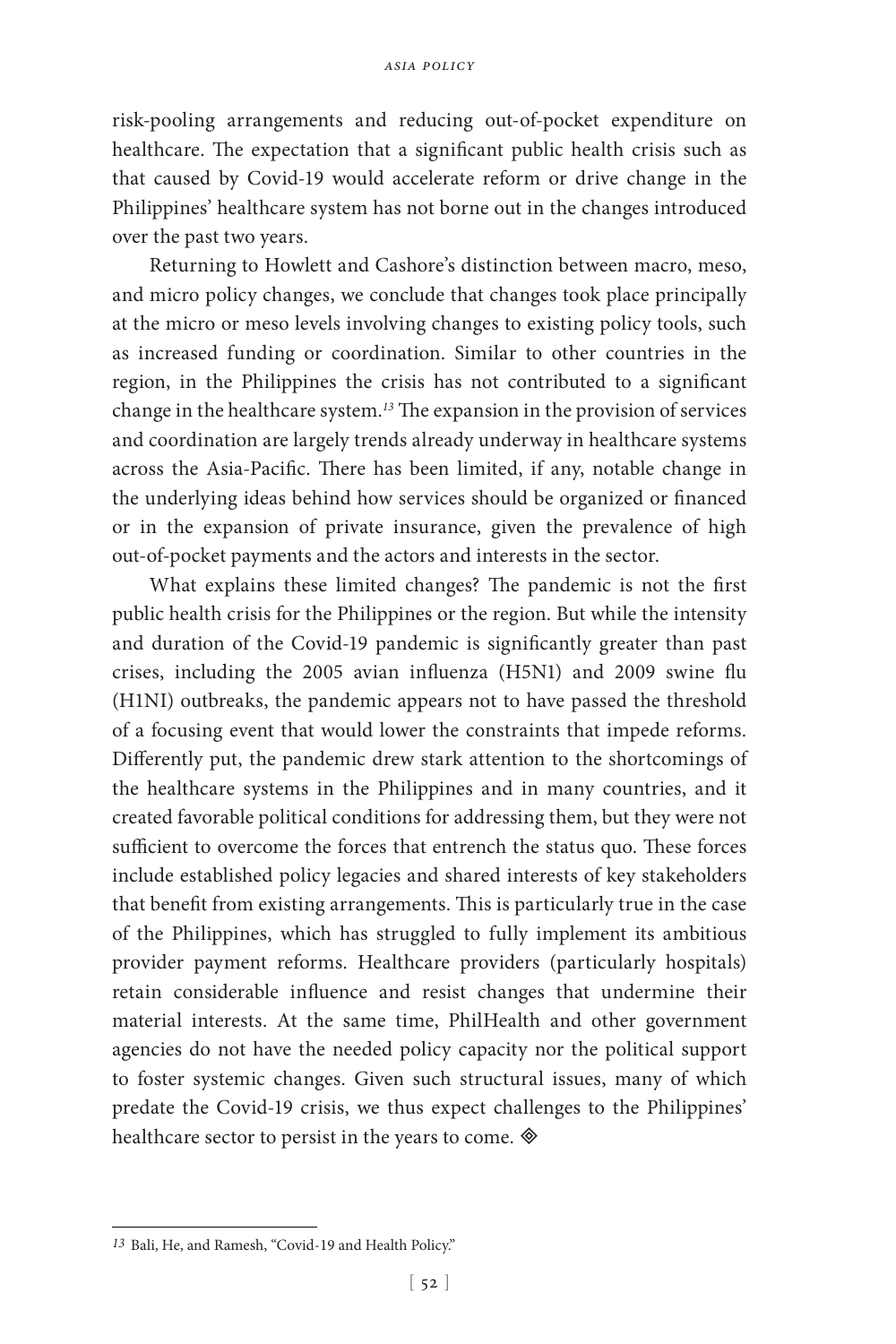#### **Covid-19 and Papua New Guinea: The Story So Far**

### *Benjamin Day*

The "perfect storm" that health officials had been dreading arrived **L** belatedly in Papua New Guinea (PNG) in September 2021. By the end of October, mass burials of hundreds of bodies were being planned in Port Moresby, PNG's capital and largest city. Morgues across the country were filled beyond capacity. Hospitals had run out of oxygen and other supplies. And as more and more health workers tested positive for Covid-19, health services were being scaled back to cope with the pandemic.

The storm was supposed to arrive eighteen months earlier. But after PNG's first confirmed Covid-19 case was recorded in March 2020, it took over four months until the first official death was recorded. It took another full year before PNG weathered its first serious wave of infections, from March to May 2021. Yet this outbreak also petered out earlier than expected.

This dynamic, whereby the virus repeatedly failed to match expectations of its impact, ensured that "Covid-19's manifestation in Papua New Guinea was fundamentally different from that in other countries."*<sup>1</sup>* It has also fed into high levels of vaccine hesitancy. Given PNG's stressed and poorly funded health system, the limiting factor in the country's Covid-19 response was widely expected to be the availability and distribution of vaccines. Instead, the more pressing challenge has been the extraordinarily high level of vaccine hesitancy.

By the end of October 2021, well into the country's most serious wave of infections, less than 2% of Papua New Guineans had been fully vaccinated.*<sup>2</sup>* "It's very concerning, we've had a lot of deaths," acknowledged PNG health minister Jelta Wong as the scale of the outbreak became clear. "We were our own worst enemy, we became complacent, we started to listen to people

**benjamin day** is a Lecturer in the Department of International Relations at the Coral Bell School of Asia Pacific Affairs at the Australian National University (Australia). His research explores the role of political leaders in foreign policy decision-making, especially in relation to international development policy. Dr. Day worked on health sector reform at the Papua New Guinea Department of Health between 2007 and 2010. He can be reached at <ben.day@anu.edu.au>.

*<sup>1</sup>* David Troolin, "Heterotopia in Melanesia," in *Covid-19: Global Pandemic, Societal Responses, Ideological Solutions*, ed. J. Michael Ryan (London: Routledge, 2020), 71.

*<sup>2</sup>* Unless otherwise indicated, all statistics cited in this article relating to vaccination rates, confirmed cases, and confirmed deaths are taken from Edouard Mathieu et al., "Coronavirus (Covid-19) Pandemic," Global Data Change Lab, Our World in Data  $\sim$  https://ourworldindata.org/coronavirus.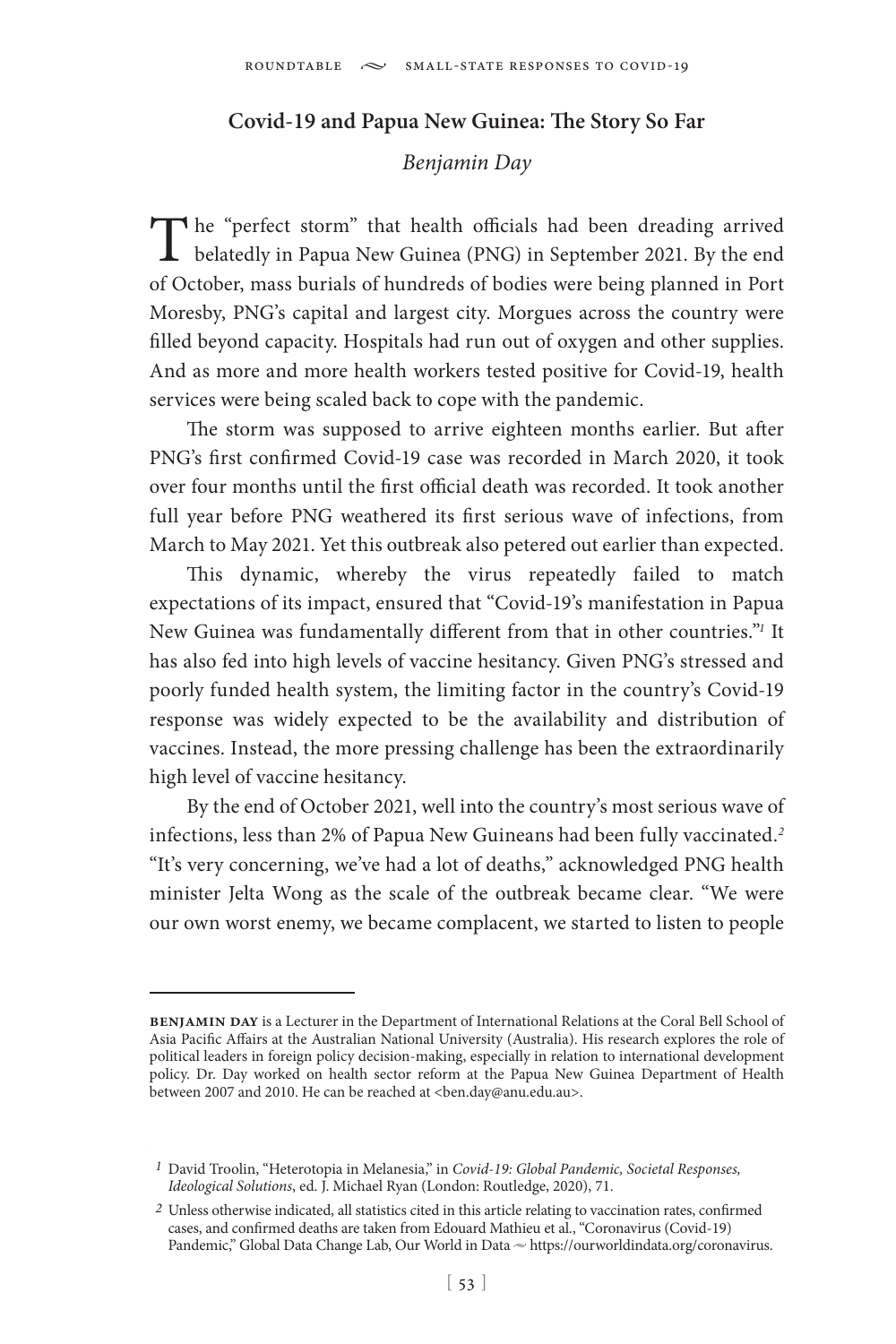on Facebook."*<sup>3</sup>* In November 2021, a vaccination forecasting model for the Pacific developed by the Lowy Institute projected that, by the middle of 2026, only 36% of the population over the age of twelve in PNG would be fully vaccinated.*<sup>4</sup>*

What makes PNG such an outlier? Understanding the story of Covid-19 in PNG, both to this point and into the future, requires tracing three separate yet interwoven threads: the delayed onset of the crisis in PNG, the already vulnerable state of PNG's health system, and the unique drivers of vaccine hesitancy.

#### *Year One: Crisis Delayed*

PNG's first confirmed Covid-19 case was announced on March 20, 2020. PNG authorities responded swiftly and decisively. Just two days later, Prime Minister James Marape announced a two-week state of emergency. Nonessential workers were ordered to stay home, schools and businesses were shut down, and travel between provinces was prohibited except for essential purposes. The National Operations Centre was rapidly established as an emergency operations hub, headed by David Manning, the police commissioner, who was appointed emergency controller.*<sup>5</sup>* Donor partners, whose contributions collectively comprise around 20% of total health system expenditure in PNG, met to coordinate contributions to the emergency response. Yet alongside mobilizing additional resources and personal protective equipment, donors were also making plans to pause or limit their programs and demobilize staff, even chartering planes to evacuate them. By the end of March, most expatriate development workers had left PNG.

Parliament was recalled on April 2, in line with constitutional requirements following the declaration of a state of emergency. The sitting produced three key outcomes. First, parliament voted for a two-month extension of the state of emergency. Second, various emergency measures were passed to facilitate the pandemic response. Third, a stimulus package of 5.6 billion kina (5% of GDP)—later adjusted to 5.7 billion kina

*<sup>3</sup>* Natalie Whiting, "PNG Health Services Struggling to Cope with Delta Outbreak," ABC News (Australia), October 28, 2021  $\sim$  https://www.abc.net.au/news/2021-10-27/png-health-servicesstruggling-to-cope-with-delta-outbreak/100568298.

*<sup>4</sup>* Alexandre Dayant, "Forecasting Vaccination in the Pacific," Lowy Institute, Interpreter, November 22, 2021  $\sim$  https://www.lowyinstitute.org/the-interpreter/forecasting-vaccination-pacific.

*<sup>5</sup>* Later, following the passage of the National Pandemic Act 2020, this hub became the National Control Centre, under the leadership of the controller (a post still held by Manning). The National Control Centre maintains an informative website at https://covid19.info.gov.pg.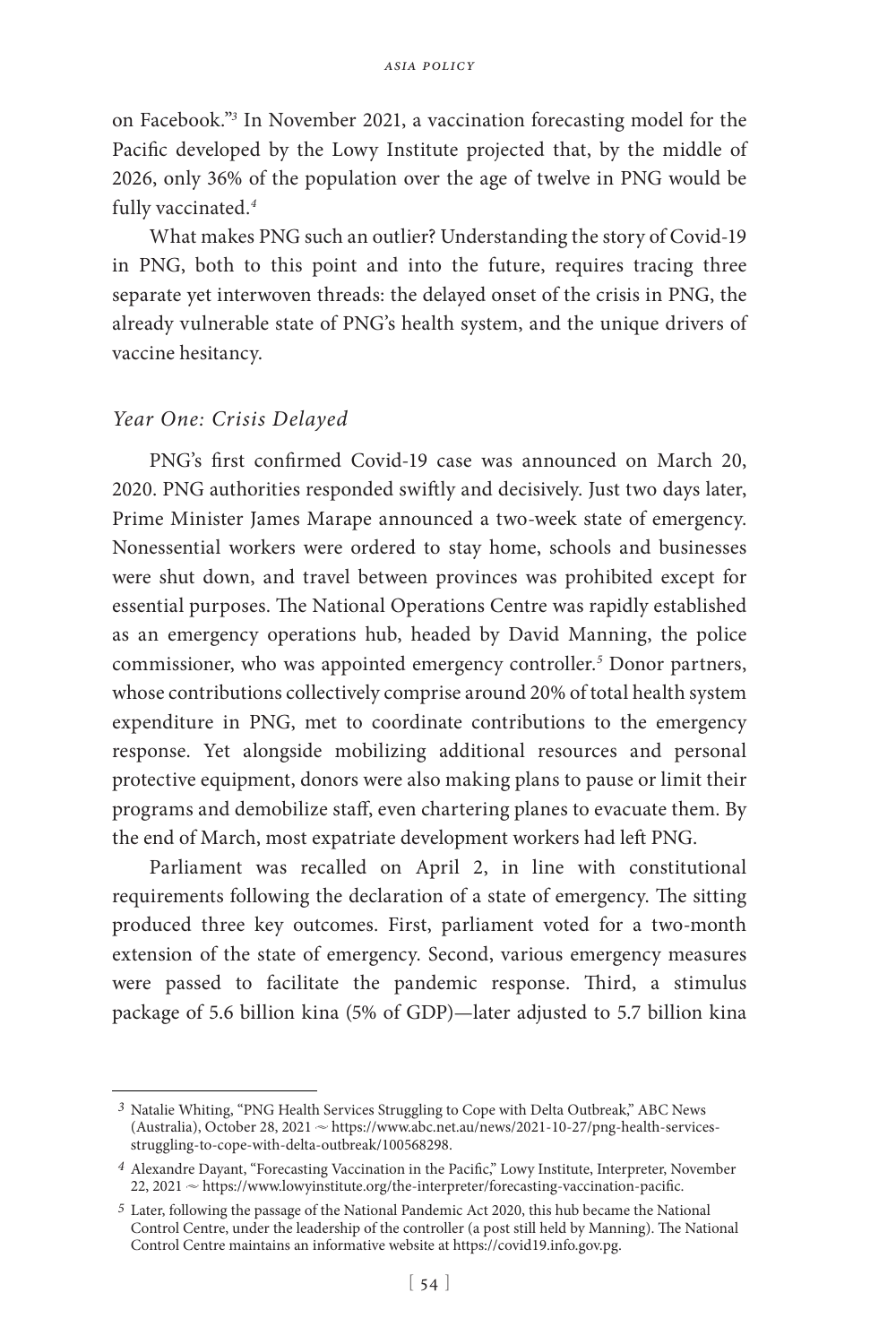(approximately \$1.6 billion)—was announced. The package included 1.5 billion kina in deficit financing from international lenders (mostly the International Monetary Fund) and 2.5 billion kina through the issuance of domestic bonds. PNG's precarious fiscal position meant only around 10% of the package (originally 500 million kina, later adjusted to 600 million kina) was additional spending, and just under half of this "direct support package" was for health and security measures (280 million kina), including 60 million kina for preventive health.*<sup>6</sup>*

This series of early steps revealed a government and donor community braced for a rapid onset of a devastating pandemic. In his update to parliament on April 2, Health Minister Wong warned colleagues that the pandemic could quickly overwhelm the health system and speculated shortfalls of between one thousand and thirty thousand hospital beds over the coming year.*<sup>7</sup>* Meanwhile, Prime Minister Marape openly acknowledged the fragility of the health system, pointing out that PNG could only call on around five hundred doctors to serve its population of 9 million.*<sup>8</sup>*

Outside of a frenzied circle of government and donor officials directly engaged in standing up the crisis response, most of PNG simply waited. Beyond Port Moresby, the sudden imposition of lockdown, the lack of consistent and reliable information, and the looming prospect of an unknown disease overwhelming already-stretched healthcare facilities generated fear and confusion, especially among poorly resourced health workers in rural areas. At one hospital in Chimbu Province, health workers suddenly decided to remove all existing patients, in anticipation of a deluge of Covid-19 infections.*<sup>9</sup>* Five hundred miles east, at a hospital in East New Britain Province, health workers responsible for treating PNG's second Covid-19 case, confirmed on April 6, only learned about it after watching the prime minister announce the positive result on television. The disclosure prompted a staff walkout.*<sup>10</sup>*

*<sup>6</sup>* Ian Ling-Stuckey, "Ministerial Statement—Economic Update: Responding to Covid-19" (statement to parliament, Port Moresby, June 4, 2020)  $\sim$  https://covid19.info.gov.pg/files/June2020/18062020/ Ministerial%20Statement%20on%20COVID-19%20update..040620.pdf.

*<sup>7</sup>* Jelta Wong, "Statement by Hon. Jelta Wong MP, Minister for Health and HIV/AIDS" (statement to parliament, Port Moresby, April 2, 2020)  $\sim$  https://covid19.info.gov.pg/files/03-04-2020/02042020 Statement%20on%20Covid19\_%20Minister%20of%20Health%20\_at%20Parliament.pdf.

*<sup>8</sup>* Georgie Bright, "Papua New Guinea's Health System Unprepared for Covid-19," Human Rights Watch, weblog, April 8, 2020  $\sim$  https://www.hrw.org/news/2020/04/09/papua-new-guineas-healthsystem-unprepared-covid-19.

*<sup>9</sup>* Kalolaine Fainu, "'We Have Nothing': Papua New Guinea's Broken Health System Braces for Covid-19," *Guardian*, April 11, 2020  $\sim$  https://www.theguardian.com/world/2020/apr/11/ we-have-nothing-papua-new-guineas-broken-health-system-braces-for-covid-19.

*<sup>10</sup>* Ibid.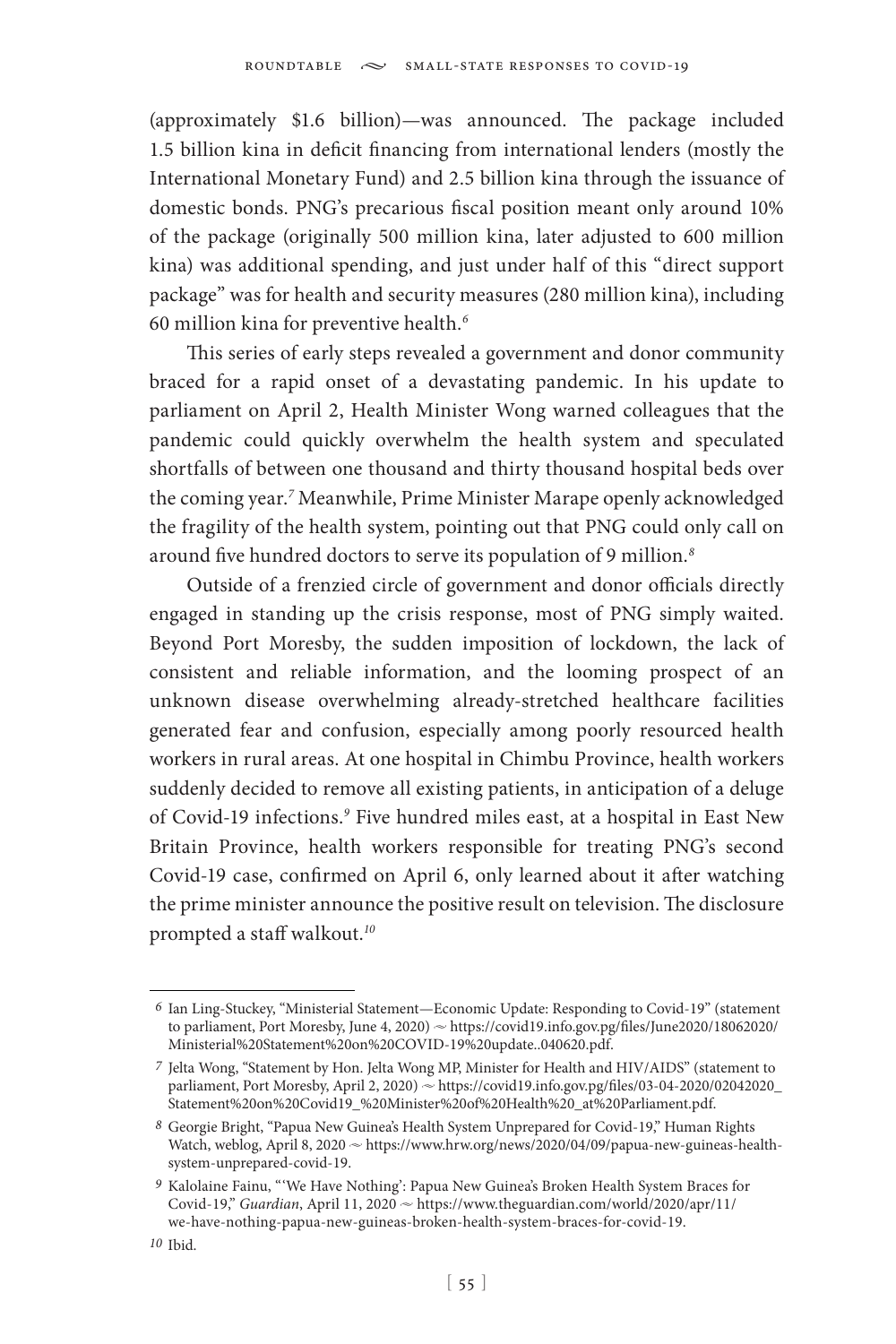In this highly charged environment, misinformation took root. Yet it took three months for official cases to reach double digits, and the first official death was not recorded until July 29. The failure of the predicted surge to eventuate reinforced the apparent validity of spurious explanations; in the absence of evidence to the contrary, it was natural to conclude that "something or someone was limiting the pandemic's effect."*<sup>11</sup>* In a country where over 95% of the population identifies as Christian, many believed God was protecting them from the virus. As David Troolin explained, "As the numbers of people infected and then dying continued to rise outside PNG's borders, it seemed that PNG was, for whatever reason, set apart, encased in a protective bubble."*<sup>12</sup>*

In a short space of time, the initial wave of fear that accompanied Covid-19's arrival was replaced with apathy. A study that analyzed the activity of a Facebook group in Western Province across the first five months of 2020 found that the intensity of interest in Covid-19 began to abate in late April and that "crisis fatigue" set in during May. As time progressed, the group's discussions pivoted away from health fears and toward their economic livelihoods. When the state of emergency was extended in early June, frustration built. The study's authors stated that, "By mid-June 2020, in PNG, Covid-19 was the 'invisible enemy,' that for the vast majority of the population, had failed to arrive."*<sup>13</sup>*

When around four hundred new cases were recorded across August, it appeared PNG was finally on the cusp of the expected outbreak. Port Moresby re-entered lockdown. A spike in cases caused the Ok Tedi mine, one of the country's biggest employers and a major source of government revenue, to close its operations. A shift in the government's approach can also be discerned around this time. When explaining his decision not to extend Port Moresby's lockdown beyond two weeks, Marape stated that, "We have to adapt to living with Covid-19 for this year instead of taking on drastic measures."*<sup>14</sup>* In this, Marape was channeling the government's Niupela Pasin ("new normal") strategy, which charted a series of preventive

*<sup>11</sup>* Troolin, "Heterotopia in Melanesia," 69.

*<sup>12</sup>* Ibid., 71.

*<sup>13</sup>* Peter D. Dwyer and Monica Minnegal, "Covid-19 and Facebook in Papua New Guinea: Fly River Forum," *Asia & the Pacific Policy Studies* 7, no. 3 (2020): 243.

*<sup>14</sup>* Natalie Whiting, "PNG Is Walking a Tightrope on Covid-19, So It's Abandoned Lockdowns," ABC News (Australia), August 12, 2020  $\sim$  https://www.abc.net.au/news/2020-08-12/ png-abandons-lockdown-resolves-to-live-with-coronavirus/12545602.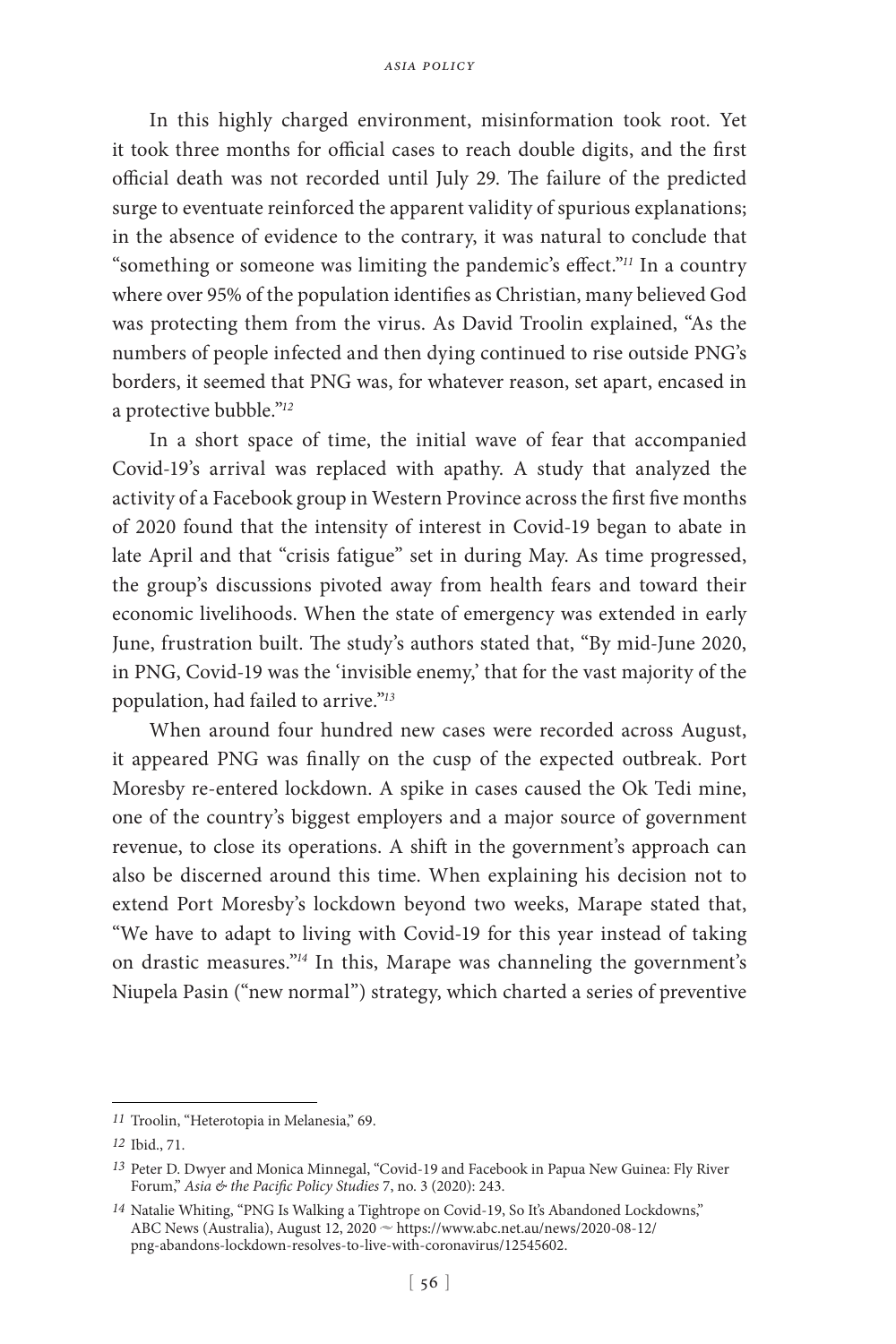health measures to "adapt to a new way of living."*<sup>15</sup>* But still the expected surge did not materialize. Indeed, confirmed cases would not pass three figures until February 2021, at which point confirmed deaths from Covid-19 were still in single digits.

As the anniversary of the first confirmed Covid-19 case approached, therefore, a cruel paradox was embedded in the notion that PNG needed to embrace a "new normal." On the one hand, health officials and donor partners knew that encouraging behavioral change around hygiene practices was the best way to effectively mitigate a potential outbreak and protect the health system. Yet for almost the entirety of the population, nothing was "new," aside from the imposition of lockdowns and their impact on livelihoods. Why, then, did national health officials and aid donors continue to believe a devastating outbreak was ultimately inevitable? The answer relates not only to the demographic, cultural, and economic characteristics of PNG but to the limited capacity of its health system.

### *PNG's Health System in Context: Perpetual Crisis?*

PNG is one of the most ethnically, culturally, and geographically diverse countries in the world. Its estimated 9 million people speak over eight hundred languages and are spread across 22 provinces. In addition to comprising the eastern half of the island of New Guinea, with which it shares a porous 285-mile land border with the Indonesian province of Papua, PNG is made up of more than six hundred islands, some of which lie within three miles of northernmost Australia. With 87% of the population living in rural areas, reaching the remote majority across vast and rugged terrain is challenging, impacting the delivery of medical supplies, outreach, and immunization services.*<sup>16</sup>*

PNG's resource-dependent economy has been ailing since 2014, with consecutive budget deficits and falling GDP per capita.*<sup>17</sup>* At the same time, the proportion of government expenditure spent on health has been decreasing. Partly as a result of the economic shock induced by Covid-19,

*<sup>15</sup>* National Department of Health (PNG), *Niupela Pasin: Transitioning to a "New Normal" in the Covid-19 Pandemic* (Port Moresby, May 28, 2020), 7  $\sim$  https://covid19.info.gov.pg/files/July%20 2020/07072020/Niupela%20Pasin%20%20Transition%20to%20New%20Normal%20handbook.pdf.

*<sup>16</sup>* John Grundy et al., *Independent State of Papua New Guinea Health System Review* (New Delhi: World Health Organization, 2019), 4.

*<sup>17</sup>* Department of Foreign Affairs and Trade (Australia), "Papua New Guinea Covid-19 Development Response Plan," October 2020 ~ https://www.dfat.gov.au/publications/development/ papua-new-guinea-covid-19-development-response-plan.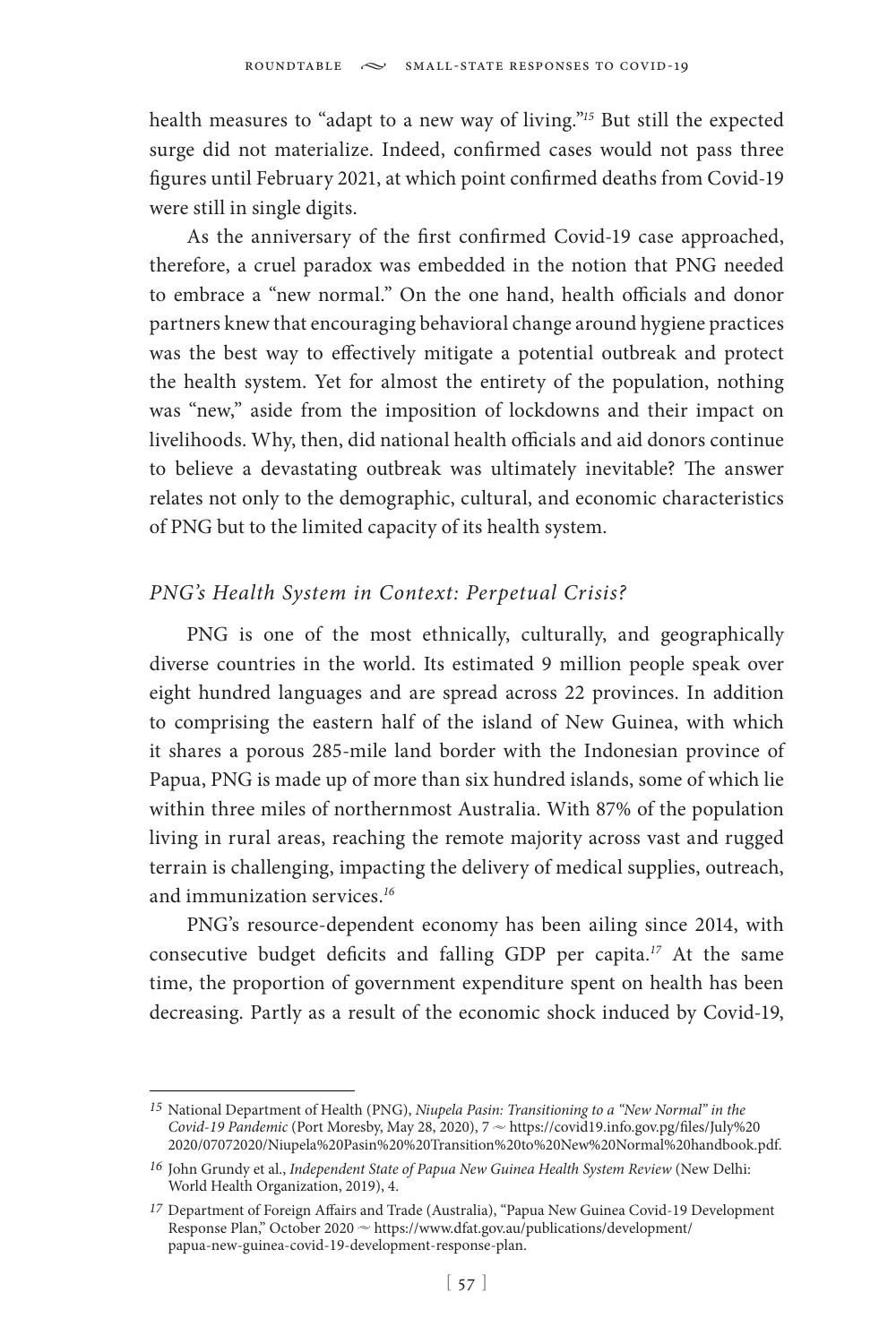total health spending per capita is forecast to decrease from almost 200 kina (about \$55) per person in 2020 to less than 150 kina (about \$42) per person in 2022.*<sup>18</sup>*

Beyond these geographic and economic constraints, two others loom large. First, PNG's high birth rate means its health system must fight simply to maintain performance, let alone improve. Even accounting for significant child mortality rates, the population growth rate is 2.7%, meaning 1 million people are added to the population roughly every three years. PNG's population is projected to reach 12 million by 2030.*<sup>19</sup>* Second, the management and delivery of PNG's health system is very decentralized, making coordination difficult.*<sup>20</sup>*

These last two constraints, in particular, feed directly into what a recent review called "a human resources for health crisis."*<sup>21</sup>* According to World Bank data, PNG's physician-to-population ratio ranks the country on par with countries such as the Democratic Republic of the Congo, the Central African Republic, and Ethiopia. Furthermore, few doctors work outside Port Moresby. A service delivery survey conducted in 2012 found that only 10% of health clinics had received visits from a doctor in the past 12 months, down from 19% a decade prior.*<sup>22</sup>* The same survey found that only 40% of facilities had electricity and 20% had beds with mattresses in 2012.

Yet perhaps the starkest manifestation of PNG's health system fragility is the string of disease outbreaks that have occurred in recent times. A cholera outbreak from mid-2009 to 2011 claimed over five hundred lives and was followed by another outbreak in 2015. An outbreak of chikungunya infection occurred in 2012. Outbreaks of measles, typhoid, and whooping cough (pertussis), all vaccine-preventable diseases, were reported in 2017 and 2018. A polio outbreak in 2018 provided the impetus for then health minister Sir Puka Temu to declare 2019 the "year of vaccination."*<sup>23</sup>* Despite this push, statistics show that in 2019, measles vaccine coverage for children

*<sup>18</sup>* Government of Papua New Guinea, *National Health Plan 2021–2030* (Port Moresby, June 2021), 45.

*<sup>19</sup>* Ibid., 18.

*<sup>20</sup>* Benjamin Day, "The Primacy of Politics: Charting the Governance of the Papua New Guinea Health System since Independence," *Papua New Guinea Medical Journal* 52, no. 3–4 (2009): 130–38.

*<sup>21</sup>* Grundy et al., *Independent State of Papua New Guinea Health System Review*, 53.

*<sup>22</sup>* Stephen Howes et al., "A Lost Decade? Service Delivery in Papua New Guinea 2002-2012," National Research Institute and Development Policy Centre, Australian National University, October 2014, x u https://openresearch-repository.anu.edu.au/bitstream/1885/139180/1/PEPE\_A\_lost\_decade\_ FULL\_REPORT.pdf.

*<sup>23</sup>* Kate Lyons, "Polio Outbreak in Papua New Guinea Reaches Capital Port Moresby," *Guardian*, September 11, 2018  $\sim$  https://www.theguardian.com/society/2018/sep/11/polio-outbreak-inpapua-new-guinea-reaches-capital-port-moresby.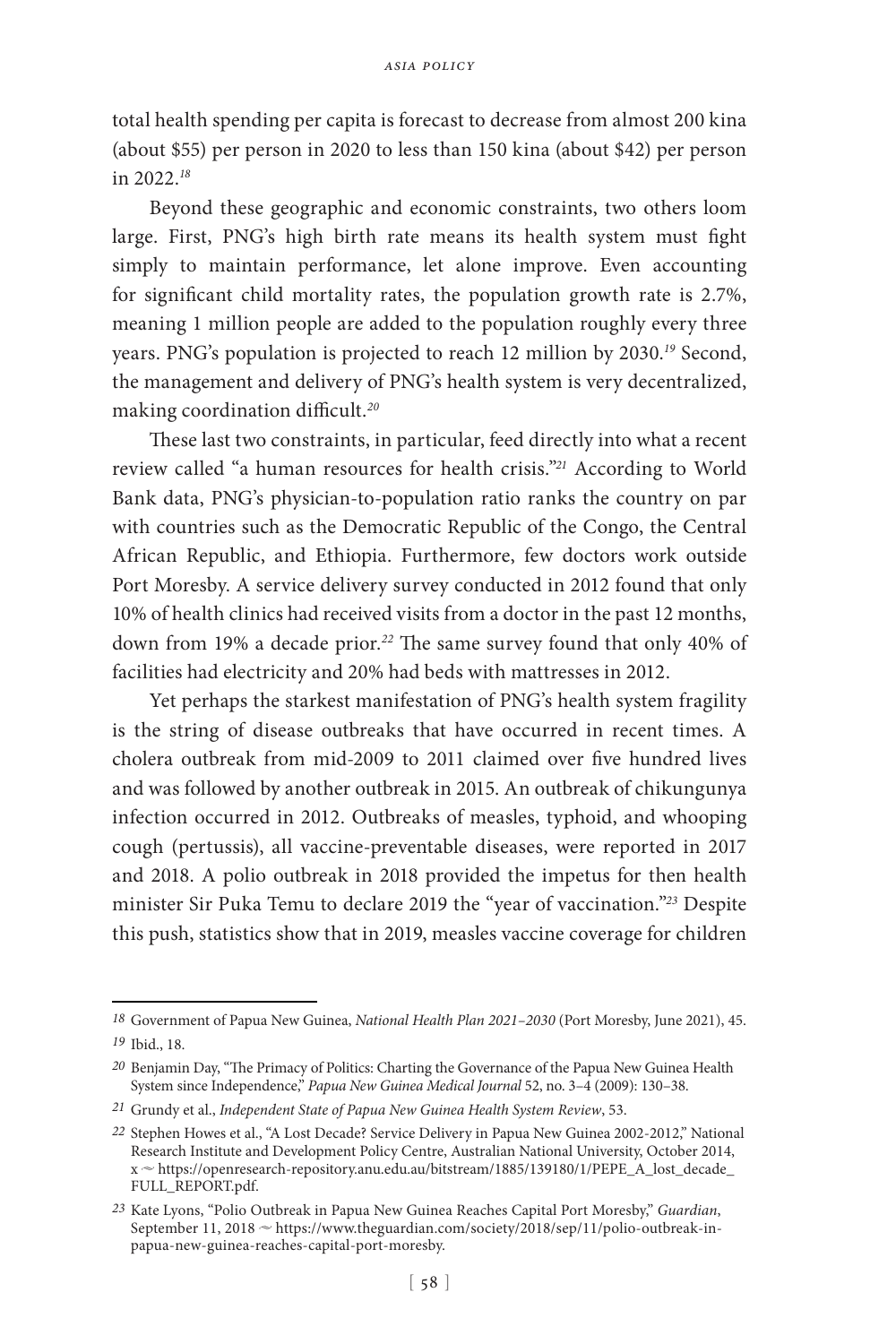under one year was only 34%, with 4 of 22 provinces recording rates under 20%.*<sup>24</sup>* By numerous measures, PNG's vaccination rates are among the lowest in the world.*<sup>25</sup>* In short, PNG's health system was unprepared for Covid-19, even once a vaccine was available. And, as we have seen, the absence of an outbreak in 2020 only made it more vulnerable.

#### *Year Two: A Belated Crisis*

For a year since its first case, PNG unexpectedly kept Covid-19 at bay. But after case numbers began steadily rising in February 2021, they exploded in March. Up to the end of February 2021, PNG had recorded just 1,275 cases and 12 deaths. Yet by the end of March, these figures were 5,991 and 60, respectively. By mid-March, the nation's largest hospital, Port Moresby General Hospital, was overwhelmed, and 120 staff, mostly from the emergency department, had tested positive.*<sup>26</sup>* Tents were erected in the carpark to triage patients and plans were made to establish a new field hospital, as well as reopen the Rita Flynn Sporting Complex, which had been rapidly converted to an isolation facility with donor assistance at the outset of the pandemic.

On March 17, the Australian prime minister, Scott Morrison, announced an additional package of support for its former colony, including the provision of eight thousand AstraZeneca vaccines.*<sup>27</sup>* On March 22, the anniversary of the original state of emergency, PNG commenced a month-long isolation strategy, closing schools once more and restricting provincial travel.*<sup>28</sup>* On March 30, PNG launched its vaccine rollout when Marape received the first jab in a public ceremony designed to generate public confidence.*<sup>29</sup>* Despite these efforts, however, there was a slow uptake

*<sup>24</sup>* National Department of Health (PNG), "2019 Sector Performance Annual Review," August 2020, 16  $\sim$  https://www.health.gov.pg/pdf/SPAR\_2019.pdf.

*<sup>25</sup>* Stephen Howes and Kingtau Mambon, "PNG's Plummeting Vaccination Rates: Now the Lowest in the World?" Development Policy Centre, Australian National University, Devpolicy Blog, August 30, 2021 ~ https://devpolicy.org/pngs-plummeting-vaccination-rates-now-lowest-in-world-20210830.

*<sup>26</sup>* Rebecca Kuku, "Covid Cases in Papua New Guinea Triple in a Month as Doctors Warn of 'Danger Days' Ahead," *Guardian*, March 22, 2020  $\sim$  https://www.theguardian.com/world/2021/mar/22/ covid-cases-in-papua-new-guinea-triple-in-a-month-as-doctors-warn-of-danger-days-ahead-png.

*<sup>27</sup>* "Australia Supporting Papua New Guinea's Covid-19 Response," Prime Minister of Australia, Press Release, March 17, 2021  $\sim$  https://www.pm.gov.au/media/australia-supporting-papua-new-guineascovid-19-response.

*<sup>28</sup>* Whiting, "Coronavirus Infections Are Reaching a Tipping Point in PNG."

*<sup>29</sup>* Rebecca Kuku, "PNG Prime Minister First to Be Vaccinated with Australian-Supplied Doses 'to Show It's Safe," *Guardian*, March 30, 2021  $\sim$  https://www.theguardian.com/world/2021/mar/30/ png-prime-minister-first-to-be-vaccinated-with-australian-supplied-doses-to-show-its-safe.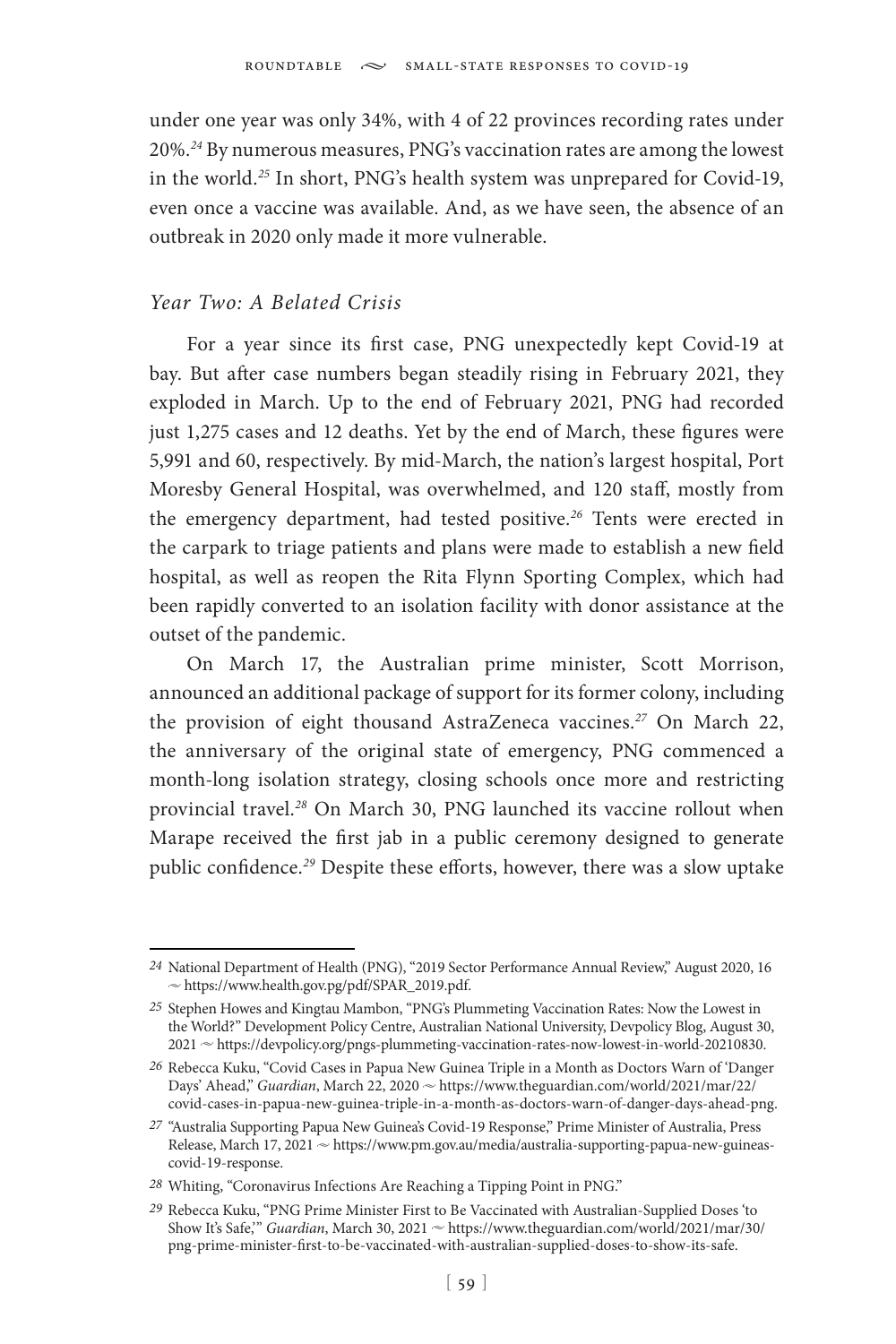of vaccines, outside of Port Moresby's expatriate community. By May 11, only three thousand of the eight thousand had been administered.*<sup>30</sup>*

By mid-May, however, Covid-19 cases started to decline. Ideally, this reprieve would have provided the chance to ramp up the vaccine rollout, but instead, complacency appeared to set in. According to one assessment, "politicians returned to business as usual, and vaccine hesitancy…calcified with a growing consensus that Covid-19 will just be another disease to be 'lived with' alongside tuberculosis, malaria, and other household name diseases in PNG."*<sup>31</sup>* Yet, still, those who doubted the dangers of the virus were able to rationalize their views by narrowly interpreting the available data. From July 21 to September 9, PNG did not record a single official death from Covid-19. Meanwhile, a batch of vaccines donated by New Zealand was shipped to Vietnam to ensure they could be used before they expired.*<sup>32</sup>* Other donated vaccines had to be destroyed.

By mid-October, well after the scale of PNG's worst outbreak was apparent, only half of PNG's parliamentarians had been vaccinated. Even more concerning, vaccine hesitancy had begun to metastasize into violence. In Kundiawa, the capital of Chimbu Province in the Highlands, the public forced a team of health workers rolling out the vaccine to leave, despite the presence of armed police.*<sup>33</sup>* On October 29, the front page of the *National* reported that the Morobe Provincial Health Authority has decided to stop mobile Covid-19 vaccination and awareness clinics because of ongoing attacks on staff.*<sup>34</sup>* Far from these being isolated events, incidents like these were increasingly being reported across the country toward the end of October.

#### *Covid-19 as Critical Juncture?*

These types of incidents make it easy to become despondent when considering PNG's post-Covid-19 future. But among those I have spoken to, I have been surprised to detect a residual optimism. For them, Covid-19

*<sup>30</sup>* Hugh McClure, "How Conspiracy Theories Led to Covid Vaccine Hesitancy in the Pacific," *Guardian*, May 13, 2021  $\sim$  http://www.theguardian.com/world/2021/may/13/ how-conspiracy-theories-led-to-covid-vaccine-hesitancy-in-the-pacific.

*<sup>31</sup>* Jonathan Pryke and Brendan Crabb, "PNG Is Back on the Brink of a Delta Variant Disaster," Australian Financial Review, October 18, 2021  $\sim$  https://www.afr.com/world/asia/png-is-back-onthe-brink-of-a-delta-variant-disaster-20211017-p590px.

*<sup>32</sup>* Whiting, "PNG Health Services Struggling to Cope with Delta Outbreak."

<sup>33 &</sup>quot;Public Rages Against Vaccine Rollout in Kundiawa," *Post Courier*, October 21, 2021  $\sim$  https:// postcourier.com.pg/public-rages-against-vaccine-rollout-in-kundiawa.

*<sup>34</sup>* Lulu Mark and Gloria Bauai, "Attacks Deplored," *National* (PNG), October 29, 2021.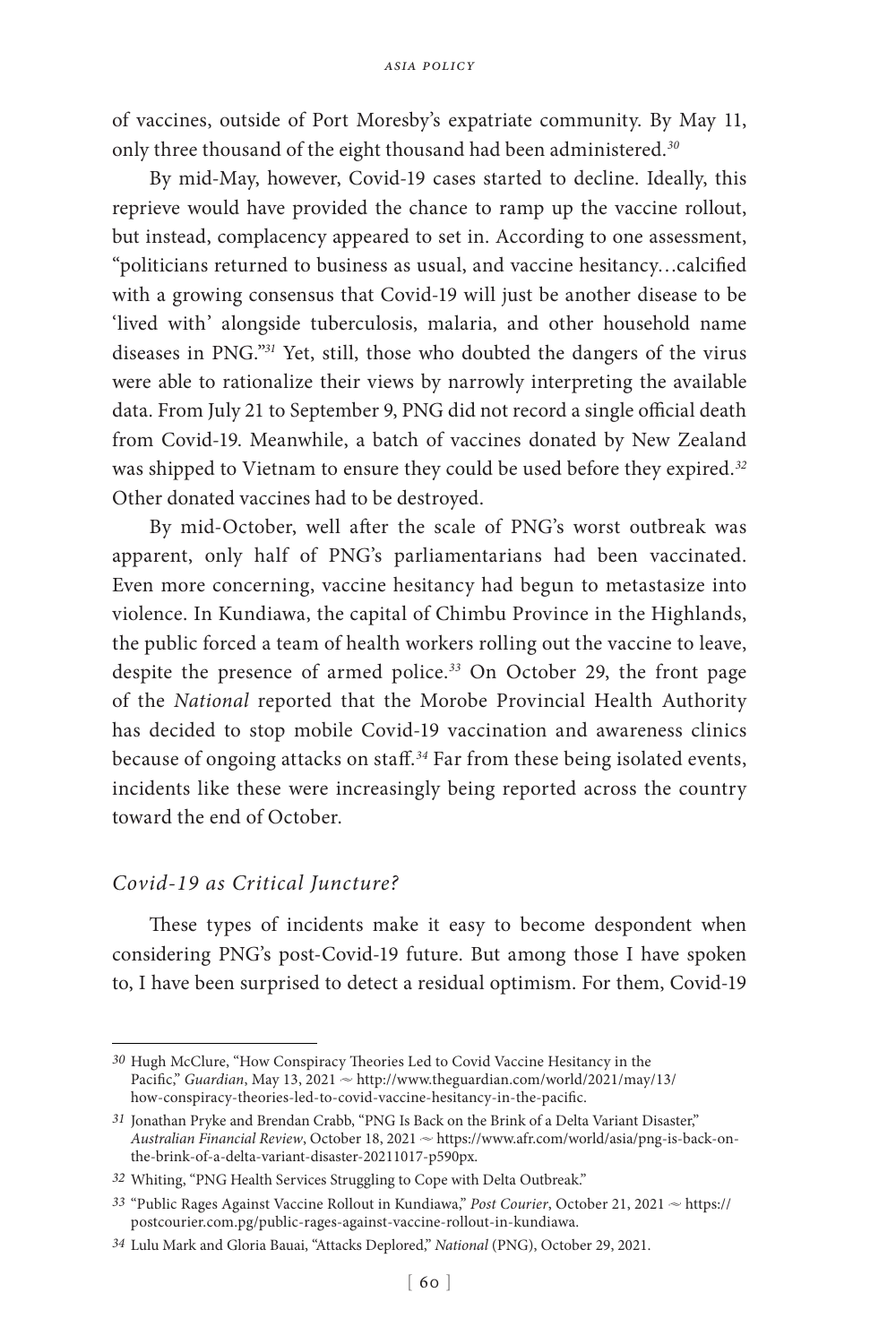still has the potential to function as a critical juncture, the ultimate demonstration—to politicians, health workers and officials, donors, and the public—that lasting health system improvement must emanate from the grassroots level. Ensuring that health workers and good information are present at the local level are examples of two long-standing challenges whose importance has been reinforced during the pandemic.

*Human resources.* As they have around the world, healthcare workers have borne a disproportionate share of the impact of the Covid-19 pandemic in PNG. Given PNG's health human resources crisis, however, the passing of each health worker, whether from the grassroots level or from provincial or national level positions, is much more than just an immediate tragedy; it tangibly limits the functioning of the health system in the future. The recently produced National Health Plan 2021–2030 calls for a doubling of healthcare workers in each cadre across the next decade. Yet even if this highly ambitious target were achieved (and the sudden shock of Covid-19 makes it even more unlikely), it would only see the ratio of health workers to population rise from 1.01 (measured in 2018) to 1.62, still well below World Health Organization guidelines.*<sup>35</sup>* PNG's acute lack of health workers, in itself, necessitates moving beyond a narrow, sectoral conception of health delivery toward whole-of-government and whole-of-society engagement. This is recognized in the plan, which "aims to empower people to take ownership of their health and well-being and to decide, plan and implement health priorities for their families and communities."*<sup>36</sup>*

While prioritizing vaccinating healthcare workers appears to be an obvious short-term mitigation strategy, rates of hesitancy are very high even among this demographic, mirroring the broader population. A survey conducted in April and May 2021 found that only 56% of the over four hundred healthcare workers sampled were willing to be vaccinated.*<sup>37</sup>* The survey documented widespread concern about conspiracy theories: 29.6% of healthcare workers were concerned the vaccine was part of a new world order, 27.9% thought the vaccine was a biological weapon designed to reduce the black population, 24.6% thought the vaccine had a microchip, and 22.6% were concerned that the vaccine was being used for sterilizations. The survey's key recommendation was that healthcare

*<sup>35</sup>* Government of Papua New Guinea, *National Health Plan 2021–2030*, 40.

*<sup>36</sup>* Ibid.

*<sup>37</sup>* Martha Pogo et al., "Final Report: Covid-19 Vaccine Hesitancy in Papua New Guinea, 2021," National Department of Health (PNG), 2021  $\sim$  https://www.fieldepiinaction.com/s/Vaccine\_ Survey\_Report\_Final.pdf.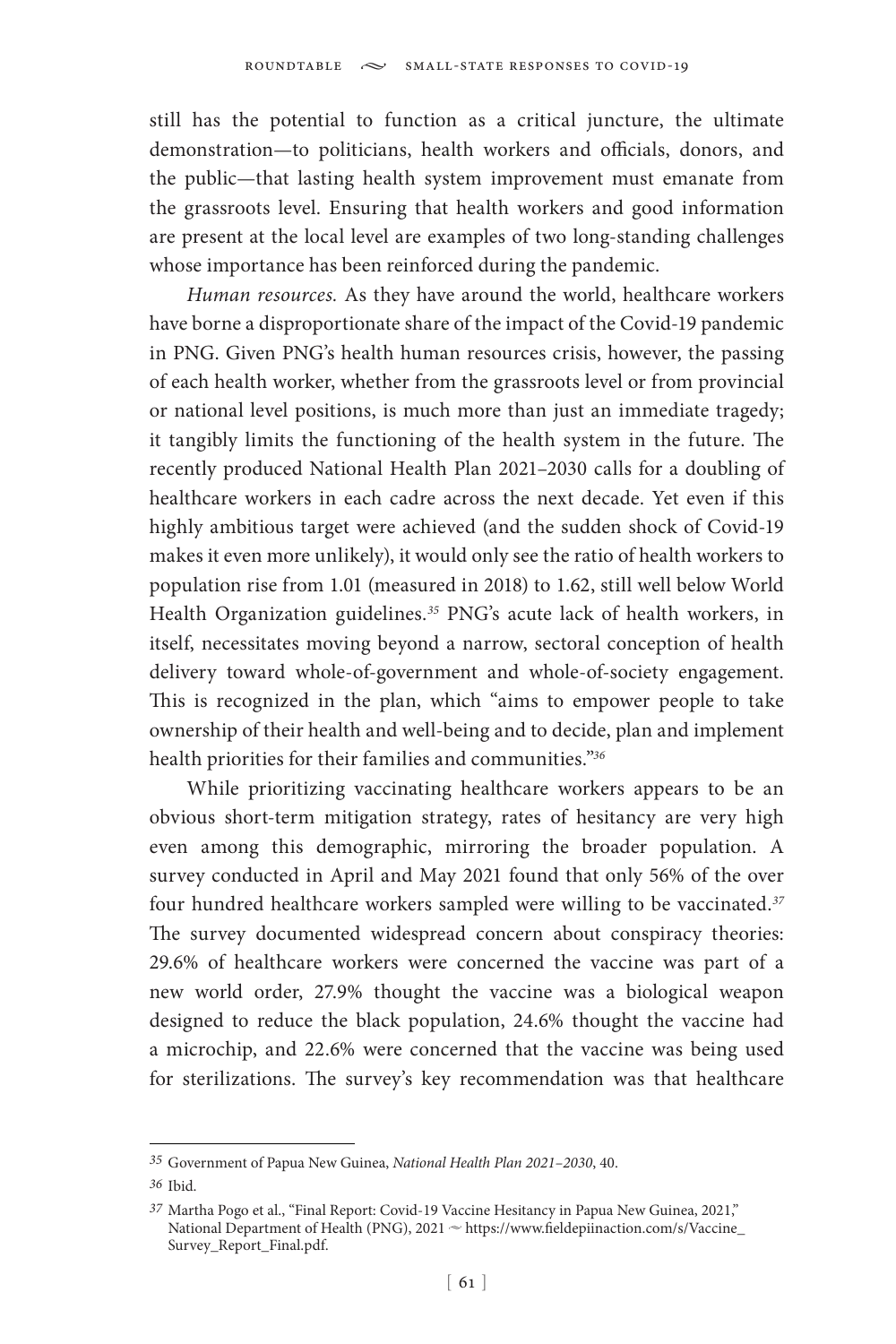workers "must be equipped with timely and accurate information and supported to debunk myths and conspiracies associated with the Covid-19 vaccine."*<sup>38</sup>* Complementing this finding, a World Bank study, drawing on data collected from a phone survey (May to June 2021) and an online randomized survey experiment via Facebook (June to July 2021), revealed "the importance of trust in the Covid-19 vaccine and social norms in driving behavior."*<sup>39</sup>* Together, these surveys offer a timely reminder that the big-picture challenges faced by the PNG health system are not simply technical in nature but concern community-oriented engagement.

*Community-based approaches.* Of course, "back-to-basics" approaches have been heralded many times, including in the previous national health plan. Indeed, Niupela Pasin sets out what such an approach looks like in the context of combating Covid-19. But unfortunately, it also illustrates just how difficult it is to translate good plans into action. The behavioral changes advocated in Niupela Pasin cut against embedded social norms. For example, social distancing is discordant with the cultural practices of a highly social society that gathers regularly in large family groups, especially around food. Some other practices are simply beyond the capabilities of most of the population. For example, entreaties to wash hands with soap are difficult to heed when soap is too expensive and access to running water is limited;*<sup>40</sup>* "only 12 per cent of schools have handwashing facilities with both water and soap."*<sup>41</sup>* Indeed, the impositions of lockdowns have meant soap has not been available in many locations, even for those with the means to purchase it.

The governor of Port Moresby, Powes Parkop, spoke for many when he observed that "What the [emergency] controller is trying to [enforce] and what actually happens on the ground [are] totally different worlds."*<sup>42</sup>* Win Nicholas has also articulated the limited way in which the aspirations of Nuipela Pasim have permeated the country, especially outside

*<sup>38</sup>* Pogo et al., "Final Report: Covid-19 Vaccine Hesitancy in Papua New Guinea, 2021," 7.

*<sup>39</sup>* Christopher Hoy, Terence Wood, and Ellen Moscoe, "Addressing Vaccine Hesitancy: Survey and Experimental Evidence from Papua New Guinea," World Bank, Policy Research Working Paper 9837, November 2021  $\sim$  https://documents1.worldbank.org/curated/en/293831636115205584/pdf/ Addressing-Vaccine-Hesitancy-Survey-and-Experimental-Evidence-from-Papua-New-Guinea.pdf.

*<sup>40</sup>* Whiting, "PNG Is Walking a Tightrope on Covid-19, So It's Abandoned Lockdowns"; and "Social Distancing Not Catching on Easily in Bougainville," Radio New Zealand, March 31, 2020  $\sim$ https://www.rnz.co.nz/international/pacific-news/413083/social-distancing-not-catching-oneasily-in-bougainville.

*<sup>41</sup>* Department of Foreign Affairs and Trade (Australia), "Papua New Guinea Covid-19 Development Response Plan," 1.

*<sup>42</sup>* Whiting, "PNG Is Walking a Tightrope on Covid-19, So It's Abandoned Lockdowns."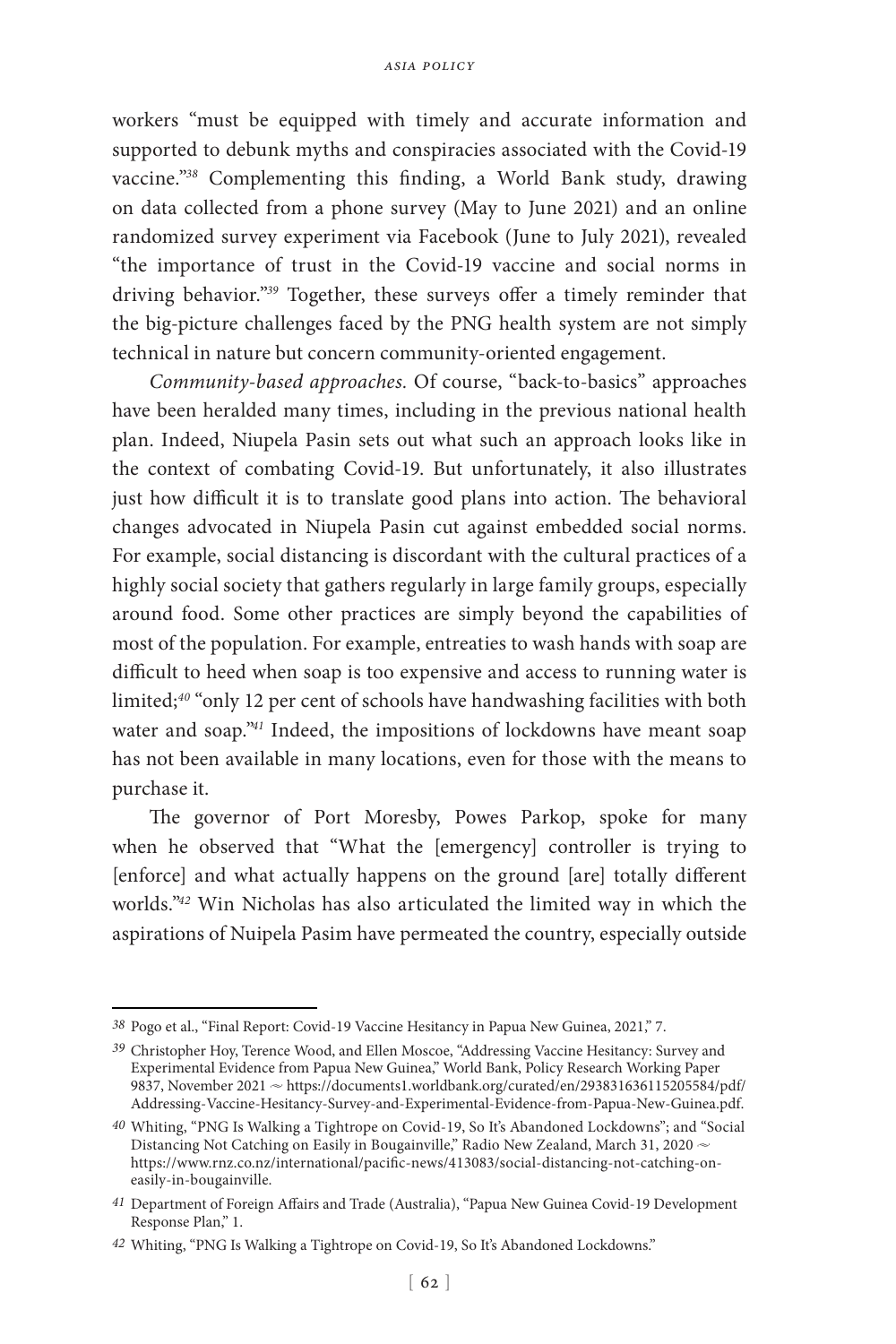of Port Moresby: "In remote parts of the country, it's business as usual for the populace. Basic government services are lacking and vaccination is not a great concern."*<sup>43</sup>*

Clearly, understanding how to effectively communicate to PNG's overwhelmingly young, remote, and rural population will become an increasingly important dimension of effective long-term health system reform. But emerging evidence shows that rapid investment in information campaigns could also yield more immediate returns in terms of improving vaccination rates. For example, in May 2021, 281 students from the University of Papua New Guinea were surveyed about their feelings about Covid-19 vaccination.*<sup>44</sup>* When asked if they would "like to be vaccinated with the Oxford AstraZeneca vaccine," just 6% of respondents responded in the affirmative, while 48% said no. Crucially, 46% responded that they had not yet decided, suggesting that there is considerable scope for opinions to be changed. The World Bank study referenced earlier reinforced this finding while also offering insight into what factors were most likely to change Papua New Guineans' opinions. Two factors emerged as pivotal: building greater trust in Covid-19 vaccines and disseminating information about the vaccines via healthcare workers, who respondents overwhelmingly felt were most capable of changing their minds.

Overcoming popular resistance to vaccinations is clearly an immediate priority in PNG.*<sup>45</sup>* But overcoming a more general distrust of the health sector will be even more important in the long term. Former Australian ambassador to PNG Ian Kemish recently observed how "many Papua New Guineans have developed a fatalistic belief that Covid is just another health challenge to add to the litany of other serious problems facing the country, among them maternal mortality, malaria and tuberculosis."*<sup>46</sup>* Sadly, there is an understandable, if regrettable, logic to categorizing Covid-19 this way, given the context.

*<sup>43</sup>* Win Nicholas, "Covid-19 in PNG: The Silent Dead," Development Policy Centre, Australian National University, Devpolicy Blog, October 6, 2021  $\sim$  https://devpolicy.org/ covid-19-in-png-the-silent-dead-20211006.

*<sup>44</sup>* Rohan Fox, "Vaccine Hesitancy in PNG: Results from a Survey," Development Policy Centre, Australian National University, Devpolicy Blog, June 24, 2021  $\sim$  https://devpolicy.org/ vaccine-hesitancy-in-png-results-from-a-survey-20210624.

*<sup>45</sup>* Mihai Sora, "Overcoming Community Resistance to Vaccination in Papua New Guinea," Lowy Institute, Interpreter, October 26, 2021  $\sim$  https://www.lowyinstitute.org/the-interpreter/ overcoming-community-resistance-vaccination-papua-new-guinea.

*<sup>46</sup>* Ian Kemish, "PNG and Fiji Were Both Facing Covid Catastrophes. Why Has One Vaccine Rollout Surged and the Other Stalled?" Conversation, October 11, 2021  $\sim$  http://theconversation.com/ png-and-fiji-were-both-facing-covid-catastrophes-why-has-one-vaccine-rollout-surged-and-theother-stalled-169356.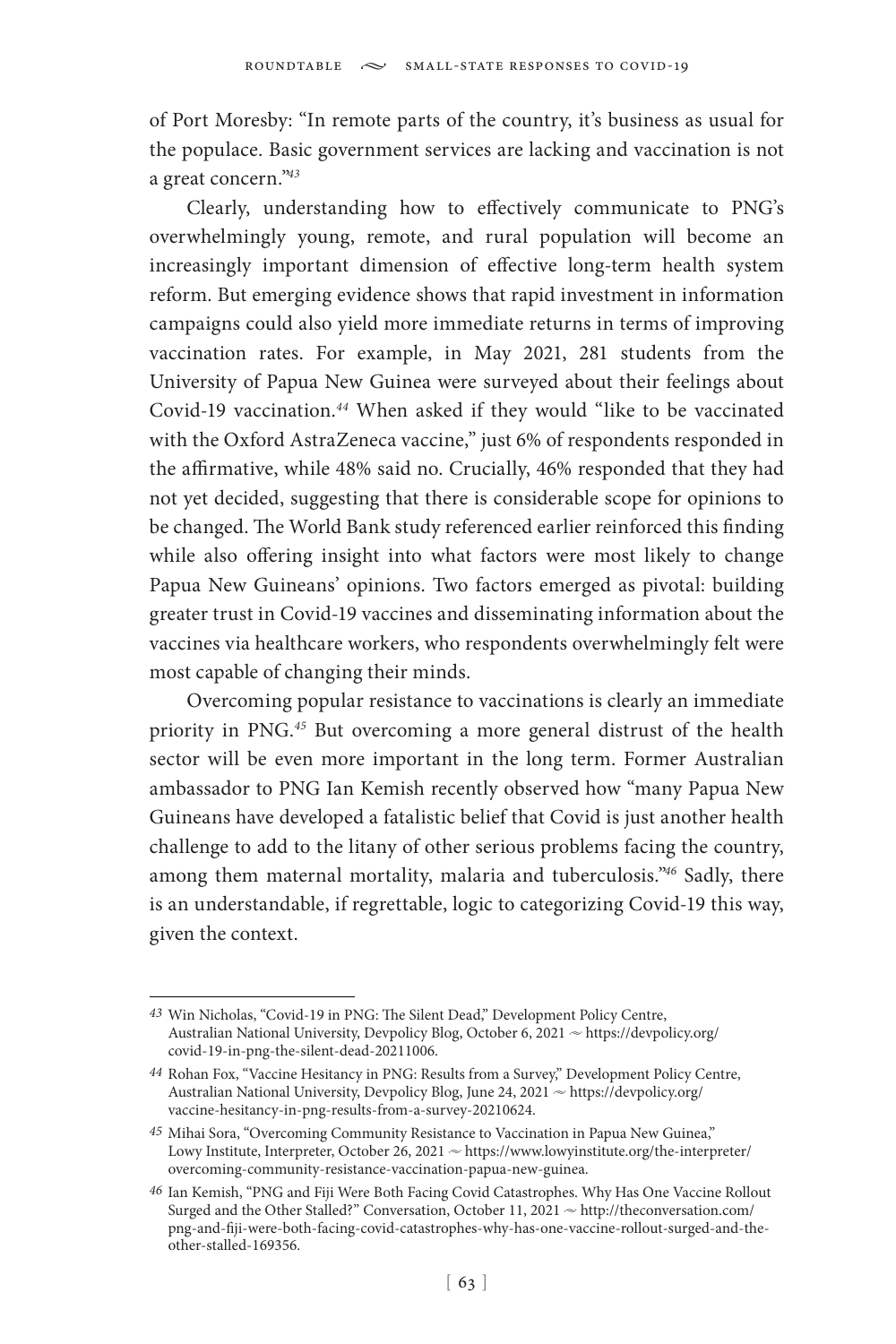### *Year Three and Beyond*

It is not unreasonable to suggest that PNG's medium-duration prospects, in terms of securing livelihoods and improving development outcomes for the rural majority, are as dependent on the maintenance of political stability as they are on effectively tackling Covid-19. Yet the two are inextricably intertwined, with the immediate and longer-term impacts of the pandemic, both domestically and abroad, adding to the difficulty of managing a series of political challenges, three of which appear especially pressing.

Foremost in the minds of most PNG politicians are the forthcoming 2022 general elections. PNG elections generally feature a high rate of turnover; 40% to 50% of sitting members are expected to lose their seats in 2022. They are also increasingly marked by high levels of violence. During the previous election in 2017, an observer team documented election-related violence in 64 of the 67 electorates where it conducted detailed observations.*<sup>47</sup>* It also documented over two hundred election-related deaths, mostly in the Highlands. PNG elections are already among the most challenging electoral exercises in the world to run. Covid-19 will only add to an already volatile mix.

In late 2019, the people of the Autonomous Region of Bougainville voted overwhelmingly for independence in a referendum that was a key step of a negotiated peace agreement ending a decade-long civil war (1988–98) that claimed an estimated twenty thousand lives. Unusually, the terms of the Bougainville Peace Agreement set out that the referendum would be nonbinding, with a final decision resting with the PNG parliament. Since the referendum, consultations have been sporadic, partly because of Covid-19.*<sup>48</sup>* With Bougainville's leaders setting out plans to achieve independence in 2025, the political stakes will only increase in the coming years, with implications for the region's nascent autonomy.

Zooming out further, the Pacific Islands region now confronts "a lost decade" given the "economic and social damage wrought by the Covid-19 pandemic."*<sup>49</sup>* While PNG's economy contracted by 3.8% in 2020, this was relatively better than other Pacific Island economies, who generally

*<sup>47</sup>* Nicole Haley and Kerry Zubrinich, "2017 Papua New Guinea General Elections: Election Observation Report," Department of Pacific Affairs, Australian National University, 2018.

*<sup>48</sup>* Anthony Regan, "Bougainville Independence: Pressure for PNG Agreement Builds," Lowy Institute, Interpreter, June 18, 2021  $\sim$  https://www.lowyinstitute.org/the-interpreter/ bougainville-independence-pressure-png-agreement-builds.

*<sup>49</sup>* Roland Rajah and Alexandre Dayant, "Avoiding a Pacific Lost Decade: Financing the Pacific's Covid-19 Recovery," Lowy Institute, Policy Brief, December 2020, 2  $\sim$  https://www.lowyinstitute. org/publications/lost-decade-pacific.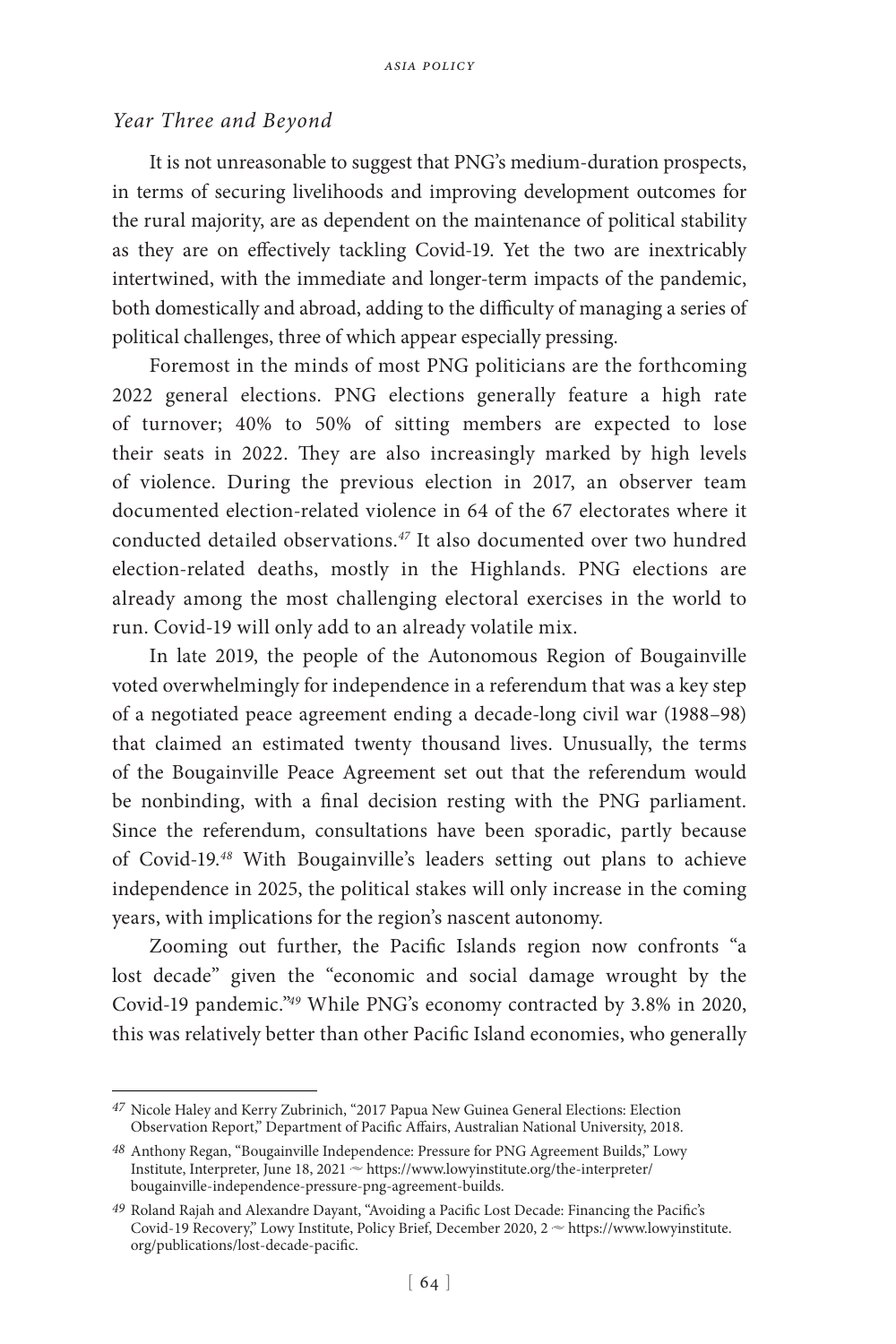rely much more heavily on tourism and remittances. (Fiji's economy, for example, the second largest in the region behind PNG, contracted by 19% in 2020.) The region, in which PNG is a leader, faces a long period of economic and social rebuilding in a much more competitive strategic environment.

Recent rioting in Honiara, the capital and largest city of the neighboring Solomon Islands, illustrates the extent and immediacy of the challenge. Concerned that the unrest would lead to a full-blown return of "the tensions" of the early 2000s, which triggered the establishment of the fourteen-year long Regional Assistance Mission to Solomon Islands (RAMSI), Australia, Fiji, PNG, and New Zealand quickly dispatched police and military personnel. While these deployments were requested by the Solomon Islands, they are taking place in a region that has been transformed geopolitically even compared to when RAMSI ended in mid-2017.

Although Australia and, albeit to a lesser extent, New Zealand remain by far the most important partners for most Pacific Island countries, especially PNG, China's influence has been steadily growing. In June 2018, PNG became the first Pacific nation to sign up to China's Belt and Road Initiative. When PNG hosted the APEC Summit five months later, Chinese president Xi Jinping used the opportunity to announce a raft of initiatives in the region. In 2019, both the Solomon Islands and Kiribati switched diplomatic recognition from Taiwan to China. While it is a mistake to overplay the role of geopolitics in the unrest in the Solomon Islands, the decision by Prime Minister Manasseh Sogavare to recognize China did provide the trigger for the recent riots.*<sup>50</sup>*

Over the coming years, PNG's leaders will need to deftly manage relationships with both Australia, by far the largest donor to PNG and the former colonial power, and China, an important infrastructure partner and export market. Increasingly, Australia's aid program is driven by a desire to curb China's influence in the region, and since the onset of Covid-19, health security and regional stability have become increasingly more important aid priorities.*<sup>51</sup>* While this trio of motives ensures PNG will remain Australia's largest aid recipient, the nature of this assistance is likely to become more

*<sup>50</sup>* Jonathan Pryke, "Solomon Islands Unrest Not Helped by Foreign Powers Behaving Badly," *Australian Financial Review*, November 26, 2021  $\sim$  https://www.afr.com/world/pacific/ solomon-islands-unrest-not-helped-by-foreign-powers-behaving-badly-20211126-p59ckv.

*<sup>51</sup>* Benjamin Day and Tamas Wells, "What Parliamentarians Think about Australia's Post-Covid-19 Aid Program: The Emerging 'Cautious Consensus' in Australian Aid," *Asia & the Pacific Policy Studies* (2021)  $\sim$  https://doi.org/10.1002/app5.338.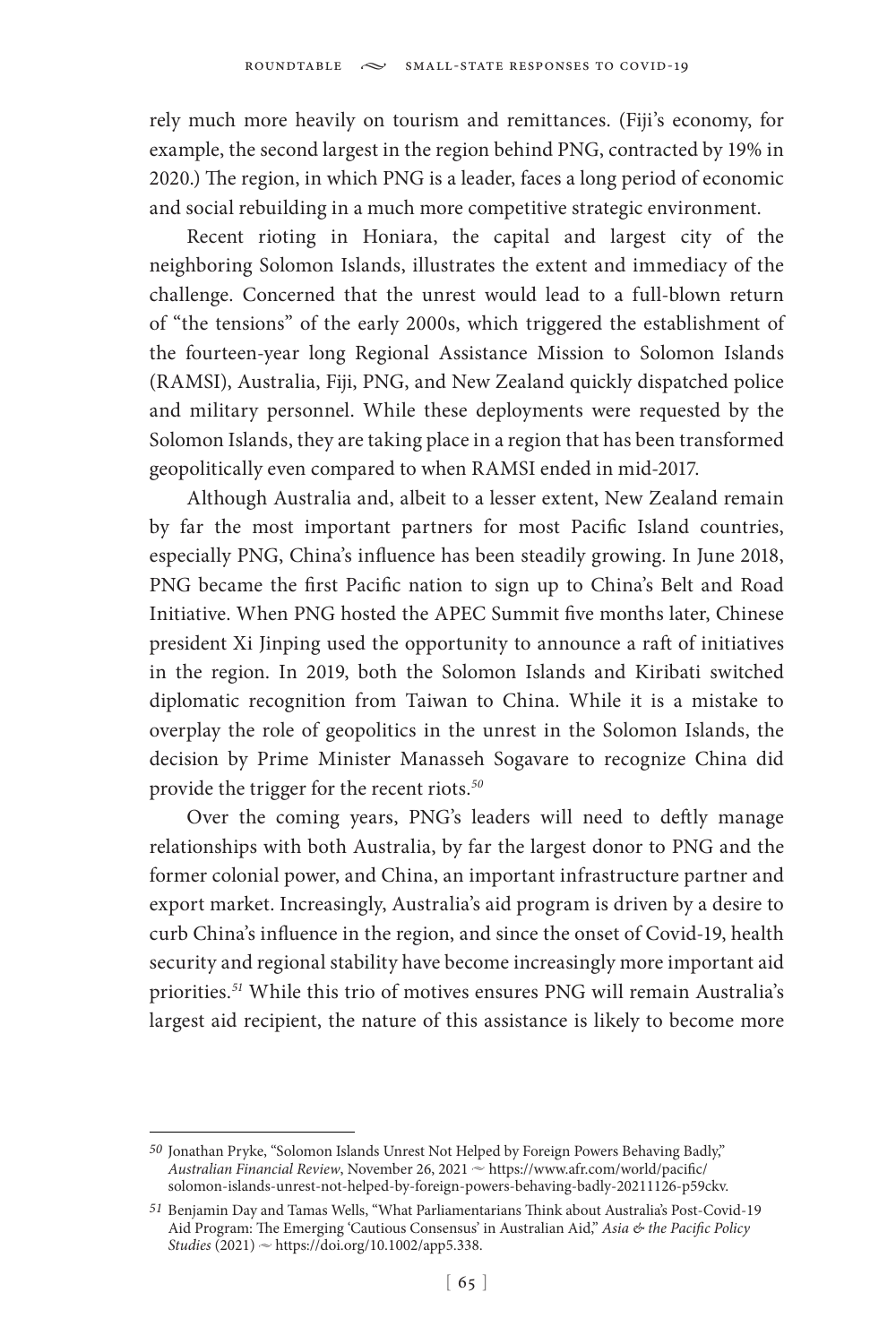overtly competitive. The competing vaccine drives in Port Moresby between Australian and Chinese representatives seemed to encapsulate this future.*<sup>52</sup>*

The Covid-19 pandemic arrived belatedly in PNG. And while many of the pandemic's lasting implications will take time to become apparent, there is little doubt that they will also prove more significant than originally expected. At this point, what we can be sure of is that there are no quick fixes for PNG's Covid-19 crisis, its health system, or its economy. Progress, if it comes, will be slow, incremental, and hard won.

*<sup>52</sup>* Natalie Whiting, "PNG Caught in China-Australia Power Play as Covid-19 Delta Variant Infiltrates Pacific Nation," ABC News (Australia), August 2, 2021  $\sim$  https://www.abc.net.au/ news/2021-08-02/png-caught-between-australia-and-china-as-it-fights-delta/100329206.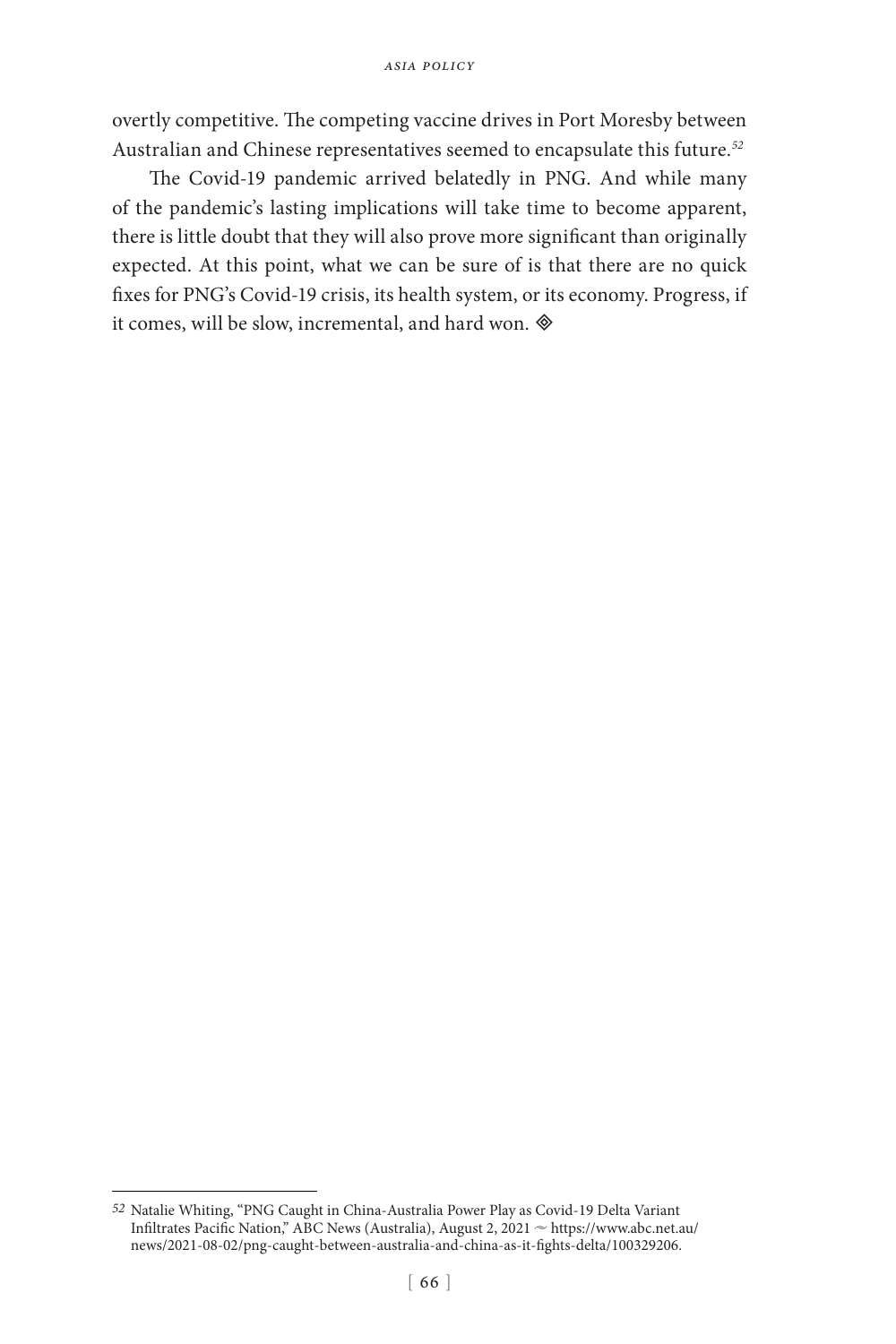# **Covid-19 Responses in Selected Polynesian Island Countries and Territories**

# *Rochelle Bailey and Gemma Malungahu*

This essay provides an overview of the responses to Covid-19 so far within specific Pacific Island countries and territories (PICTs) namely within Polynesia, specifically Tonga, Samoa, Niue, the Cook Islands, Tokelau, Tuvalu, and French Polynesia. Although New Zealand, Hawaii, and Fiji are also Polynesian PICTs, we have chosen to only include further analysis on Fiji, given its role as a regional hub and because the former two are well-represented in studies elsewhere.*<sup>1</sup>* On March 11, 2020, the World Health Organization (WHO) declared the Covid-19 outbreak a pandemic, which globally led to immediate border closures, and the PICTs acted swiftly to eliminate risks of the virus entering their countries. Border closures, lockdowns, and various restrictions have been relatively successful, and contributions from international donors have provided support in finances, supplies of medical equipment, and technical expertise. However, navigating these closures, lockdowns, and restricted movements impacted the delivery of imports, exports, and the flow of information within the region. This essay provides an examination of the PICTs' responses to the pandemic, including their repatriation and quarantine management processes. This is followed by an analysis of the region's delivery, management, and success of vaccine uptake.

# *Border Closures and Initial Restrictions*

Most of the PICTs responded to Covid-19 quickly in declaring a state of emergency. Doing so allowed governments to enforce border closures and restrictive measures that required people to stay at home, cease

**rochelle bailey** is a Research Fellow in the Coral Bell School of Asia Pacific Affairs at the Australian National University (Australia), where she works on politics, intergovernmental relationships, regionalism, economics, social change, and migration issues in the Pacific. She can be reached at <rochelle.bailey@anu.edu.au>.

**gemma malungahu** is a Pacific Research Fellow in the Coral Bell School of Asia Pacific Affairs at the Australian National University (Australia), where she works on health sciences, public health, and qualitative research. She can be reached at <gemma.malungahu@anu.edu.au>.

*<sup>1</sup>* Fiji can arguably be viewed as a Polynesian PICT due to its proximity to Samoa and Tonga and ancestral, historical, and lineal ties with these PICTs. For the purpose of this essay, it was important to include an analysis of the Covid-19 responses in Fiji due to the high percentage of cases and high mortality rates in the country.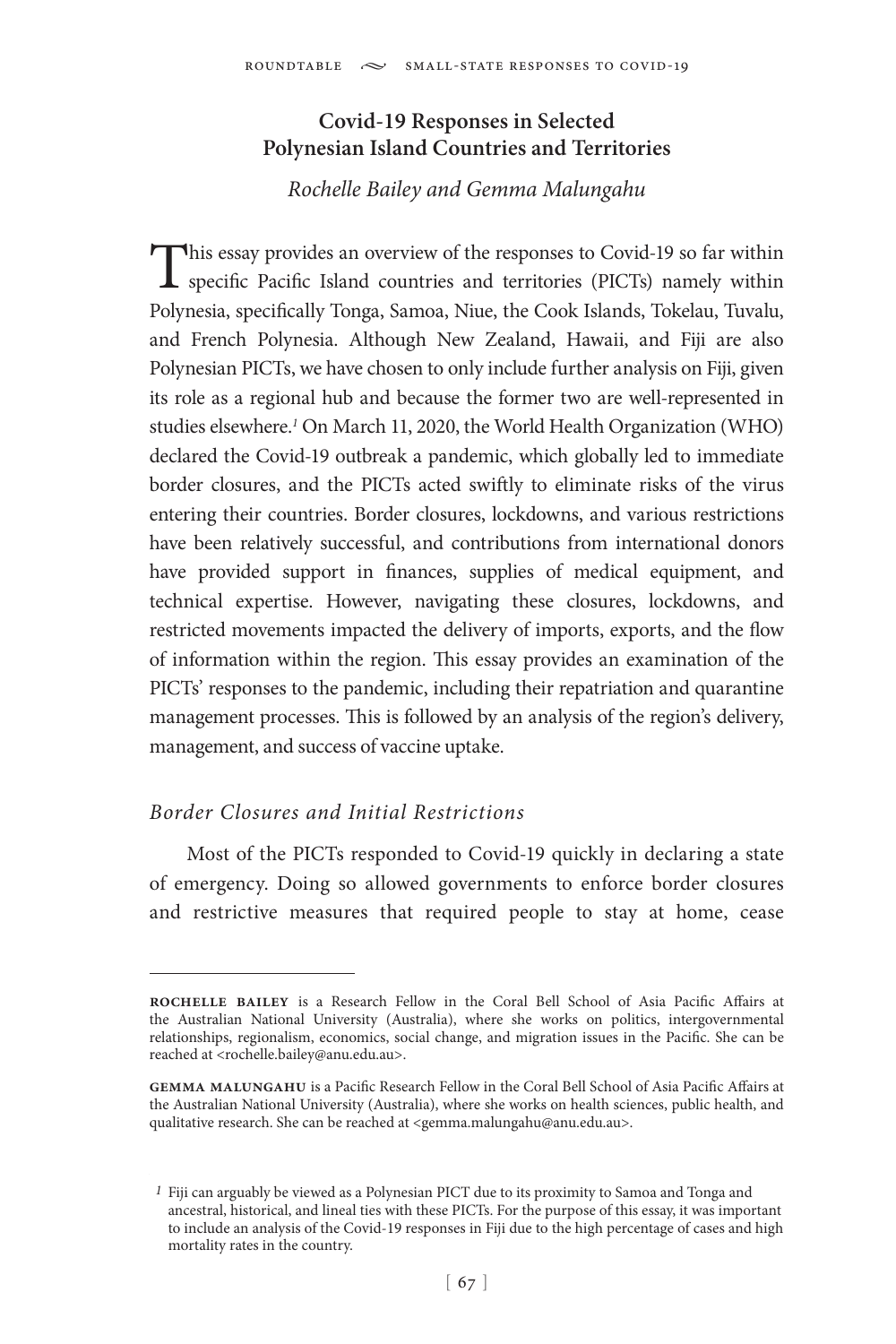nonessential business, and close schools.*<sup>2</sup>* For the PICTs, however, border closures presented imminent threats in accessing important supplies. Under the Biketawa Declaration, the Pacific Islands Forum foreign ministers thus agreed to establish the Pacific Humanitarian Pathway on Covid-19 in early April 2020 to "enable efficient movement of medical supplies, humanitarian assistance and technical experts to Pacific Island Forum states."*<sup>3</sup>* The initiative represents a regional response for all Pacific Island nations, ensuring the availability of essential supplies.

Interrupted international travel and cargo flows have adversely impacted the Polynesian PICTs, and many are experiencing economic recessions due to industry collapses and job losses. Financial assistance from international donors and partners had enabled the PICTs to provide support through stimulus packages that offered forms of welfare payments.*<sup>4</sup>* Increased numbers of people returning from urban areas to their rural villages and working in the subsistence sector to support themselves has been observed.*<sup>5</sup>* This is often referred to as a "safety net" in the Pacific, which has proven to work well, though these safety systems and resources may be overwhelmed in some cases, and inter-island travel depends on travel restrictions.

With restricted domestic movement, the enforced lockdowns were essential to help reduce potential community transmission across provinces, villages, and households. Directives such as reducing gathering numbers, closing schools and churches, implementing curfews, and temporarily halting inter-island travel have been in place in most of the PICTs in one form or another for varying periods depending on the perceived safety levels within the state.

### *External Support, Funders, and Donors*

The majority of Polynesian PICTs have been independent in their decision-making processes. Nonetheless, they are often reliant on outside

*<sup>2</sup>* World Health Organization (WHO), "Pacific Covid-19 Preparedness and Response Efforts," Covid-19 Joint External Situation Report for Pacific Islands, no. 9, March 26, 2020  $\sim$  https://www.who.int/ westernpacific/internal-publications-detail/covid-19-situation-report-for-pacific-islands; and Eberhard Weber, Andreas Kopf, and Milla Vaha, "Covid-19 Pandemics in the Pacific Island Countries and Territories," in *Coronavirus (Covid-19) Outbreaks, Environment and Human Behaviour: International Case Studies*, ed. Rais Akhtar (Cham: Springer, 2021), 25–47.

<sup>&</sup>lt;sup>3</sup> "Covid-19 Updates from the Secretariat," Pacific Islands Forum  $\sim$  https://www.forumsec.org/ covid-19-updates-from-the-secretariat.

*<sup>4</sup>* The PICTs have received support from various international governments and organizations and are members of different Covid-19-related Pacific response groups.

*<sup>5</sup>* Meg Keen, "Voices of Pacific Leaders: Covid-19 and the Path to Recovery," Asia and the Pacific Policy Society, Policy Forum, June 22, 2020  $\sim$  https://www.policyforum.net/voices-of-pacificleaders-covid-19-and-the-path-to-recovery.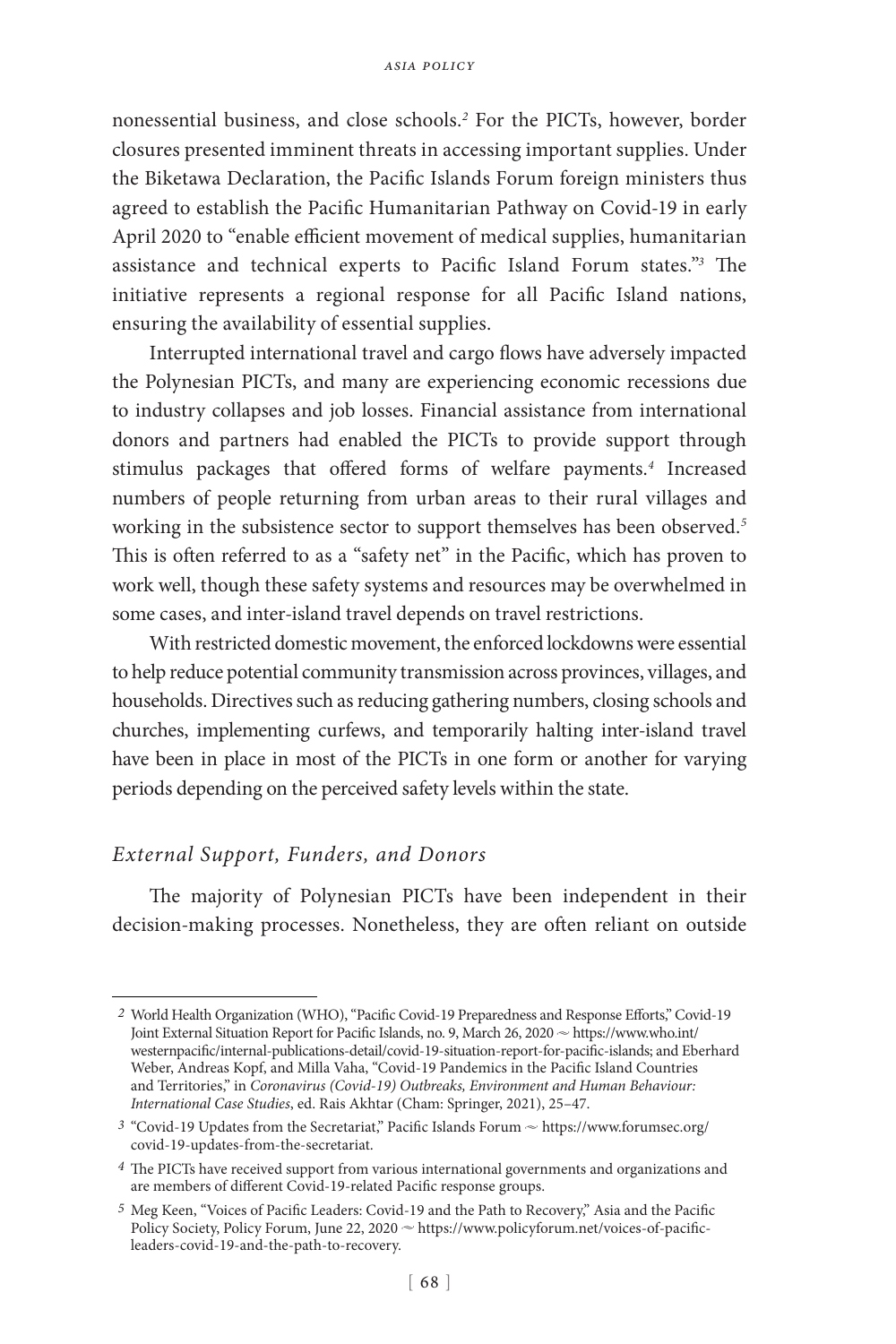resources and partners to achieve their pandemic responses. Various external donors have assisted Polynesian PICTs with Covid-19 response packages, which have enabled many countries to create specific Covid-19 budgets and support, such as supplementary funding for medical supplies, quarantine facilities, welfare payments, and Covid-19 testing equipment.

In March 2021, the Pacific heads of health of each PICT met with the WHO and other international health authorities to discuss, among other things, the importance of ensuring efficient systems were established before vaccination rollout. The WHO requested that all countries, including the PICTs, design databases or adapt existing ones to record adverse reactions following vaccination, with support provided to the PICTs upon request.*<sup>6</sup>* Priority was given to vaccination procurement and planning efforts to improve coverage in accordance with the jurisdictions of each PICT. New Zealand provided vaccinations to the PICTs through both bilateral and multilateral arrangements and worked alongside France and the United States, among other countries, to ensure vaccination procurement. Australia contributed \$130 million to the COVAX Advance Market Commitment mechanism to ensure equitable access to Covid-19 vaccines for developing countries*<sup>7</sup>* and provided additional assistance to the Pacific Islands Forum that included support for logistics in cold-chain supply, for example, the provision of four laboratory fridges and medications such as antibiotics and pain-relief to Tuvalu.*<sup>8</sup>* Discussions also took place among the Pacific heads of health, PICT ministers of health, the Pacific Community, the WHO, COVAX partners, and other international agencies around improving awareness and information of vaccine safety and efficacy.*<sup>9</sup>*

### *Covid-19 Testing, Cases, Reporting, and Monitoring Issues*

Within the Pacific region, Fiji was the fourth (after Hawaii, New Zealand, and French Polynesia) to obtain capabilities to test for the virus.*<sup>10</sup>*

 $6$  See WHO, "Adverse Events Following Immunization (AEFI)"  $\sim$  https://www.who.int/teams/ regulation-prequalification/regulation-and-safety/pharmacovigilance/health-professionals-info/aefi.

*<sup>7</sup>* "Australian Support for Covid-19 Vaccination in Tuvalu," Minister for Foreign Affairs, Senator the Hon. Marise Payne (Australia), Press Release, June 19, 2021  $\sim$  https://www.foreignminister.gov.au/ minister/marise-payne/media-release/australian-support-covid-19-vaccination-tuvalu.

*<sup>8</sup>* Ibid.

<sup>&</sup>lt;sup>9</sup> These other agencies included the Asian Development Bank, Australian Department of Foreign Affairs and Trade, Centers for Disease Control and Prevention, International Federation of Red Cross and Red Crescent Societies, Japan International Cooperation Agency, Otago University, Pacific Community (SPC), Pacific Island Health Officers' Association, UN Children's Fund, the U.S. Agency for International Development, and the World Bank.

*<sup>10</sup>* Weber, Kopf, and Vaha, "Covid-19 Pandemics in the Pacific Island Countries and Territories."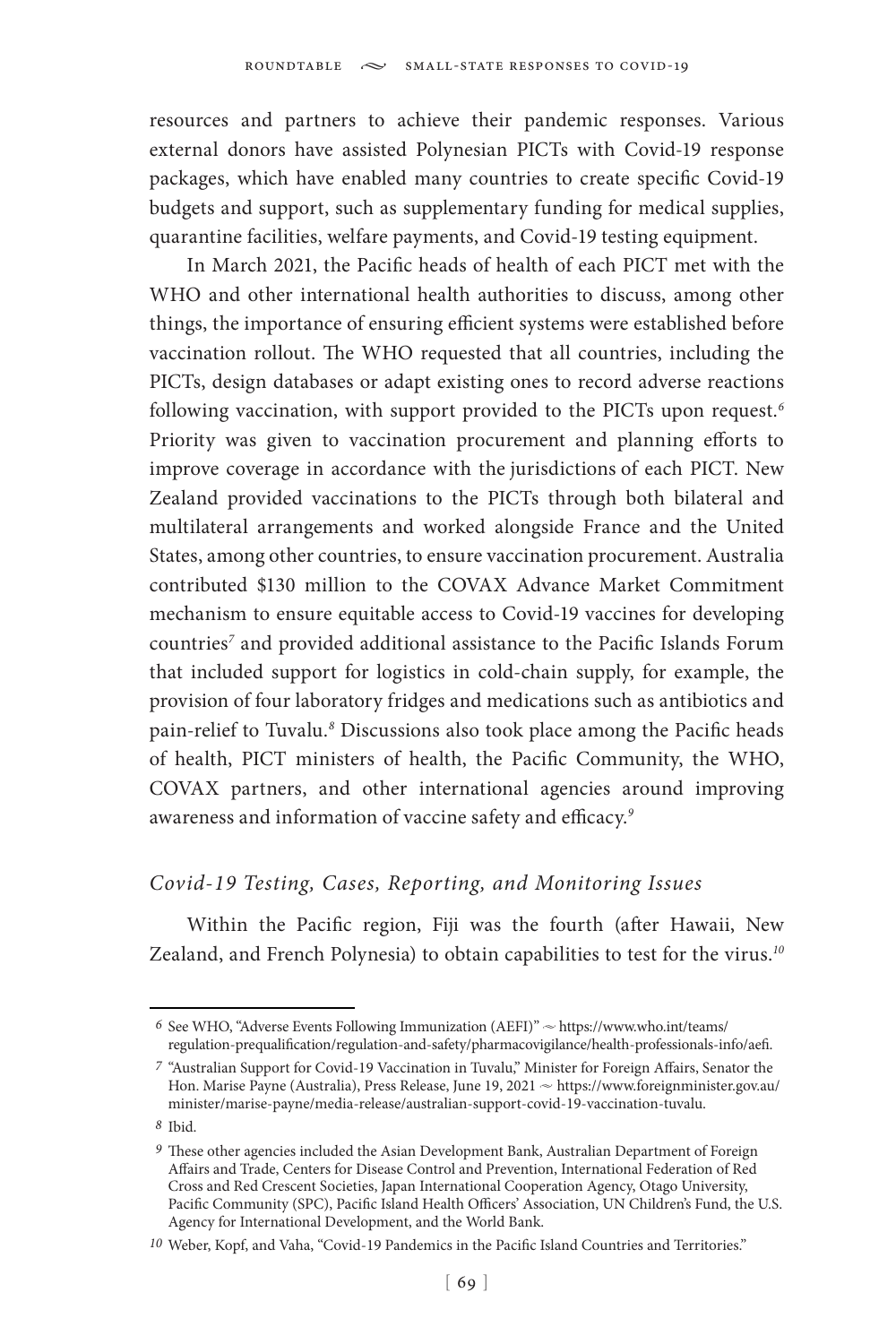Despite the lead in testing capabilities in Fiji, however, vaccination uptake was relatively slow compared to French Polynesia and other PICTs. This, coupled with misinformation on vaccine safety and efficacy, possibly contributed toward Fiji's high mortality rates. French Polynesia and Fiji have been among the worst-affected PICTs within the subregion. **Table 1** provides an overview of case numbers and deaths due to Covid-19 from January 2020 to October 2021.

Quality reporting and monitoring capability help to determine accurate case numbers, mortality, and vaccination rates at state and local levels. With limited health infrastructure and poor resources, medical reporting and monitoring is potentially inadequate within most of the PICTs. The limited testing capabilities and the lack of clarity on the cause of death also contribute toward reporting issues within the PICTs. In Fiji, for example, medical experts speculated that deaths in July 2021 were

### TABLE 1

| Country                     | <b>Total cases</b> | <b>Total deaths</b> |
|-----------------------------|--------------------|---------------------|
| <b>American Samoa</b>       | 3                  |                     |
| <b>Cook Islands</b>         |                    |                     |
| Fiji                        | 51,499             | 653                 |
| <b>French Polynesia</b>     | 45,359             | 626                 |
| Hawaii                      | 81,614             | 845                 |
| <b>New Zealand/Aotearoa</b> | 4,300              | 28                  |
| <b>Niue</b>                 |                    |                     |
| Samoa                       | 1                  |                     |
| <b>Tokelau</b>              |                    |                     |
| Tonga                       |                    |                     |
| Tuvalu                      |                    |                     |
| Total                       | 182,776            | 2,152               |

#### *Covid-19 Cases and Deaths in Selected PICTs*

Source: Data compiled from WHO, "WHO Coronavirus (Covid-19) Dashboard"  $\sim$  https://covid19.who.int; and, for Hawaii, "State of Hawaii Covid-19 Data Dashboards," State of Hawaii Department of Health, Covid Disease Outbreak Control Division  $\sim$  https://health.hawaii.gov/coronavirusdisease2019.

*Note:* Data is from January 3, 2020, to October 11, 2021.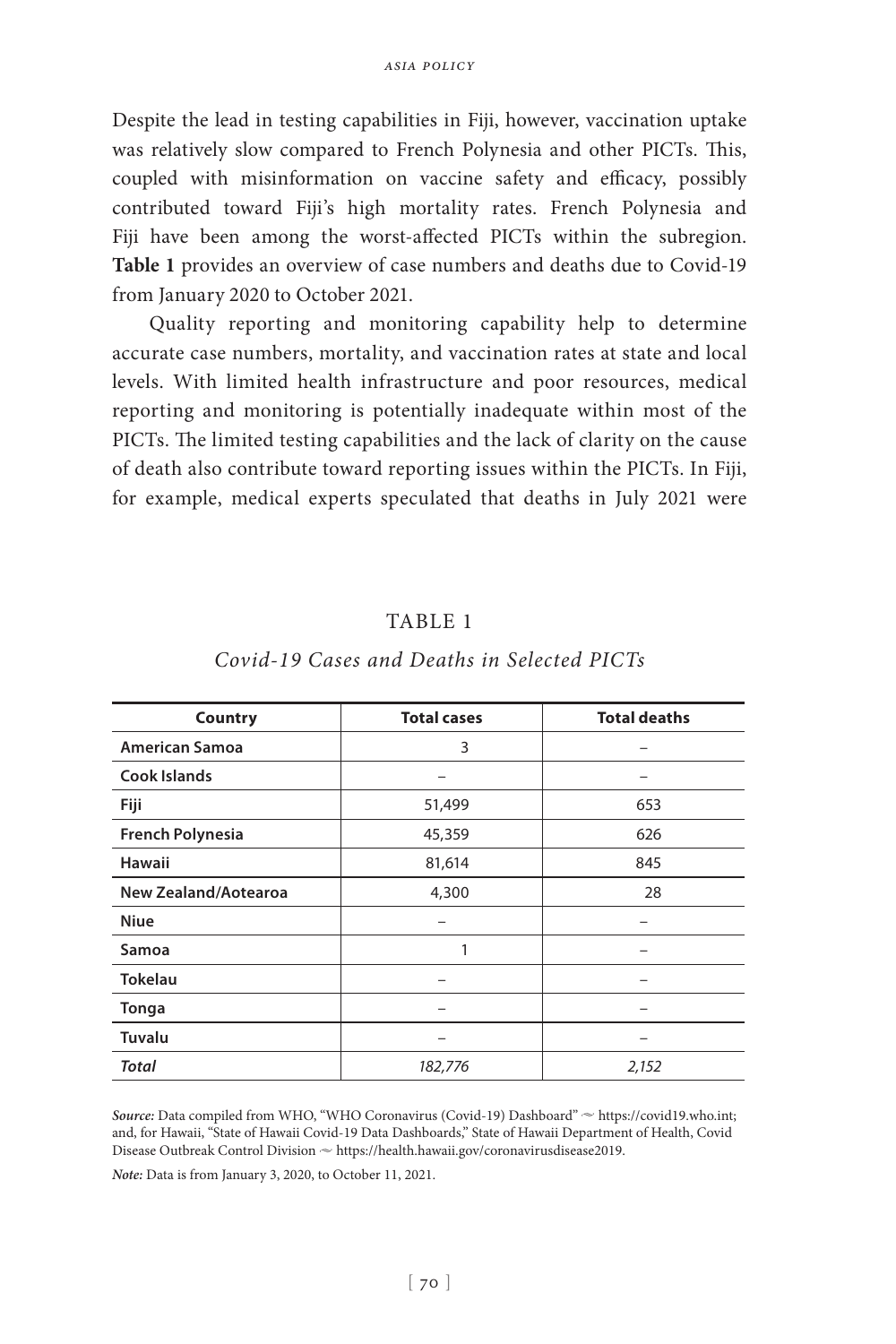underreported due to changes in the classification system in June.*<sup>11</sup>* The new classification code determined that if a person died from Covid-19 but had another underlying illness or disease at the time of death, the death would not be classified as due to Covid-19. The ambiguity of the new classification code meant that only a proportion of mortalities due to Covid was reported,*<sup>12</sup>* and due to the high rates of noncommunicable diseases in Fiji, it is possible that most deaths from Covid-19 have been underreported. In addition, issues of stigma and embarrassment of a loved one passing from Covid-19 may have potentially contributed to the skewed reporting of deaths.

### *Vaccination Rollout and Uptake*

The triple burden of communicable diseases, noncommunicable diseases, and the impacts of climate change have put strenuous pressure on state health systems to cope with and meet rising healthcare demands. The medical preparedness of healthcare systems, limited resources and infrastructure, misinformation, and vaccine hesitancy have contributed to the challenges of a smooth vaccination rollout in the Pacific Islands. Despite this, funding and resource support from donors and external funders have aided successful implementation of vaccination programs in the subregion, particularly within the PICTs where 90% of eligible population groups have been fully vaccinated.

Multiple modes of vaccine delivery exist, including rollout via hospitals, healthcare facilities, community organizations such as churches, and NGOs. Previous experience from a 2019 measles outbreak and the subsequent state push for the measles vaccination in Samoa, for example, helped make home visits within villages also effective. Households were required to put a red cloth or material outside their home, signaling to health authorities the need to be vaccinated. A two-day national lockdown also helped to increase vaccination rates within Samoa during this vaccination period.

Initial vaccination uptake was slow across most of the PICTs. Despite Fiji being the first Pacific country to receive vaccinations from COVAX and having a robust vaccination program in place,*<sup>13</sup>* the initial rollout

*<sup>11</sup>* Mackenzie Smith, "Medical Experts Say a Third of Fiji's Covid-19 Deaths May Be Unreported," ABC Radio Australia, Pacific Beat, July 28, 2021 ~ https://www.abc.net.au/radio-australia/ programs/pacificbeat/fiji-covid-numbers/13473382.

*<sup>12</sup>* Ibid.

*<sup>13</sup>* Weber, Kopf, and Vaha, "Covid-19 Pandemics in the Pacific Island Countries and Territories."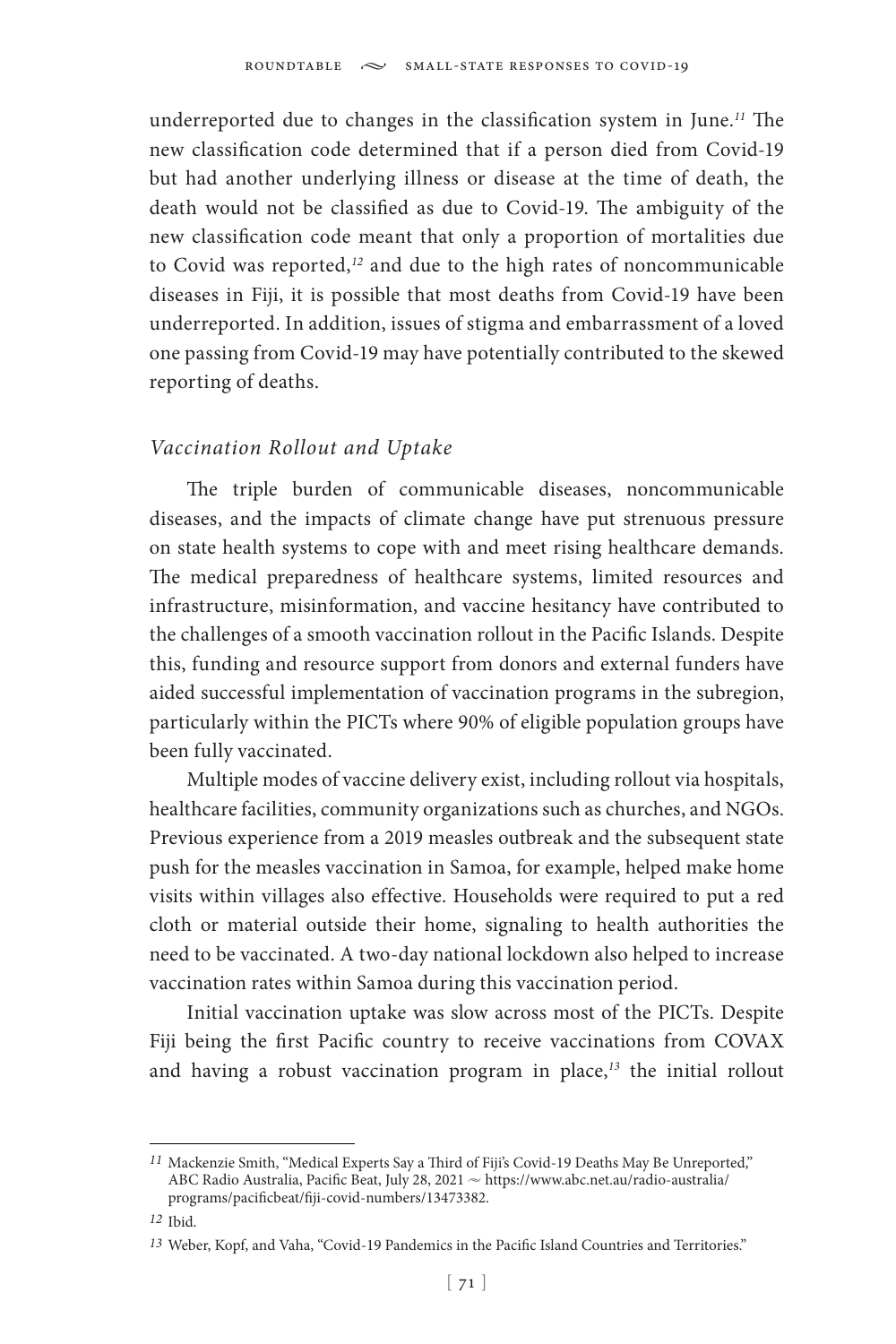was still relatively protracted. Widespread misinformation online and offline contributed to negative perceptions of risks associated with the vaccines and possibly influenced the slow uptake. However, as the severity of the disease became apparent and mortality rates increased, so did vaccination rates. Fijian government efforts to increase vaccination coverage were stepped up with the introduction of the "no jab, no job" policy initiative.*<sup>14</sup>* This policy, coupled with the eligibility of state welfare benefits for employment disruptions due to vaccination, have been effective in increasing vaccine uptake.*<sup>15</sup>*

Similarly with French Polynesia, initial vaccination uptake was relatively slow. From July 2021 until the end of September, as Covid-19 cases and mortality rates increased, so did vaccination uptake.*<sup>16</sup>* In an attempt to increase coverage, the government passed legislation that mandated vaccination for healthcare officials and public service providers, effective October 23, 2021.*<sup>17</sup>* This instigated strong public opposition from protesters against the compulsory vaccination protocol due to fear of future mandates that might address children and non-employees.

There has been positive progress toward herd immunity among most of the PICTs. As of August 2021, two of the PICTs (Niue and the Cook Islands) had reached a vaccination rate of over 95% of their eligible adult population.*<sup>18</sup>* More recently, Fiji reached over 80% being fully vaccinated.*<sup>19</sup>* Effective campaigns have helped increase vaccination rates to over 75%

*<sup>14</sup>* Ian Kemish, "PNG and Fiji Were Both Facing Catastrophes. Why Has Only One Vaccine Rollout Surged?" SBS News, October 12, 2021  $\sim$  https://www.sbs.com.au/news/png-and-fiji-wereboth-facing-catastrophes-why-has-only-one-vaccine-rollout-surged/14e501e1-1019-46e0-bc8ed14f54fcf853.

*<sup>15</sup>* Christine Rovoi, "Better Understanding of Covid-19 Vaccine Hesitancy in Fiji Needed for Successful Youth Roll Out-Study," Radio New Zealand, September 6, 2021 ~ https://www.rnz.co.nz/ international/pacific-news/450891/better-understanding-of-covid-19-vaccine-hesitancy-in-fijineeded-for-succesful-youth-roll-out-study.

*<sup>16</sup>* WHO, "Pacific Covid-19 Preparedness and Response Efforts."

*<sup>17</sup>* "Rallies in French Polynesia against Vaccine Mandates," Radio New Zealand, October 12, 2021, available at https://www.odt.co.nz/star-news/star-international/rallies-french-polynesia-againstvaccine-mandates.

*<sup>18</sup>* On July 9, 2021, Niue reached herd immunity with 97% of its eligible population fully vaccinated. Since then, there has been movement toward vaccinating people from the age of twelve in accordance with approval from Medsafe (the New Zealand Medicines and Medical Devices Safety Authority, a medical regulatory body that provides approval of all medications in New Zealand). Similarly, the Cook Islands reached herd immunity with over 96% of its population fully vaccinated with Pfizer in mid-August 2021.

*<sup>19</sup>* On October 10, 2021, Fiji reached over 80% of its eligible adult population fully vaccinated. "PM Bainimarama's Covid-19 Announcement-10.10.21," Fijian Government, October 10, 2021 ~ https:// www.fiji.gov.fj/media-centre/speeches/english/pm-bainimarama-s-covid-19-announcement-10-10-21.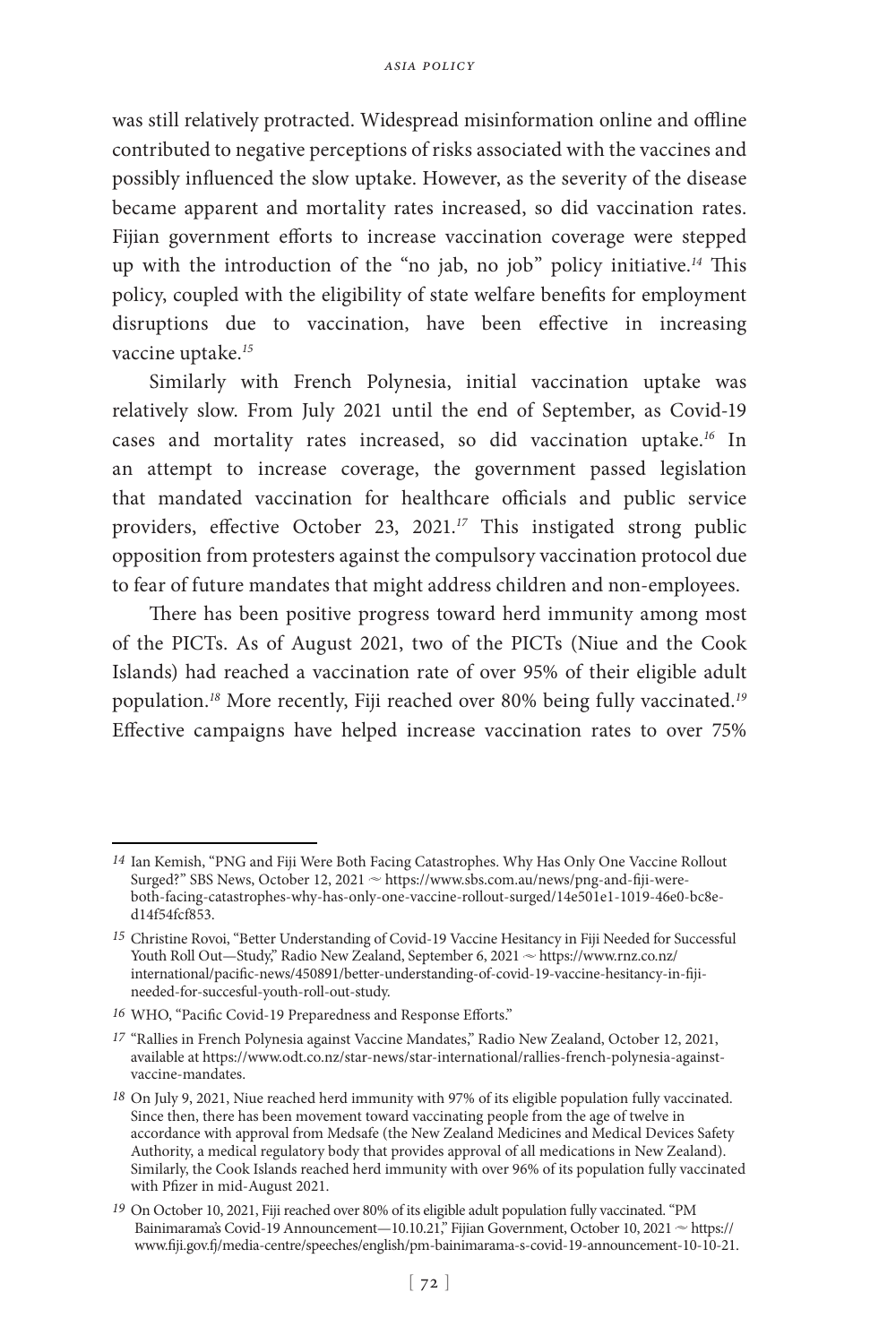within French Polynesia as well.*<sup>20</sup>* As for Tonga, Tokelau, and Tuvalu, there have been no recorded Covid-19 cases but all three have progressed well toward their individual immunization targets.

## *Public Health Messaging, Vaccination Hesitancy, and Conspiracy Theories*

Providing accessible and culturally appropriate public health messaging was essential. For some Polynesian countries, this built on messaging from the 2019 measles outbreak in Samoa. According to the WHO, Samoa took a multisectoral approach with community leaders and used education toolkits from the WHO on Covid-19 that were translated into Samoan contexts and language. According to the WHO, Samoa used "strength, local knowledge and collective memory"—this would have been similar in Tonga and other Pacific Island nations who observed the recent measles epidemic in Samoa and realized the vulnerabilities if a Covid-19 outbreak were to occur.*<sup>21</sup>*

Social media was both a positive and negative tool for communicating messages. According to the Lowy Institute, social media was used as "a frontline tool for government and health agencies."*<sup>22</sup>* However, social media also created confusion, misinformation, and distrust. Increased health messaging, including mental health awareness, was, and still is, important, not just in terms of knowledge and prevention of the virus but for people remaining out of work, living with uncertainties, in isolation, and separated families. Thus, information on additional support systems needed to be disseminated appropriately.

The presence of damaging anti-vaccination campaigns and the spread of misinformation on social media can create vaccine hesitancy as confusion, mistrust, and fear is instilled. The relatively slow initial uptake of vaccination within most of the PICTs may have been fueled by such confusion and misunderstanding, including from social media, of vaccination safety and efficacy. A survey undertaken in Fiji indicated that

*<sup>20</sup>* As estimated by the French Polynesian Department of Health. "Covid Vaccination Rollout Continues on French Polynesia's Tuamotus," Radio New Zealand, September 26, 2021  $\sim$  https:// www.rnz.co.nz/international/pacific-news/452350/covid-vaccination-rollout-continues-on-frenchpolynesia-s-tuamotus.

*<sup>21</sup>* On Samoa, see "Samoa Uses Community Strength, Local Knowledge and Collective Memory to Prepare for Covid-19," WHO, Press Release, October 28, 2020  $\sim$  https://www.who.int/ westernpacific/about/how-we-work/pacific-support/news/detail/28-10-2020-samoa-usescommunity-strength-local-knowledge-and-collective-memory-to-prepare-for-covid-19.

*<sup>22</sup>* Alexandre Dayant and Shane McLeod, "Pacific Links: Social Media as a Tool to Protect Health and Economies," Lowy Institute, Interpreter, April 1, 2020  $\sim$  https://www.lowyinstitute.org/ the-interpreter/pacific-links-social-media-tool-protect-health-and-economies.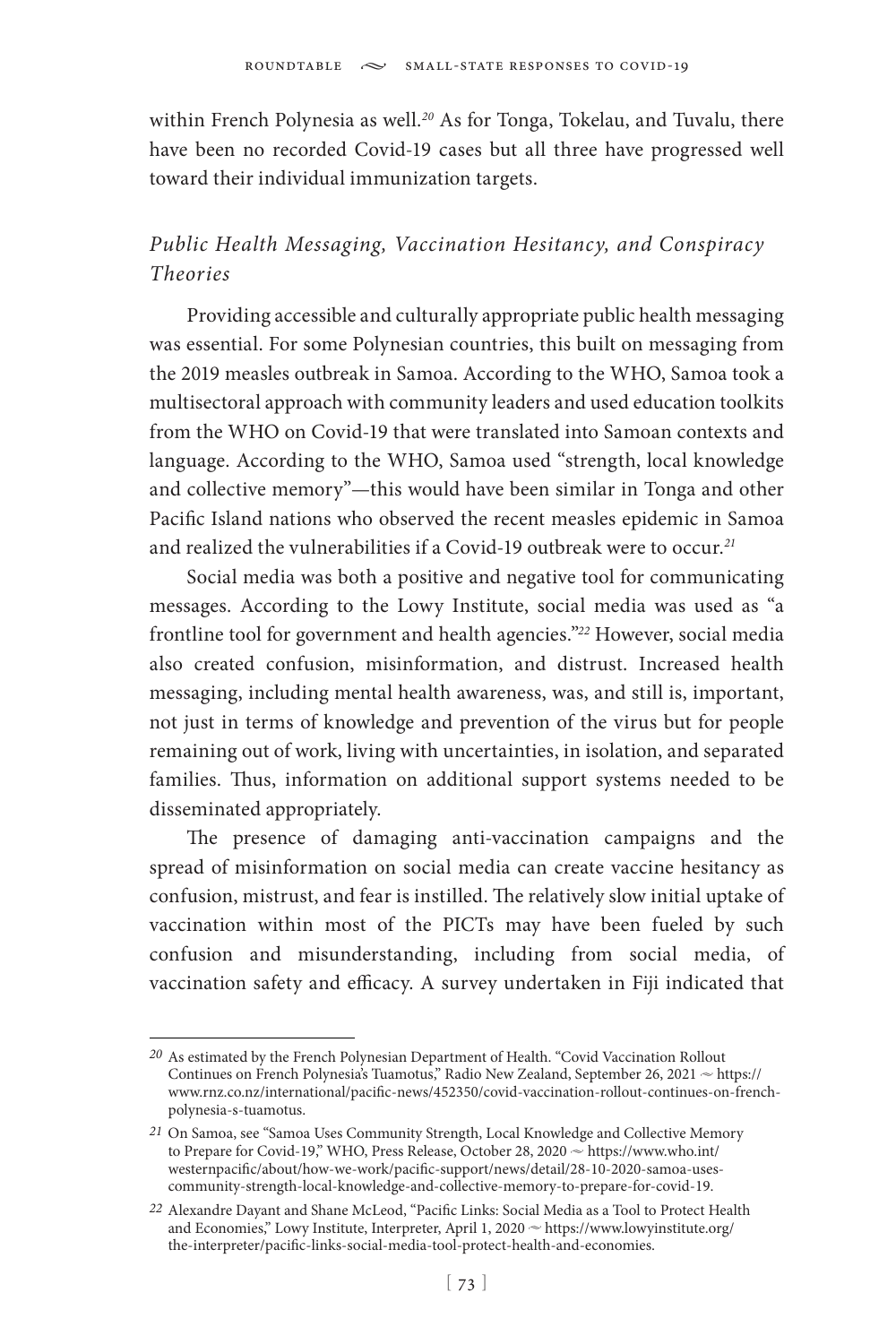about 68% of Fijian Facebook users and 58% of messaging application users stated that they "frequently" view Covid-19 misinformation on these social media platforms.*<sup>23</sup>* Another study indicated that 74% of those surveyed used the Fijian Ministry of Health website as an information source, while 73% used social media platforms such as Facebook and Instagram.*<sup>24</sup>* Social media platforms were reported by many who participated in the study as a source of anti-vaccine messaging. Identifying and correcting misleading information about vaccinations on social media is warranted alongside improving access to information about vaccine safety and efficacy that is meaningful and understandable by local communities in the PICTs.

## *Tracing Capabilities*

Contact tracing may be difficult in the PICTs due to a lack of access to smart phones, Wi-Fi, data networks, and reliable power sources in rural and remote areas. However, some of the PICTs have had successful progress toward establishing their own tracing apps, such as in Samoa. In early September 2021, Samoa formally launched its own contact tracing application in a ceremony at the Samoa Tourism Authority.*<sup>25</sup>* Australia has provided support to the Fijian government to strengthen health information systems, helping Fijian health authorities improve both vaccine tracking administered via the electronic medical record system Tamanu and the data capture integration and display tool Tupaia.*<sup>26</sup>* These systems will enable Ministry of Health and Medical Services officials to capture and review immunization coverage at the national, local, and village level to help appraise the management of their vaccination campaigns. Such initiatives have the potential to help inform other public health measures related to the easing (or restricting) of lockdowns and travel restrictions within and between the PICTs.

*<sup>23</sup>* John Karr et al., "Covid-19 Awareness, Online Discourse, and Vaccine Distribution in Melanesia: Evidence and Analysis from Fiji, Papua New Guinea, and Vanuatu," Asia Foundation, 2021  $\sim$ https://asiafoundation.org/wp-content/uploads/2021/04/Pacific-Islands\_Covid-19-awarenessonline-discourse-and-vaccine-distribution-in-Melanesia.pdf.

*<sup>24</sup>* Fiji Women's Rights Movement, "Rapid Assessment: Fijian Women's Perceptions of the  $\emph{Covid-19   
Vaccine," June 28, 2021  $\sim$  http://www.fwrm.org.fj/images/covid19/rapidassessment_$ womencovid19vaccines.pdf.

*<sup>25</sup>* Madeleine Keck, "How Successful Is the Covid-19 Vaccine Rollout in the Pacific?" Global Citizen, September 2, 2021  $\sim$  https://www.globalcitizen.org/en/content/covid19-vaccine-rollout-pacific.

*<sup>26</sup>* Department of Foreign Affairs (Australia), "Access to Information Accelerates Fiji's Covid-19 Vaccine Roll-Out"  $\sim$  https://indopacifichealthsecurity.dfat.gov.au/access-information-acceleratesfijis-covid-19-vaccine-roll-out.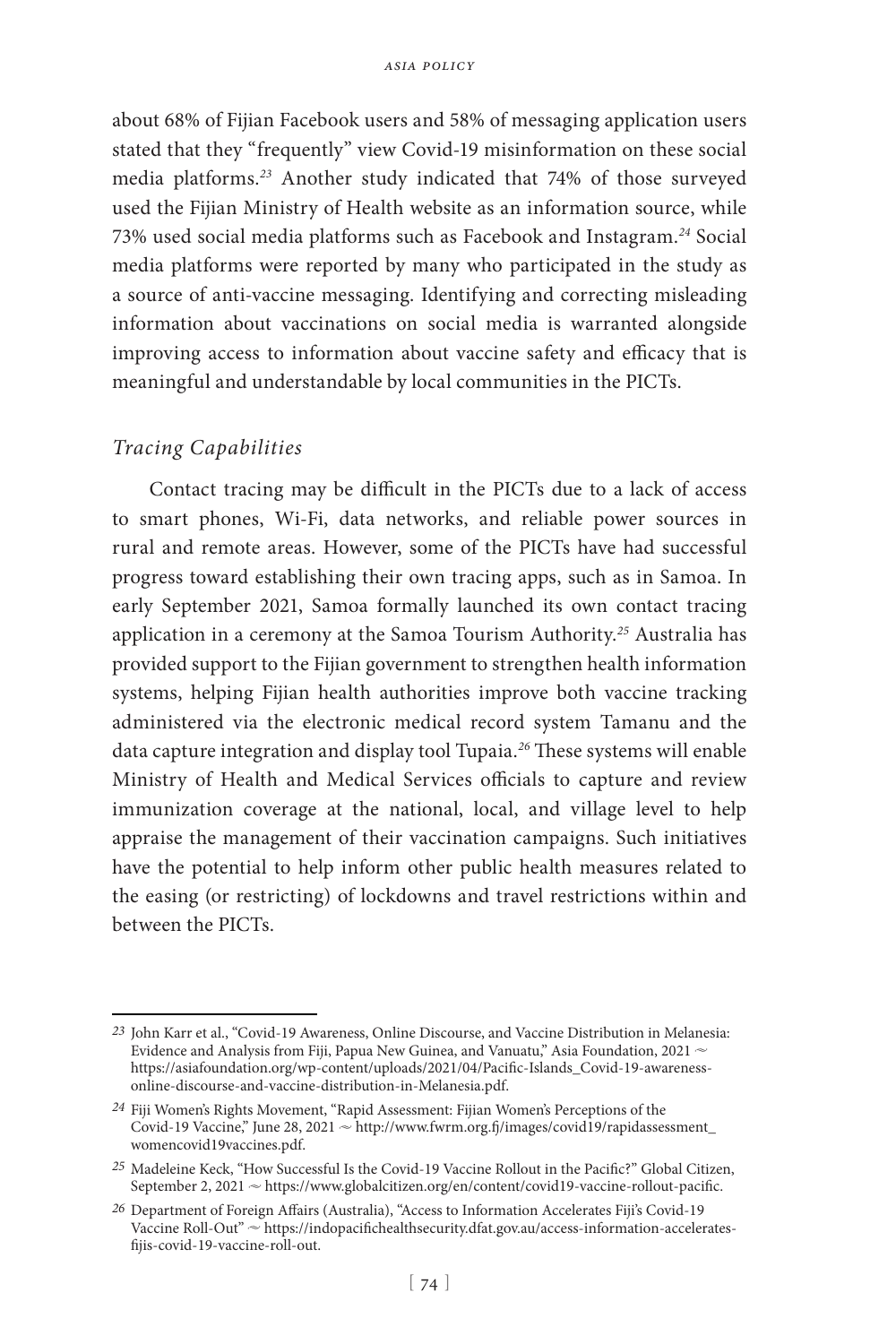## *Repatriation and Quarantine Facilities*

Given high migration numbers from the PICTs to Pacific Rim countries, the pandemic is both a domestic issue for the PICTs and an international health emergency, with tens of thousands stranded overseas because of border closures. This is worrying as reports have documented higher risks of Covid-19 for Pacific Island people; in some cases, these have been described to be ten times the rate of other ethnic groups.*<sup>27</sup>* Overseas temporary labor migrants, diaspora, and those visiting friends and family overseas were left in a vulnerable situation with limited support in foreign countries. The priority of ensuring the safety of those within borders took priority over repatriating citizens. Prior to the pandemic, the PICTs also relied on neighboring states for specialized medical care. Since the pandemic, some neighboring countries have sent healthcare officials, but generally, resources to repatriate, test, and quarantine have been limited and impacted repatriation decisions.*<sup>28</sup>*

Repatriations have been undertaken cautiously, often with quarantine and testing completed on both sides of travel for up to 21 days. In many cases, flights have been changed or canceled, which alongside large numbers of people trying to return home and limited available quarantine facilities, has created significant pressures on both host countries, the PICTs, and families. An example of this was requests from Pacific seasonal workers and their employers in New Zealand for the PICT governments to do more to support their citizens abroad, as the financial and emotional toll of being stranded in New Zealand was high.*<sup>29</sup>* In fact, when both Australia and New Zealand restarted their Pacific seasonal worker programs, Tonga could not participate in New Zealand's scheme as there had to be a clear pathway home for anyone that came over. Given the limitations of Tonga's repatriation and quarantine systems, Tonga could not meet New Zealand's new requirements.*<sup>30</sup>*

*<sup>27</sup>* Lagipoiva Cherelle Jackson, "Pacific Islanders in U.S. Hospitalised with Covid-19 at Up to 10 Times the Rate of Other Groups," *Guardian*, July 26, 2021  $\sim$  https://www.theguardian.com/world/2020/ jul/27/system-is-so-broken-covid-19-devastates-pacific-islander-communities-in-us.

*<sup>28</sup>* New Zealand and Australia have sent healthcare workers to the PICTs. For French Polynesia, healthcare workers have been sent from France. However, there have been challenges with France providing timely support in terms of human resources.

*<sup>29</sup>* "RSE Workers Stranded in NZ: 'Tonga Needs to Look After Its Own Citizens'—Employer," Radio New Zealand, August 26, 2020  $\sim$  https://www.rnz.co.nz/news/country/424500/ rse-workers-stranded-in-nz-tonga-needs-to-look-after-its-own-citizens-employer.

*<sup>30</sup>* Tonga continued to participate in Australia's seasonal worker programs as that restriction did not apply. See "Tonga Declines New RSE Scheme Programme in NZ," Radio New Zealand, Checkpoint, February 2, 2020  $\sim$  https://www.rnz.co.nz/national/programmes/checkpoint/ audio/2018781996/tonga-declines-new-rse-scheme-programme-in-nz.